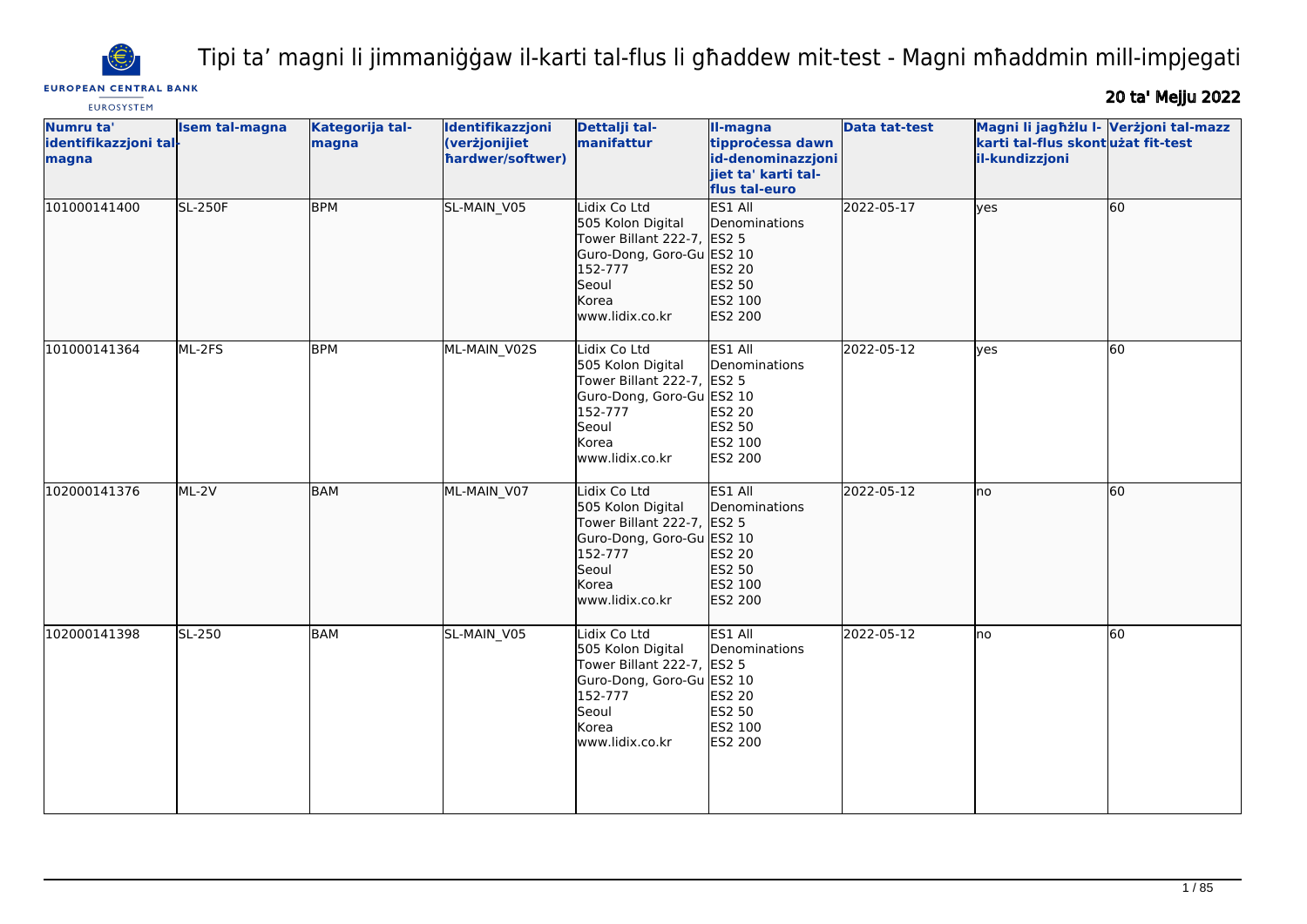

| Numru ta'<br>identifikazzjoni tal-<br>magna | <b>Isem tal-magna</b> | Kategorija tal-<br>magna | Identifikazzjoni<br>(verżjonijiet<br>hardwer/softwer)                        | Dettalji tal-<br>manifattur                                                                                                                                                                                               | II-magna<br>tipprocessa dawn<br>id-denominazzjoni<br>jiet ta' karti tal-<br>flus tal-euro    | <b>Data tat-test</b> | Magni li jagħżlu I- Verżjoni tal-mazz<br>karti tal-flus skontużat fit-test<br>il-kundizzjoni |           |
|---------------------------------------------|-----------------------|--------------------------|------------------------------------------------------------------------------|---------------------------------------------------------------------------------------------------------------------------------------------------------------------------------------------------------------------------|----------------------------------------------------------------------------------------------|----------------------|----------------------------------------------------------------------------------------------|-----------|
| 101000141411                                | ML-2F                 | <b>BPM</b>               | ML-MAIN V07                                                                  | Lidix Co Ltd<br>505 Kolon Digital<br>Tower Billant 222-7, ES2 5<br>Guro-Dong, Goro-Gu ES2 10<br>152-777<br>Seoul<br>Korea<br>www.lidix.co.kr                                                                              | ES1 All<br>Denominations<br>ES2 20<br>ES2 50<br>ES2 100<br>ES2 200                           | 2022-05-12           | lyes                                                                                         | 60        |
| 102000142732                                | ML-2VS                | <b>BAM</b>               | ML-MAIN_V02S                                                                 | Lidix Co Ltd<br>505 Kolon Digital<br>Tower Billant 222-7, ES2 5<br>Guro-Dong, Goro-Gu ES2 10<br>152-777<br>Seoul<br>Korea<br>www.lidix.co.kr                                                                              | ES1 All<br>Denominations<br>ES2 20<br>ES2 50<br>ES2 100<br>ES2 200                           | 2022-05-12           | Ino                                                                                          | <b>60</b> |
| 103000162670                                | RZ-100                | <b>TARM</b>              | HVC-40<br>EUR52                                                              | <b>Glory Global</b><br>Solutions<br>Thomas-Edison-Platz ES2 5<br>63263<br>Neu-Isenburg<br>Germany<br>www.gloryglobalsolu ES2 200<br>tions.com                                                                             | ES1 All<br>Denominations<br>ES2 10<br>ES2 20<br>ES2 50<br>ES2 100                            | 2022-05-09           | lves                                                                                         | 60        |
| 101000162623                                | X Range               | <b>BPM</b>               | Detector set - Euro<br>standard<br>Template<br>01.02.00.00(22<br>07<br>01)02 | Cash Processing<br>Solutions Ltd<br>De La Rue House,<br>Jays Close, Viables,<br>Basingstoke<br>Hampshire<br><b>RG22 4BS</b><br>Viables Kingdom<br>United Kingdom<br>martin.hobhouse@u<br>k.delarue.com<br>www.delarue.com | ES1 All<br>Denominations<br><b>ES2 5</b><br>ES2 10<br>ES2 20<br>ES2 50<br>ES2 100<br>ES2 200 | 2022-05-06           | <b>l</b> ves                                                                                 | 60        |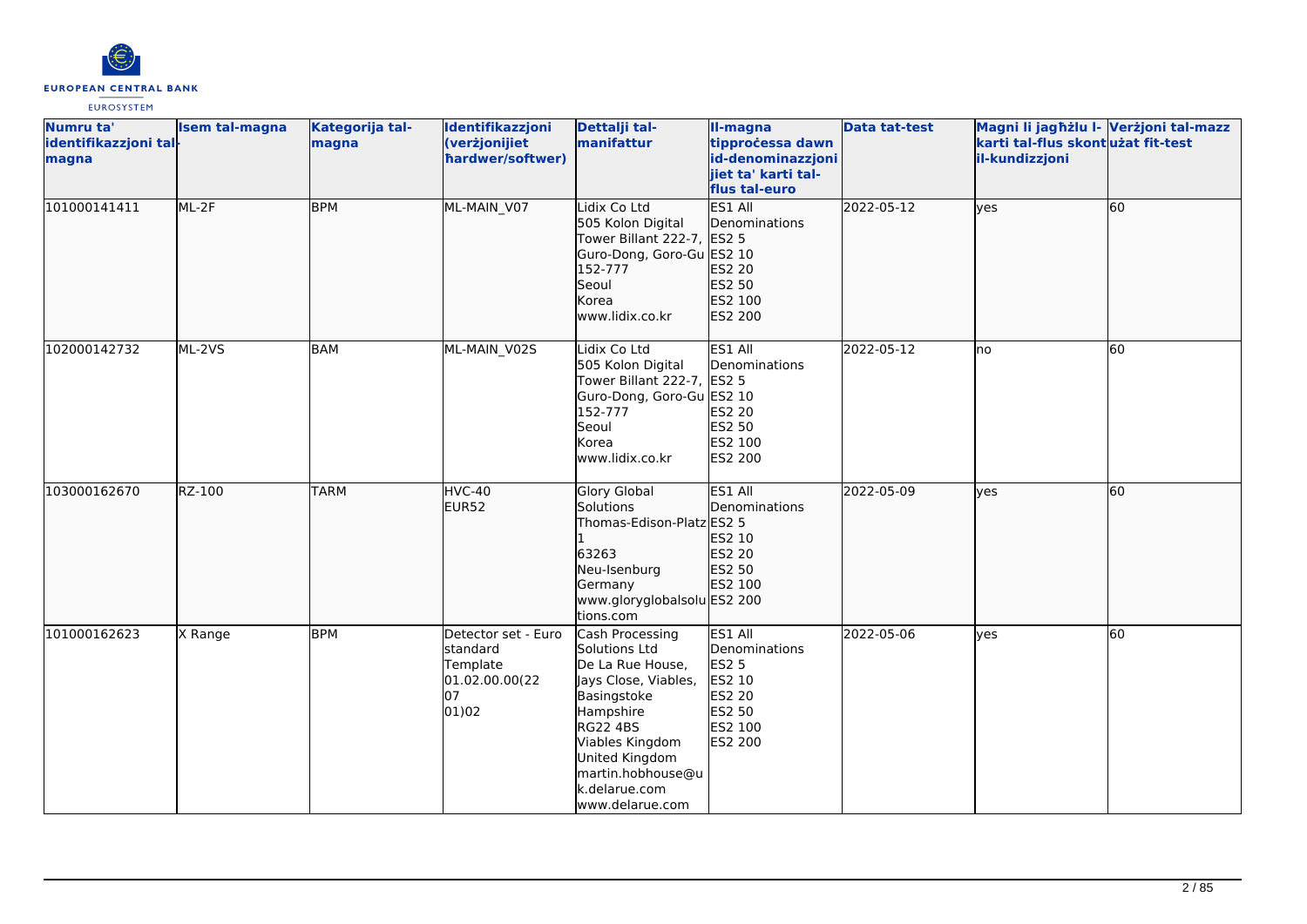

| Numru ta'<br>identifikazzjoni tal-<br>magna | <b>Isem tal-magna</b> | Kategorija tal-<br>magna | Identifikazzjoni<br>(verżjonijiet<br>hardwer/softwer) | Dettalji tal-<br>manifattur                                                                                                                                               | II-magna<br>tipprocessa dawn<br>id-denominazzjoni<br>jiet ta' karti tal-<br>flus tal-euro    | <b>Data tat-test</b> | Magni li jagħżlu I- Verżjoni tal-mazz<br>karti tal-flus skontużat fit-test<br>il-kundizzjoni |    |
|---------------------------------------------|-----------------------|--------------------------|-------------------------------------------------------|---------------------------------------------------------------------------------------------------------------------------------------------------------------------------|----------------------------------------------------------------------------------------------|----------------------|----------------------------------------------------------------------------------------------|----|
| 102000150915                                | K <sub>2</sub>        | BAM                      | Main: v2.4; Reco:<br>v2.4                             | Kisan Electronics Co<br>Ltd<br>273-1 Sungsoo-<br>Dong<br>2GA 3 Dong<br>Sungdong-Gu 133,<br>831 Seoul<br>South Korea<br>yshin21@kisane.co<br>m<br>www.kisane.com           | ES1 All<br>Denominations<br><b>ES2 5</b><br>ES2 10<br>ES2 20<br>ES2 50<br>ES2 100<br>ES2 200 | 2022-04-28           | Ino                                                                                          | 60 |
| 101000162598                                | K <sub>6</sub>        | <b>BPM</b>               | Main: v1.6, Reco:<br>v1.6                             | Kisan Electronics Co ES1 All<br>Ltd<br>273-1 Sungsoo-<br>Dong<br>2GA 3 Dong<br>Sungdong-Gu 133,<br>831 Seoul<br>South Korea<br>yshin21@kisane.co<br>www.kisane.com        | Denominations<br>ES2 5<br>ES2 10<br>ES2 20<br>ES2 50<br>ES2 100<br>ES2 200                   | 2022-04-28           | lves                                                                                         | 60 |
| 101000151528                                | $\overline{K5}$       | <b>BPM</b>               | Main V3.04; Reco<br>V3.04                             | Kisan Electronics Co ES1 All<br>Ltd<br>273-1 Sungsoo-<br>Dong<br>2GA 3 Dong<br>Sungdong-Gu 133,<br>831 Seoul<br>South Korea<br>yshin21@kisane.co<br>lm.<br>www.kisane.com | Denominations<br>ES2 5<br>ES2 10<br>ES2 20<br>ES2 50<br>ES2 100<br>ES2 200                   | 2022-04-27           | lyes                                                                                         | 60 |
| 102000162394                                | NEWTON3-V             | BAM                      | Main: v1.6, Reco:<br>v1.6                             | Kisan Electronics Co ES1 All<br>Ltd<br>273-1 Sungsoo-<br>Dong<br>2GA 3 Dong<br>Sungdong-Gu 133,                                                                           | Denominations<br><b>ES2 5</b><br>ES2 10<br><b>ES2 20</b><br>ES2 50                           | 2022-04-27           | lno                                                                                          | 60 |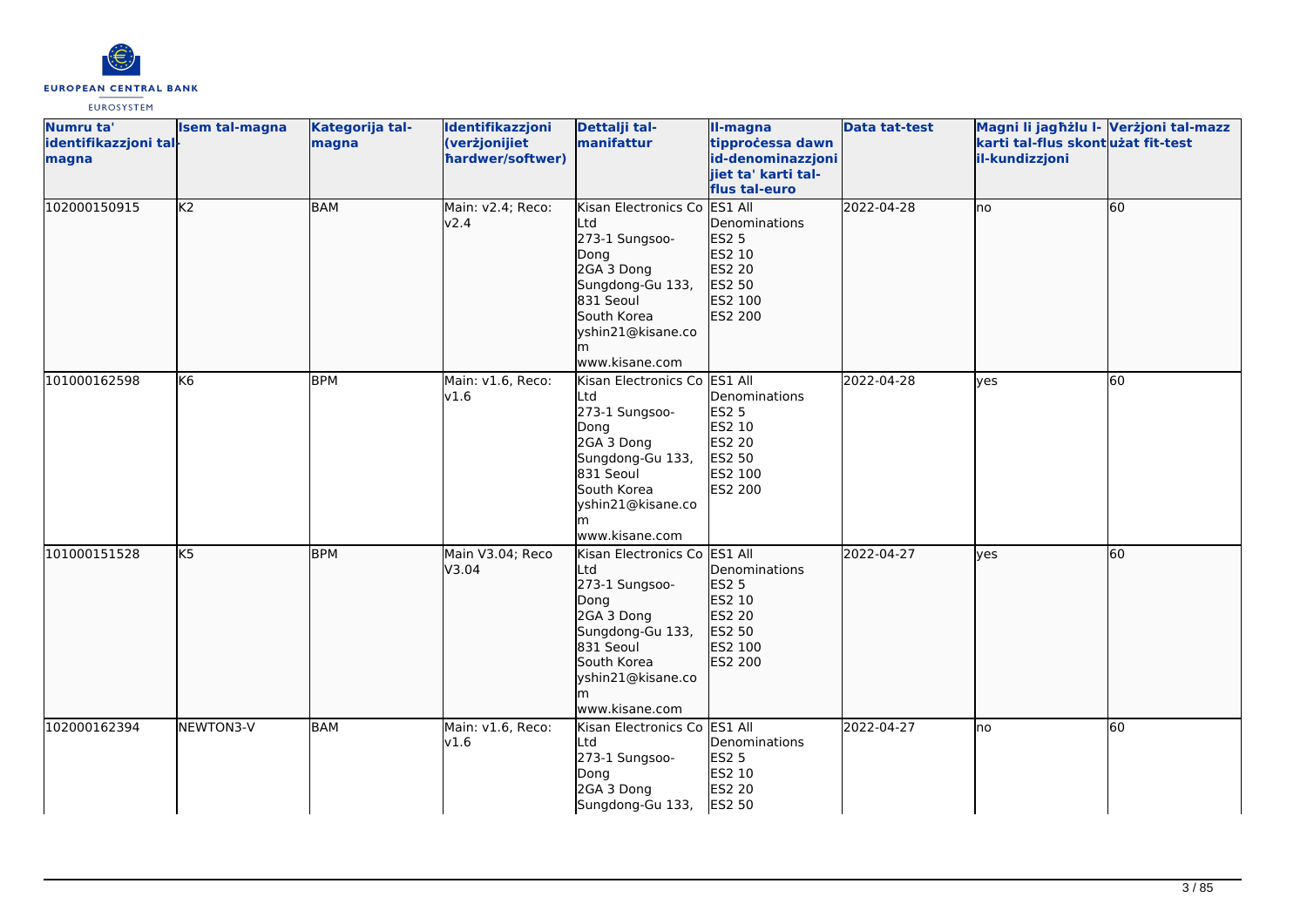

| Numru ta'<br>identifikazzjoni tal-<br>magna | <b>Isem tal-magna</b> | Kategorija tal-<br>magna | Identifikazzjoni<br>(verżjonijiet<br>hardwer/softwer) | Dettalji tal-<br>manifattur                                                                                                                                              | II-magna<br>tipprocessa dawn<br>id-denominazzjoni<br>jiet ta' karti tal-<br>flus tal-euro | <b>Data tat-test</b> | Magni li jagħżlu I- Verżjoni tal-mazz<br>karti tal-flus skont użat fit-test<br>il-kundizzjoni |    |
|---------------------------------------------|-----------------------|--------------------------|-------------------------------------------------------|--------------------------------------------------------------------------------------------------------------------------------------------------------------------------|-------------------------------------------------------------------------------------------|----------------------|-----------------------------------------------------------------------------------------------|----|
|                                             |                       |                          |                                                       | 831 Seoul<br>South Korea<br>yshin21@kisane.co<br>lm.<br>www.kisane.com                                                                                                   | ES2 100<br>ES2 200                                                                        |                      |                                                                                               |    |
| 101000162406                                | NEWTON3-F             | <b>BPM</b>               | Main: v1.6, Reco:<br>v1.6                             | Kisan Electronics Co ES1 All<br>Ltd<br>273-1 Sungsoo-<br>Dong<br>2GA 3 Dong<br>Sungdong-Gu 133,<br>831 Seoul<br>South Korea<br>yshin21@kisane.co<br>www.kisane.com       | Denominations<br>ES2 5<br>ES2 10<br>ES2 20<br>ES2 50<br>ES2 100<br>ES2 200                | 2022-04-27           | lyes                                                                                          | 60 |
| 101000162428                                | $K3-A$                | <b>BPM</b>               | Main: v1.6, Reco:<br>v1.6                             | Kisan Electronics Co ES1 All<br>Ltd<br>273-1 Sungsoo-<br>Dong<br>2GA 3 Dong<br>Sungdong-Gu 133,<br>831 Seoul<br>South Korea<br>yshin21@kisane.co<br>www.kisane.com       | Denominations<br><b>ES2 5</b><br>ES2 10<br>ES2 20<br>ES2 50<br>ES2 100<br>ES2 200         | 2022-04-27           | lyes                                                                                          | 60 |
| 101000162439                                | K5-A                  | <b>BPM</b>               | Main: v1.6, Reco:<br>v1.6                             | Kisan Electronics Co ES1 All<br>Ltd<br>273-1 Sungsoo-<br>Dong<br>2GA 3 Dong<br>Sungdong-Gu 133,<br>831 Seoul<br>South Korea<br>yshin21@kisane.co<br>lm<br>www.kisane.com | Denominations<br>ES2 5<br>ES2 10<br>ES2 20<br>ES2 50<br>ES2 100<br>ES2 200                | 2022-04-27           | lyes                                                                                          | 60 |
|                                             |                       |                          |                                                       |                                                                                                                                                                          |                                                                                           |                      |                                                                                               |    |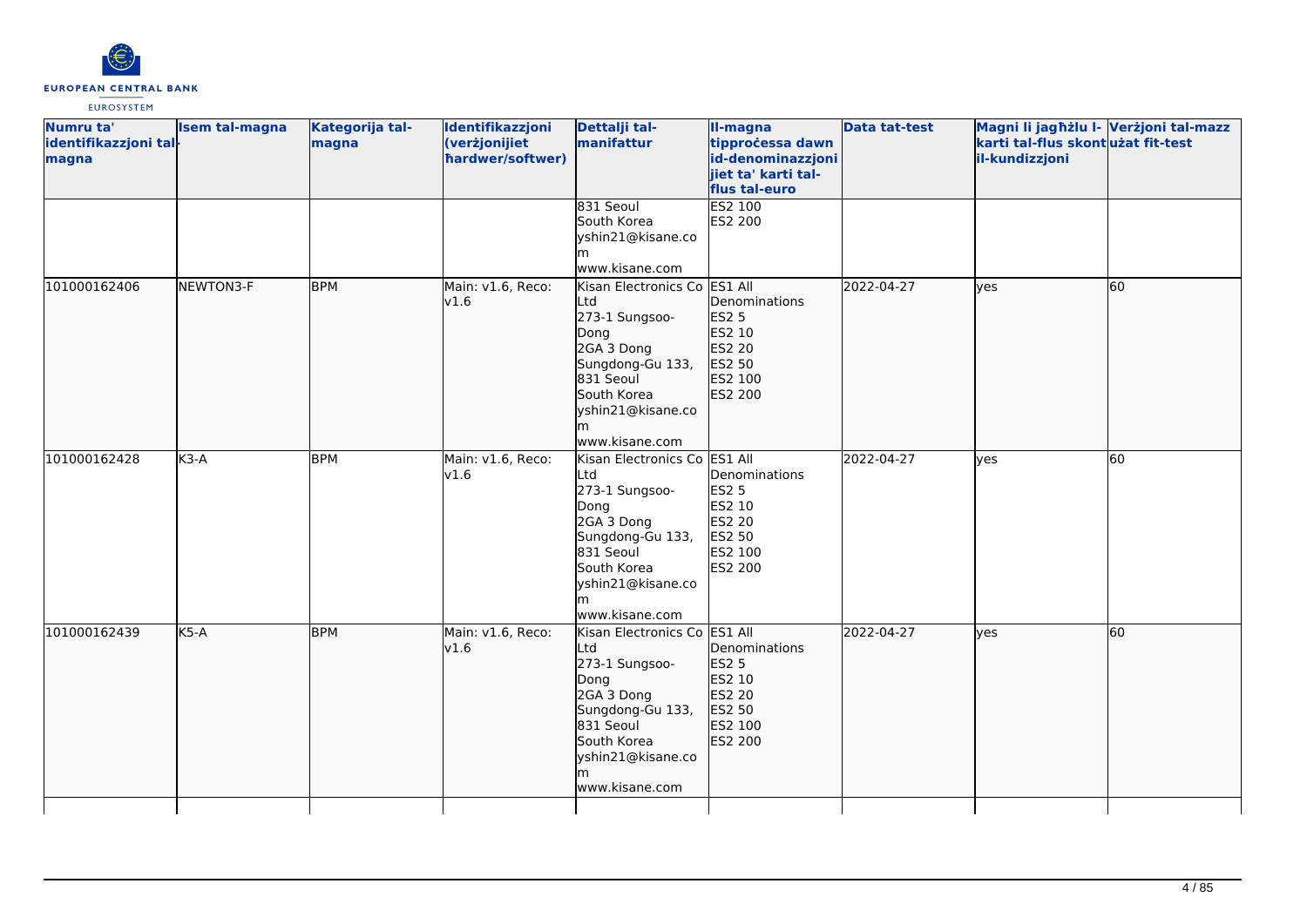

| Numru ta'<br>identifikazzjoni tal-<br>magna | <b>Isem tal-magna</b> | Kategorija tal-<br>magna | Identifikazzjoni<br>(verżjonijiet<br>hardwer/softwer) | Dettalji tal-<br>manifattur                                                                                                                                                             | II-magna<br>tipprocessa dawn<br>id-denominazzjoni<br>jiet ta' karti tal-<br>flus tal-euro    | <b>Data tat-test</b> | Magni li jagħżlu I- Verżjoni tal-mazz<br>karti tal-flus skontużat fit-test<br>il-kundizzjoni |    |
|---------------------------------------------|-----------------------|--------------------------|-------------------------------------------------------|-----------------------------------------------------------------------------------------------------------------------------------------------------------------------------------------|----------------------------------------------------------------------------------------------|----------------------|----------------------------------------------------------------------------------------------|----|
| 102000162383                                | <b>NEWTON-A</b>       | <b>BAM</b>               | Main Ver. 1.6, Reco<br>Ver. 1.6                       | Kisan Electronics Co<br>Ltd<br>273-1 Sungsoo-<br>Dong<br>2GA 3 Dong<br>Sungdong-Gu 133,<br>831 Seoul<br>South Korea<br>yshin21@kisane.co<br>lm.<br>www.kisane.com                       | ES1 All<br>Denominations<br><b>ES2 5</b><br>ES2 10<br>ES2 20<br>ES2 50<br>ES2 100<br>ES2 200 | 2022-04-26           | lno                                                                                          | 60 |
| 102000138941                                | Newton 2 PLUS V       | <b>BAM</b>               |                                                       | Main: 3.3; Reco: 3.4 Kisan Electronics Co ES1 All<br>Ltd<br>273-1 Sungsoo-<br>Dong<br>2GA 3 Dong<br>Sungdong-Gu 133,<br>831 Seoul<br>South Korea<br>yshin21@kisane.co<br>www.kisane.com | Denominations<br>ES2 5<br>ES2 10<br>ES2 20<br>ES2 50<br>ES2 100<br>ES2 200                   | 2022-04-25           | lno                                                                                          | 60 |
| 101000138951                                | Newton 2 PLUS         | <b>BPM</b>               | Main Ver. 3.3, Reco<br>Ver. 3.4                       | Kisan Electronics Co ES1 All<br>Ltd<br>273-1 Sungsoo-<br>Dong<br>2GA 3 Dong<br>Sungdong-Gu 133,<br>831 Seoul<br>South Korea<br>yshin21@kisane.co<br>m<br>www.kisane.com                 | Denominations<br><b>ES2 5</b><br>ES2 10<br>ES2 20<br>ES2 50<br>ES2 100<br>ES2 200            | 2022-04-25           | lyes                                                                                         | 60 |
| 102000162657                                | GFS-220 STD           | <b>BAM</b>               | <b>GFS STD BV</b><br>0.4.6                            | <b>Glory Global</b><br>Solutions<br>(International)<br>Limited<br>Forest View<br>Crockford Lane                                                                                         | ES1 All<br>Denominations<br><b>ES2 5</b><br>ES2 10<br>ES2 20<br>ES2 50                       | 2022-04-12           | lno                                                                                          | 60 |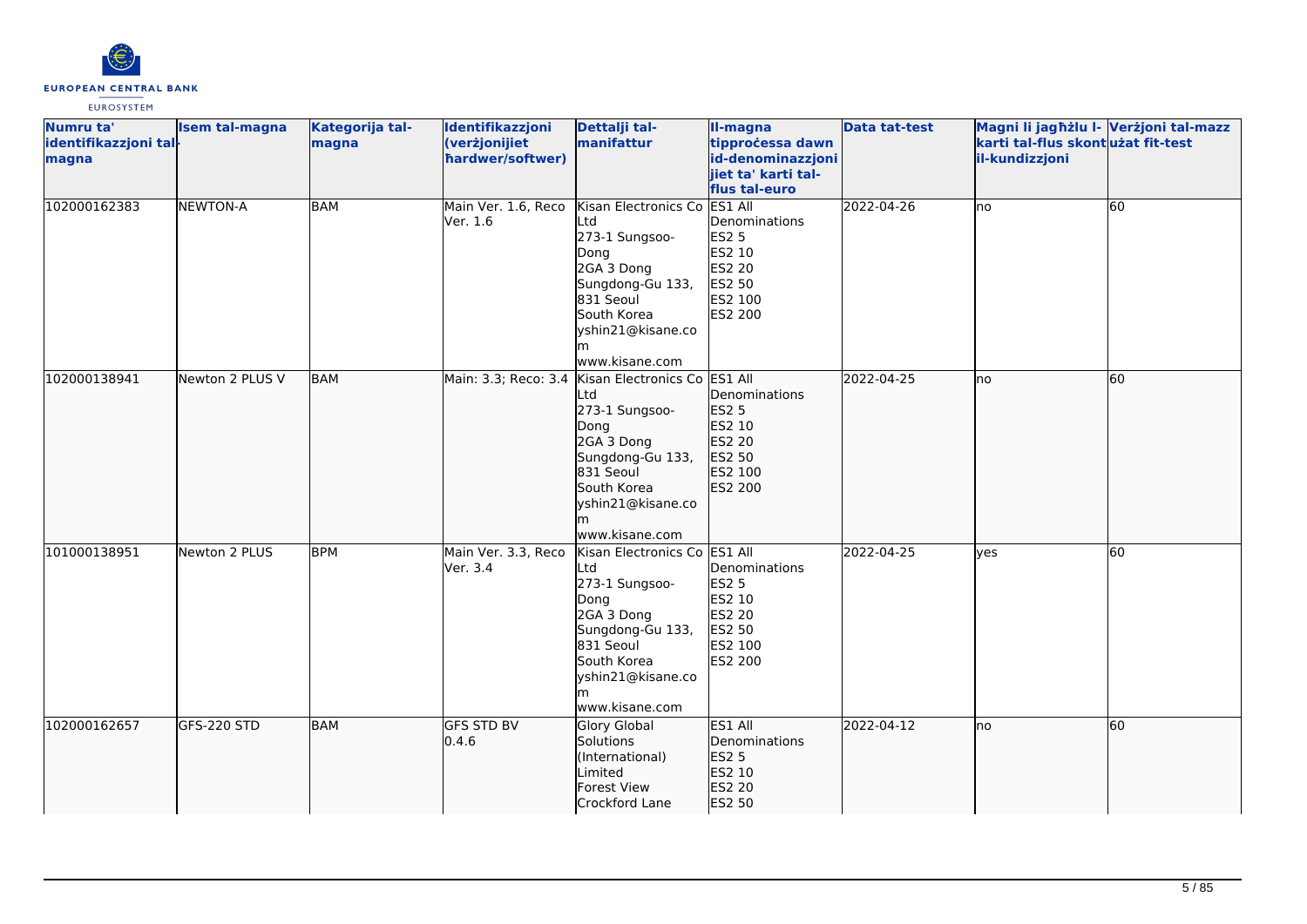

| Numru ta'             | Isem tal-magna    | Kategorija tal- | Identifikazzjoni | Dettalji tal-              | II-magna                | <b>Data tat-test</b> | Magni li jagħżlu I- Verżjoni tal-mazz |    |
|-----------------------|-------------------|-----------------|------------------|----------------------------|-------------------------|----------------------|---------------------------------------|----|
| identifikazzjoni tal- |                   | magna           | (verżjonijiet    | manifattur                 | tipprocessa dawn        |                      | karti tal-flus skontużat fit-test     |    |
| magna                 |                   |                 | hardwer/softwer) |                            | id-denominazzjoni       |                      | il-kundizzjoni                        |    |
|                       |                   |                 |                  |                            | jiet ta' karti tal-     |                      |                                       |    |
|                       |                   |                 |                  |                            | flus tal-euro           |                      |                                       |    |
|                       |                   |                 |                  | Chineham Business          | <b>ES2 100</b>          |                      |                                       |    |
|                       |                   |                 |                  | Park<br>RG24 8QZ           | ES2 200                 |                      |                                       |    |
|                       |                   |                 |                  | Basingstoke                |                         |                      |                                       |    |
|                       |                   |                 |                  | United Kingdom             |                         |                      |                                       |    |
|                       |                   |                 |                  | philippe.macon@fr.g        |                         |                      |                                       |    |
|                       |                   |                 |                  | lory-global.com            |                         |                      |                                       |    |
|                       |                   |                 |                  | www.gloryglobalsolu        |                         |                      |                                       |    |
|                       |                   |                 |                  | tions.com                  |                         |                      |                                       |    |
| 101000162601          | Rapidcount X 600F | <b>BPM</b>      | $C25-1-$         | Ratiotec GmbH & Co ES1 All |                         | 2022-04-11           | lves                                  | 60 |
|                       |                   |                 |                  | lKG.                       | Denominations           |                      |                                       |    |
|                       |                   |                 |                  | Max Keith Strasse          | <b>ES2 5</b>            |                      |                                       |    |
|                       |                   |                 |                  | 66                         | ES2 10                  |                      |                                       |    |
|                       |                   |                 |                  | D-45136<br>Essen           | <b>ES2 20</b><br>ES2 50 |                      |                                       |    |
|                       |                   |                 |                  | Germany                    | ES2 100                 |                      |                                       |    |
|                       |                   |                 |                  | www.ratio-tec.de           | ES2 200                 |                      |                                       |    |
|                       |                   |                 |                  |                            |                         |                      |                                       |    |
| 101000136243          | NC-7101           | <b>BPM</b>      | EUR002.107       | Masterwork                 | ES1 All                 | 2022-04-11           | <b>l</b> ves                          | 60 |
|                       |                   |                 |                  | Automodules                | Denominations           |                      |                                       |    |
|                       |                   |                 |                  | 4F, 223, Chong Yang ES2 5  |                         |                      |                                       |    |
|                       |                   |                 |                  | <b>I</b> Rd                | ES2 10                  |                      |                                       |    |
|                       |                   |                 |                  | 115 Nangang                | ES2 20                  |                      |                                       |    |
|                       |                   |                 |                  | Taipei<br>Taiwan           | ES2 50                  |                      |                                       |    |
|                       |                   |                 |                  | www.automodules.c ES2 200  | ES2 100                 |                      |                                       |    |
|                       |                   |                 |                  | om                         |                         |                      |                                       |    |
| 102000142889          | <b>NC-6500</b>    | <b>BAM</b>      | EUR 002.117      | Masterwork                 | ES1 All                 | 2022-04-11           | lno                                   | 60 |
|                       |                   |                 |                  | Automodules                | Denominations           |                      |                                       |    |
|                       |                   |                 |                  | 4F, 223, Chong Yang ES2 5  |                         |                      |                                       |    |
|                       |                   |                 |                  | lRd.                       | ES2 10                  |                      |                                       |    |
|                       |                   |                 |                  | 115 Nangang                | ES2 20                  |                      |                                       |    |
|                       |                   |                 |                  | Taipei<br>Taiwan           | ES2 50                  |                      |                                       |    |
|                       |                   |                 |                  | www.automodules.c ES2 200  | ES2 100                 |                      |                                       |    |
|                       |                   |                 |                  | lom                        |                         |                      |                                       |    |
| 102000161725          | NC-6100           | <b>BAM</b>      | EUR 002.005      | Masterwork                 | ES1 All                 | 2022-04-11           | lno                                   | 60 |
|                       |                   |                 |                  | Automodules                | Denominations           |                      |                                       |    |
|                       |                   |                 |                  |                            |                         |                      |                                       |    |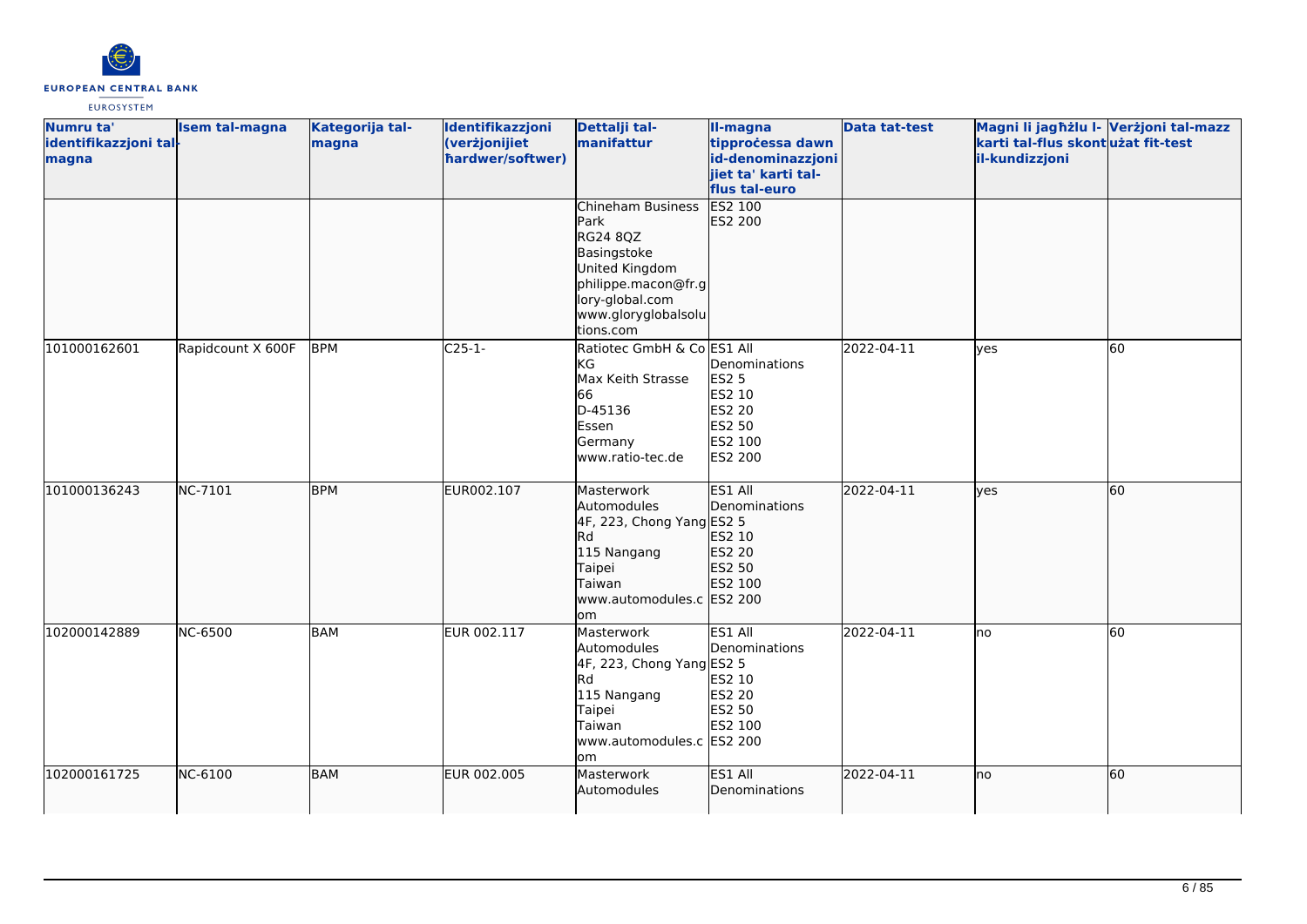

| Numru ta'<br>identifikazzjoni tal-<br>magna  | Isem tal-magna                               | Kategorija tal-<br>magna | Identifikazzjoni<br>(verżjonijiet<br>hardwer/softwer) | Dettalji tal-<br>manifattur                                                                                                                                           | II-magna<br>tipprocessa dawn<br>id-denominazzjoni<br>jiet ta' karti tal-<br>flus tal-euro | <b>Data tat-test</b> | Magni li jagħżlu I- Verżjoni tal-mazz<br>karti tal-flus skontużat fit-test<br>il-kundizzjoni |    |
|----------------------------------------------|----------------------------------------------|--------------------------|-------------------------------------------------------|-----------------------------------------------------------------------------------------------------------------------------------------------------------------------|-------------------------------------------------------------------------------------------|----------------------|----------------------------------------------------------------------------------------------|----|
|                                              |                                              |                          |                                                       | 4F, 223, Chong Yang ES2 5<br>Rd<br>115 Nangang<br>Taipei<br>Taiwan<br>www.automodules.c ES2 200<br>om.                                                                | ES2 10<br>ES2 20<br>ES2 50<br>ES2 100                                                     |                      |                                                                                              |    |
| 101000161735                                 | <b>NC-9500</b>                               | <b>BPM</b>               | EUR:002.015                                           | Masterwork<br>Automodules<br>4F, 223, Chong Yang ES2 5<br>Rd.<br>115 Nangang<br>Taipei<br>Taiwan<br>www.automodules.c ES2 200<br>lom                                  | ES1 All<br>Denominations<br>ES2 10<br><b>ES2 20</b><br>ES2 50<br>ES2 100                  | 2022-04-11           | lyes                                                                                         | 60 |
| 101000161780<br>101000161791<br>101000161804 | Eagle Eye 7 FS<br>Magner 155 F<br>GC-1000 EE | <b>BPM</b>               | 6.36                                                  | PULOON Technology ES1 All<br>23-10, Hyoryeong-ro Denominations<br>60 gil<br>Seocho-gu<br>137-866<br>Seoul<br>Korea<br>sales2@puloon.co.kr ES2 200<br>www.puloon.co.kr | ES2 5<br>ES2 10<br>ES2 20<br>ES2 50<br>ES2 100                                            | 2022-04-06           | lyes                                                                                         | 60 |
| 102000161850<br>102000161861<br>102000161872 | Eagle Eye 7 VS<br>Magner 155 V<br>GC-350 VN  | <b>BAM</b>               | 6.43                                                  | PULOON Technology ES1 All<br>23-10, Hyoryeong-ro Denominations<br>60 gil<br>Seocho-gu<br>137-866<br>Seoul<br>Korea<br>sales2@puloon.co.krES2 200<br>www.puloon.co.kr  | <b>ES2 5</b><br>ES2 10<br><b>ES2 20</b><br>ES2 50<br>ES2 100                              | 2022-04-06           | lno                                                                                          | 60 |
| 103000161145                                 | Z1 HRCE                                      | <b>TARM</b>              | JDU-65<br>EUR:AA09                                    | Sigma S.p.A.<br>Via Po 14<br>63017<br>Altidona (FM)                                                                                                                   | ES1 All<br>Denominations<br><b>ES2 5</b><br>ES2 10                                        | 2022-04-04           | lyes                                                                                         | 60 |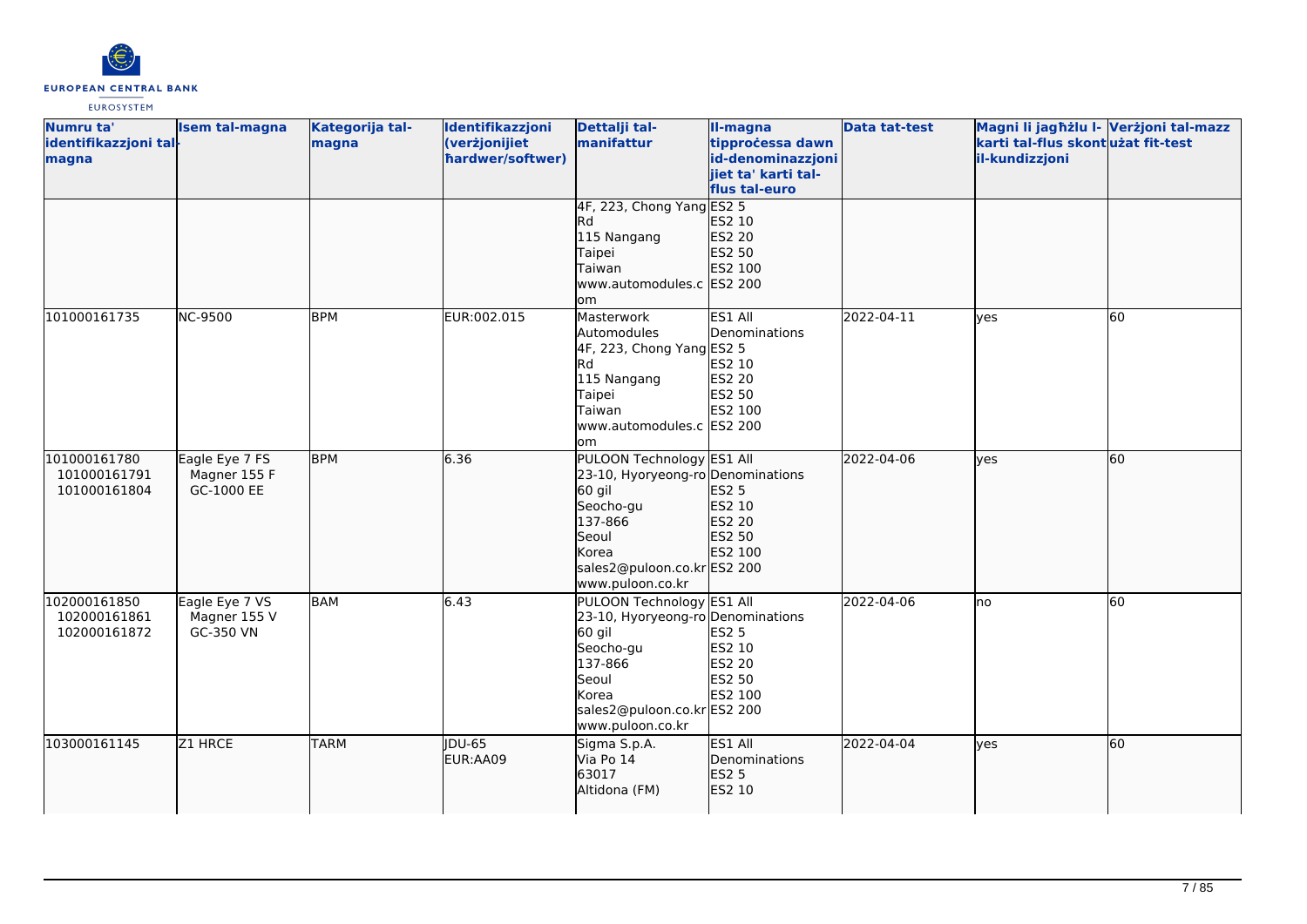

| Numru ta'<br>identifikazzjoni tal-<br>magna                                                                                                                  | <b>Isem tal-magna</b>                                                                                                                                                         | Kategorija tal-<br>magna | Identifikazzjoni<br>(verżjonijiet<br>hardwer/softwer) | Dettalji tal-<br>manifattur                                                                                                                      | II-magna<br>tipprocessa dawn<br>id-denominazzjoni<br>jiet ta' karti tal-<br>flus tal-euro                  | <b>Data tat-test</b> | Magni li jagħżlu I- Verżjoni tal-mazz<br>karti tal-flus skontużat fit-test<br>il-kundizzjoni |    |
|--------------------------------------------------------------------------------------------------------------------------------------------------------------|-------------------------------------------------------------------------------------------------------------------------------------------------------------------------------|--------------------------|-------------------------------------------------------|--------------------------------------------------------------------------------------------------------------------------------------------------|------------------------------------------------------------------------------------------------------------|----------------------|----------------------------------------------------------------------------------------------|----|
|                                                                                                                                                              |                                                                                                                                                                               |                          |                                                       | Italy<br>www.sigmaspa.com                                                                                                                        | <b>ES2 20</b><br>ES2 50<br>ES2 100<br>ES2 200                                                              |                      |                                                                                              |    |
| 101000161096                                                                                                                                                 | BPS M3                                                                                                                                                                        | <b>BPM</b>               | BPS M3<br>Euro_02.04                                  | Giesecke+Devrient<br>Currency<br><b>Technology GmbH</b><br>Prinzregentenstraße ES2 10<br>159<br>81677<br>Munich<br>Germany<br>www.gi-de.com      | ES1 All<br>Denominations<br><b>ES2 5</b><br><b>ES2 20</b><br>ES2 50<br>ES2 100<br><b>ES2 200</b>           | 2022-03-30           | ves                                                                                          | 60 |
| 103000160985<br>103000160996<br>103000161009<br>103000161010<br>103000161021<br>103000161032<br>103000161043<br>103000161054<br>103000161065<br>103000161076 | CINEO C6040<br><b>CINEO C6020</b><br>CS 6020<br><b>CINEO C6030</b><br>CS 6030<br><b>CINEO C6040</b><br>Compact<br>CS 6040<br>CS 6040 Compact<br><b>CINEO C6050</b><br>CS 6050 | <b>TARM</b>              | MOVE AWCA<br>MOVE_AWAA_EUR_1 Systems GmbH<br>055      | Diebold Nixdorf<br>Heinz-Nixdorf-Ring 1<br>33106<br>Paderborn<br>Germany<br>info.de@dieboldnixd ES2 100<br>orf.com<br>www.dieboldnixdorf.<br>com | ES1 All<br>Denominations<br>ES2 5<br>ES2 10<br>ES2 20<br>ES2 50<br>ES2 200                                 | 2022-03-24           | yes                                                                                          | 60 |
| 102000108569                                                                                                                                                 | <b>BC 280</b>                                                                                                                                                                 | BAM                      | $C24-1-$                                              | Cashtester/Amwit<br>Security B.V.<br>De Corridor 9<br>3621 ZA<br><b>Breukelen</b><br>Netherlands<br>mw@cashtester.co<br>www.cashtester.com       | ES1 All<br>Denominations<br><b>ES2 5</b><br>ES2 10<br><b>ES2 20</b><br><b>ES2 50</b><br>ES2 100<br>ES2 200 | 2022-03-23           | no                                                                                           | 60 |
| 103000160792<br>103000160805<br>103000160816<br>103000160827                                                                                                 | CINEO C6040<br><b>CINEO C6020</b><br>CS 6020<br><b>CINEO C6030</b>                                                                                                            | <b>TARM</b>              | MOVE AWAA<br>MOVE_AWAA_EUR_1 Systems GmbH<br>055      | Diebold Nixdorf<br>Heinz-Nixdorf-Ring 1 ES2 5<br>33106                                                                                           | ES1 All<br>Denominations<br>ES2 10                                                                         | 2022-03-23           | yes                                                                                          | 60 |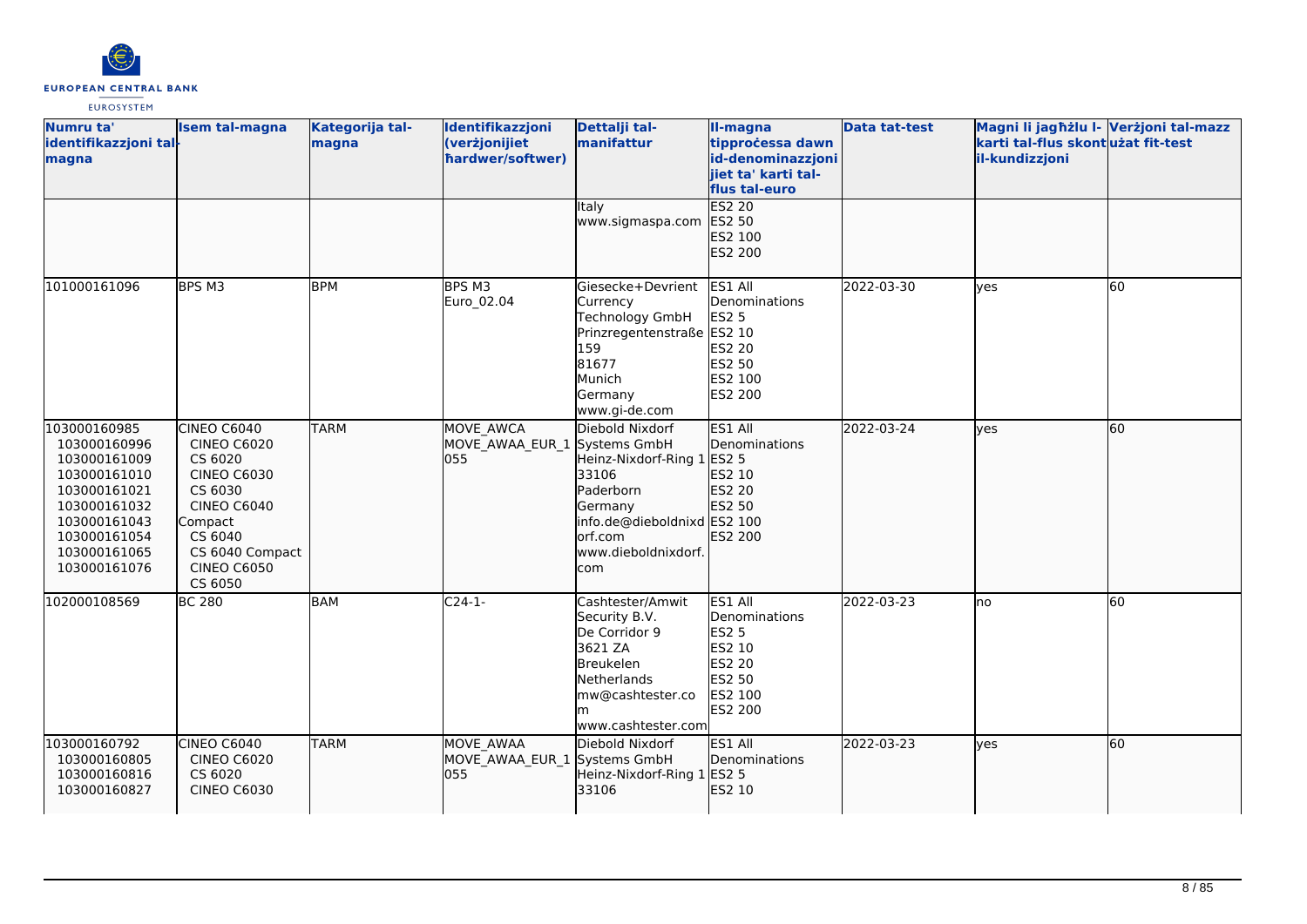

| Numru ta'<br>identifikazzjoni tal-<br>magna                                                                  | <b>Isem tal-magna</b>                                                                                   | Kategorija tal-<br>magna | Identifikazzjoni<br>(verżjonijiet<br>hardwer/softwer) | Dettalji tal-<br>manifattur                                                                           | II-magna<br>tipprocessa dawn<br>id-denominazzjoni<br>jiet ta' karti tal-<br>flus tal-euro           | <b>Data tat-test</b> | Magni li jagħżlu I- Verżjoni tal-mazz<br>karti tal-flus skont użat fit-test<br>il-kundizzjoni |    |
|--------------------------------------------------------------------------------------------------------------|---------------------------------------------------------------------------------------------------------|--------------------------|-------------------------------------------------------|-------------------------------------------------------------------------------------------------------|-----------------------------------------------------------------------------------------------------|----------------------|-----------------------------------------------------------------------------------------------|----|
| 103000160838<br>103000160849<br>103000160850<br>103000160861<br>103000160872<br>103000160883                 | CS 6030<br><b>CINEO C6040</b><br>Compact<br>CS 6040<br>CS 6040 Compact<br><b>CINEO C6050</b><br>CS 6050 |                          |                                                       | Paderborn<br>Germany<br>info.de@dieboldnixd ES2 100<br>orf.com<br>www.dieboldnixdorf.<br>com          | ES2 20<br>ES2 50<br>ES2 200                                                                         |                      |                                                                                               |    |
| 103000142506<br>103000142517<br>103000142528<br>103000142539<br>103000142540<br>103000142551<br>103000142573 | CM18<br>CM18T<br>CM18b<br>CM18EvoT<br>CM18Evo<br>CM18 DaVinci<br>CM18 DaVinciT                          | <b>TARM</b>              | <b>RS32</b><br>ZF07.EUF010.02                         | Arca Technologies<br>lsrl<br>Via Statale 17<br>10012<br>Bollengo (TO)<br><b>Italy</b><br>www.arca.com | ES1 All<br>Denominations<br><b>ES2 5</b><br>ES2 10<br><b>ES2 20</b><br>ES2 50<br>ES2 100<br>ES2 200 | 2022-03-21           | lyes                                                                                          | 60 |
| 103000142584<br>103000142595<br>103000142608<br>103000142619<br>103000142620<br>103000142631<br>103000142653 | CM18<br>CM18T<br>CM18b<br>CM18EvoT<br>CM18Evo<br>CM18 DaVinci<br>CM18 DaVinciT                          | <b>TARM</b>              | <b>RS32</b><br>ZG07.EUG010.02                         | Arca Technologies<br>srl<br>Via Statale 17<br>10012<br>Bollengo (TO)<br><b>Italy</b><br>www.arca.com  | ES1 All<br>Denominations<br>ES2 5<br>ES2 10<br>ES2 20<br>ES2 50<br>ES2 100<br>ES2 200               | 2022-03-21           | lyes                                                                                          | 60 |
| 103000148955<br>103000148966<br>103000148977<br>103000148988<br>103000148999<br>103000149002<br>103000149013 | CM18<br>CM18T<br>CM18b<br>CM18EvoT<br>CM18Evo<br>CM18 DaVinci<br>CM18 DaVinciT                          | <b>TARM</b>              | <b>RS22</b><br>HJ8B.EUN030.19                         | Arca Technologies<br>lsrl<br>Via Statale 17<br>10012<br>Bollengo (TO)<br>Italy<br>www.arca.com        | ES1 All<br>Denominations<br><b>ES2 5</b><br>ES2 10<br><b>ES2 20</b><br>ES2 50<br>ES2 100<br>ES2 200 | 2022-03-21           | lyes                                                                                          | 60 |
| 104000149105<br>104000149116<br>104000149127<br>104000149138                                                 | CSeXtra<br><b>SID</b><br>CSeXtraT<br>CSeXtraC                                                           | <b>TAM</b>               | Sid Validator 1902-9 Arca Technologies<br>EUR1010     | srl<br>Via Statale 17<br>10012                                                                        | ES1 All<br>Denominations<br>ES2 5<br>ES2 10                                                         | 2022-03-21           | lno                                                                                           | 60 |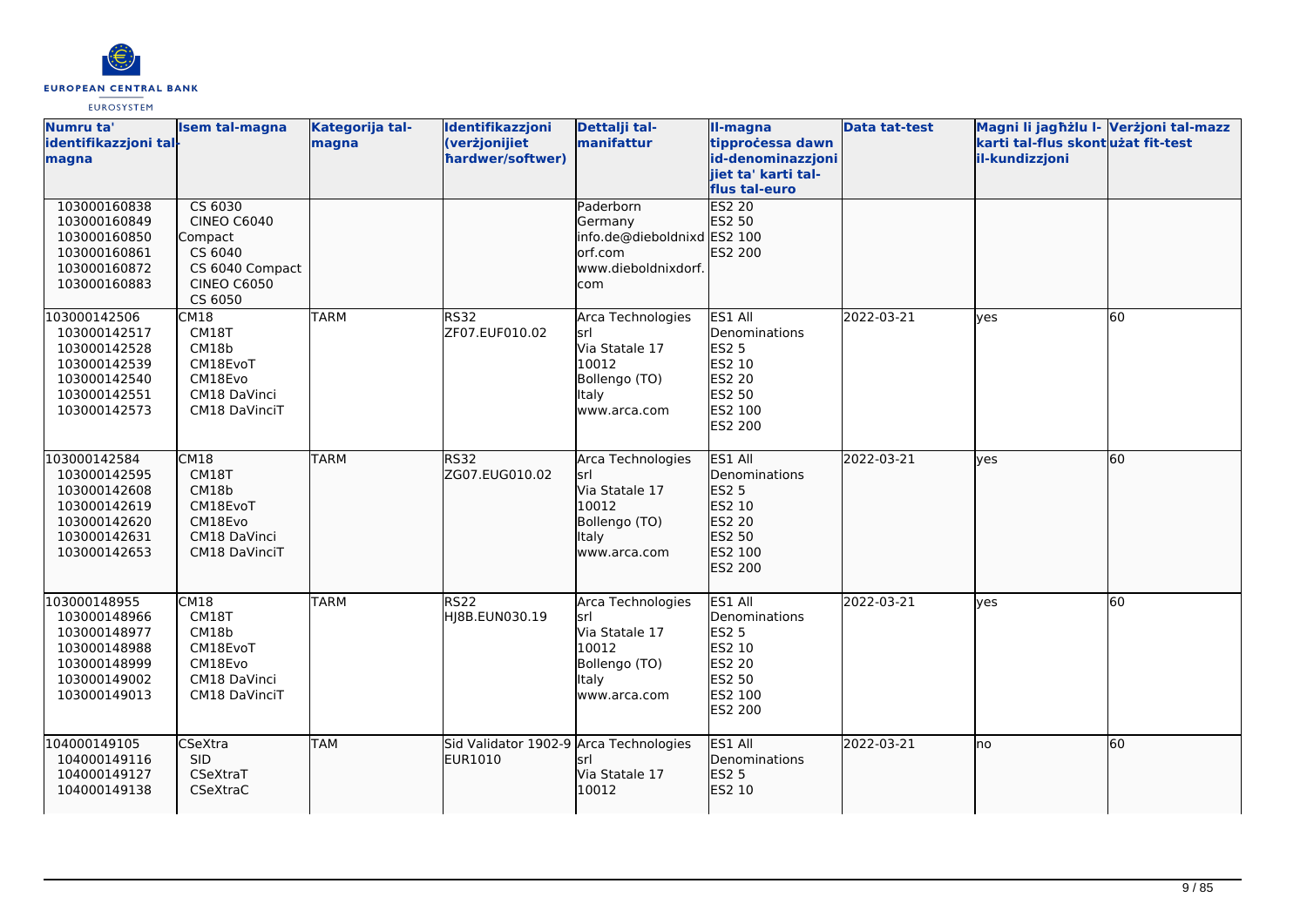

| Numru ta'<br>identifikazzjoni tal-<br>magna                                  | <b>Isem tal-magna</b>                                                                  | Kategorija tal-<br>magna | Identifikazzjoni<br>(verżjonijiet<br>hardwer/softwer)                                                         | Dettalji tal-<br>manifattur                                                                                                            | II-magna<br>tipprocessa dawn<br>id-denominazzjoni<br>jiet ta' karti tal-<br>flus tal-euro           | <b>Data tat-test</b> | Magni li jagħżlu I- Verżjoni tal-mazz<br>karti tal-flus skont użat fit-test<br>il-kundizzjoni |    |
|------------------------------------------------------------------------------|----------------------------------------------------------------------------------------|--------------------------|---------------------------------------------------------------------------------------------------------------|----------------------------------------------------------------------------------------------------------------------------------------|-----------------------------------------------------------------------------------------------------|----------------------|-----------------------------------------------------------------------------------------------|----|
|                                                                              |                                                                                        |                          |                                                                                                               | Bollengo (TO)<br>ltaly<br>www.arca.com                                                                                                 | <b>ES2 20</b><br>ES2 50<br>ES2 100<br>ES2 200                                                       |                      |                                                                                               |    |
| 104000149149<br>104000149150<br>104000149161<br>104000149172                 | CSeXtra<br><b>SID</b><br>CSeXtraT<br>CSeXtraC                                          | <b>TAM</b>               | Sid Validator<br>1902-18<br>EUR1010                                                                           | Arca Technologies<br>srl<br>Via Statale 17<br>10012<br>Bollengo (TO)<br>ltaly<br>www.arca.com                                          | ES1 All<br>Denominations<br><b>ES2 5</b><br>ES2 10<br>ES2 20<br>ES2 50<br>ES2 100<br><b>ES2 200</b> | 2022-03-21           | Ino                                                                                           | 60 |
| 103000159813<br>103000159824<br>103000159835<br>103000159846<br>103000159857 | CI-50 RBW-15X<br>CI-100B_SDRB-100<br>CI-10B RBW-100<br>RBW-200 HVE-200<br>CI-5B_RBW-50 | <b>TARM</b>              | HVE-2XX<br>1008                                                                                               | Glory Global<br>Solutions<br>Thomas-Edison-Platz ES2 5<br>63263<br>Neu-Isenburg<br>Germany<br>www.gloryglobalsolu ES2 200<br>tions.com | ES1 All<br>Denominations<br>ES2 10<br>ES2 20<br>ES2 50<br>ES2 100                                   | 2022-03-18           | lyes                                                                                          | 60 |
| 101000160028                                                                 | <b>USF-200</b>                                                                         | <b>BPM</b>               | <b>HVD-300</b><br>0028                                                                                        | Glory Global<br>Solutions<br>Thomas-Edison-Platz ES2 5<br>63263<br>Neu-Isenburg<br>Germany<br>www.gloryglobalsolu ES2 200<br>tions.com | ES1 All<br>Denominations<br>ES2 10<br>ES2 20<br>ES2 50<br>ES2 100                                   | 2022-03-18           | <b>ves</b>                                                                                    | 60 |
| 101000129507                                                                 | DLR7000/17/14                                                                          | <b>BPM</b>               | <b>ECM Console</b><br>5.2.844 7000<br>Console 5.2.844 IDS<br>1 7.00031000 IDS 2<br>7.00031000 IDSS<br>6.15170 | Cash Processing<br>Solutions Ltd<br>De La Rue House,<br>Jays Close, Viables,<br>Basingstoke<br>Hampshire                               | ES1 All<br>Denominations<br><b>ES2 5</b><br>ES2 10<br>ES2 20<br>ES2 50                              | 2022-03-17           | lves                                                                                          | 60 |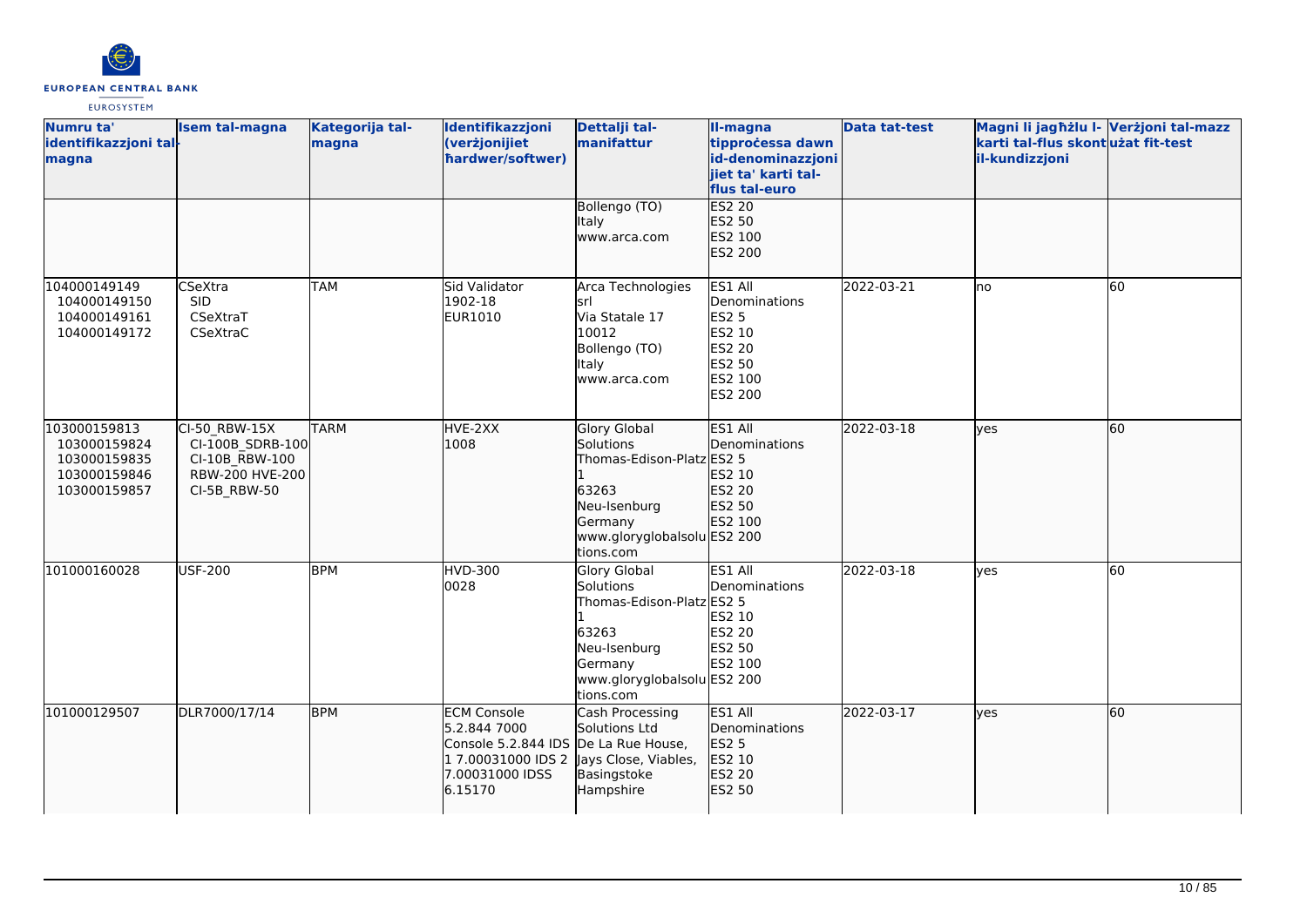

| Numru ta'<br>identifikazzjoni tal-<br>magna | <b>Isem tal-magna</b> | Kategorija tal-<br>magna | Identifikazzjoni<br>(verżjonijiet<br>hardwer/softwer)                                                              | Dettalji tal-<br>manifattur                                                                                                                                                                                               | II-magna<br>tipprocessa dawn<br>id-denominazzjoni<br>jiet ta' karti tal-<br>flus tal-euro           | <b>Data tat-test</b> | Magni li jagħżlu I- Verżjoni tal-mazz<br>karti tal-flus skontużat fit-test<br>il-kundizzjoni |    |
|---------------------------------------------|-----------------------|--------------------------|--------------------------------------------------------------------------------------------------------------------|---------------------------------------------------------------------------------------------------------------------------------------------------------------------------------------------------------------------------|-----------------------------------------------------------------------------------------------------|----------------------|----------------------------------------------------------------------------------------------|----|
|                                             |                       |                          |                                                                                                                    | <b>RG22 4BS</b><br>Viables Kingdom<br>United Kingdom<br>martin.hobhouse@u<br>k.delarue.com<br>www.delarue.com                                                                                                             | <b>ES2 100</b><br>ES2 200                                                                           |                      |                                                                                              |    |
| 101000160266                                | <b>SH-08C1</b>        | <b>BPM</b>               | 20220312A<br>3.0 A8611244                                                                                          | Nanjing<br><b>NUMENMATIC TECH</b><br>Co., LTD<br>$606#$ , Jiuzhou B<br>Building, PingYang<br>325400<br>WenZhou City<br><b>China</b><br>brian@numenmatic.<br>com<br>www.numenmatic.c<br>lom                                | ES1 All<br>Denominations<br><b>ES2 5</b><br>ES2 10<br><b>ES2 20</b><br>ES2 50<br>ES2 100<br>ES2 200 | 2022-03-17           | yes                                                                                          | 60 |
| 101000161290                                | DLR7000/17/14         | <b>BPM</b>               | <b>ECM Console</b><br>05.02.849 7000<br>Console 05.02.849<br>IDS1 6.15170000<br>IDS2 6.15170000<br>IDSS 6.15170000 | Cash Processing<br>Solutions Ltd<br>De La Rue House,<br>Jays Close, Viables,<br>Basingstoke<br>Hampshire<br><b>RG22 4BS</b><br>Viables Kingdom<br>United Kingdom<br>martin.hobhouse@u<br>k.delarue.com<br>www.delarue.com | ES1 All<br>Denominations<br>ES2 5<br>ES2 10<br>ES2 20<br>ES2 50<br>ES2 100<br>ES2 200               | 2022-03-17           | ves                                                                                          | 60 |
| 103000159697<br>103000159700                | LTA-380<br>LTA-450    | <b>TARM</b>              | BV3<br>GAUL2203040E                                                                                                | ATEC AP Co. Ltd.<br>9F, 7, 289, Pangyo-<br>ro, Bundang-gu,<br>Seongnam-si<br>13488<br>Gyeonggi-do<br>South Korea<br>http://www.atecap.k ES2 200                                                                           | ES1 All<br>Denominations<br><b>ES2 5</b><br>ES2 10<br>ES2 20<br>ES2 50<br>ES2 100                   | 2022-03-16           | yes                                                                                          | 60 |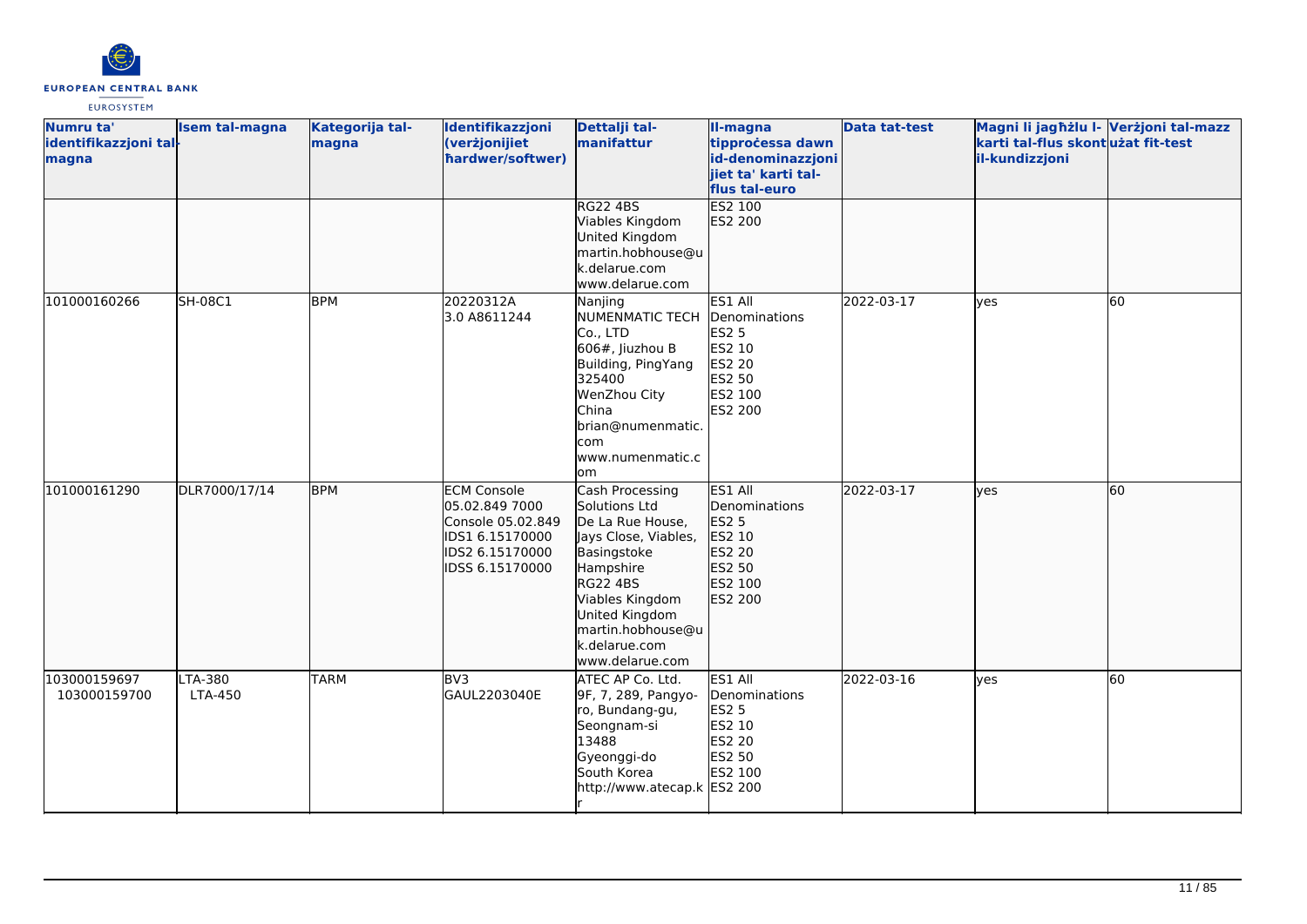

| Numru ta'<br>identifikazzjoni tal-<br>magna | <b>Isem tal-magna</b>  | Kategorija tal-<br>magna | Identifikazzjoni<br>(verżjonijiet<br>hardwer/softwer) | Dettalji tal-<br>manifattur                                                                                   | II-magna<br>tipprocessa dawn<br>id-denominazzjoni<br>jiet ta' karti tal-<br>flus tal-euro           | <b>Data tat-test</b> | Magni li jagħżlu I- Verżjoni tal-mazz<br>karti tal-flus skont użat fit-test<br>il-kundizzjoni |    |
|---------------------------------------------|------------------------|--------------------------|-------------------------------------------------------|---------------------------------------------------------------------------------------------------------------|-----------------------------------------------------------------------------------------------------|----------------------|-----------------------------------------------------------------------------------------------|----|
| 102000159867                                | Safescan 2985-SX<br>G3 | <b>BAM</b>               | 2985SXG3-E03-X2                                       | Safescan B.V.<br>Heliumstraat 14<br>2718 SL<br>Zoetermeer<br>Holland<br>info@safescan.com<br>www.safescan.com | ES1 All<br>Denominations<br><b>ES2 5</b><br>ES2 10<br><b>ES2 20</b><br>ES2 50<br>ES2 100<br>ES2 200 | 2022-03-16           | lno                                                                                           | 60 |
| 103000145280                                | CM18 Da Vinci          | <b>TARM</b>              | <b>RS32</b><br>ZG07 EUG010.02                         | Arca Technologies<br><b>srl</b><br>Via Statale 17<br>10012<br>Bollengo (TO)<br>Italy<br>www.arca.com          | ES1 All<br>Denominations<br><b>ES2 5</b><br>ES2 10<br>ES2 20<br>ES2 50<br>ES2 100<br>ES2 200        | 2022-03-14           | <b>l</b> ves                                                                                  | 60 |
| 103000145291                                | CM18 Da Vinci          | <b>TARM</b>              | <b>RS32</b><br>ZF07 EUF010.02                         | Arca Technologies<br>lsrl<br>Via Statale 17<br>10012<br>Bollengo (TO)<br>Italy<br>www.arca.com                | ES1 All<br>Denominations<br>ES2 5<br>ES2 10<br>ES2 20<br>ES2 50<br>ES2 100<br>ES2 200               | 2022-03-14           | lves                                                                                          | 60 |
| 103000150905                                | CM18 Da Vinci          | <b>TARM</b>              | RS22<br>HJ8B EUN030.19                                | Arca Technologies<br>lsrl<br>Via Statale 17<br>10012<br>Bollengo (TO)<br>Italy<br>www.arca.com                | ES1 All<br>Denominations<br><b>ES2 5</b><br>ES2 10<br><b>ES2 20</b><br>ES2 50<br>ES2 100<br>ES2 200 | 2022-03-14           | ves                                                                                           | 60 |
| 103000160031                                | <b>THR 150</b>         | <b>TARM</b>              | Hart-CPU-Key<br>40F-21T                               | Hart Automation S.L. ES1 All<br>Avda. Camino de lo                                                            | Denominations                                                                                       | 2022-03-09           | lyes                                                                                          | 60 |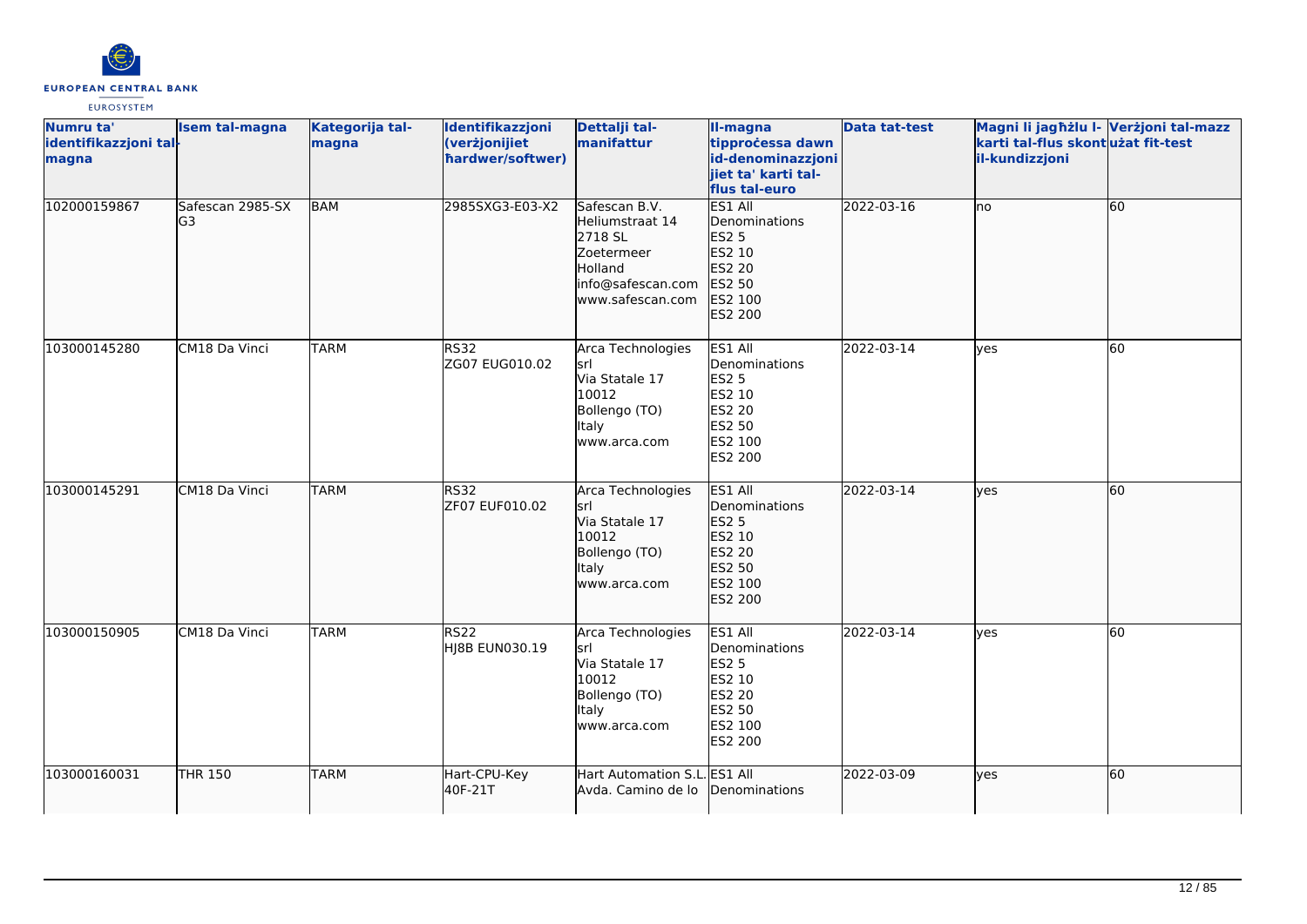

| Numru ta'             | Isem tal-magna | Kategorija tal- | Identifikazzjoni | Dettalji tal-               | II-magna            | <b>Data tat-test</b> | Magni li jagħżlu I- Verżjoni tal-mazz |    |
|-----------------------|----------------|-----------------|------------------|-----------------------------|---------------------|----------------------|---------------------------------------|----|
| identifikazzjoni tal- |                | magna           | (verżjonijiet    | manifattur                  | tipprocessa dawn    |                      | karti tal-flus skontużat fit-test     |    |
| magna                 |                |                 | hardwer/softwer) |                             | id-denominazzjoni   |                      | il-kundizzjoni                        |    |
|                       |                |                 |                  |                             | jiet ta' karti tal- |                      |                                       |    |
|                       |                |                 |                  |                             | flus tal-euro       |                      |                                       |    |
|                       |                |                 |                  | cortao, 34                  | <b>ES2 5</b>        |                      |                                       |    |
|                       |                |                 |                  | 28703                       | ES2 10              |                      |                                       |    |
|                       |                |                 |                  | San Sebastián de los ES2 20 |                     |                      |                                       |    |
|                       |                |                 |                  | Reyes (Madrid)              | ES2 50              |                      |                                       |    |
|                       |                |                 |                  | Spain                       | ES2 100             |                      |                                       |    |
|                       |                |                 |                  | rgomeze@hart-               | ES2 200             |                      |                                       |    |
|                       |                |                 |                  | automation.com              |                     |                      |                                       |    |
|                       |                |                 |                  | www.cashphenix.co           |                     |                      |                                       |    |
|                       |                |                 |                  | m                           |                     |                      |                                       |    |
| 101000159285          | <b>USF-50</b>  | <b>BPM</b>      | 0408             | <b>Glory Global</b>         | ES1 All             | 2022-03-08           | lyes                                  | 60 |
|                       |                |                 |                  | Solutions                   | Denominations       |                      |                                       |    |
|                       |                |                 |                  | Thomas-Edison-Platz ES2 5   |                     |                      |                                       |    |
|                       |                |                 |                  |                             | ES2 10              |                      |                                       |    |
|                       |                |                 |                  | 63263                       | ES2 20              |                      |                                       |    |
|                       |                |                 |                  | Neu-Isenburg                | ES2 50              |                      |                                       |    |
|                       |                |                 |                  | Germany                     | ES2 100             |                      |                                       |    |
|                       |                |                 |                  | www.gloryglobalsolu ES2 200 |                     |                      |                                       |    |
|                       |                |                 |                  | tions.com                   |                     |                      |                                       |    |
| 101000159296          | <b>USF-51</b>  | <b>BPM</b>      | 0408             | Glory Global                | ES1 All             | 2022-03-08           | lyes                                  | 60 |
|                       |                |                 |                  | Solutions                   | Denominations       |                      |                                       |    |
|                       |                |                 |                  | Thomas-Edison-Platz ES2 5   |                     |                      |                                       |    |
|                       |                |                 |                  |                             | ES2 10              |                      |                                       |    |
|                       |                |                 |                  | 63263                       | ES2 20              |                      |                                       |    |
|                       |                |                 |                  | Neu-Isenburg                | ES2 50              |                      |                                       |    |
|                       |                |                 |                  | Germany                     | ES2 100             |                      |                                       |    |
|                       |                |                 |                  | www.gloryglobalsolu ES2 200 |                     |                      |                                       |    |
|                       |                |                 |                  | tions.com                   |                     |                      |                                       |    |
| 101000159321          | V-Series       | <b>BPM</b>      | V001.006         | Cash Processing             | ES1 All             | 2022-03-08           | yes                                   | 60 |
|                       |                |                 |                  | Solutions Ltd               | Denominations       |                      |                                       |    |
|                       |                |                 |                  | De La Rue House,            | <b>ES2 5</b>        |                      |                                       |    |
|                       |                |                 |                  | Jays Close, Viables,        | ES2 10              |                      |                                       |    |
|                       |                |                 |                  | Basingstoke                 | <b>ES2 20</b>       |                      |                                       |    |
|                       |                |                 |                  | Hampshire                   | ES2 50              |                      |                                       |    |
|                       |                |                 |                  | <b>RG22 4BS</b>             | ES2 100             |                      |                                       |    |
|                       |                |                 |                  | Viables Kingdom             | ES2 200             |                      |                                       |    |
|                       |                |                 |                  | United Kingdom              |                     |                      |                                       |    |
|                       |                |                 |                  | martin.hobhouse@u           |                     |                      |                                       |    |
|                       |                |                 |                  | k.delarue.com               |                     |                      |                                       |    |
|                       |                |                 |                  | www.delarue.com             |                     |                      |                                       |    |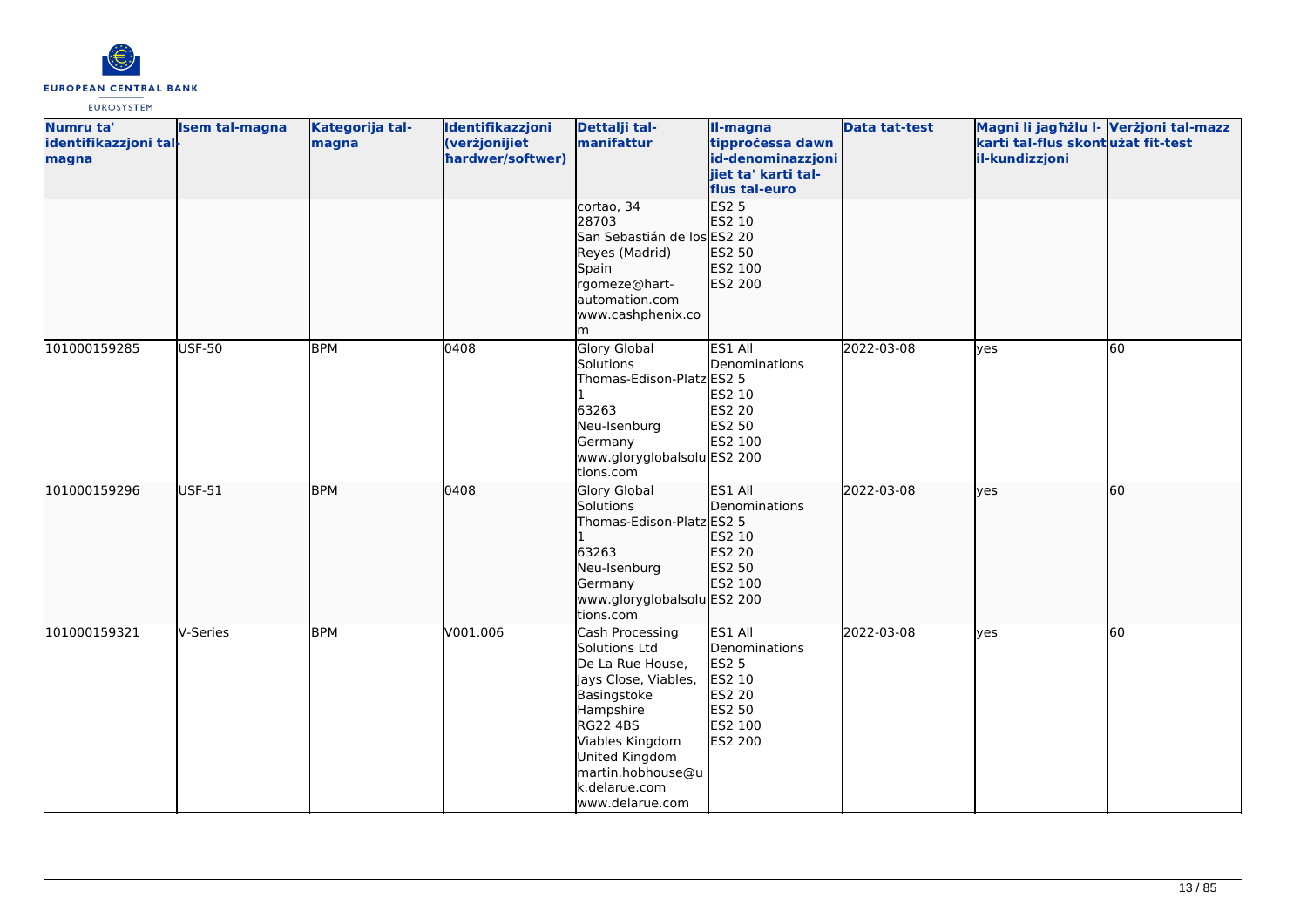

| Numru ta'<br>identifikazzjoni tal-<br>magna | <b>Isem tal-magna</b>                | Kategorija tal-<br>magna | Identifikazzjoni<br>(verżjonijiet<br>hardwer/softwer) | Dettalji tal-<br>manifattur                                                                                                                                                                                                                   | Il-magna<br>tipprocessa dawn<br>id-denominazzjoni<br>jiet ta' karti tal-<br>flus tal-euro                      | <b>Data tat-test</b> | Magni li jagħżlu I- Verżjoni tal-mazz<br>karti tal-flus skontużat fit-test<br>il-kundizzjoni |    |
|---------------------------------------------|--------------------------------------|--------------------------|-------------------------------------------------------|-----------------------------------------------------------------------------------------------------------------------------------------------------------------------------------------------------------------------------------------------|----------------------------------------------------------------------------------------------------------------|----------------------|----------------------------------------------------------------------------------------------|----|
| 101000141466<br>101000141477                | MIB-11F<br>MultiCash MIB-11F         | <b>BPM</b>               | 01.05                                                 | Hyundai MIB<br>International Co.<br>Ltd.<br>3301, A Bld, 17,<br>Gosan-ro 148beon-<br>lgil<br>15850<br>Gunpo-si, Gyeonggi- ES2 200<br>do, 15850, Gunpo<br>City<br>KOREA (Republic)<br>sjpark5423@hyunda<br>limib.com<br>www.hyundaimib.co<br>m | ES1 All<br>Denominations<br>ES2 5<br>ES2 10<br>ES2 20<br>ES2 50<br>ES2 100                                     | 2022-02-24           | lves                                                                                         | 60 |
| 102000142402<br>102000142413                | $SB-7$<br>Multi Cash SB-7            | <b>BAM</b>               | 01.31                                                 | Hyundai MIB<br>International Co.<br>Ltd.<br>3301, A Bld, 17,<br>Gosan-ro 148beon-<br>gil<br>15850<br>Gunpo-si, Gyeonggi- ES2 20<br>do, 15850, Gunpo<br>City<br>KOREA (Republic)<br>sjpark5423@hyunda<br>imib.com<br>www.hyundaimib.co<br>lm   | <b>ES15</b><br>ES1 10<br>ES1 20<br>ES1 50<br>ES1 200<br><b>ES2 5</b><br>ES2 10<br>ES2 50<br>ES2 100<br>ES2 200 | 2022-02-24           | lno                                                                                          | 60 |
| 102000142446<br>102000142457                | $MIB-11V$<br>Multi Cash<br>$MIB-11V$ | <b>BAM</b>               | 01.05                                                 | Hyundai MIB<br>International Co.<br>Ltd.<br>3301, A Bld, 17,<br>Gosan-ro 148beon-<br>gil<br>15850<br>Gunpo-si, Gyeonggi- ES2 200<br>do, 15850, Gunpo                                                                                          | ES1 All<br>Denominations<br>ES2 5<br>ES2 10<br>ES2 20<br>ES2 50<br>ES2 100                                     | 2022-02-24           | lno                                                                                          | 60 |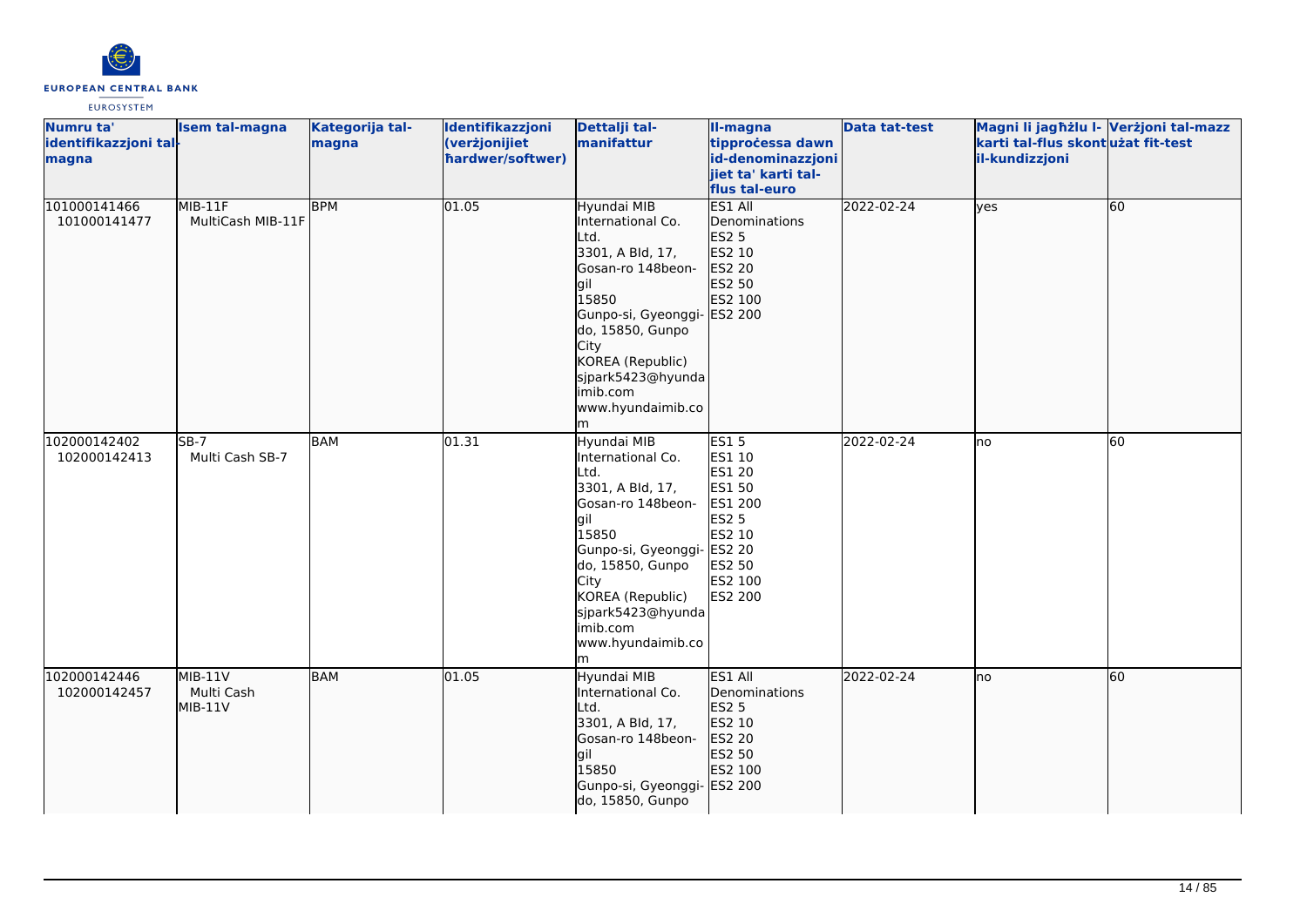

| Numru ta'<br>identifikazzjoni tal-<br>magna | Isem tal-magna                   | Kategorija tal-<br>magna | Identifikazzjoni<br>(verżjonijiet<br>hardwer/softwer) | Dettalji tal-<br>manifattur                                                                                                                                                                                                                  | II-magna<br>tipprocessa dawn<br>id-denominazzjoni<br>jiet ta' karti tal-<br>flus tal-euro | <b>Data tat-test</b> | Magni li jagħżlu I- Verżjoni tal-mazz<br>karti tal-flus skontużat fit-test<br>il-kundizzjoni |    |
|---------------------------------------------|----------------------------------|--------------------------|-------------------------------------------------------|----------------------------------------------------------------------------------------------------------------------------------------------------------------------------------------------------------------------------------------------|-------------------------------------------------------------------------------------------|----------------------|----------------------------------------------------------------------------------------------|----|
|                                             |                                  |                          |                                                       | City<br>KOREA (Republic)<br>sjpark5423@hyunda<br>imib.com<br>www.hyundaimib.co                                                                                                                                                               |                                                                                           |                      |                                                                                              |    |
| 101000142489<br>101000142490                | SB-3000<br>Multi Cash<br>SB-3000 | <b>BPM</b>               | Main: 02.02, IMG:<br>03.02                            | Hyundai MIB<br>International Co.<br>Ltd.<br>3301, A Bld, 17,<br>Gosan-ro 148beon-<br>lgil<br>15850<br>Gunpo-si, Gyeonggi- ES2 200<br>do, 15850, Gunpo<br>City<br>KOREA (Republic)<br>sjpark5423@hyunda<br>imib.com<br>www.hyundaimib.co<br>m | ES1 All<br>Denominations<br><b>ES2 5</b><br>ES2 10<br><b>ES2 20</b><br>ES2 50<br>ES2 100  | 2022-02-24           | <b>ves</b>                                                                                   | 60 |
| 101000143709<br>101000143812                | SB-5000<br>MultiCash SB-5000     | <b>BPM</b>               | Main: 02.02 IMG:<br>03.02                             | Hyundai MIB<br>International Co.<br>Ltd.<br>3301, A Bld, 17,<br>Gosan-ro 148beon-<br>gil<br>15850<br>Gunpo-si, Gyeonggi- ES2 200<br>do, 15850, Gunpo<br>City<br>KOREA (Republic)<br>sjpark5423@hyunda<br>imib.com<br>www.hyundaimib.co<br>m  | ES1 All<br>Denominations<br>ES2 5<br>ES2 10<br>ES2 20<br>ES2 50<br>ES2 100                | 2022-02-24           | lves                                                                                         | 60 |
| 102000144017<br>102000144028                | EP-100<br>Multi Cash EP-100      | BAM                      | V: 200130                                             | TBM Co., LTD.<br>395-37 Heungan-<br>Daero, Dongan-Gu                                                                                                                                                                                         | ES1 All<br>Denominations<br><b>ES2 5</b>                                                  | 2022-02-24           | no                                                                                           | 60 |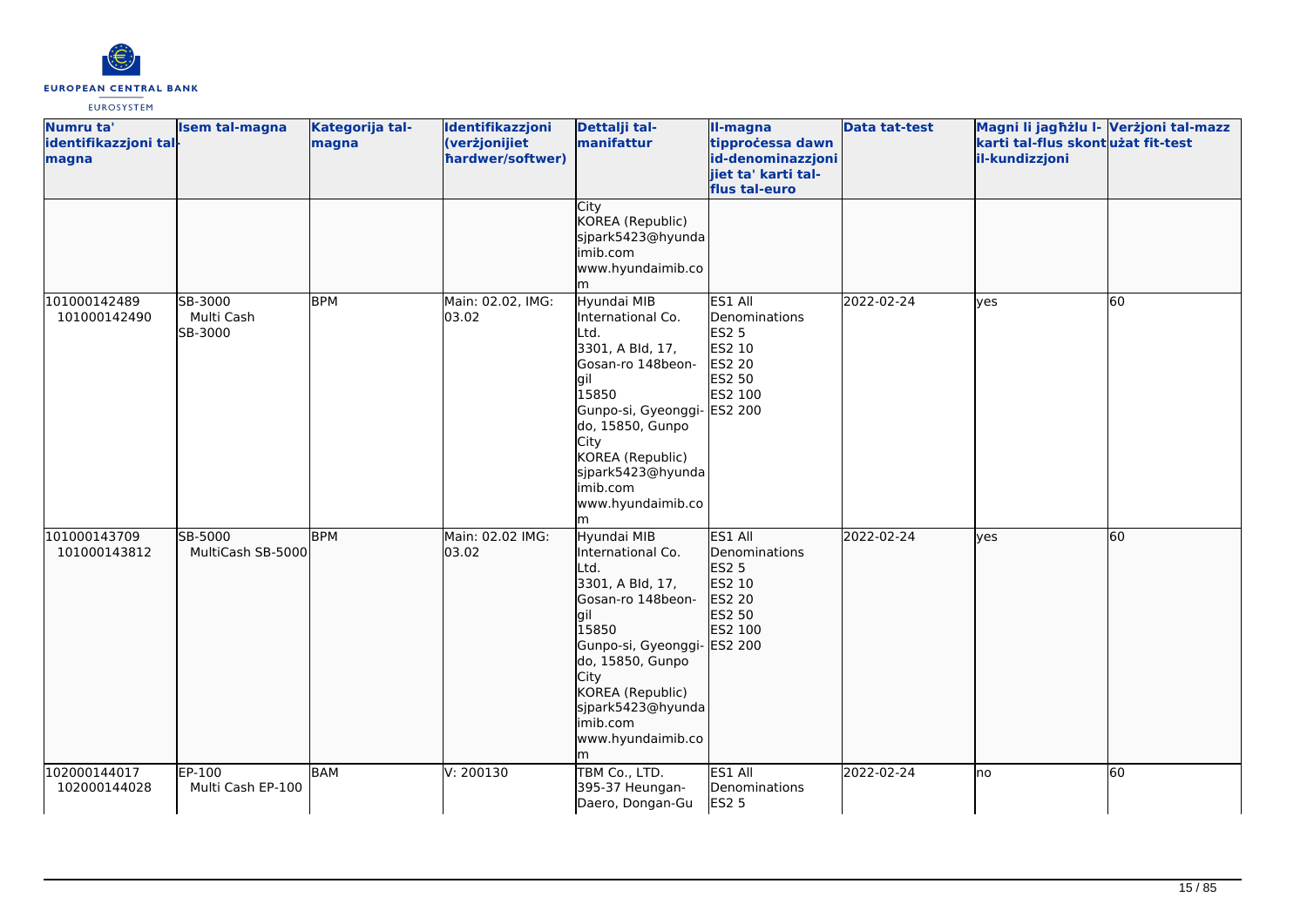

| Numru ta'<br>identifikazzjoni tal-<br>magna | Isem tal-magna                   | Kategorija tal-<br>magna | Identifikazzjoni<br>(verżjonijiet<br>hardwer/softwer) | Dettalji tal-<br>manifattur                                                                                                                                                                                                                        | <b>Il-magna</b><br>tipprocessa dawn<br>id-denominazzjoni<br>jiet ta' karti tal-<br>flus tal-euro               | <b>Data tat-test</b> | Magni li jagħżlu I- Verżjoni tal-mazz<br>karti tal-flus skontużat fit-test<br>il-kundizzjoni |    |
|---------------------------------------------|----------------------------------|--------------------------|-------------------------------------------------------|----------------------------------------------------------------------------------------------------------------------------------------------------------------------------------------------------------------------------------------------------|----------------------------------------------------------------------------------------------------------------|----------------------|----------------------------------------------------------------------------------------------|----|
|                                             |                                  |                          |                                                       | 14060<br>Anyang-City,<br>Gyeonggi-Do,<br><b>KOREA</b><br>swyou.tbm@gmail.c ES2 200<br>om                                                                                                                                                           | ES2 10<br>ES2 20<br>ES2 50<br>ES2 100                                                                          |                      |                                                                                              |    |
| 102000149864<br>102000149875                | MIB-9<br>MultiCash MIB-9         | <b>BAM</b>               | 01.03                                                 | Hyundai MIB<br>International Co.<br>Ltd.<br>3301, A Bld, 17,<br>Gosan-ro 148beon-<br>gil<br>15850<br>Gunpo-si, Gyeonggi- ES2 200<br>do, 15850, Gunpo<br>City<br>KOREA (Republic)<br>sjpark5423@hyunda<br>imib.com<br>www.hyundaimib.co<br>m        | ES1 All<br>Denominations<br><b>ES2 5</b><br>ES2 10<br>ES2 20<br>ES2 50<br>ES2 100                              | 2022-02-24           | lno                                                                                          | 60 |
| 101000154565<br>101000154576                | SB-2000<br>Multi Cash<br>SB-2000 | <b>BPM</b>               | 01.19                                                 | Hyundai MIB<br>International Co.<br>Ltd.<br>3301, A Bld, 17,<br>Gosan-ro 148beon-<br>gil<br>15850<br>Gunpo-si, Gyeonggi- ES2 10<br>do, 15850, Gunpo<br>City<br>KOREA (Republic)<br>sjpark5423@hyunda ES2 200<br>imib.com<br>www.hyundaimib.co<br>m | <b>ES15</b><br>ES1 10<br>ES1 20<br>ES1 50<br>ES1 100<br>ES1 200<br><b>ES2 5</b><br>ES2 20<br>ES2 50<br>ES2 100 | 2022-02-24           | <b>ves</b>                                                                                   | 60 |
| 102000154588<br>102000154599                | $SB-9$<br>Multi Cash SB-9        | <b>BAM</b>               | 01.17                                                 | Hyundai MIB<br>International Co.                                                                                                                                                                                                                   | ES1 All<br>Denominations                                                                                       | 2022-02-24           | lno                                                                                          | 60 |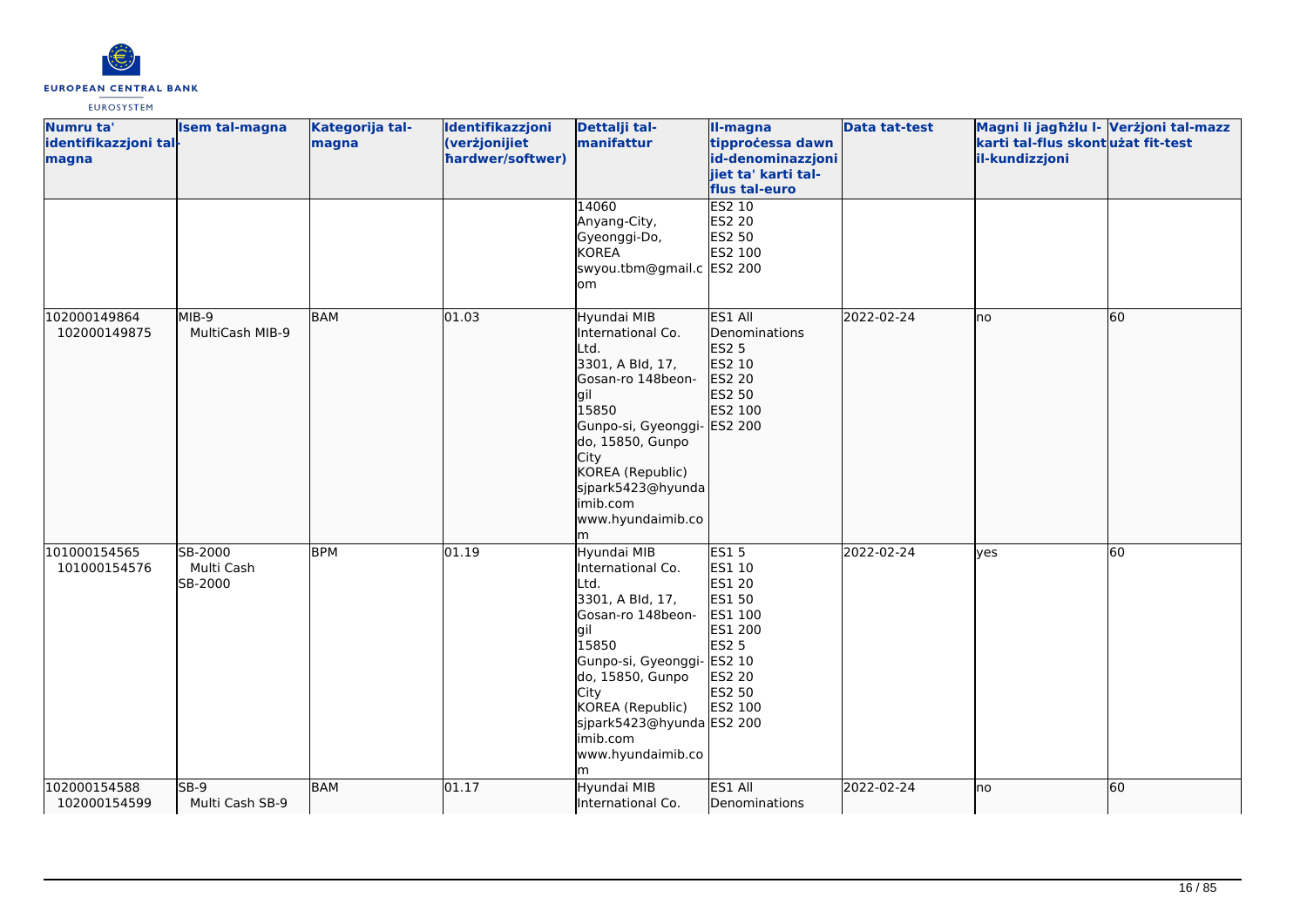

| Numru ta'             | Isem tal-magna     | Kategorija tal- | Identifikazzjoni                      | Dettalji tal-                            | II-magna            | <b>Data tat-test</b> | Magni li jagħżlu I- Verżjoni tal-mazz |    |
|-----------------------|--------------------|-----------------|---------------------------------------|------------------------------------------|---------------------|----------------------|---------------------------------------|----|
| identifikazzjoni tal- |                    | magna           | (verżjonijiet                         | manifattur                               | tipprocessa dawn    |                      | karti tal-flus skontużat fit-test     |    |
| magna                 |                    |                 | hardwer/softwer)                      |                                          | id-denominazzjoni   |                      | il-kundizzjoni                        |    |
|                       |                    |                 |                                       |                                          | jiet ta' karti tal- |                      |                                       |    |
|                       |                    |                 |                                       |                                          | flus tal-euro       |                      |                                       |    |
|                       |                    |                 |                                       | Ltd.                                     | <b>ES2 5</b>        |                      |                                       |    |
|                       |                    |                 |                                       | 3301, A Bld, 17,                         | ES2 10              |                      |                                       |    |
|                       |                    |                 |                                       | Gosan-ro 148beon-                        | ES2 20              |                      |                                       |    |
|                       |                    |                 |                                       | lgil                                     | ES2 50              |                      |                                       |    |
|                       |                    |                 |                                       | 15850                                    | ES2 100             |                      |                                       |    |
|                       |                    |                 |                                       | Gunpo-si, Gyeonggi- ES2 200              |                     |                      |                                       |    |
|                       |                    |                 |                                       | do, 15850, Gunpo                         |                     |                      |                                       |    |
|                       |                    |                 |                                       | City                                     |                     |                      |                                       |    |
|                       |                    |                 |                                       | KOREA (Republic)                         |                     |                      |                                       |    |
|                       |                    |                 |                                       | sjpark5423@hyunda                        |                     |                      |                                       |    |
|                       |                    |                 |                                       | imib.com                                 |                     |                      |                                       |    |
|                       |                    |                 |                                       | www.hyundaimib.co                        |                     |                      |                                       |    |
|                       |                    |                 |                                       | m                                        |                     |                      |                                       |    |
| 102000158673          | RACER <sub>1</sub> | BAM             | 34EUR02                               | KOA CO., LTD.                            | ES1 All             | 2022-02-24           | no                                    | 60 |
|                       |                    |                 |                                       | $6 - 31 - 33$                            | Denominations       |                      |                                       |    |
|                       |                    |                 |                                       | Sagamigaoka                              | <b>ES2 5</b>        |                      |                                       |    |
|                       |                    |                 |                                       | Zama, Kanagawa,                          | ES2 10              |                      |                                       |    |
|                       |                    |                 |                                       | 252-001                                  | <b>ES2 20</b>       |                      |                                       |    |
|                       |                    |                 |                                       | Japan                                    | ES2 50              |                      |                                       |    |
|                       |                    |                 |                                       | ogi@koagiken.co.jp                       | ES2 100             |                      |                                       |    |
|                       |                    |                 |                                       | www.koagiken.co.jp ES2 200               |                     |                      |                                       |    |
|                       |                    |                 |                                       |                                          |                     |                      |                                       |    |
| 103000159232          | CI-50 RBW-15X      | <b>TARM</b>     | HVE-2XX                               | <b>Glory Global</b>                      | ES1 All             | 2022-02-24           | lyes                                  | 60 |
|                       |                    |                 | 5008                                  | Solutions                                | Denominations       |                      |                                       |    |
|                       |                    |                 |                                       | Thomas-Edison-Platz ES2 5                |                     |                      |                                       |    |
|                       |                    |                 |                                       |                                          | ES2 10              |                      |                                       |    |
|                       |                    |                 |                                       | 63263                                    | ES2 20              |                      |                                       |    |
|                       |                    |                 |                                       | Neu-Isenburg                             | ES2 50              |                      |                                       |    |
|                       |                    |                 |                                       | Germany                                  | ES2 100             |                      |                                       |    |
|                       |                    |                 |                                       | www.gloryglobalsolu ES2 200<br>tions.com |                     |                      |                                       |    |
| 101000146655          | <b>CPS 1800</b>    | <b>BPM</b>      | CPS 7.6.55-U                          |                                          | ES1 All             | 2022-02-23           |                                       | 60 |
|                       |                    |                 | 05-10-10                              | Cash Processing<br>Solutions Ltd         | Denominations       |                      | ves                                   |    |
|                       |                    |                 | VME 7.0.0-p7 Jan 28, De La Rue House, |                                          | <b>ES2 5</b>        |                      |                                       |    |
|                       |                    |                 | 2008                                  | ays Close, Viables,                      | ES2 10              |                      |                                       |    |
|                       |                    |                 | CONF 7.0.3                            | Basingstoke                              | <b>ES2 20</b>       |                      |                                       |    |
|                       |                    |                 | IDS 1, IDS                            | Hampshire                                | ES2 50              |                      |                                       |    |
|                       |                    |                 | 2:6.15170000, IDS                     | <b>RG22 4BS</b>                          | ES2 100             |                      |                                       |    |
|                       |                    |                 | SHAPE:                                | Viables Kingdom                          | ES2 200             |                      |                                       |    |
|                       |                    |                 |                                       |                                          |                     |                      |                                       |    |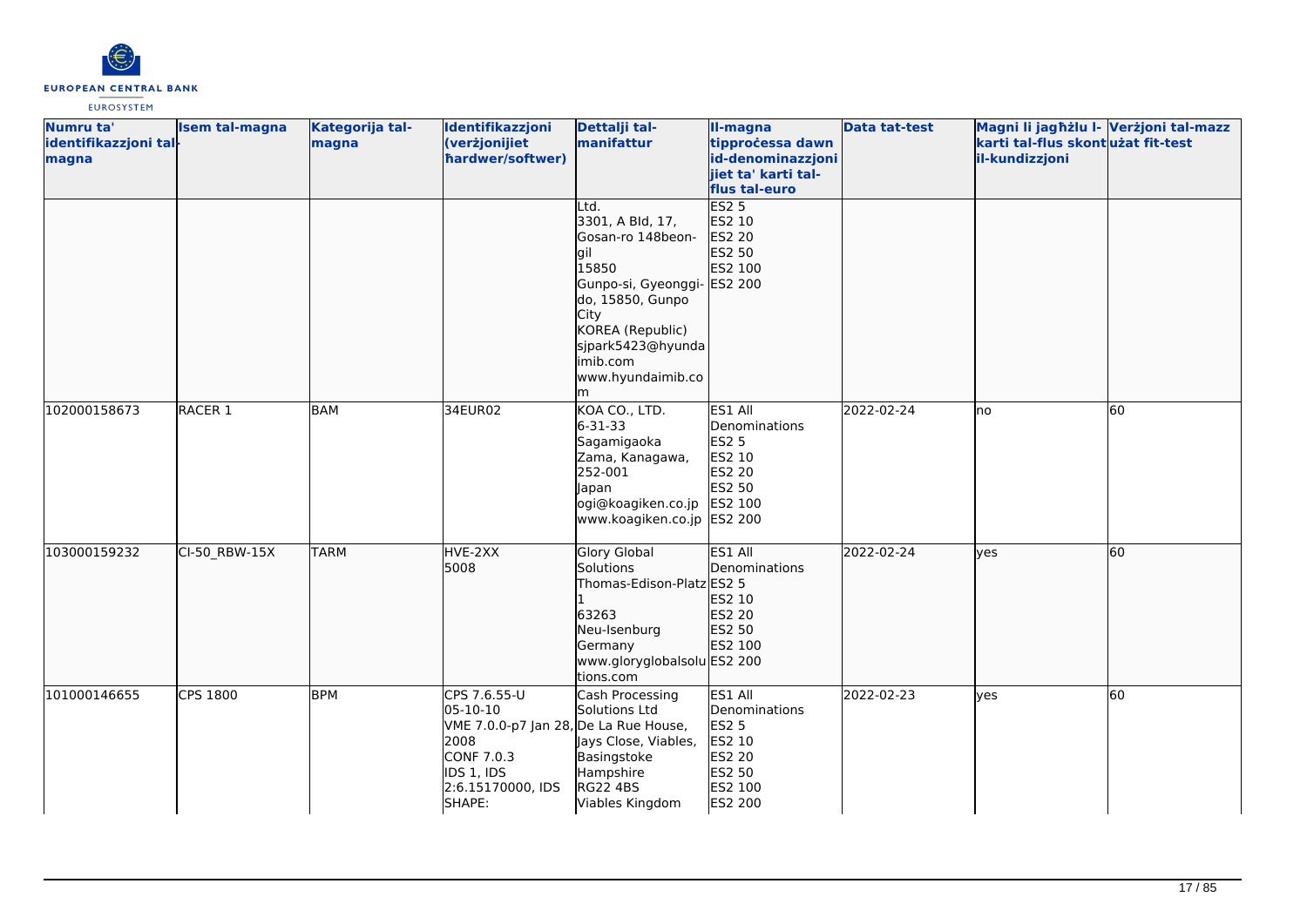

| Numru ta'<br>identifikazzjoni tal-<br>magna                                                  | <b>Isem tal-magna</b>                                                  | Kategorija tal-<br>magna | Identifikazzjoni<br>(verżjonijiet<br>hardwer/softwer)             | Dettalji tal-<br>manifattur                                                                                                                                                     | II-magna<br>tipprocessa dawn<br>id-denominazzjoni<br>jiet ta' karti tal-<br>flus tal-euro | <b>Data tat-test</b> | Magni li jagħżlu I- Verżjoni tal-mazz<br>karti tal-flus skont użat fit-test<br>il-kundizzjoni |    |
|----------------------------------------------------------------------------------------------|------------------------------------------------------------------------|--------------------------|-------------------------------------------------------------------|---------------------------------------------------------------------------------------------------------------------------------------------------------------------------------|-------------------------------------------------------------------------------------------|----------------------|-----------------------------------------------------------------------------------------------|----|
|                                                                                              |                                                                        |                          | 6.15170000001                                                     | United Kingdom<br>martin.hobhouse@u<br>k.delarue.com<br>www.delarue.com                                                                                                         |                                                                                           |                      |                                                                                               |    |
| 102000159275                                                                                 | Numenmatic SH-08CBAM                                                   |                          | Mainboard; CIS; IR;<br>MG; UV; Motor<br>20220106A 3.0<br>A8611241 | Nanjing<br>NUMENMATIC TECH<br>Co., LTD<br>606#, Jiuzhou B<br>Building, PingYang<br>325400<br>WenZhou City<br><b>China</b><br>brian@numenmatic.<br>com<br>www.numenmatic.c<br>om | ES1 All<br>Denominations<br>ES2 5<br>ES2 10<br>ES2 20<br>ES2 50<br>ES2 100<br>ES2 200     | 2022-02-21           | lno                                                                                           | 60 |
| 101000158887<br>101000158898<br>101000158901<br>101000158912<br>101000158923<br>101000158934 | UW-F4<br><b>UW-F12</b><br><b>UW-F16</b><br>UW-F8<br>GDB-100<br>GDB-200 | <b>BPM</b>               | HVD-310<br>0028                                                   | <b>Glory Global</b><br>Solutions<br>Thomas-Edison-Platz ES2 5<br>63263<br>Neu-Isenburg<br>Germany<br>www.gloryglobalsolu ES2 200<br>tions.com                                   | ES1 All<br>Denominations<br><b>ES2 10</b><br><b>ES2 20</b><br>ES2 50<br>ES2 100           | 2022-02-17           | ves                                                                                           | 60 |
| 102000159026<br>102000159048<br>102000159242<br>102000159253                                 | GFS-120B<br>GFS-120S<br>GFS-110<br>GFS-120                             | <b>BAM</b>               | GFS-BV+MG<br>3321                                                 | <b>Glory Global</b><br>Solutions<br>Thomas-Edison-Platz ES2 5<br>63263<br>Neu-Isenburg<br>Germany<br>www.gloryglobalsolu ES2 200<br>tions.com                                   | ES1 All<br>Denominations<br>ES2 10<br>ES2 20<br>ES2 50<br>ES2 100                         | 2022-02-17           | lno                                                                                           | 60 |
| 101000140205<br>101000140671<br>101000140682<br>101000140693                                 | Ks4<br>Ks8<br><b>Ks12</b><br><b>Ks16</b>                               | <b>BPM</b>               | <b>IDU-70</b><br>EUR: AA01                                        | Laurel Bank<br>Machines Co Ltd<br>1-1-2 Toranomon<br>Minato-ku                                                                                                                  | ES1 All<br>Denominations<br><b>ES2 5</b><br><b>ES2 10</b>                                 | 2022-02-16           | ves                                                                                           | 60 |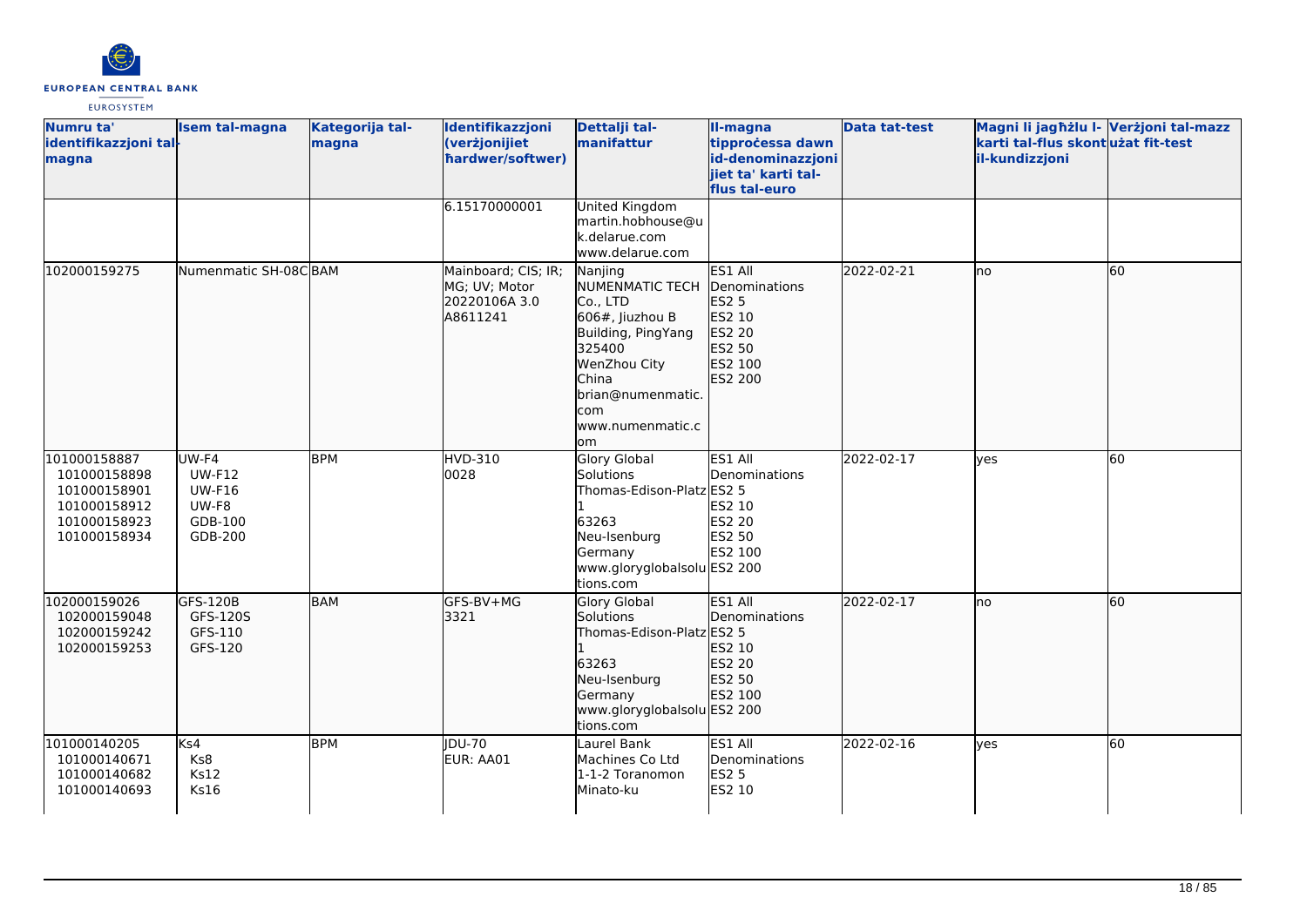

| Numru ta'<br>identifikazzjoni tal-<br>magna                                                                                                                                  | <b>Isem tal-magna</b>                                                                                                                                                                     | Kategorija tal-<br>magna | Identifikazzjoni<br>(verżjonijiet<br>hardwer/softwer) | Dettalji tal-<br>manifattur                                                                                                                                                          | II-magna<br>tipprocessa dawn<br>id-denominazzjoni<br>jiet ta' karti tal-<br>flus tal-euro    | <b>Data tat-test</b> | Magni li jagħżlu I- Verżjoni tal-mazz<br>karti tal-flus skontużat fit-test<br>il-kundizzjoni |    |
|------------------------------------------------------------------------------------------------------------------------------------------------------------------------------|-------------------------------------------------------------------------------------------------------------------------------------------------------------------------------------------|--------------------------|-------------------------------------------------------|--------------------------------------------------------------------------------------------------------------------------------------------------------------------------------------|----------------------------------------------------------------------------------------------|----------------------|----------------------------------------------------------------------------------------------|----|
| 101000140706<br>101000140717                                                                                                                                                 | Ks20<br>Ks24                                                                                                                                                                              |                          |                                                       | Tokyo<br>Japan<br>www.lbm.co.jp                                                                                                                                                      | ES2 20<br>ES2 50<br>ES2 100<br><b>ES2 200</b>                                                |                      |                                                                                              |    |
| 101000150446                                                                                                                                                                 | <b>CM100V</b>                                                                                                                                                                             | <b>BPM</b>               | M71004B050                                            | <b>GRG Banking</b><br>Equipment Co Ltd<br>9 Kelin Road Science ES2 5<br>City<br>510663<br>Guangzhou, District ES2 50<br>Luogang<br>China<br>www.grgbanking.co<br>m                   | ES1 All<br>Denominations<br>ES2 10<br>ES2 20<br>ES2 100<br>ES2 200                           | 2022-02-16           | lves                                                                                         | 60 |
| 101000152825<br>101000152836<br>101000152847<br>101000152858<br>101000152869<br>101000152870                                                                                 | <b>CM800</b><br>CM300<br><b>CM400</b><br>CM600<br>CM3000<br>CM-NLU-G1                                                                                                                     | <b>BPM</b>               | V43004A330                                            | <b>GRG Banking</b><br>Equipment Co Ltd<br>9 Kelin Road Science ES2 5<br>City<br>510663<br>Guangzhou, District ES2 50<br>Luogang<br>China<br>www.grgbanking.co<br>m                   | ES1 All<br>Denominations<br>ES2 10<br><b>ES2 20</b><br>ES2 100<br><b>ES2 200</b>             | 2022-02-16           | <b>ves</b>                                                                                   | 60 |
| 102000158775<br>102000158786<br>102000158797<br>102000158800<br>102000158811<br>102000158822<br>102000158833<br>102000158844<br>102000158855<br>102000158866<br>102000158877 | <b>BCS-160</b><br>DM-150D<br><b>BNC-7100</b><br>BCS-150 PLUS<br>BCS-160 PLUS<br><b>ZSA 3500SN</b><br><b>SKTM 8002</b><br>Magner 152DC<br>Magner 152DC+<br><b>SK-170V</b><br>DTK-3100 PLUS | BAM                      | Mainboard: 010510,<br>Imageboard:<br>020510           | Suzhou Ribao<br>Technology Co., Ltd<br>No.299, YuanQi Rd<br>Yuanhe Technology<br>Park<br>Xiangcheng<br>215133<br>Suzhou<br>China<br>info@nippo.com.cn<br>www.ribaotechnolog<br>y.com | ES1 All<br>Denominations<br><b>ES2 5</b><br>ES2 10<br>ES2 20<br>ES2 50<br>ES2 100<br>ES2 200 | 2022-02-14           | Ino                                                                                          | 60 |
| 103000146748                                                                                                                                                                 | Vertera 6G                                                                                                                                                                                | <b>TARM</b>              | <b>SDA II Fitness</b>                                 | <b>Glory Global</b>                                                                                                                                                                  | ES1 All                                                                                      | 2022-02-11           | ves                                                                                          | 60 |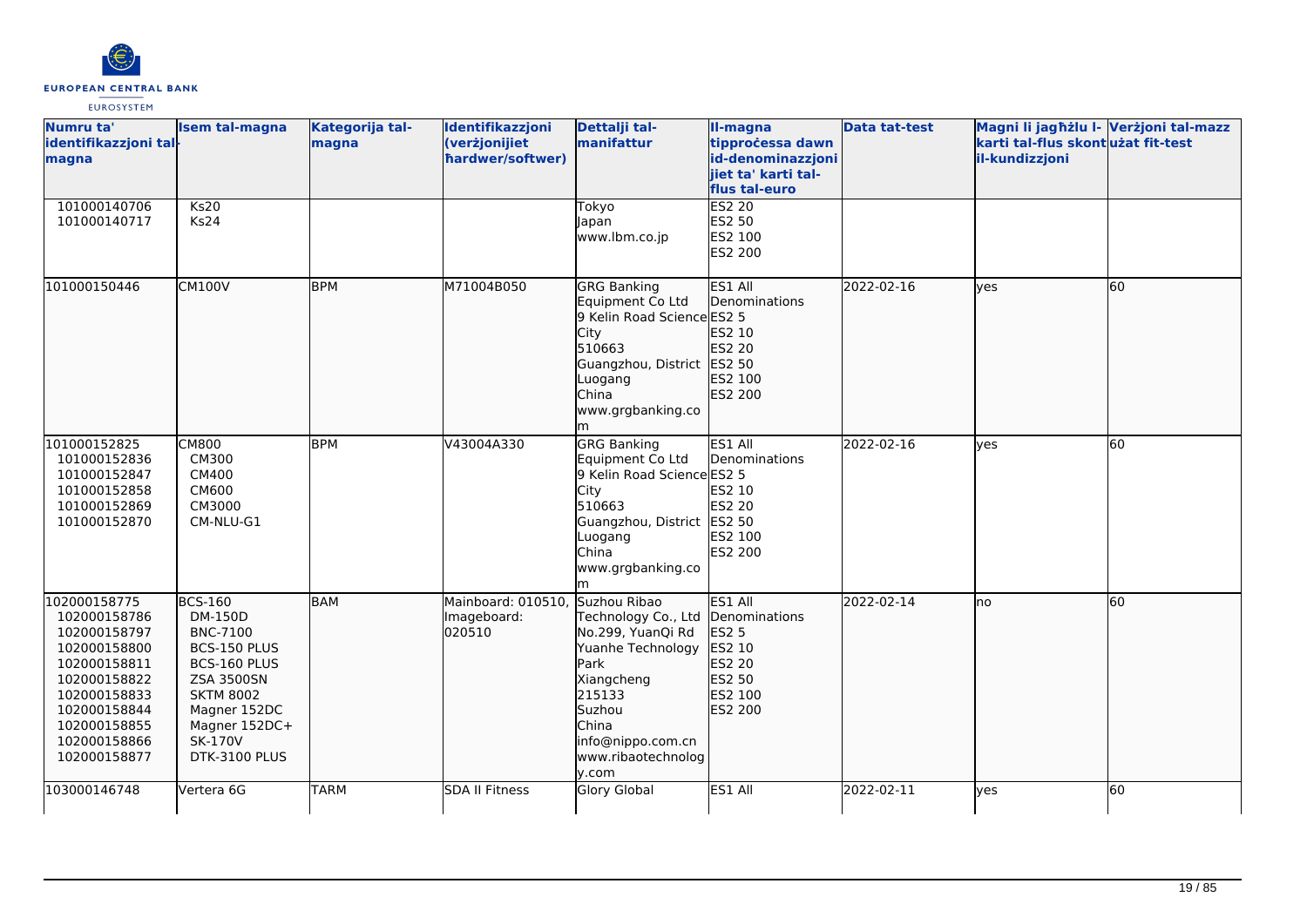

| Numru ta'             | <b>Isem tal-magna</b> | Kategorija tal- | Identifikazzjoni                  | Dettalji tal-                          | II-magna            | <b>Data tat-test</b> | Magni li jagħżlu I- Verżjoni tal-mazz |    |
|-----------------------|-----------------------|-----------------|-----------------------------------|----------------------------------------|---------------------|----------------------|---------------------------------------|----|
| identifikazzjoni tal- |                       | magna           | (verżjonijiet                     | manifattur                             | tipprocessa dawn    |                      | karti tal-flus skontużat fit-test     |    |
| magna                 |                       |                 | hardwer/softwer)                  |                                        | id-denominazzjoni   |                      | il-kundizzjoni                        |    |
|                       |                       |                 |                                   |                                        | jiet ta' karti tal- |                      |                                       |    |
|                       |                       |                 |                                   |                                        | flus tal-euro       |                      |                                       |    |
|                       |                       |                 | Sorting Compliant                 | Solutions                              | Denominations       |                      |                                       |    |
|                       |                       |                 | Model Package:<br>536-87-0978 v23 | Thomas-Edison-Platz ES2 5              | ES2 10              |                      |                                       |    |
|                       |                       |                 |                                   | 63263                                  | ES2 20              |                      |                                       |    |
|                       |                       |                 |                                   | Neu-Isenburg                           | ES2 50              |                      |                                       |    |
|                       |                       |                 |                                   | Germany                                | ES2 100             |                      |                                       |    |
|                       |                       |                 |                                   | www.gloryglobalsolu ES2 200            |                     |                      |                                       |    |
|                       |                       |                 |                                   | tions.com                              |                     |                      |                                       |    |
| 103000158709          | <b>RBG-200</b>        | <b>TARM</b>     | <b>HVD-200</b>                    | <b>Glory Global</b>                    | ES1 All             | 2022-02-11           | lves                                  | 60 |
| 103000158710          | RZ-200                |                 | 6618                              | Solutions                              | Denominations       |                      |                                       |    |
|                       |                       |                 |                                   | Thomas-Edison-Platz ES2 5              |                     |                      |                                       |    |
|                       |                       |                 |                                   |                                        | ES2 10              |                      |                                       |    |
|                       |                       |                 |                                   | 63263                                  | ES2 20              |                      |                                       |    |
|                       |                       |                 |                                   | Neu-Isenburg                           | ES2 50              |                      |                                       |    |
|                       |                       |                 |                                   | Germany                                | ES2 100             |                      |                                       |    |
|                       |                       |                 |                                   | www.gloryglobalsolu ES2 200            |                     |                      |                                       |    |
|                       |                       |                 |                                   | tions.com                              |                     |                      |                                       |    |
| 103000158743          | <b>RBG-200</b>        | <b>TARM</b>     | HVD-210                           | Glory Global                           | ES1 All             | 2022-02-11           | lyes                                  | 60 |
| 103000158754          | RZ-200                |                 | 6618                              | Solutions                              | Denominations       |                      |                                       |    |
|                       |                       |                 |                                   | Thomas-Edison-Platz ES2 5              |                     |                      |                                       |    |
|                       |                       |                 |                                   |                                        | ES2 10              |                      |                                       |    |
|                       |                       |                 |                                   | 63263                                  | ES2 20              |                      |                                       |    |
|                       |                       |                 |                                   | Neu-Isenburg                           | ES2 50              |                      |                                       |    |
|                       |                       |                 |                                   | Germany<br>www.gloryglobalsolu ES2 200 | ES2 100             |                      |                                       |    |
|                       |                       |                 |                                   | tions.com                              |                     |                      |                                       |    |
| 104000132082          | Vertera TM            | <b>TAM</b>      | SDA Advanced                      | <b>Glory Global</b>                    | ES1 All             | 2022-02-10           | lno                                   | 60 |
|                       | Advanced              |                 | Authentication                    | Solutions                              | Denominations       |                      |                                       |    |
|                       | Authentication        |                 | Detector: 15.16,                  | Thomas-Edison-Platz ES2 5              |                     |                      |                                       |    |
|                       |                       |                 | Currency: 634.3412  1             |                                        | ES2 10              |                      |                                       |    |
|                       |                       |                 | V21                               | 63263                                  | ES2 20              |                      |                                       |    |
|                       |                       |                 |                                   | Neu-Isenburg                           | ES2 50              |                      |                                       |    |
|                       |                       |                 |                                   | Germany                                | ES2 100             |                      |                                       |    |
|                       |                       |                 |                                   | www.gloryglobalsolu ES2 200            |                     |                      |                                       |    |
|                       |                       |                 |                                   | tions.com                              |                     |                      |                                       |    |
| 103000132092          | Vertera TM Fitness    | <b>TARM</b>     | <b>SDA Fitness Sorting</b>        | Glory Global                           | ES1 All             | 2022-02-10           | <b>ves</b>                            | 60 |
|                       | Sorting Compliant     |                 | Compliant                         | Solutions                              | Denominations       |                      |                                       |    |
|                       |                       |                 | Detector: 15.16,                  | Thomas-Edison-Platz ES2 5              |                     |                      |                                       |    |
|                       |                       |                 |                                   |                                        |                     |                      |                                       |    |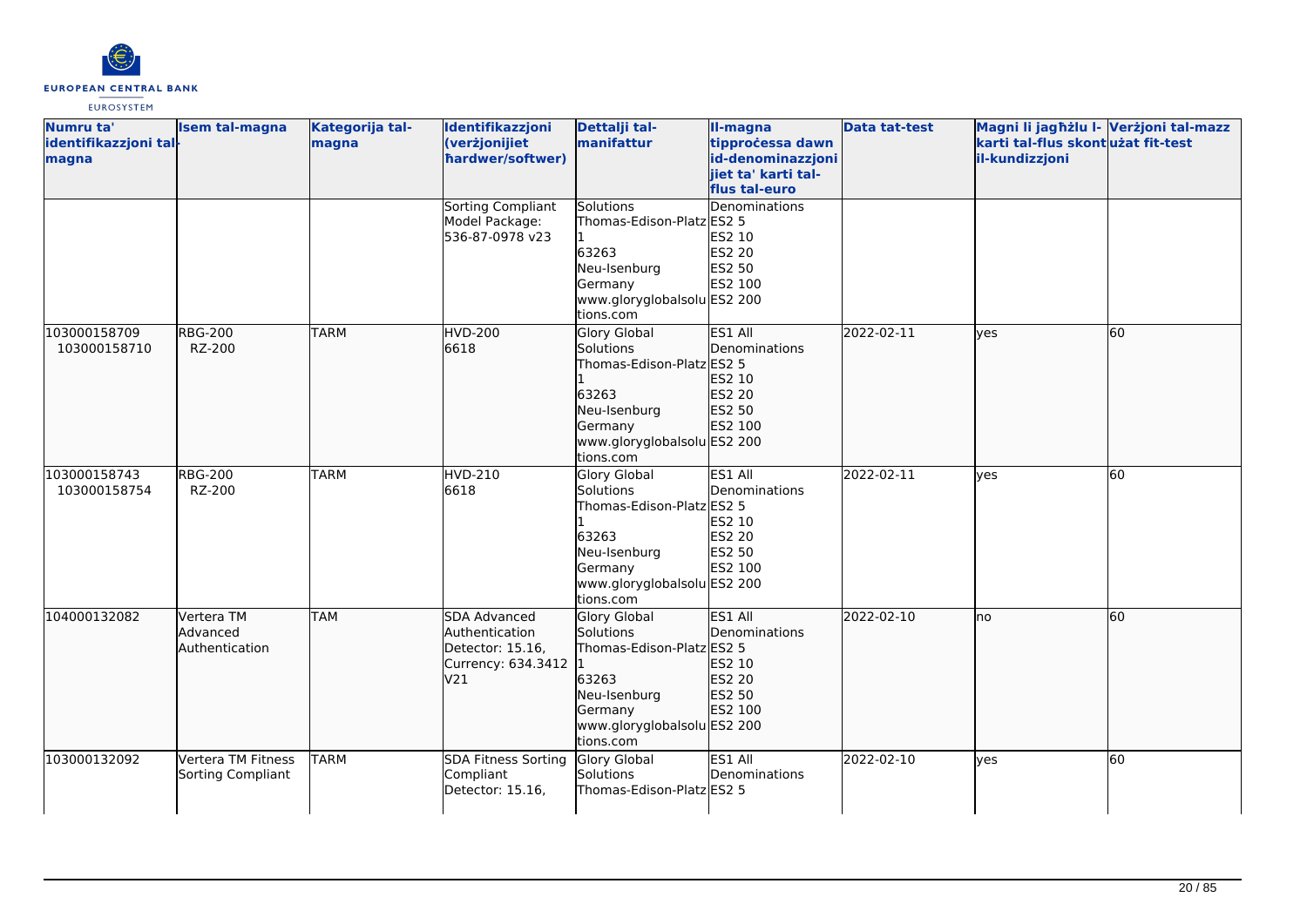

| Numru ta'<br>identifikazzjoni tal-<br>magna | <b>Isem tal-magna</b>                    | Kategorija tal-<br>magna | Identifikazzjoni<br>(verżjonijiet<br>hardwer/softwer)                               | Dettalji tal-<br>manifattur                                                                                                                   | II-magna<br>tipprocessa dawn<br>id-denominazzjoni<br>jiet ta' karti tal-<br>flus tal-euro | <b>Data tat-test</b> | Magni li jagħżlu I- Verżjoni tal-mazz<br>karti tal-flus skontużat fit-test<br>il-kundizzjoni |    |
|---------------------------------------------|------------------------------------------|--------------------------|-------------------------------------------------------------------------------------|-----------------------------------------------------------------------------------------------------------------------------------------------|-------------------------------------------------------------------------------------------|----------------------|----------------------------------------------------------------------------------------------|----|
|                                             |                                          |                          | Currency: 634.3412 1<br>V <sub>21</sub>                                             | 63263<br>Neu-Isenburg<br>Germany<br>www.gloryglobalsolu ES2 200<br>tions.com                                                                  | ES2 10<br><b>ES2 20</b><br>ES2 50<br>ES2 100                                              |                      |                                                                                              |    |
| 104000146669                                | Vertera TM<br>Advanced<br>Authentication | <b>TAM</b>               | SDA Advanced<br>Authentication<br>Detector: 15.16,<br>Currency: 634.3412<br>V22     | <b>Glory Global</b><br>Solutions<br>Thomas-Edison-Platz ES2 5<br>63263<br>Neu-Isenburg<br>Germany<br>www.gloryglobalsolu ES2 200<br>tions.com | ES1 All<br>Denominations<br>ES2 10<br>ES2 20<br>ES2 50<br>ES2 100                         | 2022-02-10           | Ino                                                                                          | 60 |
| 103000146679                                | Vertera TM Fitness<br>Sorting Compliant  | <b>TARM</b>              | SDA Fitness Sorting<br>Compliant<br>Detector: 15.16,<br>Currency: 634.3412 1<br>V22 | Glory Global<br>Solutions<br>Thomas-Edison-Platz ES2 5<br>63263<br>Neu-Isenburg<br>Germany<br>www.gloryglobalsolu ES2 200<br>tions.com        | ES1 All<br>Denominations<br>ES2 10<br>ES2 20<br>ES2 50<br>ES2 100                         | 2022-02-10           | <b>ves</b>                                                                                   | 60 |
| 102000158194                                | Scan Coin SC8200V                        | <b>BAM</b>               | Denomination Sorter Suzo international<br>Main 7.10 Reco<br>7.13(EUR)               | NL. B.V. / Suzohapp<br>Rijnzathe 12<br>3454PV<br>De Meern<br>Netherlands<br>info@suzohapp.nl<br>eu.suzohapp.com                               | ES1 All<br>Denominations<br>ES2 5<br>ES2 10<br>ES2 20<br>ES2 50<br>ES2 100<br>ES2 200     | 2022-02-04           | lno                                                                                          | 60 |
| 103000158026<br>103000158037                | <b>RBG-200</b><br>RZ-200                 | <b>TARM</b>              | <b>HVD-200</b><br>0514                                                              | <b>Glory Global</b><br>Solutions<br>Thomas-Edison-Platz ES2 5<br>63263                                                                        | ES1 All<br>Denominations<br>ES2 10<br><b>ES2 20</b>                                       | 2022-02-03           | <b>l</b> ves                                                                                 | 60 |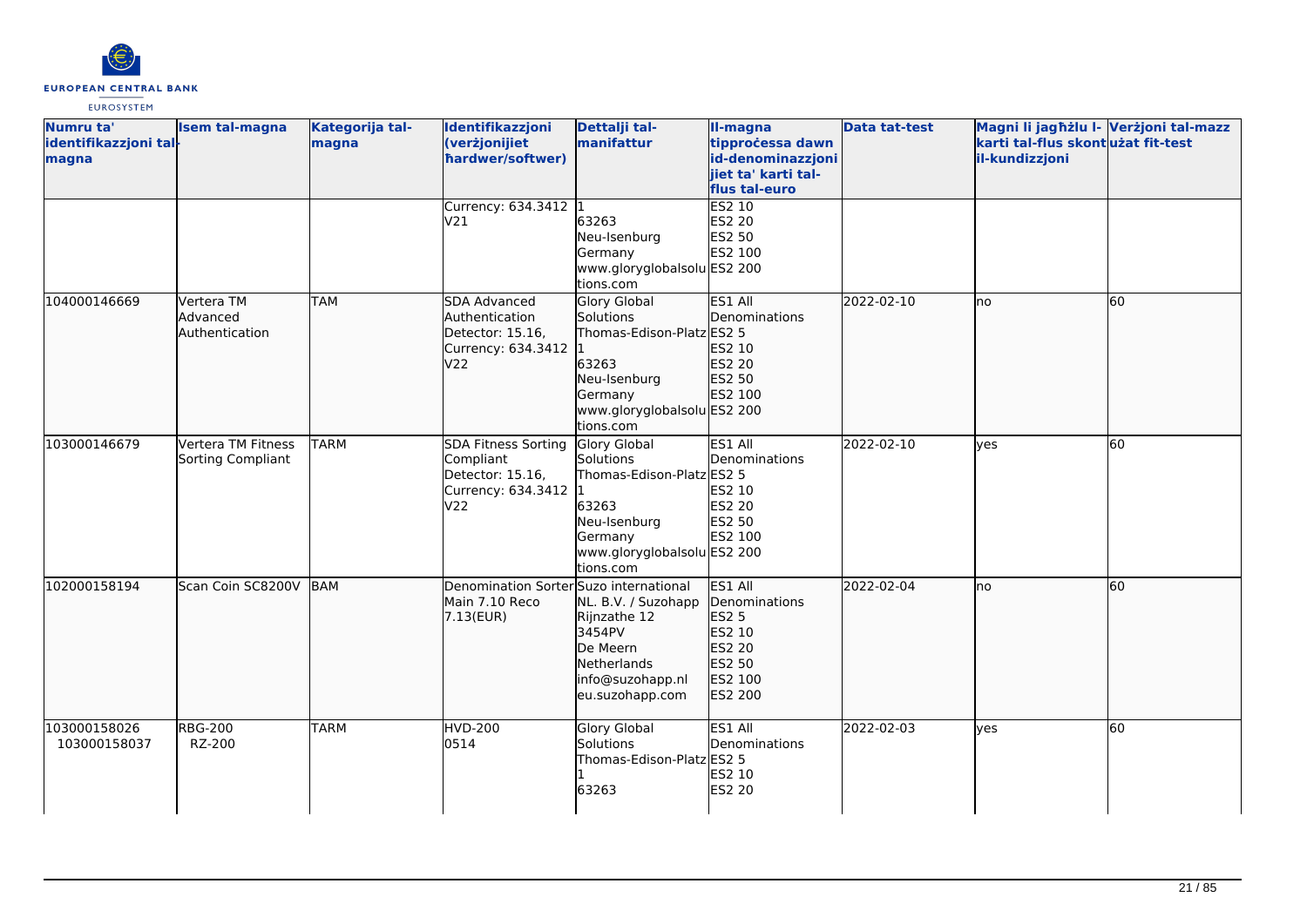

| Numru ta'<br>identifikazzjoni tal-<br>magna | <b>Isem tal-magna</b>    | Kategorija tal-<br>magna | Identifikazzjoni<br>(verżjonijiet<br>hardwer/softwer) | Dettalji tal-<br>manifattur                                                                                                            | II-magna<br>tipprocessa dawn<br>id-denominazzjoni<br>jiet ta' karti tal-<br>flus tal-euro           | <b>Data tat-test</b> | Magni li jagħżlu I- Verżjoni tal-mazz<br>karti tal-flus skontużat fit-test<br>il-kundizzjoni |    |
|---------------------------------------------|--------------------------|--------------------------|-------------------------------------------------------|----------------------------------------------------------------------------------------------------------------------------------------|-----------------------------------------------------------------------------------------------------|----------------------|----------------------------------------------------------------------------------------------|----|
|                                             |                          |                          |                                                       | Neu-Isenburg<br>Germany<br>www.gloryglobalsolu ES2 200<br>tions.com                                                                    | <b>ES2 50</b><br>ES2 100                                                                            |                      |                                                                                              |    |
| 103000158060<br>103000158071                | <b>RBG-200</b><br>RZ-200 | <b>TARM</b>              | HVD-210<br>0514                                       | Glory Global<br>Solutions<br>Thomas-Edison-Platz ES2 5<br>63263<br>Neu-Isenburg<br>Germany<br>www.gloryglobalsolu ES2 200<br>tions.com | ES1 All<br>Denominations<br>ES2 10<br>ES2 20<br>ES2 50<br>ES2 100                                   | 2022-02-03           | lyes                                                                                         | 60 |
| 103000111315                                | CM 18(T) plus            | <b>TARM</b>              | <b>RS22</b><br>HJ8B.EUN028.18                         | Ratiodata SE<br>Denecken Heide 4<br>30900<br>Weidemark<br>Germany<br>Uwe.Merker@ratiod<br>ata.de<br>www.ratiodata.de                   | ES1 All<br>Denominations<br><b>ES2 5</b><br>ES2 10<br>ES2 20<br>ES2 50<br>ES2 100<br><b>ES2 200</b> | 2022-02-01           | <b>l</b> ves                                                                                 | 60 |
| 103000111359                                | CM 18(T) plus            | <b>TARM</b>              | <b>RS32</b><br>ZG04.EUG005.05                         | Ratiodata SE<br>Denecken Heide 4<br>30900<br>Weidemark<br>Germany<br>Uwe.Merker@ratiod<br>ata.de<br>www.ratiodata.de                   | ES1 All<br>Denominations<br>ES2 5<br>ES2 10<br>ES2 20<br>ES2 50<br>ES2 100<br>ES2 200               | 2022-02-01           | lves                                                                                         | 60 |
| 103000111360                                | Direktsafe-TCM.8Fit TARM |                          | RS15<br>HR8A.EUN028.18                                | Ratiodata SE<br>Denecken Heide 4<br>30900<br>Weidemark<br>Germany<br>Uwe.Merker@ratiod<br>ata.de                                       | ES1 All<br>Denominations<br><b>ES2 5</b><br>ES2 10<br>ES2 20<br>ES2 50<br>ES2 100                   | 2022-02-01           | yes                                                                                          | 60 |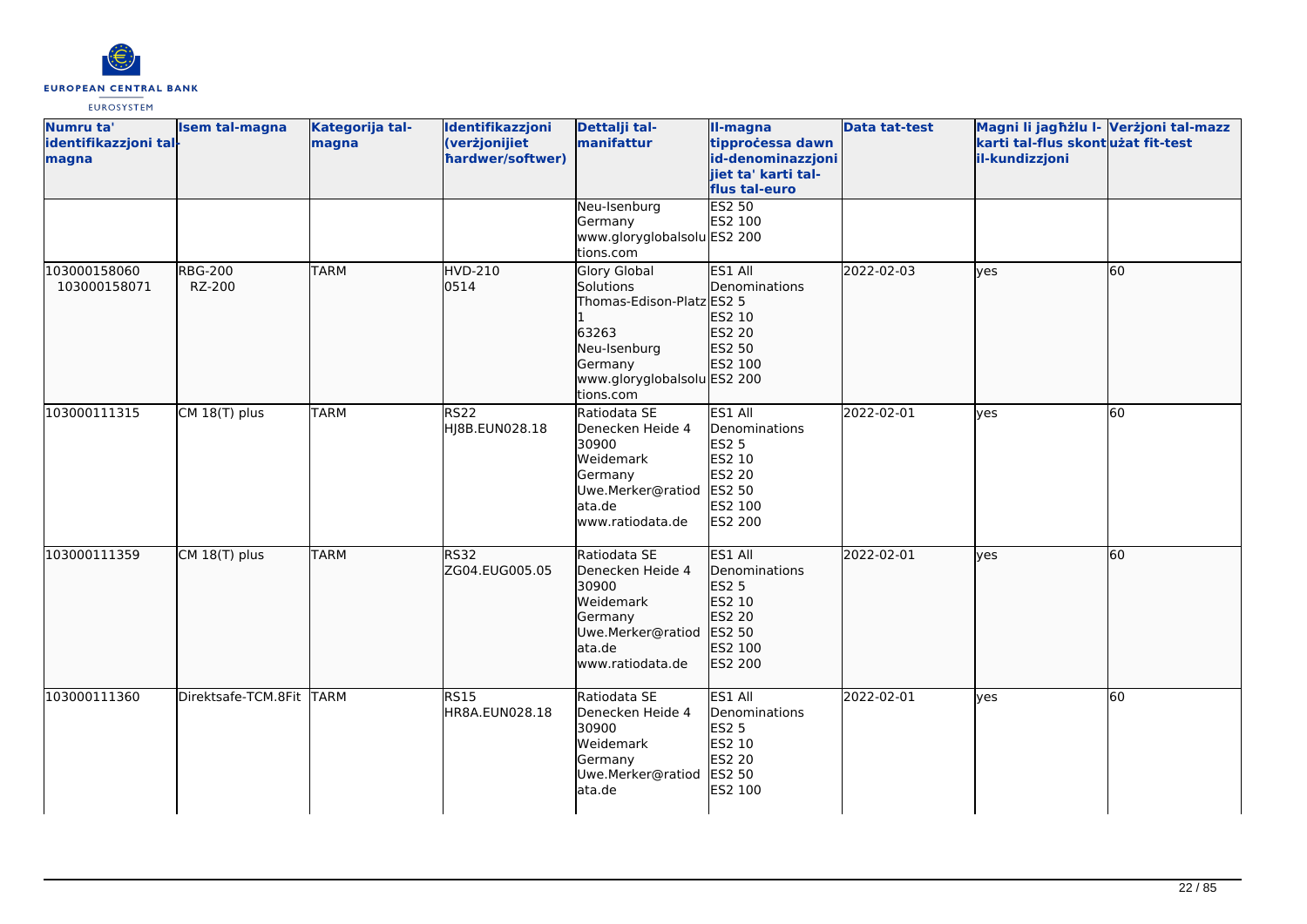

| Numru ta'<br>identifikazzjoni tal-<br>magna                  | <b>Isem tal-magna</b>                      | Kategorija tal-<br>magna | Identifikazzjoni<br>(verżjonijiet<br>hardwer/softwer)                                                                       | Dettalji tal-<br>manifattur                                                                                                                   | II-magna<br>tipprocessa dawn<br>id-denominazzjoni<br>jiet ta' karti tal-<br>flus tal-euro | Data tat-test | Magni li jagħżlu I- Verżjoni tal-mazz<br>karti tal-flus skont użat fit-test<br>il-kundizzjoni |           |
|--------------------------------------------------------------|--------------------------------------------|--------------------------|-----------------------------------------------------------------------------------------------------------------------------|-----------------------------------------------------------------------------------------------------------------------------------------------|-------------------------------------------------------------------------------------------|---------------|-----------------------------------------------------------------------------------------------|-----------|
|                                                              |                                            |                          |                                                                                                                             | www.ratiodata.de                                                                                                                              | <b>ES2 200</b>                                                                            |               |                                                                                               |           |
| 103000158173                                                 | <b>GLR-200</b>                             | <b>TARM</b>              | <b>HVD-500</b><br>0004                                                                                                      | <b>Glory Global</b><br>Solutions<br>Thomas-Edison-Platz ES2 5<br>63263<br>Neu-Isenburg<br>Germany<br>www.gloryglobalsolu ES2 200<br>tions.com | ES1 All<br>Denominations<br>ES2 10<br>ES2 20<br>ES2 50<br>ES2 100                         | 2022-02-01    | lyes                                                                                          | 60        |
| 102000157898                                                 | GFS-100                                    | <b>BAM</b>               | GFS-BV<br>3302                                                                                                              | Glory Global<br>Solutions<br>Thomas-Edison-Platz ES2 5<br>63263<br>Neu-Isenburg<br>Germany<br>www.gloryglobalsolu ES2 200<br>tions.com        | ES1 All<br>Denominations<br>ES2 10<br>ES2 20<br>ES2 50<br>ES2 100                         | 2022-01-31    | lno                                                                                           | 60        |
| 102000157901<br>102000157912<br>102000157923<br>102000157934 | GFS-120B<br>GFS-110<br>GFS-120<br>GFS-120S | <b>BAM</b>               | GFS-BV+MG<br>3302                                                                                                           | <b>Glory Global</b><br>Solutions<br>Thomas-Edison-Platz ES2 5<br>63263<br>Neu-Isenburg<br>Germany<br>www.gloryglobalsolu ES2 200<br>tions.com | <b>ES1 AII</b><br>Denominations<br>ES2 10<br>ES2 20<br>ES2 50<br>ES2 100                  | 2022-01-31    | lno                                                                                           | 60        |
| 102000158230                                                 | <b>DORS 800</b>                            | <b>BAM</b>               | Firmware: controller: DORS LLC<br>v 1.3.3759,<br>validator: v 0.1.217, prospect, 5, build.2<br>currency base: v<br>0.18.111 | Federativnyi<br>Street 2<br>111399<br>Moscow<br>Russia<br>p.minin@systema.bi ES2 200                                                          | ES1 All<br>Denominations<br><b>ES2 5</b><br>ES2 10<br>ES2 20<br>ES2 50<br>ES2 100         | 2022-01-31    | Ino                                                                                           | <b>60</b> |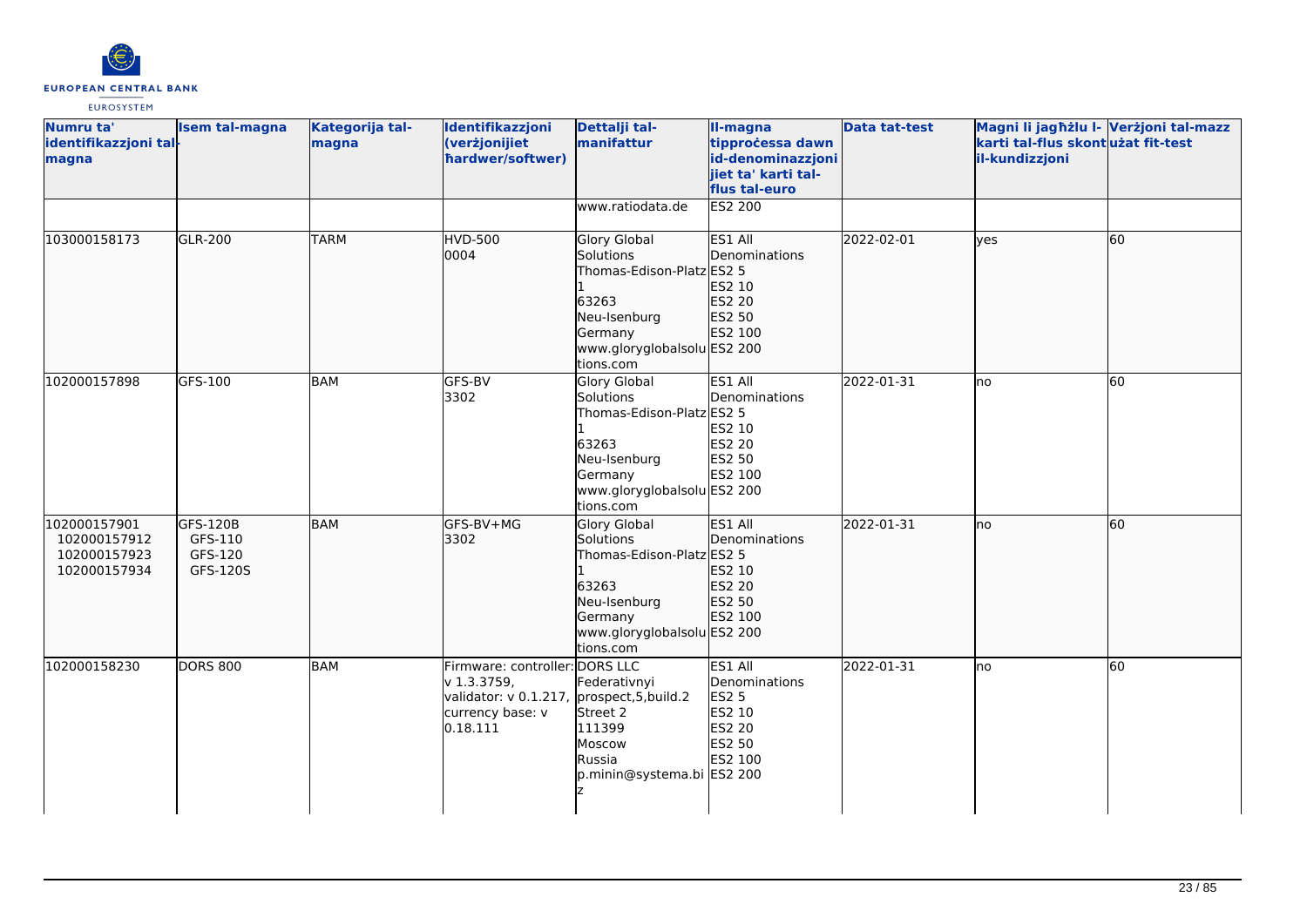

| Numru ta'<br>identifikazzjoni tal-<br>magna                                                                                                                  | <b>Isem tal-magna</b>                                                                                                                                                         | Kategorija tal-<br>magna | Identifikazzjoni<br>(verżjonijiet<br>hardwer/softwer) | Dettalji tal-<br>manifattur                                                                                                                                      | II-magna<br>tipprocessa dawn<br>id-denominazzjoni<br>iiet ta' karti tal-<br>flus tal-euro    | <b>Data tat-test</b> | Magni li jagħżlu I- Verżjoni tal-mazz<br>karti tal-flus skontużat fit-test<br>il-kundizzjoni |    |
|--------------------------------------------------------------------------------------------------------------------------------------------------------------|-------------------------------------------------------------------------------------------------------------------------------------------------------------------------------|--------------------------|-------------------------------------------------------|------------------------------------------------------------------------------------------------------------------------------------------------------------------|----------------------------------------------------------------------------------------------|----------------------|----------------------------------------------------------------------------------------------|----|
|                                                                                                                                                              |                                                                                                                                                                               |                          |                                                       | www.dors.com                                                                                                                                                     |                                                                                              |                      |                                                                                              |    |
| 102000137187<br>102000137198                                                                                                                                 | D <sub>6</sub><br>D <sub>5</sub>                                                                                                                                              | <b>BAM</b>               | 1.0.1.X                                               | Grupo Sallén Tech.<br>S.L.<br>C/Lérida 68<br>22500<br>Binéfar Huesca<br>Spain<br>www.sallenelectroni<br>cs.es                                                    | ES1 All<br>Denominations<br><b>ES2 5</b><br>ES2 10<br>ES2 20<br>ES2 50<br>ES2 100<br>ES2 200 | 2022-01-26           | no                                                                                           | 60 |
| 102000157887                                                                                                                                                 | DF4                                                                                                                                                                           | <b>BAM</b>               | 1.0.1.X                                               | Grupo Sallén Tech.<br>S.L.<br>C/Lérida 68<br>22500<br>Binéfar Huesca<br>Spain<br>www.sallenelectroni<br>cs.es                                                    | ES1 All<br>Denominations<br><b>ES2 5</b><br>ES2 10<br>ES2 20<br>ES2 50<br>ES2 100<br>ES2 200 | 2022-01-26           | Ino                                                                                          | 60 |
| 103000157354<br>103000157365<br>103000157376<br>103000157387<br>103000157398<br>103000157401<br>103000157412<br>103000157423<br>103000157434<br>103000157445 | CINEO C6040<br><b>CINEO C6020</b><br>CS 6020<br><b>CINEO C6030</b><br>CS 6030<br><b>CINEO C6040</b><br>Compact<br>CS 6040<br>CS 6040 Compact<br><b>CINEO C6050</b><br>CS 6050 | <b>TARM</b>              | MOVE AWAA<br>MOVE AWAA EUR 1<br>053                   | Diebold Nixdorf<br>Systems GmbH<br>Heinz-Nixdorf-Ring 1<br>33106<br>Paderborn<br>Germany<br>info.de@dieboldnixd ES2 100<br>orf.com<br>www.dieboldnixdorf.<br>com | ES1 All<br>Denominations<br><b>ES2 5</b><br>ES2 10<br>ES2 20<br>ES2 50<br>ES2 200            | 2022-01-25           | lves                                                                                         | 60 |
| 103000157456<br>103000157467<br>103000157478<br>103000157489<br>103000157490<br>103000157504<br>103000157515<br>103000157526                                 | <b>CINEO C6040</b><br><b>CINEO C6020</b><br>CS 6020<br><b>CINEO C6030</b><br>CS 6030<br><b>CINEO C6040</b><br>Compact<br>CS 6040                                              | <b>TARM</b>              | MOVE AWCA<br>MOVE AWAA EUR 1 Systems GmbH<br>053      | Diebold Nixdorf<br>Heinz-Nixdorf-Ring 1 ES2 5<br>33106<br>Paderborn<br>Germany<br>info.de@dieboldnixd ES2 100<br>orf.com                                         | ES1 All<br>Denominations<br>ES2 10<br>ES2 20<br>ES2 50<br>ES2 200                            | 2022-01-25           | <b>l</b> ves                                                                                 | 60 |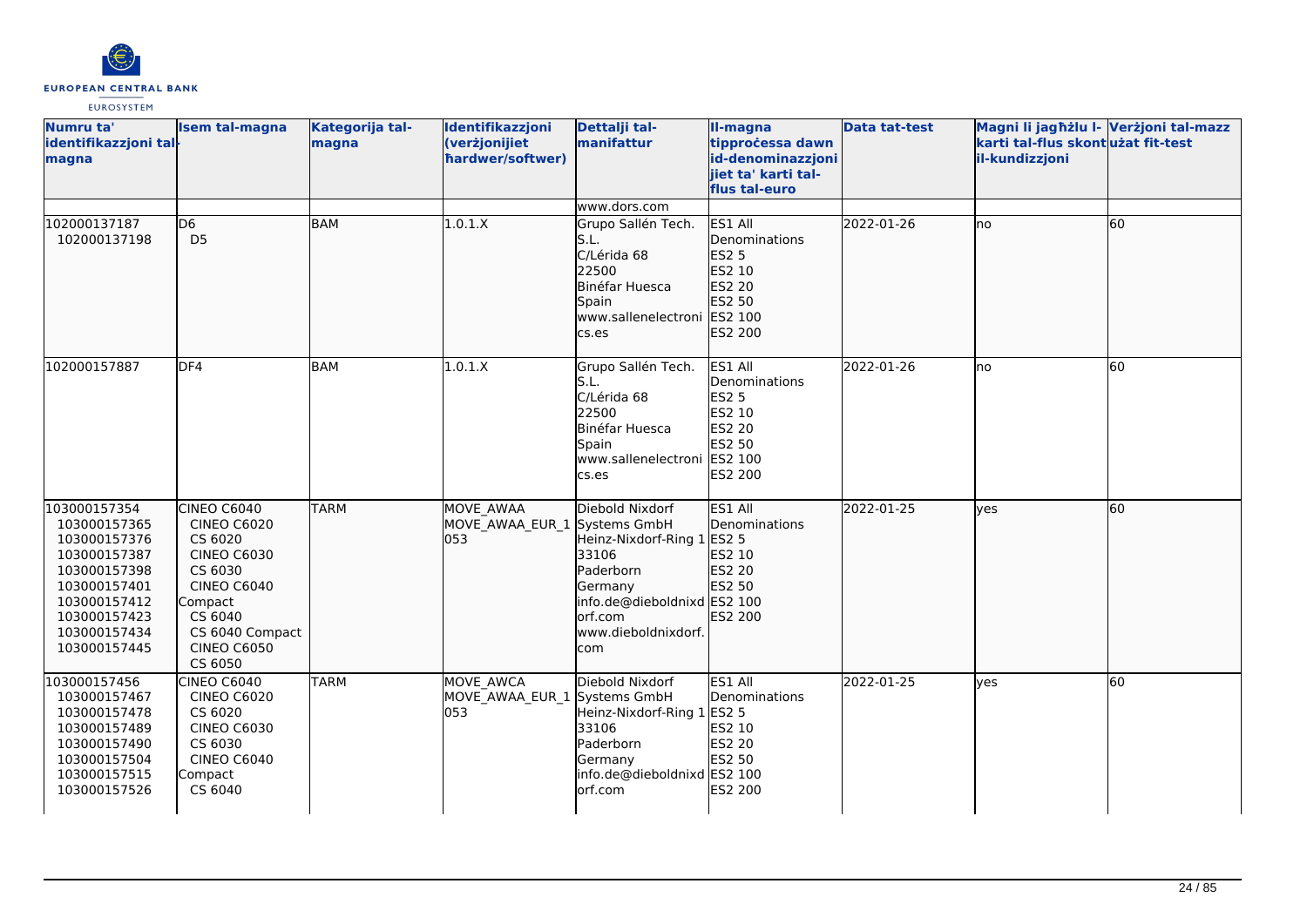

| Numru ta'<br>identifikazzjoni tal-<br>magna                                                                  | <b>Isem tal-magna</b>                                                                     | Kategorija tal-<br>magna | Identifikazzjoni<br>(verżjonijiet<br>hardwer/softwer)                                | Dettalji tal-<br>manifattur                                                                                                           | II-magna<br>tipprocessa dawn<br>id-denominazzjoni<br>iiet ta' karti tal-<br>flus tal-euro    | <b>Data tat-test</b> | Magni li jagħżlu I- Verżjoni tal-mazz<br>karti tal-flus skontużat fit-test<br>il-kundizzjoni |    |
|--------------------------------------------------------------------------------------------------------------|-------------------------------------------------------------------------------------------|--------------------------|--------------------------------------------------------------------------------------|---------------------------------------------------------------------------------------------------------------------------------------|----------------------------------------------------------------------------------------------|----------------------|----------------------------------------------------------------------------------------------|----|
| 103000157537<br>103000157548                                                                                 | CS 6040 Compact<br><b>CINEO C6050</b><br>CS 6050                                          |                          |                                                                                      | www.dieboldnixdorf.<br>com                                                                                                            |                                                                                              |                      |                                                                                              |    |
| 101000156727                                                                                                 | BPS C1                                                                                    | <b>BPM</b>               | HW Rel. 2.3<br>$(12 -$ track<br>mechanical<br>Thickness Sensor)<br>EUR_F02.112       | lGiesecke+Devrient<br>Currency<br>Technology GmbH<br>Prinzregentenstraße ES2 10<br>159<br>81677<br>Munich<br>Germany<br>www.gi-de.com | ES1 All<br>Denominations<br><b>ES2 5</b><br>ES2 20<br>ES2 50<br>ES2 100<br>ES2 200           | 2022-01-18           | lves                                                                                         | 60 |
| 101000156738                                                                                                 | BPS C1                                                                                    | <b>BPM</b>               | <b>HW Rel. 3.0</b><br>$(19$ -track<br>mechanical<br>Thickness Sensor)<br>EUR_F02.112 | Giesecke+Devrient<br>Currency<br>Technology GmbH<br>Prinzregentenstraße ES2 10<br>159<br>81677<br>Munich<br>Germany<br>www.gi-de.com  | ES1 All<br>Denominations<br><b>ES2 5</b><br>ES2 20<br>ES2 50<br>ES2 100<br><b>ES2 200</b>    | 2022-01-18           | ves                                                                                          | 60 |
| 101000156829<br>101000156830                                                                                 | BPS C5<br>BPS C2                                                                          | <b>BPM</b>               | EUR Version :<br>20.17.000                                                           | Giesecke+Devrient<br>Currency<br>Technology GmbH<br>Prinzregentenstraße ES2 10<br>159<br>81677<br>Munich<br>Germany<br>www.gi-de.com  | ES1 All<br>Denominations<br><b>ES2 5</b><br>ES2 20<br>ES2 50<br>ES2 100<br>ES2 200           | 2022-01-18           | lves                                                                                         | 60 |
| 101000156749<br>101000156750<br>101000156761<br>101000156772<br>101000156783<br>101000156794<br>101000156807 | ST-350<br>MAGNER350<br><b>ST-350N</b><br>ST-300<br>ST-300N<br>Magner300<br><b>iSORTER</b> | <b>BPM</b>               | $V$ 1.2.4                                                                            | Hitachi Terminal<br>Solutions Korea Co.,<br>Ltd<br>7-6, 4-gil, Samsung<br>1-ro, Hwaseong-Si<br>445-170<br>Gyeonggi-do<br>South Korea  | ES1 All<br>Denominations<br><b>ES2 5</b><br>ES2 10<br>ES2 20<br>ES2 50<br>ES2 100<br>ES2 200 | 2022-01-17           | <b>ves</b>                                                                                   | 60 |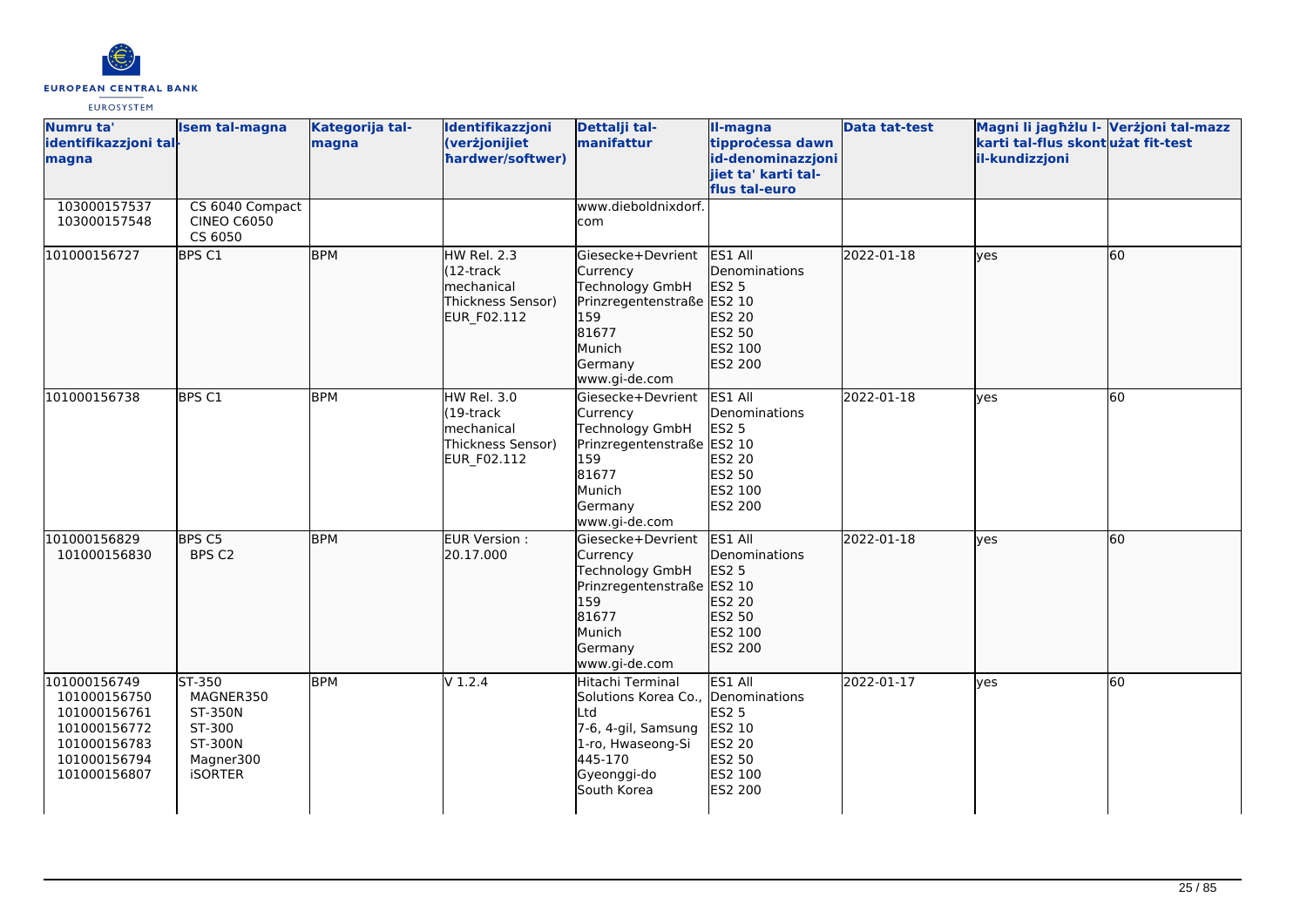

| Numru ta'<br>identifikazzjoni tal-<br>magna | <b>Isem tal-magna</b> | Kategorija tal-<br>magna | Identifikazzjoni<br>(verżjonijiet<br>hardwer/softwer) | Dettalji tal-<br>manifattur                                                                                                                                                                                     | II-magna<br>tipprocessa dawn<br>id-denominazzjoni<br>jiet ta' karti tal-<br>flus tal-euro           | <b>Data tat-test</b> | Magni li jagħżlu I- Verżjoni tal-mazz<br>karti tal-flus skont użat fit-test<br>il-kundizzjoni |    |
|---------------------------------------------|-----------------------|--------------------------|-------------------------------------------------------|-----------------------------------------------------------------------------------------------------------------------------------------------------------------------------------------------------------------|-----------------------------------------------------------------------------------------------------|----------------------|-----------------------------------------------------------------------------------------------|----|
|                                             |                       |                          |                                                       | info@hitachi-<br>tsol.co.kr<br>www.hitachi-<br>tsol.co.kr                                                                                                                                                       |                                                                                                     |                      |                                                                                               |    |
| 101000156852<br>101000156863                | iH-210<br>Magner250   | <b>BPM</b>               | V 0.1.2                                               | Hitachi Terminal<br>Solutions Korea Co., Denominations<br>Ltd<br>7-6, 4-gil, Samsung<br>1-ro, Hwaseong-Si<br>445-170<br>Gyeonggi-do<br>South Korea<br>info@hitachi-<br>tsol.co.kr<br>www.hitachi-<br>tsol.co.kr | ES1 All<br><b>ES2 5</b><br>ES2 10<br>ES2 20<br>ES2 50<br>ES2 100<br>ES2 200                         | 2022-01-17           | lyes                                                                                          | 60 |
| 102000157694                                | B210                  | BAM                      | 5.20                                                  | CM Europe B.V.<br>Danzigweg 15<br>7418 EN<br>Deventer<br>Nederland<br>info@cmeurope.com ES2 50<br>www.cmeurope.com ES2 100                                                                                      | ES1 All<br>Denominations<br>ES2 5<br>ES2 10<br><b>ES2 20</b><br><b>ES2 200</b>                      | 2022-01-17           | Ino                                                                                           | 60 |
| 101000156692                                | DV 1851               | <b>BPM</b>               | 2201.11.02                                            | DV UVIRMA Ltd<br>2 Kaufmann street,<br>Textile Centre 14F1<br>6801294<br><b>Tel Aviv</b><br>Israel<br>niklaus@digital-<br>verification.com<br>www.uvirma.com                                                    | ES1 All<br><b>Denominations</b><br><b>ES2 5</b><br>ES2 10<br>ES2 20<br>ES2 50<br>ES2 100<br>ES2 200 | 2022-01-12           | lyes                                                                                          | 60 |
| 101000156670                                | MS-310                | <b>BPM</b>               | TypeO TS-P8S1000<br>EUR2 2.0.0.6                      | Hitachi Terminal<br>Solutions Korea Co., Denominations<br>Ltd<br>7-6, 4-gil, Samsung                                                                                                                            | ES1 All<br><b>ES2 5</b><br>ES2 10                                                                   | 2022-01-05           | lves                                                                                          | 60 |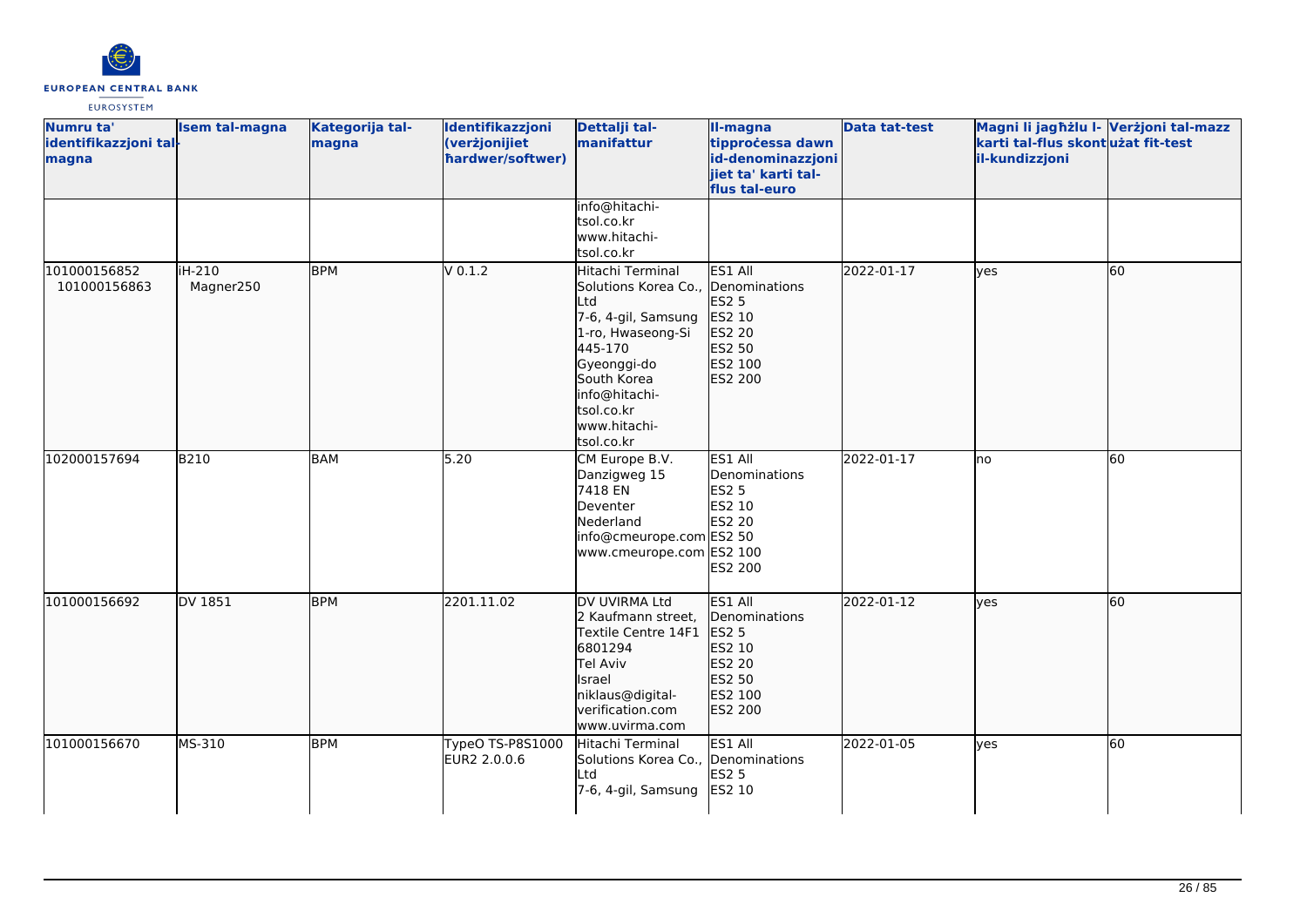

| Numru ta'<br>identifikazzjoni tal-<br>magna                                  | <b>Isem tal-magna</b>                                                                  | Kategorija tal-<br>magna | Identifikazzjoni<br>(verżjonijiet<br>hardwer/softwer) | Dettalji tal-<br>manifattur                                                                                                                                | Il-magna<br>tipprocessa dawn<br>id-denominazzjoni<br>jiet ta' karti tal-<br>flus tal-euro | <b>Data tat-test</b> | Magni li jagħżlu l- Verżjoni tal-mazz<br>karti tal-flus skontużat fit-test<br>il-kundizzjoni |    |
|------------------------------------------------------------------------------|----------------------------------------------------------------------------------------|--------------------------|-------------------------------------------------------|------------------------------------------------------------------------------------------------------------------------------------------------------------|-------------------------------------------------------------------------------------------|----------------------|----------------------------------------------------------------------------------------------|----|
|                                                                              |                                                                                        |                          |                                                       | 1-ro, Hwaseong-Si<br>445-170<br>Gyeonggi-do<br>South Korea<br>info@hitachi-<br>tsol.co.kr<br>www.hitachi-<br>tsol.co.kr                                    | <b>ES2 20</b><br>ES2 50<br>ES2 100<br><b>ES2 200</b>                                      |                      |                                                                                              |    |
| 104000156651                                                                 | 1-Cash Deposit Safe TAM<br>DP-5100                                                     |                          | DP-5100<br>1.92                                       | Double Power<br>Europe GmbH<br>Hajo-Rüter-Str. 19<br>65239<br>Hochheim<br>Germany<br>pk@doublepowereur ES2 100<br>ope.com<br>www.doublepowere<br>urope.com | ES1 All<br>Denominations<br><b>ES2 5</b><br>ES2 10<br>ES2 20<br>ES2 50<br>ES2 200         | 2021-12-22           | no                                                                                           | 60 |
| 103000156547                                                                 | CI-50_RBW-15X                                                                          | <b>TARM</b>              | HVE-2XX<br>5005                                       | <b>Glory Global</b><br>Solutions<br>Thomas-Edison-Platz ES2 5<br>63263<br>Neu-Isenburg<br>Germany<br>www.gloryglobalsolu ES2 200<br>tions.com              | ES1 All<br>Denominations<br>ES2 10<br><b>ES2 20</b><br>ES2 50<br>ES2 100                  | 2021-12-17           | lyes                                                                                         | 60 |
| 104000156343<br>104000156354<br>104000156365<br>104000156376<br>104000156387 | CI-50 RBW-15X<br>CI-100B_SDRB-100<br>CI-10B RBW-100<br>CI-5B_RBW-50<br>RBW-200 HVE-200 | <b>TAM</b>               | HVE-2XX<br>1005                                       | Glory Global<br>Solutions<br>Thomas-Edison-Platz ES2 5<br>63263<br>Neu-Isenburg<br>Germany<br>www.gloryglobalsolu ES2 200<br>tions.com                     | ES1 All<br>Denominations<br>ES2 10<br>ES2 20<br>ES2 50<br>ES2 100                         | 2021-12-09           | no                                                                                           | 60 |
| 103000156397<br>103000156400                                                 | CI-50 RBW-15X<br>CI-100B_SDRB-100                                                      | <b>TARM</b>              | HVE-2XX<br>1005                                       | Glory Global<br>Solutions                                                                                                                                  | ES1 All<br>Denominations                                                                  | 2021-12-09           | yes                                                                                          | 60 |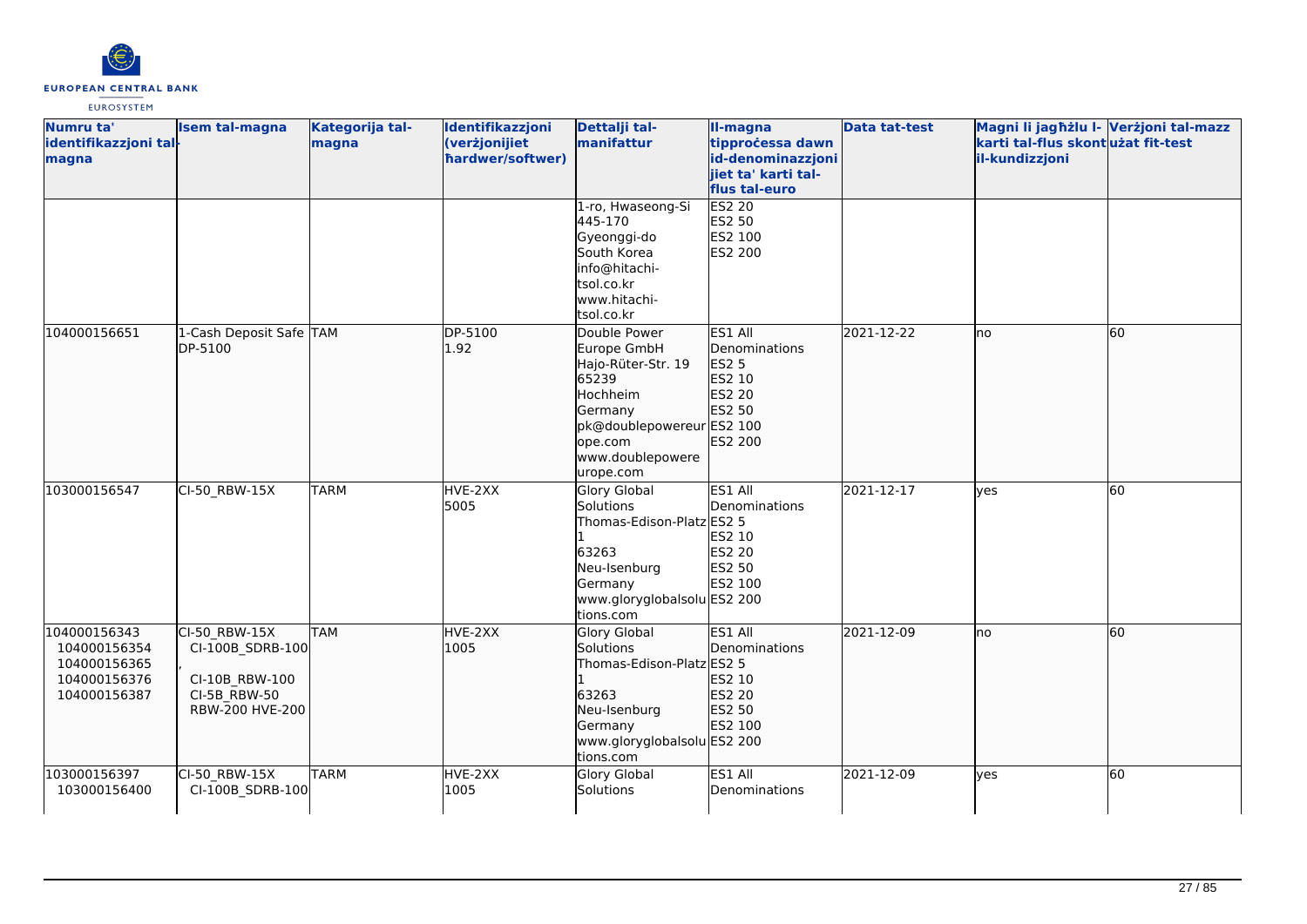

| Numru ta'<br>identifikazzjoni tal-<br>magna  | <b>Isem tal-magna</b>                               | Kategorija tal-<br>magna | Identifikazzjoni<br>(verżjonijiet<br>hardwer/softwer) | Dettalji tal-<br>manifattur                                                                                                                                                  | II-magna<br>tipprocessa dawn<br>id-denominazzjoni<br>jiet ta' karti tal-<br>flus tal-euro       | <b>Data tat-test</b> | Magni li jagħżlu I- Verżjoni tal-mazz<br>karti tal-flus skontużat fit-test<br>il-kundizzjoni |    |
|----------------------------------------------|-----------------------------------------------------|--------------------------|-------------------------------------------------------|------------------------------------------------------------------------------------------------------------------------------------------------------------------------------|-------------------------------------------------------------------------------------------------|----------------------|----------------------------------------------------------------------------------------------|----|
| 103000156411<br>103000156422<br>103000156433 | CI-10B RBW-100<br>$CI-5B$ RBW-50<br>RBW-200 HVE-200 |                          |                                                       | Thomas-Edison-Platz ES2 5<br>63263<br>Neu-Isenburg<br>Germany<br>www.gloryglobalsolu ES2 200<br>tions.com                                                                    | ES2 10<br>ES2 20<br>ES2 50<br>ES2 100                                                           |                      |                                                                                              |    |
| 103000113885<br>103000114410                 | ProCash 6000xe<br>ProCash 6100xe                    | <b>TARM</b>              | RS <sub>25</sub><br>HY89, EUN028                      | Diebold Nixdorf<br>Systems GmbH<br>Heinz-Nixdorf-Ring 1 ES1 20<br>33106<br>Paderborn<br>Germany<br>info.de@dieboldnixd ES2 5<br>orf.com<br>www.dieboldnixdorf. ES2 20<br>com | <b>ES15</b><br>ES1 10<br>ES1 50<br>ES1 100<br>ES1 200<br>ES2 10<br>ES2 50<br>ES2 100<br>ES2 200 | 2021-12-08           | lyes                                                                                         | 60 |
| 103000114385<br>103000114396                 | ProCash 6000<br>ProCash 6100                        | <b>TARM</b>              | <b>RS25</b><br>HY89, EUN028                           | Diebold Nixdorf<br>Systems GmbH<br>Heinz-Nixdorf-Ring 1 ES1 20<br>33106<br>Paderborn<br>Germany<br>info.de@dieboldnixd ES2 5<br>orf.com<br>www.dieboldnixdorf. ES2 20<br>com | <b>ES15</b><br>ES1 10<br>ES1 50<br>ES1 100<br>ES1 200<br>ES2 10<br>ES2 50<br>ES2 100<br>ES2 200 | 2021-12-08           | lyes                                                                                         | 60 |
| 103000114922<br>103000114933                 | ProCash 6000xe<br>ProCash 6100xe                    | <b>TARM</b>              | <b>RS15</b><br>HR8A, EUN028                           | Diebold Nixdorf<br>Systems GmbH<br>Heinz-Nixdorf-Ring 1<br>33106<br>Paderborn<br>Germany                                                                                     | <b>ES15</b><br>ES1 10<br>ES1 20<br>ES1 50<br>ES1 100<br>ES1 200                                 | 2021-12-08           | lyes                                                                                         | 60 |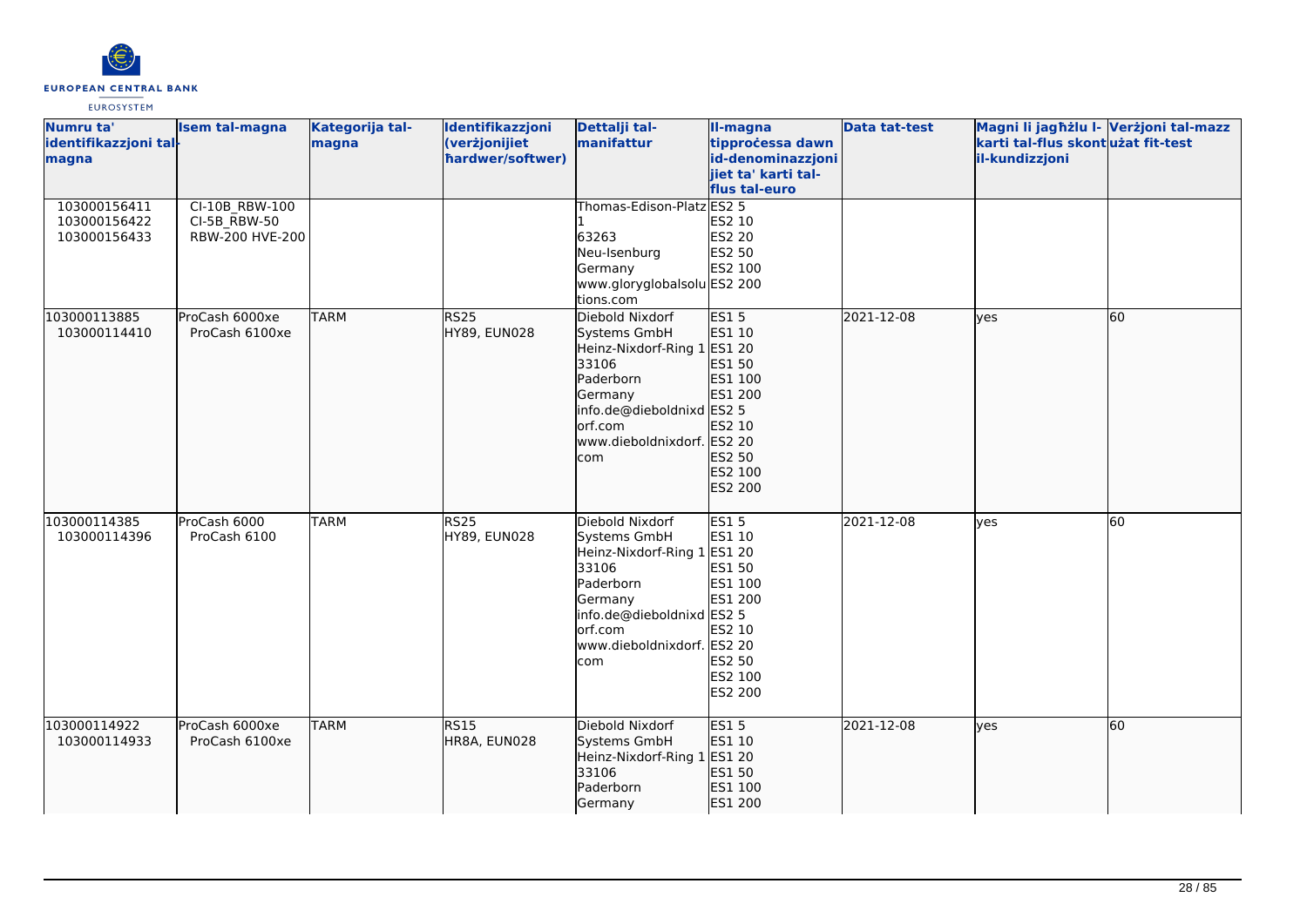

| Numru ta'<br>identifikazzjoni tal-<br>magna | <b>Isem tal-magna</b>        | Kategorija tal-<br>magna | Identifikazzjoni<br>(verżjonijiet<br>hardwer/softwer) | Dettalji tal-<br>manifattur                                                                                                                                                                                                                             | II-magna<br>tipprocessa dawn<br>id-denominazzjoni<br>jiet ta' karti tal-<br>flus tal-euro       | <b>Data tat-test</b> | Magni li jagħżlu I- Verżjoni tal-mazz<br>karti tal-flus skont użat fit-test<br>il-kundizzjoni |    |
|---------------------------------------------|------------------------------|--------------------------|-------------------------------------------------------|---------------------------------------------------------------------------------------------------------------------------------------------------------------------------------------------------------------------------------------------------------|-------------------------------------------------------------------------------------------------|----------------------|-----------------------------------------------------------------------------------------------|----|
|                                             |                              |                          |                                                       | info.de@dieboldnixd ES2 5<br>orf.com<br>www.dieboldnixdorf. ES2 20<br>com                                                                                                                                                                               | ES2 10<br>ES2 50<br>ES2 100<br>ES2 200                                                          |                      |                                                                                               |    |
| 103000114944<br>103000114955                | ProCash 6000<br>ProCash 6100 | <b>TARM</b>              | <b>RS15</b><br>HR8A, EUN028                           | Diebold Nixdorf<br>Systems GmbH<br>Heinz-Nixdorf-Ring 1 ES1 20<br>33106<br>Paderborn<br>Germany<br>info.de@dieboldnixd ES2 5<br>orf.com<br>www.dieboldnixdorf. ES2 20<br>com                                                                            | <b>ES15</b><br>ES1 10<br>ES1 50<br>ES1 100<br>ES1 200<br>ES2 10<br>ES2 50<br>ES2 100<br>ES2 200 | 2021-12-08           | yes                                                                                           | 60 |
| 101000156124                                | GFS-220F                     | <b>BPM</b>               | GFS220F BV<br>0.4.5                                   | Glory Global<br>Solutions<br>(International)<br>Limited<br><b>Forest View</b><br>Crockford Lane<br>Chineham Business<br>Park<br>RG24 8QZ<br>Basingstoke<br>United Kingdom<br>philippe.macon@fr.g<br>lory-global.com<br>www.gloryglobalsolu<br>tions.com | ES1 All<br>Denominations<br><b>ES2 5</b><br>ES2 10<br>ES2 20<br>ES2 50<br>ES2 100<br>ES2 200    | 2021-12-08           | yes                                                                                           | 60 |
| 102000156136                                | Ntegra Compact               | <b>BAM</b>               | <b>NTEGRA COMPACT</b><br><b>BV</b><br>EUR:2.1         | <b>Glory Global</b><br>Solutions<br>(International)<br>Limited                                                                                                                                                                                          | ES1 All<br>Denominations<br><b>ES2 5</b><br>ES2 10                                              | 2021-12-08           | Ino                                                                                           | 60 |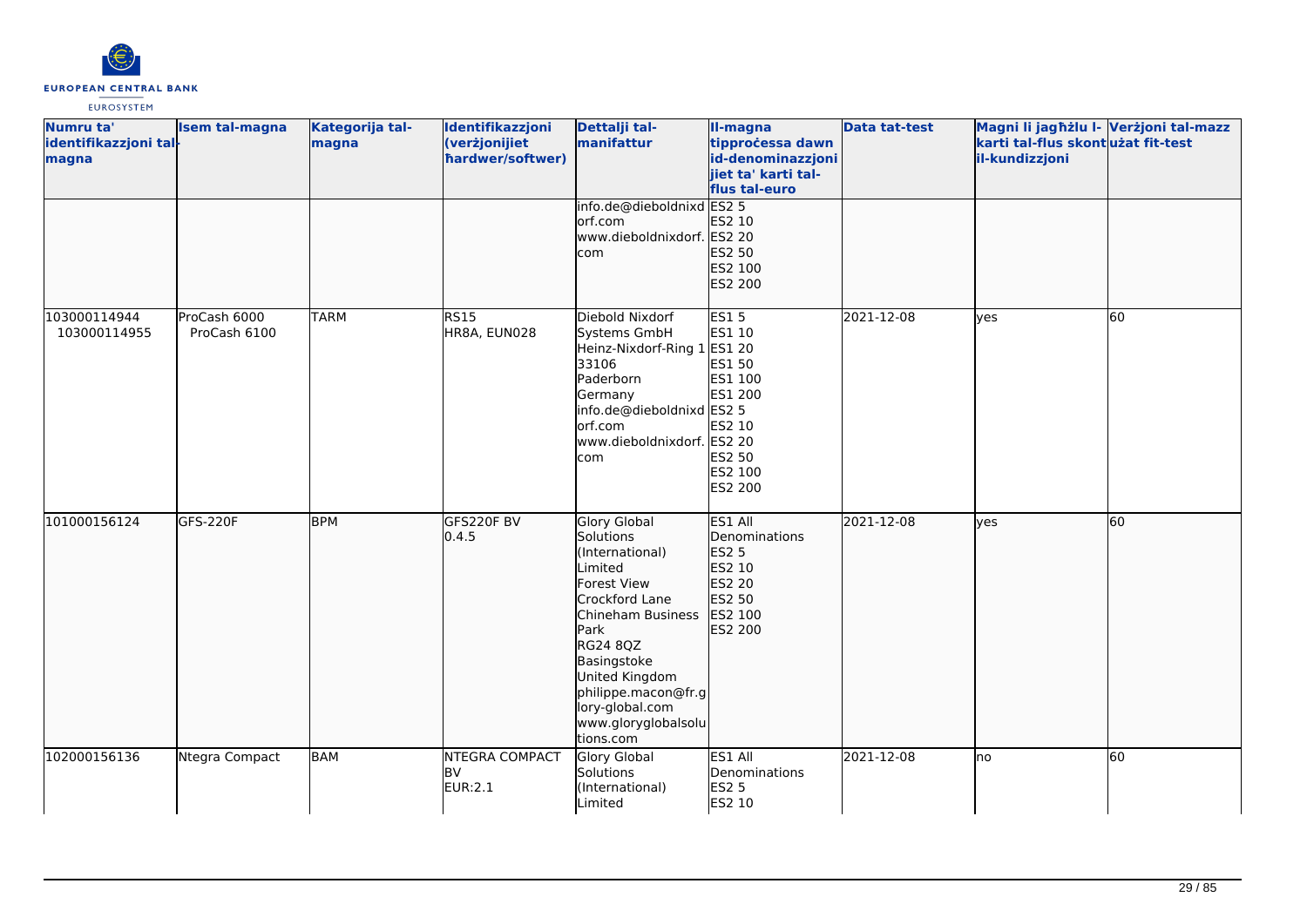

| Numru ta'<br>identifikazzjoni tal-<br>magna                  | <b>Isem tal-magna</b>                             | Kategorija tal-<br>magna | Identifikazzjoni<br>(verżjonijiet<br>hardwer/softwer) | Dettalji tal-<br>manifattur                                                                                                                                                                         | II-magna<br>tipprocessa dawn<br>id-denominazzjoni<br>jiet ta' karti tal-<br>flus tal-euro | <b>Data tat-test</b> | Magni li jagħżlu I- Verżjoni tal-mazz<br>karti tal-flus skontużat fit-test<br>il-kundizzjoni |    |
|--------------------------------------------------------------|---------------------------------------------------|--------------------------|-------------------------------------------------------|-----------------------------------------------------------------------------------------------------------------------------------------------------------------------------------------------------|-------------------------------------------------------------------------------------------|----------------------|----------------------------------------------------------------------------------------------|----|
|                                                              |                                                   |                          |                                                       | <b>Forest View</b><br>Crockford Lane<br>Chineham Business<br>Park<br><b>RG24 8QZ</b><br>Basingstoke<br>United Kingdom<br>philippe.macon@fr.g<br>lory-global.com<br>www.gloryglobalsolu<br>tions.com | <b>ES2 20</b><br>ES2 50<br>ES2 100<br>ES2 200                                             |                      |                                                                                              |    |
| 103000156592<br>103000156605                                 | <b>RBG-200</b><br>RZ-200                          | <b>TARM</b>              | <b>HVD-200</b><br>6617                                | Glory Global<br>Solutions<br>Thomas-Edison-Platz ES2 5<br>63263<br>Neu-Isenburg<br>Germany<br>www.gloryglobalsolu ES2 200<br>tions.com                                                              | ES1 All<br>Denominations<br>ES2 10<br>ES2 20<br>ES2 50<br>ES2 100                         | 2021-12-08           | lves                                                                                         | 60 |
| 103000156616<br>103000156627                                 | <b>RBG-200</b><br>RZ-200                          | <b>TARM</b>              | <b>HVD-210</b><br>6617                                | Glory Global<br>Solutions<br>Thomas-Edison-Platz ES2 5<br>63263<br>Neu-Isenburg<br>Germany<br>www.gloryglobalsolu ES2 200<br>tions.com                                                              | ES1 All<br>Denominations<br>ES2 10<br>ES2 20<br>ES2 50<br>ES2 100                         | 2021-12-08           | <b>ves</b>                                                                                   | 60 |
| 103000113818<br>103000113829<br>103000143380<br>103000143391 | CINEO C6060<br>CINEO C6060 T<br>CS6060<br>CS6060T | <b>TARM</b>              | RS32<br>ZG04.EUG005.05                                | Diebold Nixdorf<br>Systems GmbH<br>Heinz-Nixdorf-Ring 1<br>33106<br>Paderborn<br>Germany<br>info.de@dieboldnixd ES2 100<br>orf.com<br>www.dieboldnixdorf.<br>com                                    | ES1 All<br>Denominations<br>ES2 5<br>ES2 10<br>ES2 20<br>ES2 50<br>ES2 200                | 2021-12-07           | lves                                                                                         | 60 |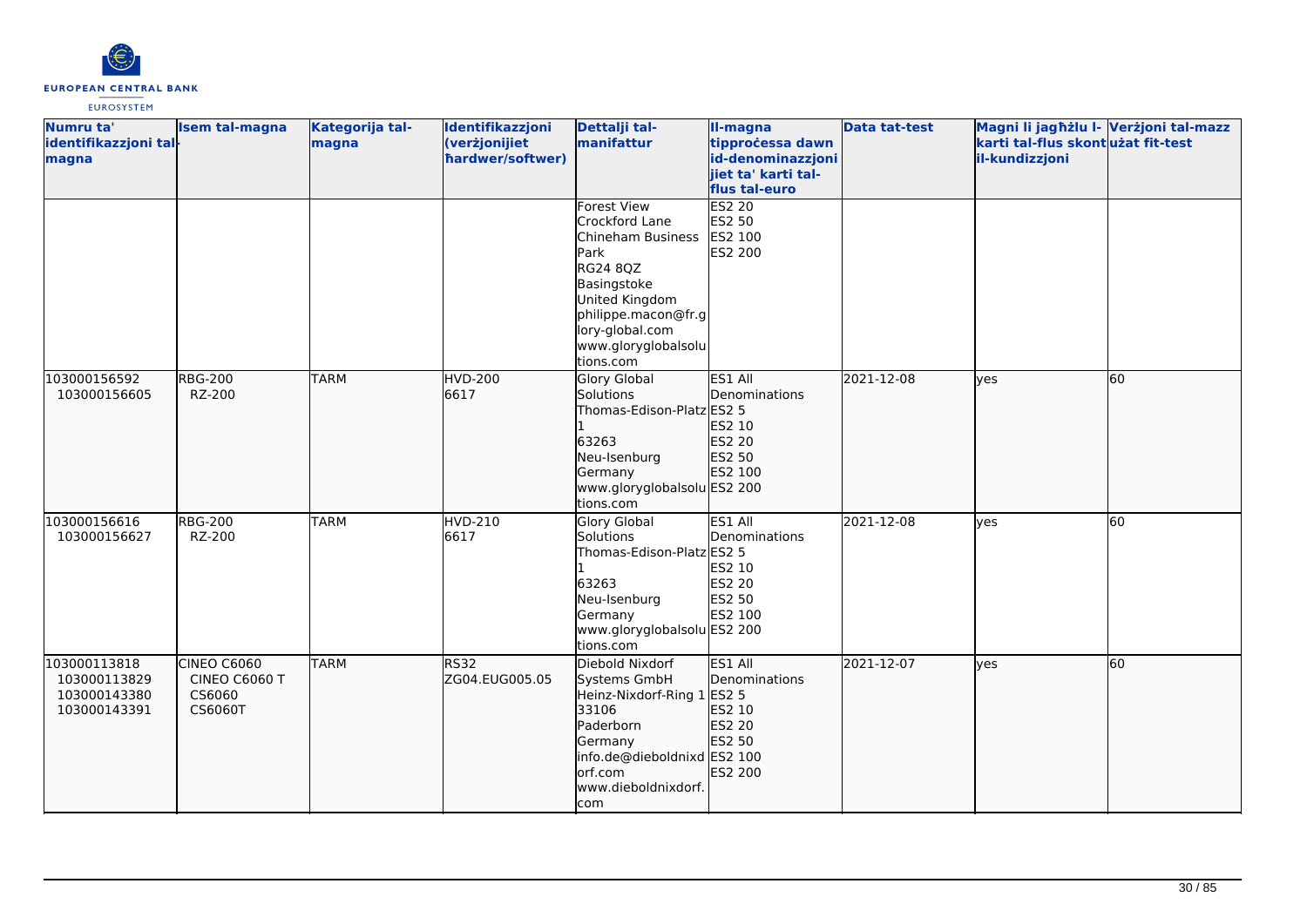

| Numru ta'<br>identifikazzjoni tal-<br>magna                                                                                                                                                  | <b>Isem tal-magna</b>                                                                                                                                                                                | Kategorija tal-<br>magna | Identifikazzjoni<br>(verżjonijiet<br>hardwer/softwer) | Dettalji tal-<br>manifattur                                                                                                                                         | II-magna<br>tipprocessa dawn<br>id-denominazzjoni<br>jiet ta' karti tal-<br>flus tal-euro | <b>Data tat-test</b> | Magni li jagħżlu I- Verżjoni tal-mazz<br>karti tal-flus skont użat fit-test<br>il-kundizzjoni |    |
|----------------------------------------------------------------------------------------------------------------------------------------------------------------------------------------------|------------------------------------------------------------------------------------------------------------------------------------------------------------------------------------------------------|--------------------------|-------------------------------------------------------|---------------------------------------------------------------------------------------------------------------------------------------------------------------------|-------------------------------------------------------------------------------------------|----------------------|-----------------------------------------------------------------------------------------------|----|
| 102000141456                                                                                                                                                                                 | GFS-220                                                                                                                                                                                              | <b>BAM</b>               | <b>GFS STD BV</b><br>0.4.3                            | <b>Glory Global</b><br>Solutions<br>Thomas-Edison-Platz ES2 5<br>63263<br>Neu-Isenburg<br>Germany<br>www.gloryglobalsolu ES2 200<br>tions.com                       | ES1 All<br>Denominations<br>ES2 10<br>ES2 20<br>ES2 50<br>ES2 100                         | 2021-12-07           | lno                                                                                           | 60 |
| 101000145448                                                                                                                                                                                 | <b>USF-200</b>                                                                                                                                                                                       | <b>BPM</b>               | HVD-300<br>0027                                       | <b>Glory Global</b><br>Solutions<br>Thomas-Edison-Platz ES2 5<br>63263<br>Neu-Isenburg<br>Germany<br>www.gloryglobalsolu ES2 200<br>tions.com                       | ES1 All<br><b>I</b> Denominations<br>ES2 10<br>ES2 20<br>ES2 50<br>ES2 100                | 2021-12-07           | lves                                                                                          | 60 |
| 101000150117<br>101000150128<br>101000150139<br>101000150140<br>101000150151<br>101000150162<br>101000150173<br>101000150184<br>101000150195<br>101000150208<br>101000150219<br>101000150220 | USF-100<br><b>USF-100 EU</b><br><b>UW-500EU</b><br><b>UW-500EUD</b><br><b>UW-500EUL</b><br>UW-500EUB<br><b>UW-600EU</b><br>UW-600EUD<br>UW-600EUL<br>UW-600EUB<br><b>UWH-1000</b><br><b>UWH-1500</b> | <b>BPM</b>               | HVD-1XX<br>7131                                       | Glory Global<br>Solutions<br>Thomas-Edison-Platz ES2 5<br>63263<br>Neu-Isenburg<br>Germany<br>www.gloryglobalsolu ES2 200<br>tions.com                              | ES1 All<br>Denominations<br>ES2 10<br>ES2 20<br>ES2 50<br>ES2 100                         | 2021-12-07           | lves                                                                                          | 60 |
| 101000156191<br>101000156204<br>101000156215<br>101000156226<br>101000156237<br>101000156248<br>101000156259<br>101000156260                                                                 | iH-110F<br>iH-110FB<br>iH-110FS<br>New i-Hunter F<br>Magner 165F<br>Magner 165FB<br>Magner 165FS<br>Magner 150NF                                                                                     | <b>BPM</b>               | V 0.1.4                                               | Hitachi Terminal<br>Solutions Korea Co., Denominations<br>Ltd<br>7-6, 4-gil, Samsung<br>1-ro, Hwaseong-Si<br>445-170<br>Gyeonggi-do<br>South Korea<br>info@hitachi- | ES1 All<br>ES2 5<br>ES2 10<br>ES2 20<br>ES2 50<br>ES2 100<br>ES2 200                      | 2021-12-07           | lves                                                                                          | 60 |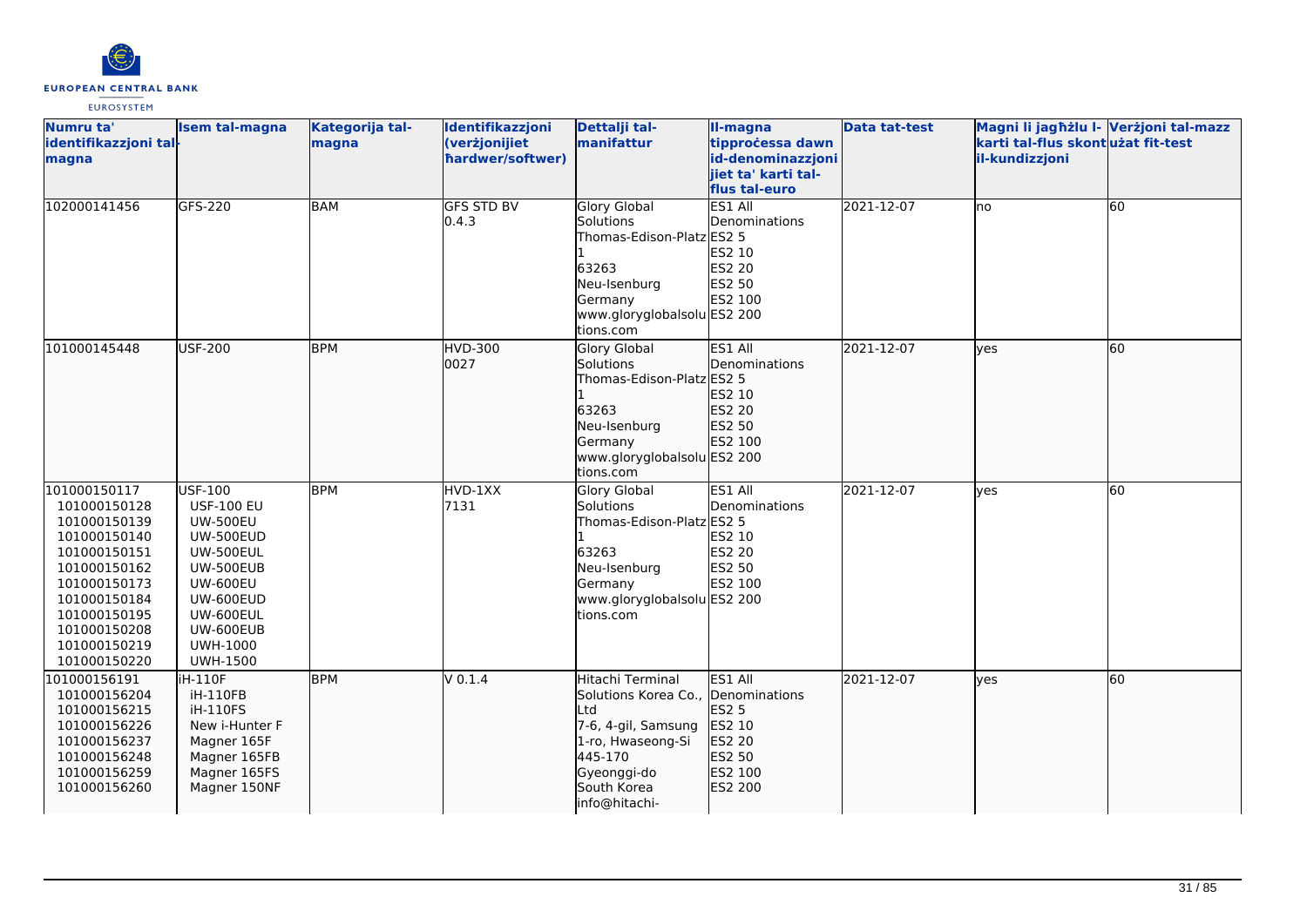

| Numru ta'<br>identifikazzjoni tal-<br>magna                  | <b>Isem tal-magna</b>                                           | Kategorija tal-<br>magna | Identifikazzjoni<br>(verżjonijiet<br>hardwer/softwer) | Dettalji tal-<br>manifattur                                                                                                                                            | II-magna<br>tipprocessa dawn<br>id-denominazzjoni<br>jiet ta' karti tal-<br>flus tal-euro                 | <b>Data tat-test</b> | Magni li jagħżlu I- Verżjoni tal-mazz<br>karti tal-flus skontużat fit-test<br>il-kundizzjoni |    |
|--------------------------------------------------------------|-----------------------------------------------------------------|--------------------------|-------------------------------------------------------|------------------------------------------------------------------------------------------------------------------------------------------------------------------------|-----------------------------------------------------------------------------------------------------------|----------------------|----------------------------------------------------------------------------------------------|----|
|                                                              |                                                                 |                          |                                                       | tsol.co.kr<br>www.hitachi-<br>tsol.co.kr                                                                                                                               |                                                                                                           |                      |                                                                                              |    |
| 103000116775<br>103000116786<br>103000143404<br>103000143415 | <b>CINEO C6060</b><br><b>CINEO C6060 T</b><br>CS6060<br>CS6060T | <b>TARM</b>              | RS32 Plus<br>ZG04.EUG005.05                           | Diebold Nixdorf<br>Systems GmbH<br>Heinz-Nixdorf-Ring 1 ES2 5<br>33106<br>Paderborn<br>Germany<br>info.de@dieboldnixd ES2 100<br>orf.com<br>www.dieboldnixdorf.<br>com | ES1 All<br>Denominations<br>ES2 10<br>ES2 20<br>ES2 50<br><b>ES2 200</b>                                  | 2021-12-02           | <b>l</b> ves                                                                                 | 60 |
| 102000156557                                                 | b9200                                                           | <b>BAM</b>               | $C-25$                                                | Hilton Europe S.L.<br>Principe de Vergara<br>5-bajo dcha.<br>28001<br>Madrid<br>Spain<br>www.hiltoneurope.c ES2 100<br>lom                                             | ES1 All<br>Denominations<br>ES2 5<br>ES2 10<br>ES2 20<br>ES2 50<br>ES2 200                                | 2021-12-02           | lno                                                                                          | 60 |
| 103000145086<br>103000145097<br>103000145100<br>103000145111 | iCash 50<br>iCash 100<br>ProCash 6300<br>ProCash 6300 Mini      | <b>TARM</b>              | HVC-40<br>Nationcode 37,<br>Version 75 (4bhex)        | Diebold Nixdorf<br>Systems GmbH<br>Heinz-Nixdorf-Ring 1<br>33106<br>Paderborn<br>Germany<br>info.de@dieboldnixd ES2 5<br>orf.com<br>www.dieboldnixdorf. ES2 20<br>com  | ES15<br>ES1 10<br>ES1 20<br>ES1 50<br>ES1 100<br>ES1 200<br>ES2 10<br>ES2 50<br>ES2 100<br><b>ES2 200</b> | 2021-12-01           | <b>ves</b>                                                                                   | 60 |
| 103000155546                                                 | CM18NS                                                          | <b>TARM</b>              | RL40<br>P001.EU0001.00                                | Arca Technologies<br>lsrl<br>Via Statale 17                                                                                                                            | ES1 All<br>Denominations<br><b>ES2 5</b>                                                                  | 2021-12-01           | lves                                                                                         | 60 |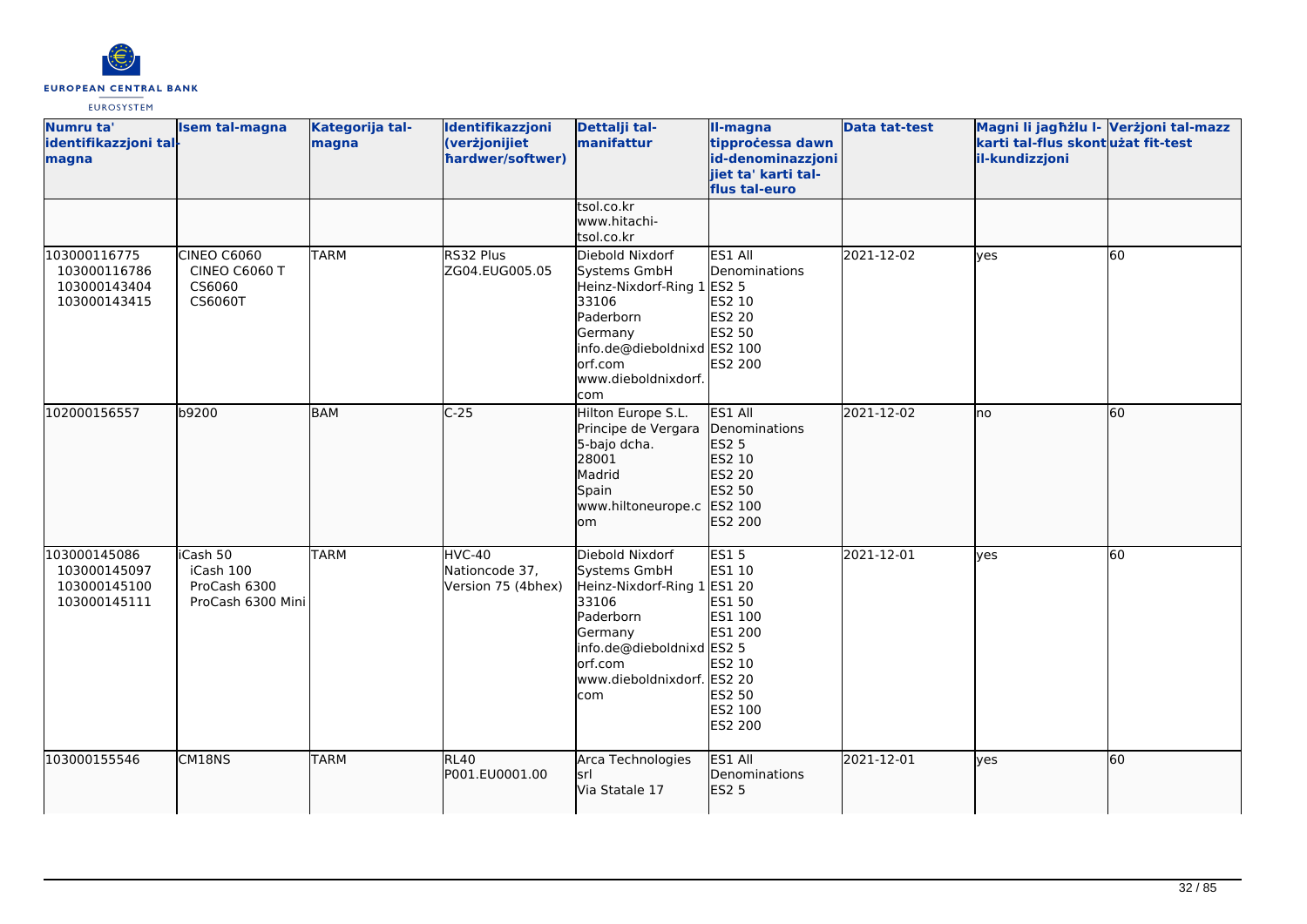

| Numru ta'<br>identifikazzjoni tal-<br>magna                  | <b>Isem tal-magna</b>                                    | Kategorija tal-<br>magna | Identifikazzjoni<br>(verżjonijiet<br>hardwer/softwer) | Dettalji tal-<br>manifattur                                                                                                                                             | II-magna<br>tipprocessa dawn<br>id-denominazzjoni<br>jiet ta' karti tal-<br>flus tal-euro | <b>Data tat-test</b> | Magni li jagħżlu I- Verżjoni tal-mazz<br>karti tal-flus skontużat fit-test<br>il-kundizzjoni |    |
|--------------------------------------------------------------|----------------------------------------------------------|--------------------------|-------------------------------------------------------|-------------------------------------------------------------------------------------------------------------------------------------------------------------------------|-------------------------------------------------------------------------------------------|----------------------|----------------------------------------------------------------------------------------------|----|
|                                                              |                                                          |                          |                                                       | 10012<br>Bollengo (TO)<br>Italy<br>www.arca.com                                                                                                                         | <b>ES2 10</b><br>ES2 20<br>ES2 50<br>ES2 100<br>ES2 200                                   |                      |                                                                                              |    |
| 103000155739<br>103000155740<br>103000155751<br>103000155762 | <b>CINEO C6060</b><br>CINEO C6060 T<br>CS6060<br>CS6060T | <b>TARM</b>              | <b>RS32</b><br>ZG07.EUG010.02                         | Diebold Nixdorf<br>Systems GmbH<br>Heinz-Nixdorf-Ring 1 ES2 5<br>33106<br>Paderborn<br>Germany<br>info.de@dieboldnixd ES2 100<br>orf.com<br>www.dieboldnixdorf.<br>lcom | ES1 All<br>Denominations<br>ES2 10<br>ES2 20<br>ES2 50<br>ES2 200                         | 2021-12-01           | lves                                                                                         | 60 |
| 103000155773<br>103000155784<br>103000155795<br>103000155808 | CINEO C6060<br>CINEO C6060 T<br>CS6060<br>CS6060T        | <b>TARM</b>              | RS32 Plus<br>ZG07.EUG010.02                           | Diebold Nixdorf<br>Systems GmbH<br>Heinz-Nixdorf-Ring 1 ES2 5<br>33106<br>Paderborn<br>Germany<br>info.de@dieboldnixd ES2 100<br>orf.com<br>www.dieboldnixdorf.<br>com  | ES1 All<br>Denominations<br>ES2 10<br>ES2 20<br>ES2 50<br>ES2 200                         | 2021-12-01           | lves                                                                                         | 60 |
| 104000113615                                                 | iCash 10                                                 | <b>TAM</b>               | HVC-40<br>Nation Code 37, Ver Systems GmbH<br>92      | Diebold Nixdorf<br>Heinz-Nixdorf-Ring 1 ES2 5<br>33106<br>Paderborn<br>Germany<br>info.de@dieboldnixd ES2 100<br>lorf.com<br>www.dieboldnixdorf.<br>com                 | ES1 All<br>Denominations<br>ES2 10<br>ES2 20<br>ES2 50<br>ES2 200                         | 2021-11-30           | lno                                                                                          | 60 |
| 101000147587<br>101000147598                                 | K4<br>K12                                                | <b>BPM</b>               | Fitness Sorter<br>EUR:CA08                            | Laurel Bank<br>Machines Co Ltd                                                                                                                                          | ES1 All<br>Denominations                                                                  | 2021-11-26           | lyes                                                                                         | 60 |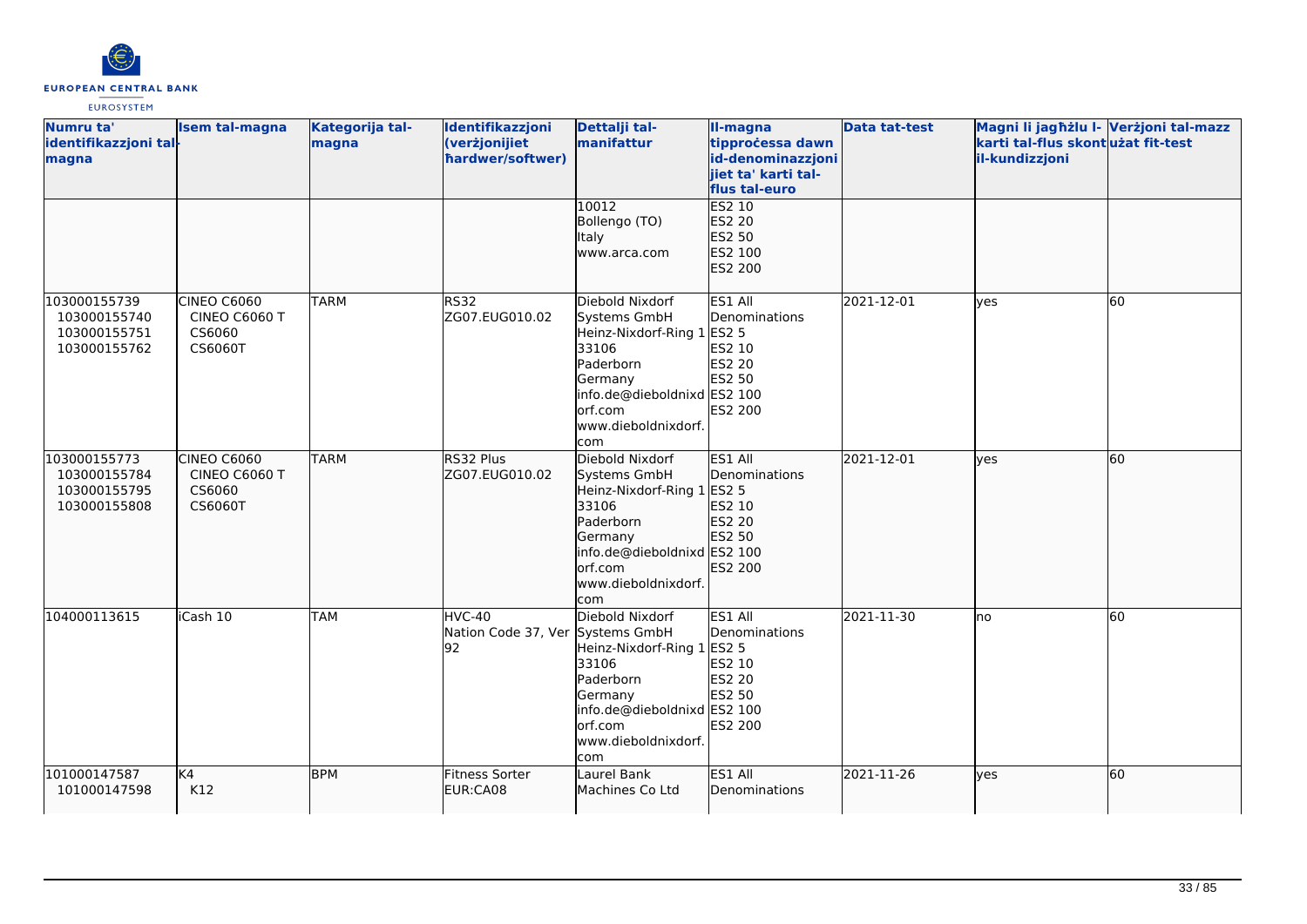

| Numru ta'<br>identifikazzjoni tal-<br>magna                                                  | <b>Isem tal-magna</b>                                                                                | Kategorija tal-<br>magna | Identifikazzjoni<br>(verżjonijiet<br>hardwer/softwer) | Dettalji tal-<br>manifattur                                                                                                                                                                                     | II-magna<br>tipprocessa dawn<br>id-denominazzjoni<br>jiet ta' karti tal-<br>flus tal-euro    | <b>Data tat-test</b> | Magni li jagħżlu I- Verżjoni tal-mazz<br>karti tal-flus skont użat fit-test<br>il-kundizzjoni |    |
|----------------------------------------------------------------------------------------------|------------------------------------------------------------------------------------------------------|--------------------------|-------------------------------------------------------|-----------------------------------------------------------------------------------------------------------------------------------------------------------------------------------------------------------------|----------------------------------------------------------------------------------------------|----------------------|-----------------------------------------------------------------------------------------------|----|
| 101000147601                                                                                 | K8                                                                                                   |                          |                                                       | 1-1-2 Toranomon<br>Minato-ku<br>Tokyo<br>Japan<br>www.lbm.co.jp                                                                                                                                                 | <b>ES2 5</b><br>ES2 10<br>ES2 20<br>ES2 50<br>ES2 100<br>ES2 200                             |                      |                                                                                               |    |
| 101000155555<br>101000155566<br>101000155577<br>101000155588<br>101000155599<br>101000155602 | <b>ST-150F</b><br>iHunter+F<br>iHunter2.0F<br>Magner 175F<br><b>GBS ST-150F</b><br>Multicash ST-150F | <b>BPM</b>               | 2021_11                                               | Hitachi Terminal<br>Solutions Korea Co.,<br>_td<br>7-6, 4-gil, Samsung<br>1-ro, Hwaseong-Si<br>445-170<br>Gyeonggi-do<br>South Korea<br>info@hitachi-<br>tsol.co.kr<br>www.hitachi-<br>tsol.co.kr               | ES1 All<br>Denominations<br>ES2 5<br>ES2 10<br><b>ES2 20</b><br>ES2 50<br>ES2 100<br>ES2 200 | 2021-11-26           | <b>ves</b>                                                                                    | 60 |
| 102000155614<br>102000155625<br>102000155636<br>102000155647                                 | <b>ST-150NV</b><br>Magner 175V<br>i-Hunter 2.0 Dual<br><b>CIS</b><br>MultiCash<br>ST-150NV           | <b>BAM</b>               | $V$ 1.0.4                                             | Hitachi Terminal<br>Solutions Korea Co., Denominations<br>_td<br>7-6, 4-gil, Samsung<br>1-ro, Hwaseong-Si<br>445-170<br>Gyeonggi-do<br>South Korea<br>info@hitachi-<br>tsol.co.kr<br>www.hitachi-<br>tsol.co.kr | ES1 All<br><b>ES2 5</b><br>ES2 10<br>ES2 20<br>ES2 50<br>ES2 100<br>ES2 200                  | 2021-11-26           | Ino                                                                                           | 60 |
| 101000155679<br>101000155680<br>101000155691<br>101000155704                                 | k4 Rev.2<br>K12 Rev.2<br>K8 Rev.2<br>K3                                                              | <b>BPM</b>               | <b>IDU-64</b><br>EUR:AA09                             | Laurel Bank<br>Machines Co Ltd<br>1-1-2 Toranomon<br>Minato-ku<br>Tokyo<br>apan<br>www.lbm.co.jp                                                                                                                | ES1 All<br>Denominations<br><b>ES2 5</b><br>ES2 10<br>ES2 20<br>ES2 50<br>ES2 100<br>ES2 200 | 2021-11-26           | <b>ves</b>                                                                                    | 60 |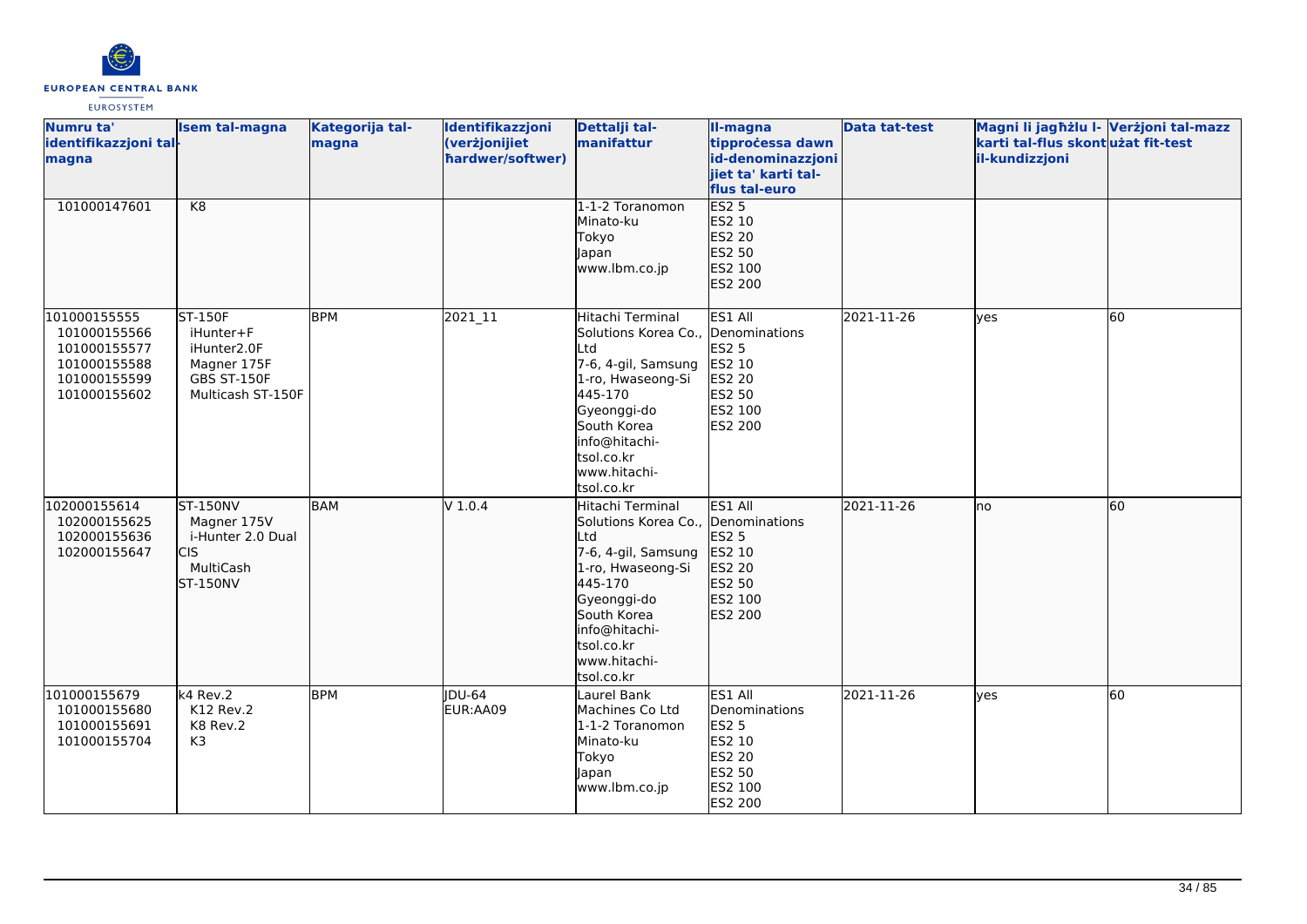

| Numru ta'<br>identifikazzjoni tal-<br>magna                  | <b>Isem tal-magna</b>                                                                       | Kategorija tal-<br>magna | Identifikazzjoni<br>(verżjonijiet<br>hardwer/softwer)           | Dettalji tal-<br>manifattur                                                                               | II-magna<br>tipprocessa dawn<br>id-denominazzjoni<br>jiet ta' karti tal-<br>flus tal-euro     | <b>Data tat-test</b> | Magni li jagħżlu I- Verżjoni tal-mazz<br>karti tal-flus skontużat fit-test<br>il-kundizzjoni |           |
|--------------------------------------------------------------|---------------------------------------------------------------------------------------------|--------------------------|-----------------------------------------------------------------|-----------------------------------------------------------------------------------------------------------|-----------------------------------------------------------------------------------------------|----------------------|----------------------------------------------------------------------------------------------|-----------|
| 102000147555                                                 | X8                                                                                          | BAM                      | Denomination Sorter Laurel Bank<br>EUR CB01                     | Machines Co Ltd<br>1-1-2 Toranomon<br>Minato-ku<br>Tokyo<br>Japan<br>www.lbm.co.jp                        | ES1 All<br>Denominations<br>ES2 5<br>ES2 10<br>ES2 20<br>ES2 50<br><b>IES2 100</b><br>ES2 200 | 2021-11-25           | lno                                                                                          | 60        |
| 101000149317<br>101000149328<br>101000149339<br>101000149340 | K4 Rev.3<br>K3HR<br>K8 Rev.3<br>K12 Rev.3                                                   | <b>BPM</b>               | <b>IDU-65</b><br>EUR:AA09                                       | Laurel Bank<br>Machines Co Ltd<br>1-1-2 Toranomon<br>Minato-ku<br>Tokyo<br>Japan<br>www.lbm.co.jp         | ES1 All<br>Denominations<br>ES2 5<br>ES2 10<br>ES2 20<br>ES2 50<br>ES2 100<br><b>ES2 200</b>  | 2021-11-25           | <b>ves</b>                                                                                   | <b>60</b> |
| 103000155341<br>103000155352                                 | Oki Teller Cash<br>Recycler G7<br>(GZ9321B)<br>Oki Teller Cash<br>Recycler G7<br>(GZ79321A) | <b>TARM</b>              | OKI TG7-BRM 39.xx<br>OKI TG7-Recognition Co, Ltd<br>(Euro) 6.02 | Oki Electric Industry ES1 All<br>3-1 Futabacho,<br>Takasaki<br>370-8585<br>Gumma<br>lapan<br>lwww.oki.com | Denominations<br>ES2 5<br>ES2 10<br>ES2 20<br>ES2 50<br>ES2 100<br>ES2 200                    | 2021-11-24           | lyes                                                                                         | 60        |
| 102000155362                                                 | <b>X10V</b>                                                                                 | <b>BAM</b>               | SL-MAIN Rev.A3a<br>EUR V04                                      | Laurel Bank<br>Machines Co Ltd<br>1-1-2 Toranomon<br>Minato-ku<br>Tokyo<br>Japan<br>www.lbm.co.jp         | ES1 All<br>Denominations<br><b>ES2 5</b><br>ES2 10<br>ES2 20<br>ES2 50<br>ES2 100<br>ES2 200  | 2021-11-23           | Ino                                                                                          | 60        |
| 101000155372                                                 | X10F                                                                                        | <b>BPM</b>               | SL-MAIN Rev.A3a<br>EUR V04                                      | Laurel Bank<br>Machines Co Ltd                                                                            | ES1 All<br>Denominations                                                                      | 2021-11-23           | lves                                                                                         | 60        |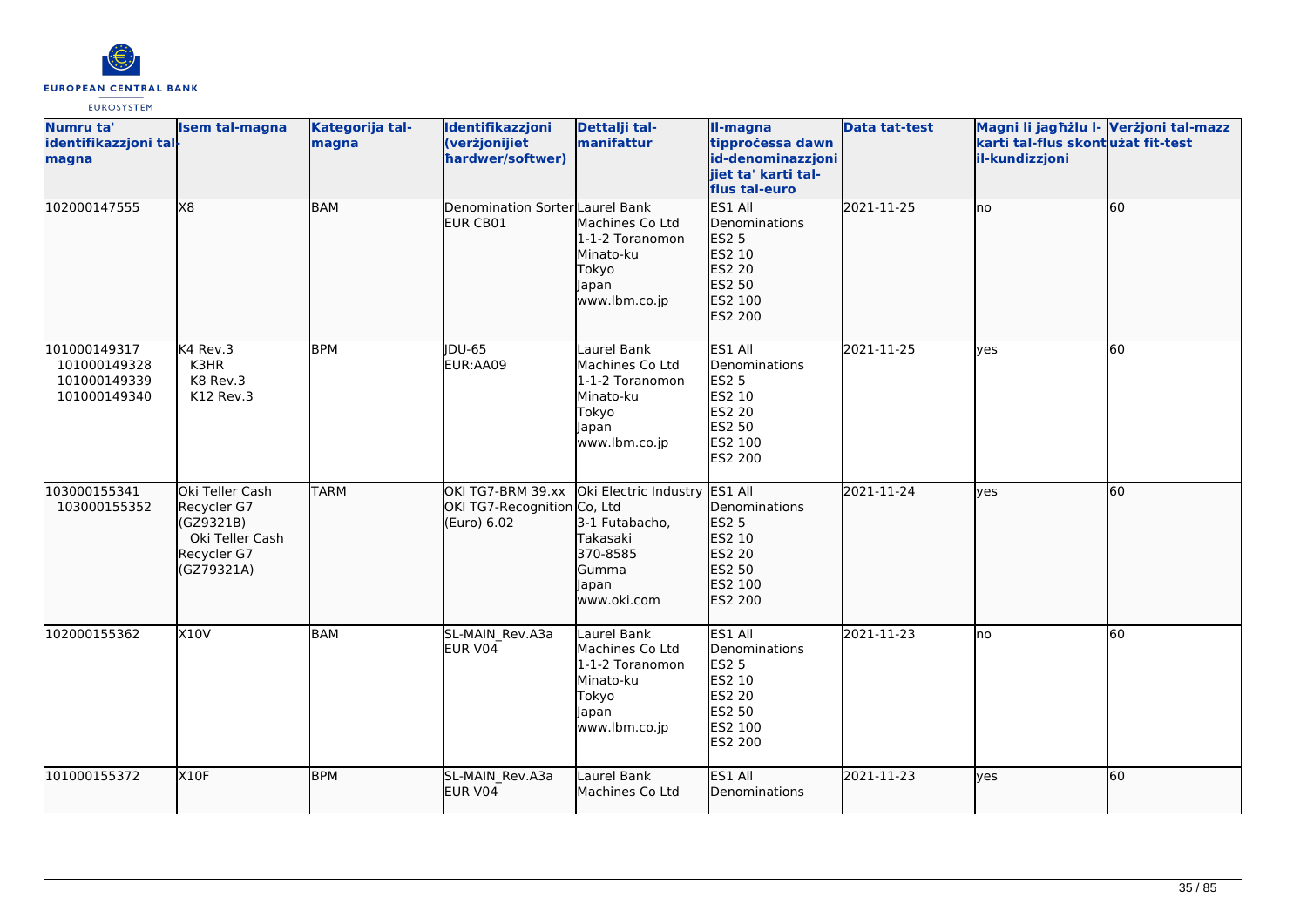

| Numru ta'<br>identifikazzjoni tal-<br>magna                  | Isem tal-magna                                                  | Kategorija tal-<br>magna | Identifikazzjoni<br>(verżjonijiet<br>hardwer/softwer) | Dettalji tal-<br>manifattur                                                                                                            | II-magna<br>tipprocessa dawn<br>id-denominazzjoni<br>jiet ta' karti tal-<br>flus tal-euro           | <b>Data tat-test</b> | Magni li jagħżlu I- Verżjoni tal-mazz<br>karti tal-flus skontużat fit-test<br>il-kundizzjoni |    |
|--------------------------------------------------------------|-----------------------------------------------------------------|--------------------------|-------------------------------------------------------|----------------------------------------------------------------------------------------------------------------------------------------|-----------------------------------------------------------------------------------------------------|----------------------|----------------------------------------------------------------------------------------------|----|
|                                                              |                                                                 |                          |                                                       | 1-1-2 Toranomon<br>Minato-ku<br>Tokyo<br>Japan<br>www.lbm.co.jp                                                                        | ES2 <sub>5</sub><br>ES2 10<br>ES2 20<br>ES2 50<br>ES2 100<br>ES2 200                                |                      |                                                                                              |    |
| 101000155430                                                 | Jet Scan iFX2 1427                                              | <b>BPM</b>               | EURO REVISION<br>7.31, CFF 7.20                       | Cummins-Allison<br>Corp<br>891 Feehandville<br>Drive<br>IL 60056<br>MT. Prospect<br><b>USA</b><br>www.cumminsalliso<br>n.com           | ES1 All<br>Denominations<br><b>ES2 5</b><br>ES2 10<br>ES2 20<br>ES2 50<br>ES2 100<br><b>ES2 200</b> | 2021-11-23           | yes                                                                                          | 60 |
| 104000144337<br>104000144348<br>104000155729                 | CI-10B_RBW-100<br>CI-5B RBW-50<br><b>RBW-200</b>                | <b>TAM</b>               | <b>HVE-10</b><br>1501                                 | Glory Global<br>Solutions<br>Thomas-Edison-Platz ES2 5<br>63263<br>Neu-Isenburg<br>Germany<br>www.gloryglobalsolu ES2 200<br>tions.com | ES1 All<br>Denominations<br>ES2 10<br><b>ES2 20</b><br>ES2 50<br>ES2 100                            | 2021-11-22           | Ino                                                                                          | 60 |
| 102000156660                                                 | Tellac-22                                                       | <b>BAM</b>               | V4.0                                                  | Musashi Co Ltd<br>20-36, Ginza,<br><b>Chuoku</b><br>104-0061<br>Tokyo<br>apan<br>www.musashinet.co. ES2 100<br>jp                      | ES1 All<br>Denominations<br><b>ES2 5</b><br>ES2 10<br>ES2 20<br>ES2 50<br>ES2 200                   | 2021-11-22           | lno                                                                                          | 60 |
| 101000155101<br>101000155112<br>101000155123<br>101000155134 | <b>ST-150NF</b><br>Magner 175FF<br>MultiCash<br><b>ST-150NF</b> | <b>BPM</b>               | V1.0.4                                                | Hitachi Terminal<br>Solutions Korea Co., Denominations<br>Ltd<br>7-6, 4-gil, Samsung                                                   | ES1 All<br>ES2 5<br>ES2 10                                                                          | 2021-11-19           | lyes                                                                                         | 60 |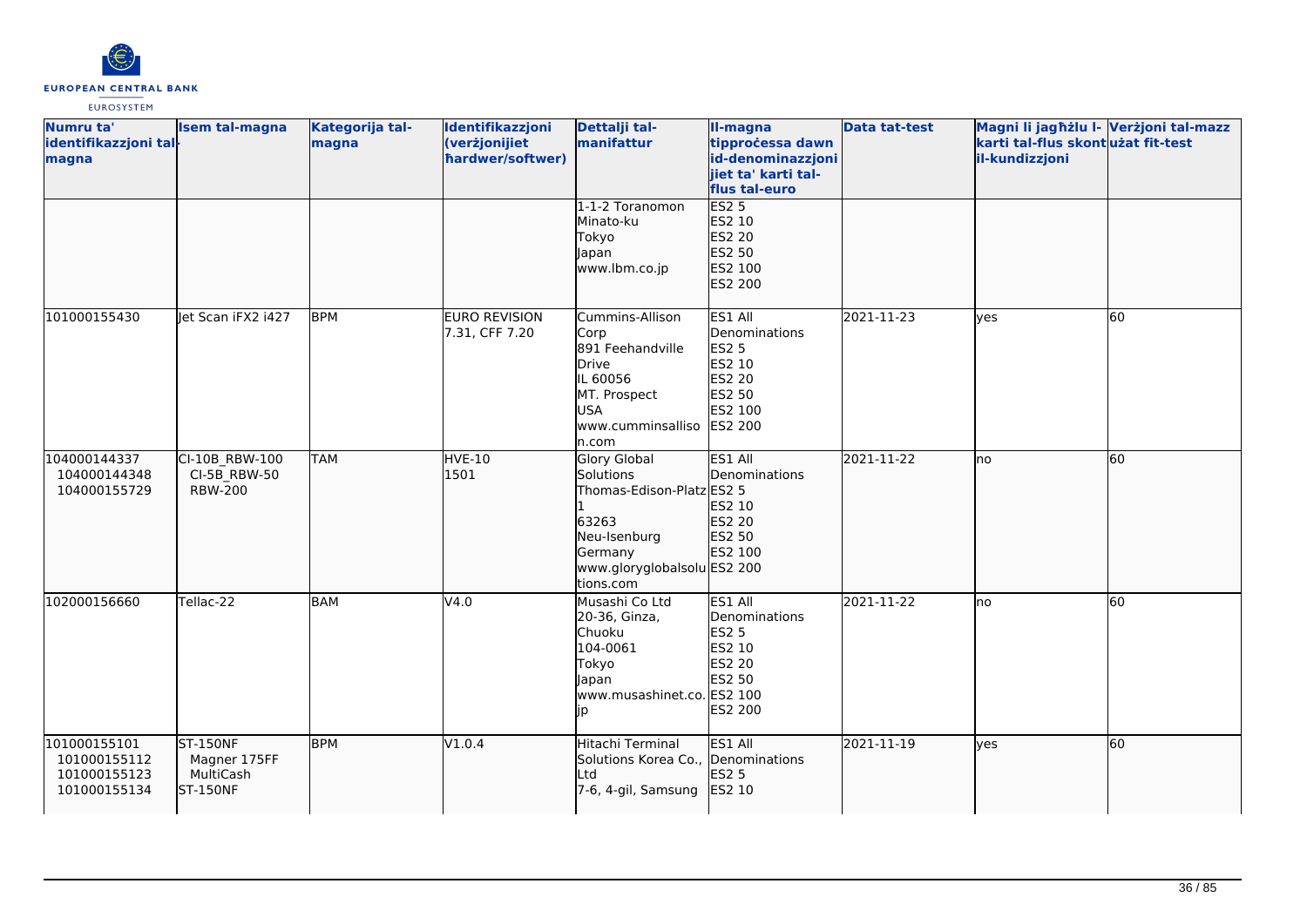

| Numru ta'<br>identifikazzjoni tal-<br>magna                                                  | <b>Isem tal-magna</b>                                                                   | Kategorija tal-<br>magna | Identifikazzjoni<br>(verżjonijiet<br>hardwer/softwer)    | Dettalji tal-<br>manifattur                                                                                                                                                                                     | II-magna<br>tipprocessa dawn<br>id-denominazzjoni<br>jiet ta' karti tal-<br>flus tal-euro | <b>Data tat-test</b> | Magni li jagħżlu I- Verżjoni tal-mazz<br>karti tal-flus skontużat fit-test<br>il-kundizzjoni |    |
|----------------------------------------------------------------------------------------------|-----------------------------------------------------------------------------------------|--------------------------|----------------------------------------------------------|-----------------------------------------------------------------------------------------------------------------------------------------------------------------------------------------------------------------|-------------------------------------------------------------------------------------------|----------------------|----------------------------------------------------------------------------------------------|----|
|                                                                                              | i-Hunter 2.0 Dual<br>CIS-F                                                              |                          |                                                          | 1-ro, Hwaseong-Si<br>445-170<br>Gyeonggi-do<br>South Korea<br>info@hitachi-<br>tsol.co.kr<br>www.hitachi-<br>tsol.co.kr                                                                                         | <b>ES2 20</b><br>ES2 50<br>ES2 100<br>ES2 200                                             |                      |                                                                                              |    |
| 102000155226<br>102000155237<br>102000155248<br>102000155259<br>102000155260<br>102000155271 | ST-150<br>iHunter+<br>iHunter2.0<br>Magner 175<br><b>GBS ST-150</b><br>Multicash ST-150 | <b>BAM</b>               | 2021_11                                                  | Hitachi Terminal<br>Solutions Korea Co., Denominations<br>Ltd<br>7-6, 4-gil, Samsung<br>1-ro, Hwaseong-Si<br>445-170<br>Gyeonggi-do<br>South Korea<br>info@hitachi-<br>tsol.co.kr<br>www.hitachi-<br>tsol.co.kr | ES1 All<br>ES2 5<br>ES2 10<br>ES2 20<br>ES2 50<br>ES2 100<br>ES2 200                      | 2021-11-19           | lno                                                                                          | 60 |
| 102000155282<br>102000155293<br>102000155306<br>102000155317<br>102000155328<br>102000155339 | iH-110<br>iH-110 S<br>iH-110 B<br>Magner 165<br>Magner 165 S<br>Magner 165 BC           | <b>BAM</b>               | 0.1.4                                                    | Hitachi Terminal<br>Solutions Korea Co., Denominations<br>Ltd<br>7-6, 4-gil, Samsung<br>1-ro, Hwaseong-Si<br>445-170<br>Gyeonggi-do<br>South Korea<br>info@hitachi-<br>tsol.co.kr<br>www.hitachi-<br>tsol.co.kr | ES1 All<br>ES2 5<br>ES2 10<br>ES2 20<br>ES2 50<br>ES2 100<br>ES2 200                      | 2021-11-19           | lno                                                                                          | 60 |
| 102000111893                                                                                 | P30                                                                                     | <b>BAM</b>               | Micro Processor type Plus Banking<br>Main P-2.1.0 14.2.4 | Machines Co Ltd<br>Dangsandong-6Ka,<br>Youngdeungpo-Ku<br>340-4<br>Seoul<br>Korea                                                                                                                               | ES1 All<br>Denominations<br><b>ES2 5</b><br>ES2 10<br>ES2 20<br><b>ES2 50</b><br>ES2 100  | 2021-11-18           | lno                                                                                          | 60 |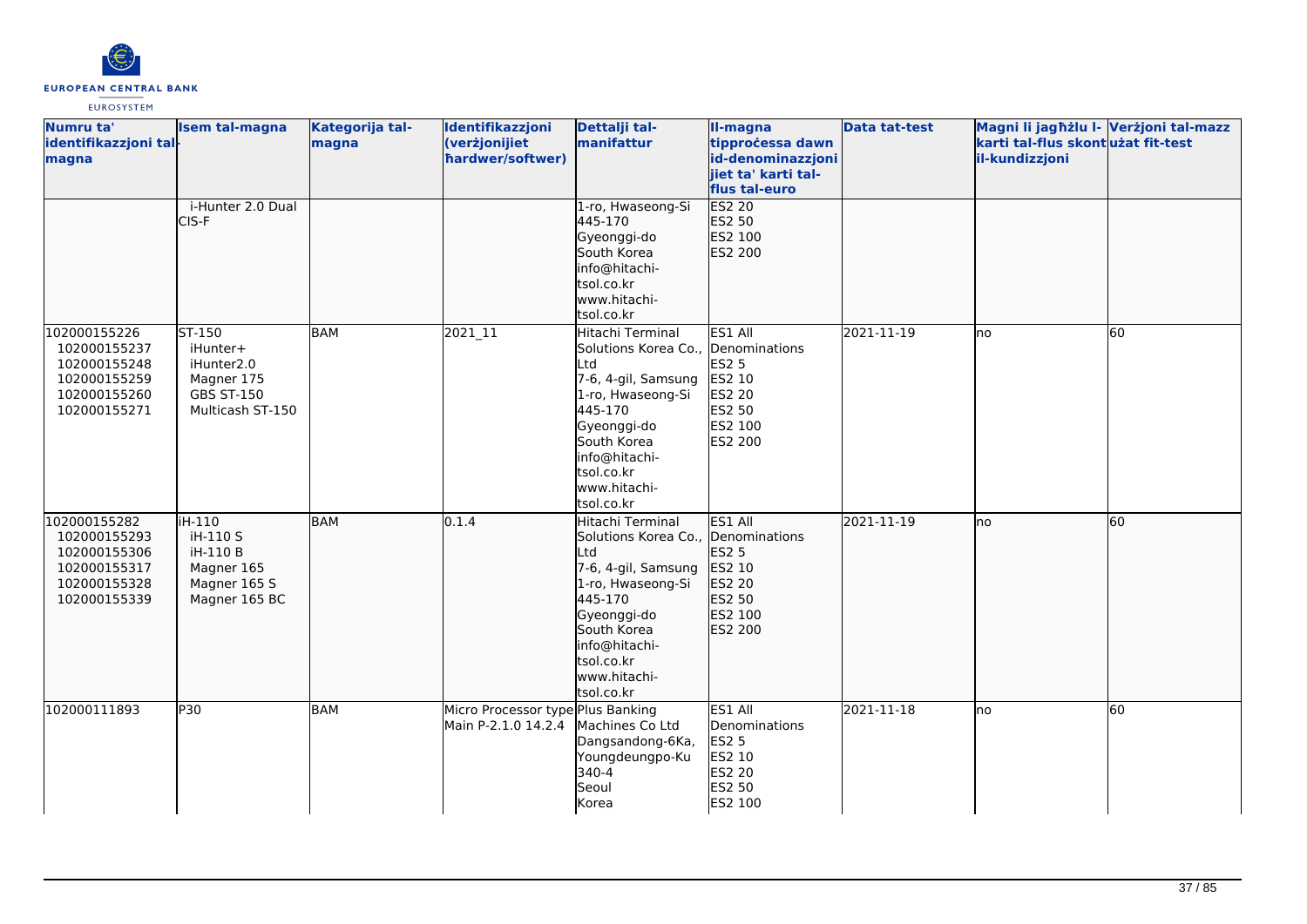

| Numru ta'<br>identifikazzjoni tal-<br>magna | <b>Isem tal-magna</b>    | Kategorija tal-<br>magna | Identifikazzjoni<br>(verżjonijiet<br>hardwer/softwer) | Dettalji tal-<br>manifattur                                                                                                                   | II-magna<br>tipprocessa dawn<br>id-denominazzjoni<br>iiet ta' karti tal-<br>flus tal-euro           | <b>Data tat-test</b> | Magni li jagħżlu I- Verżjoni tal-mazz<br>karti tal-flus skontużat fit-test<br>il-kundizzjoni |           |
|---------------------------------------------|--------------------------|--------------------------|-------------------------------------------------------|-----------------------------------------------------------------------------------------------------------------------------------------------|-----------------------------------------------------------------------------------------------------|----------------------|----------------------------------------------------------------------------------------------|-----------|
|                                             |                          |                          |                                                       | plus@plus.co.kr<br>www.plus.co.kr                                                                                                             | <b>ES2 200</b>                                                                                      |                      |                                                                                              |           |
| 102000155055                                | let Scan iFX3 i236       | BAM                      | EURO REVISION 7.31 Cummins-Allison                    | Corp<br>891 Feehandville<br>Drive<br>IL 60056<br>MT. Prospect<br>USA<br>www.cumminsalliso<br>n.com                                            | ES1 All<br>Denominations<br><b>ES2 5</b><br>ES2 10<br>ES2 20<br>ES2 50<br>ES2 100<br><b>ES2 200</b> | 2021-11-18           | lno                                                                                          | 60        |
| 103000144427<br>103000144438                | <b>RBG-200</b><br>RZ-200 | <b>TARM</b>              | <b>HVD-200</b><br>6616                                | Glory Global<br>Solutions<br>Thomas-Edison-Platz ES2 5<br>63263<br>Neu-Isenburg<br>Germany<br>www.gloryglobalsolu ES2 200<br>tions.com        | ES1 All<br>Denominations<br>ES2 10<br><b>ES2 20</b><br>ES2 50<br>ES2 100                            | 2021-11-17           | lyes                                                                                         | 60        |
| 103000144449<br>103000144450                | <b>RBG-200</b><br>RZ-200 | <b>TARM</b>              | <b>HVD-210</b><br>6616                                | <b>Glory Global</b><br>Solutions<br>Thomas-Edison-Platz ES2 5<br>63263<br>Neu-Isenburg<br>Germany<br>www.gloryglobalsolu ES2 200<br>tions.com | ES1 All<br>Denominations<br>ES2 10<br>ES2 20<br>ES2 50<br>ES2 100                                   | 2021-11-17           | lves                                                                                         | 60        |
| 101000145745                                | <b>USF-50</b>            | <b>BPM</b>               | 0317                                                  | Glory Global<br>Solutions<br>Thomas-Edison-Platz ES2 5<br>63263<br>Neu-Isenburg<br>Germany<br>www.gloryglobalsolu ES2 200<br>tions.com        | ES1 All<br>Denominations<br>ES2 10<br>ES2 20<br>ES2 50<br>ES2 100                                   | 2021-11-17           | lves                                                                                         | <b>60</b> |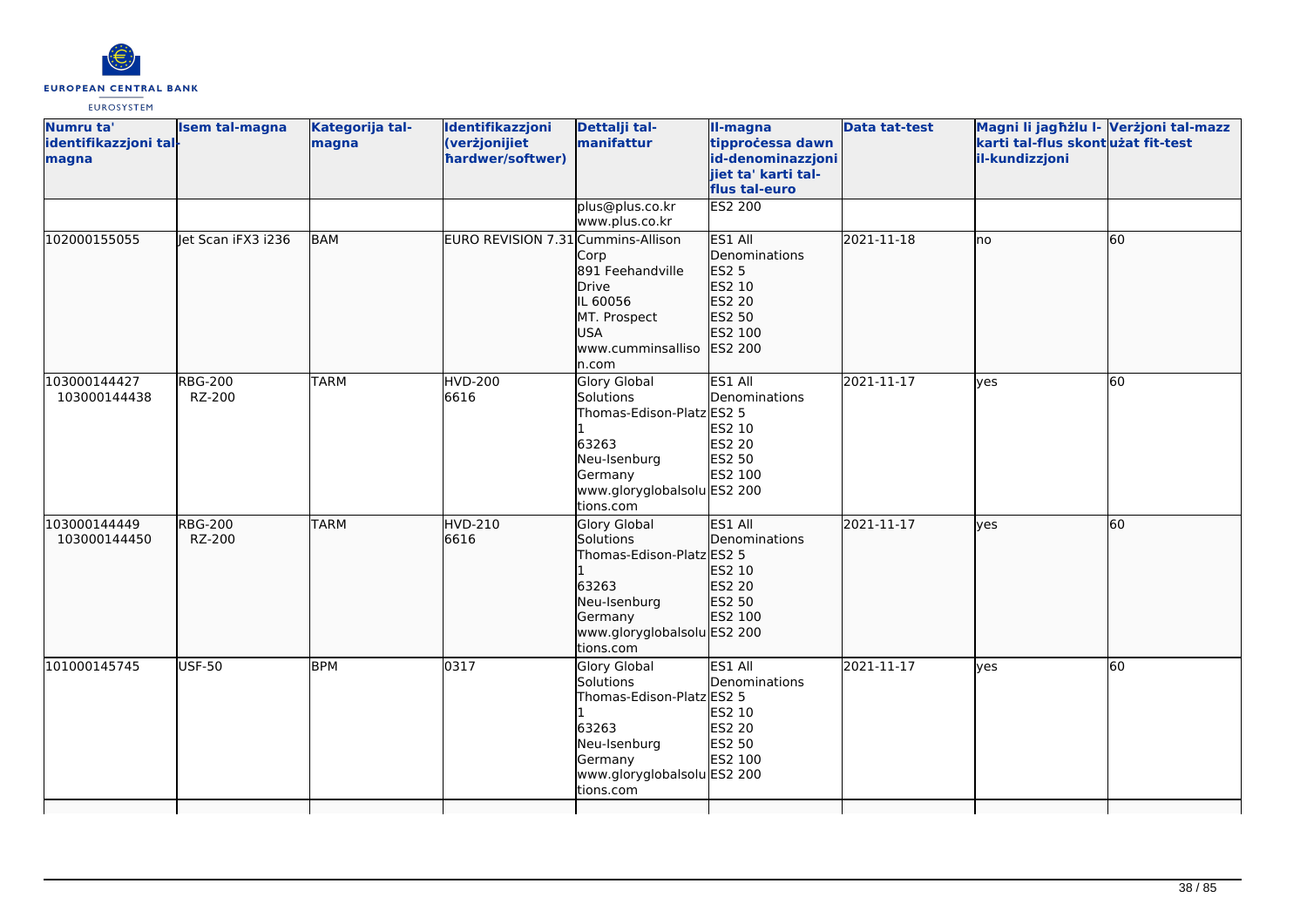

| Numru ta'<br>identifikazzjoni tal-<br>magna                                                                  | <b>Isem tal-magna</b>                                                                                                                 | Kategorija tal-<br>magna | Identifikazzjoni<br>(verżjonijiet<br>hardwer/softwer) | Dettalji tal-<br>manifattur                                                                                                                   | Il-magna<br>tipprocessa dawn<br>id-denominazzjoni<br>jiet ta' karti tal-<br>flus tal-euro    | <b>Data tat-test</b> | Magni li jagħżlu I- Verżjoni tal-mazz<br>karti tal-flus skontużat fit-test<br>il-kundizzjoni |    |
|--------------------------------------------------------------------------------------------------------------|---------------------------------------------------------------------------------------------------------------------------------------|--------------------------|-------------------------------------------------------|-----------------------------------------------------------------------------------------------------------------------------------------------|----------------------------------------------------------------------------------------------|----------------------|----------------------------------------------------------------------------------------------|----|
| 101000145756                                                                                                 | <b>USF-51</b>                                                                                                                         | <b>BPM</b>               | 0317                                                  | <b>Glory Global</b><br>Solutions<br>Thomas-Edison-Platz ES2 5<br>63263<br>Neu-Isenburg<br>Germany<br>www.gloryglobalsolu ES2 200<br>tions.com | <b>ES1 All</b><br>Denominations<br>ES2 10<br>ES2 20<br>ES2 50<br>ES2 100                     | 2021-11-17           | lves                                                                                         | 60 |
| 101000145767<br>101000145778<br>101000145789<br>101000145790<br>101000145803<br>101000145814<br>101000145870 | <b>USF-300</b><br><b>USF-100EU2</b><br><b>UW-500EU2</b><br><b>UW-600EU2</b><br><b>UW-700EU2</b><br><b>UW-800EU2</b><br><b>USF-120</b> | <b>BPM</b>               | HVD-2XX<br>0317                                       | Glory Global<br>Solutions<br>Thomas-Edison-Platz ES2 5<br>63263<br>Neu-Isenburg<br>Germany<br>www.gloryglobalsolu ES2 200<br>tions.com        | ES1 All<br>Denominations<br>ES2 10<br>ES2 20<br>ES2 50<br>ES2 100                            | 2021-11-17           | <b>l</b> ves                                                                                 | 60 |
| 101000145825<br>101000145836<br>101000145847<br>101000145858<br>101000146815<br>101000146826                 | $UW-F4$<br><b>UW-F12</b><br><b>UW-F16</b><br>UW-F8<br>GDB-100<br>GDB-200                                                              | <b>BPM</b>               | <b>HVD-310</b><br>0027                                | <b>Glory Global</b><br>Solutions<br>Thomas-Edison-Platz ES2 5<br>63263<br>Neu-Isenburg<br>Germany<br>www.gloryglobalsolu ES2 200<br>tions.com | ES1 All<br>Denominations<br>ES2 10<br>ES2 20<br>ES2 50<br>ES2 100                            | 2021-11-17           | <b>l</b> ves                                                                                 | 60 |
| 102000155044                                                                                                 | BIMAC B-666                                                                                                                           | BAM                      | 6483                                                  | Prema GmbH<br>Tychbodenstrasse 9<br>4663<br>Oftringen<br>Switzerland<br>sascha.steinmann@<br>prema.ch<br>www.prema.ch                         | ES1 All<br>Denominations<br>ES2 5<br>ES2 10<br>ES2 20<br><b>ES2 50</b><br>ES2 100<br>ES2 200 | 2021-11-12           | lno                                                                                          | 60 |
| 102000154851<br>102000154862                                                                                 | <b>BCS-160</b><br>DM-150D                                                                                                             | BAM                      | Mainboard: 010507,<br>Imageboard:                     | Suzhou Ribao<br>Technology Co., Ltd                                                                                                           | ES1 All<br>Denominations                                                                     | 2021-11-11           | Ino                                                                                          | 60 |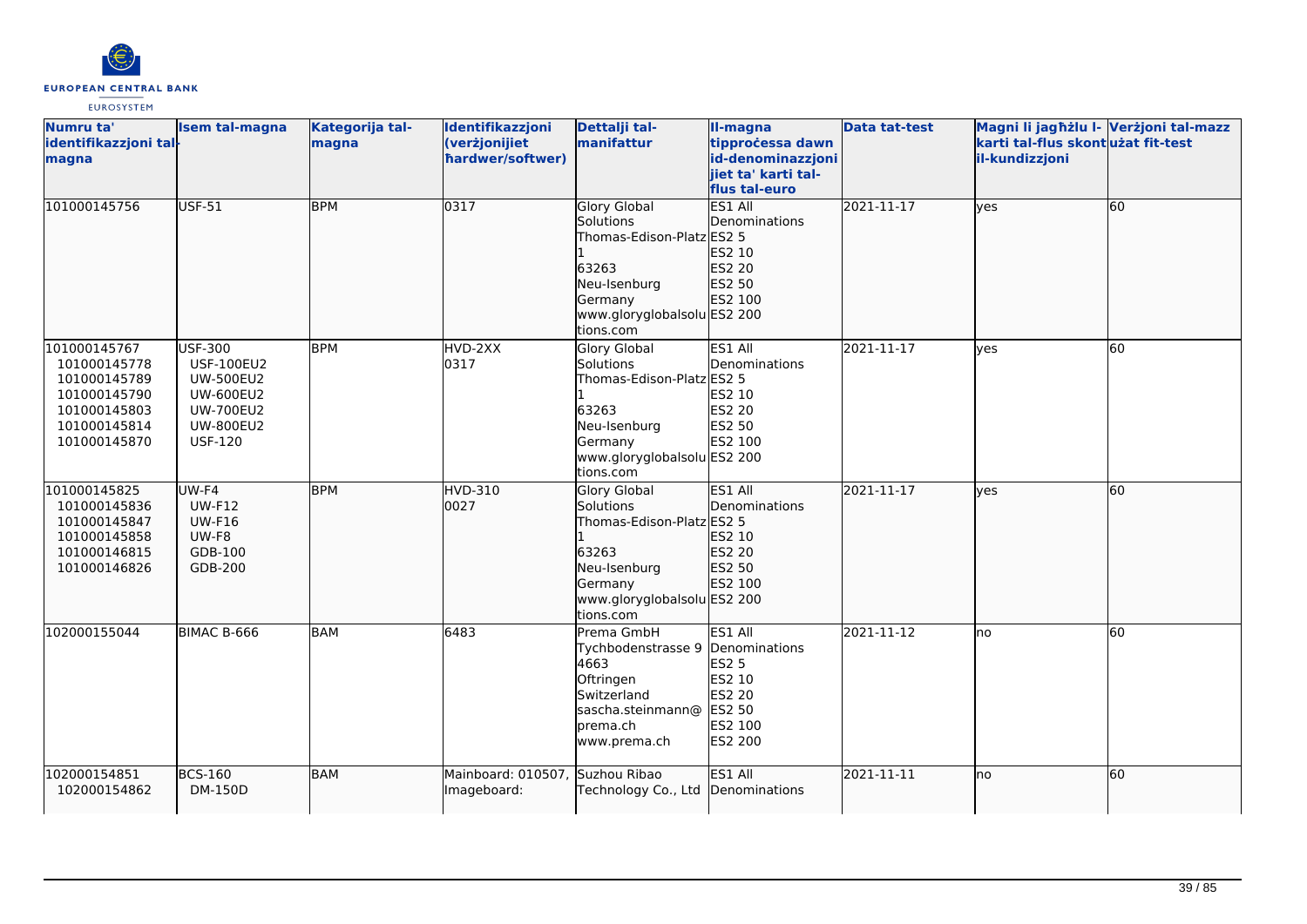

| Numru ta'<br>identifikazzjoni tal-<br>magna                                                                                                                  | <b>Isem tal-magna</b>                                                                                                                                                      | Kategorija tal-<br>magna | Identifikazzjoni<br>(verżjonijiet<br>hardwer/softwer) | Dettalji tal-<br>manifattur                                                                                                                   | II-magna<br>tipprocessa dawn<br>id-denominazzjoni<br>jiet ta' karti tal-<br>flus tal-euro           | <b>Data tat-test</b> | Magni li jagħżlu I- Verżjoni tal-mazz<br>karti tal-flus skont użat fit-test<br>il-kundizzjoni |    |
|--------------------------------------------------------------------------------------------------------------------------------------------------------------|----------------------------------------------------------------------------------------------------------------------------------------------------------------------------|--------------------------|-------------------------------------------------------|-----------------------------------------------------------------------------------------------------------------------------------------------|-----------------------------------------------------------------------------------------------------|----------------------|-----------------------------------------------------------------------------------------------|----|
| 102000154873<br>102000154884<br>102000154895<br>102000154908<br>102000154919<br>102000154920<br>102000154931<br>102000154942<br>102000154953<br>102000154964 | <b>BNC-7100</b><br>BCS-150 PLUS<br>BCS-160 PLUS<br><b>ZSA 3500SN</b><br><b>SKTM 8002</b><br>Magner 152DC<br>Magner 152DC+<br><b>SK-170V</b><br>DTK-3100 PLUS<br>Magner 152 |                          | 020507                                                | No.299, YuanQi Rd<br>Yuanhe Technology<br>Park<br>Xiangcheng<br>215133<br>Suzhou<br>China<br>info@nippo.com.cn<br>www.ribaotechnolog<br>y.com | ES2 <sub>5</sub><br>ES2 10<br>ES2 20<br>ES2 50<br>ES2 100<br>ES2 200                                |                      |                                                                                               |    |
| 102000154602                                                                                                                                                 | V&T-8800                                                                                                                                                                   | <b>BAM</b>               | V2.7                                                  | V&T (Wei Ke)<br>5F, Nm 170-1 Hsin-<br>vi Road Sec 3<br>10658<br>Taipei Citty<br>Taiwan<br>www.vtc.com.tw                                      | ES1 All<br>Denominations<br><b>ES2 5</b><br>ES2 10<br>ES2 20<br>ES2 50<br>ES2 100<br><b>ES2 200</b> | 2021-11-03           | lno                                                                                           | 60 |
| 102000154613<br>102000154624                                                                                                                                 | DSC-100<br>MultiCash<br>DSC-100                                                                                                                                            | <b>BAM</b>               | 1.00                                                  | Colink International<br>Co.,LTD.<br>4F, NO.70,<br>Roosevelt Road<br>Section 2<br>10084<br>Taipei<br>Taiwan<br>colink@ms64.hinet.<br>net       | ES1 All<br>Denominations<br>ES2 5<br>ES2 10<br>ES2 20<br>ES2 50<br>ES2 100<br>ES2 200               | 2021-11-03           | Ino                                                                                           | 60 |
| 102000154349<br>102000154533                                                                                                                                 | Jet Scan iFX1 i226<br>Jet Scan iFX1 i206                                                                                                                                   | <b>BAM</b>               | EURO REVISION 7.31 Cummins-Allison                    | Corp<br>891 Feehandville<br>Drive<br>IL 60056<br>MT. Prospect<br><b>USA</b><br>www.cumminsalliso<br>n.com                                     | ES1 All<br>Denominations<br><b>ES2 5</b><br><b>ES2 10</b><br>ES2 20<br>ES2 50<br>ES2 100<br>ES2 200 | 2021-10-28           | lno                                                                                           | 60 |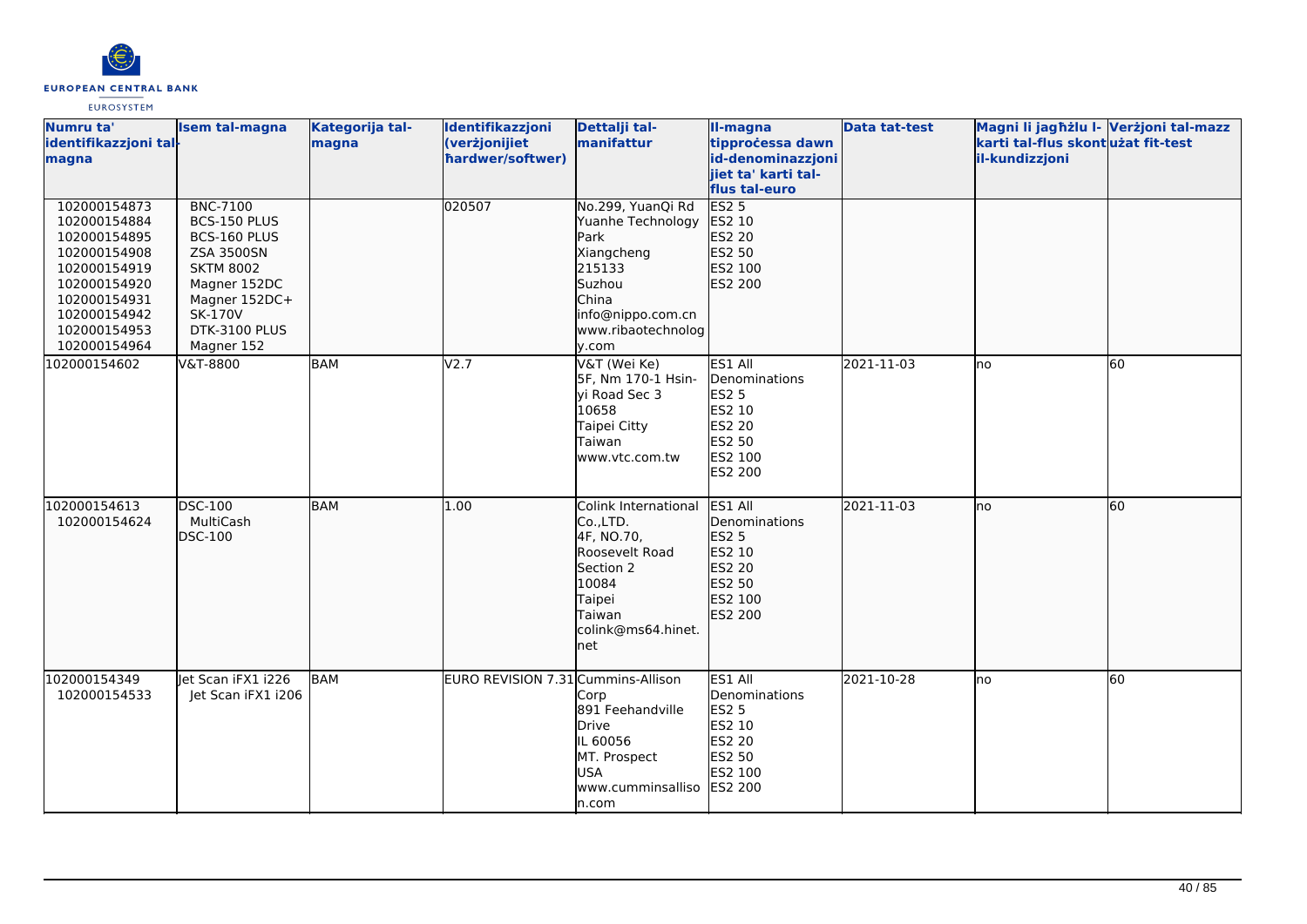

| Numru ta'                      | Isem tal-magna     | Kategorija tal- | Identifikazzjoni                   | Dettalji tal-                | II-magna                              | <b>Data tat-test</b> | Magni li jagħżlu I- Verżjoni tal-mazz               |    |
|--------------------------------|--------------------|-----------------|------------------------------------|------------------------------|---------------------------------------|----------------------|-----------------------------------------------------|----|
| identifikazzjoni tal-<br>magna |                    | magna           | (verżjonijiet<br>hardwer/softwer)  | manifattur                   | tipprocessa dawn<br>id-denominazzjoni |                      | karti tal-flus skontużat fit-test<br>il-kundizzjoni |    |
|                                |                    |                 |                                    |                              | jiet ta' karti tal-                   |                      |                                                     |    |
|                                |                    |                 |                                    |                              | flus tal-euro                         |                      |                                                     |    |
| 101000154371                   | Jet Scan iFX1 i427 | <b>BPM</b>      | EUR 7.31, CFF 7.20                 | Cummins-Allison              | ES1 All                               | 2021-10-28           | lyes                                                | 60 |
|                                |                    |                 |                                    | Corp                         | Denominations                         |                      |                                                     |    |
|                                |                    |                 |                                    | 891 Feehandville             | <b>ES2 5</b>                          |                      |                                                     |    |
|                                |                    |                 |                                    | <b>Drive</b>                 | ES2 10                                |                      |                                                     |    |
|                                |                    |                 |                                    | IL 60056                     | ES2 20                                |                      |                                                     |    |
|                                |                    |                 |                                    | MT. Prospect                 | ES2 50                                |                      |                                                     |    |
|                                |                    |                 |                                    | <b>USA</b>                   | ES2 100                               |                      |                                                     |    |
|                                |                    |                 |                                    | www.cumminsalliso            | <b>ES2 200</b>                        |                      |                                                     |    |
|                                |                    |                 |                                    | n.com                        |                                       |                      |                                                     |    |
| 102000154383                   | Jet Scan iFX3 i436 | BAM             | EURO REVISION 7.31 Cummins-Allison |                              | ES1 All                               | 2021-10-28           | lno                                                 | 60 |
|                                |                    |                 |                                    | Corp<br>891 Feehandville     | Denominations<br><b>ES2 5</b>         |                      |                                                     |    |
|                                |                    |                 |                                    | <b>Drive</b>                 | ES2 10                                |                      |                                                     |    |
|                                |                    |                 |                                    | IL 60056                     | <b>ES2 20</b>                         |                      |                                                     |    |
|                                |                    |                 |                                    | MT. Prospect                 | ES2 50                                |                      |                                                     |    |
|                                |                    |                 |                                    | USA                          | ES2 100                               |                      |                                                     |    |
|                                |                    |                 |                                    | www.cumminsalliso            | <b>ES2 200</b>                        |                      |                                                     |    |
|                                |                    |                 |                                    | n.com                        |                                       |                      |                                                     |    |
| 102000154429                   | let Scan iFX1 i406 | <b>BAM</b>      | EURO REVISION 7.31 Cummins-Allison |                              | ES1 All                               | 2021-10-28           | lno                                                 | 60 |
| 102000154430                   | Jetscan iFX1 i426  |                 |                                    | Corp                         | Denominations                         |                      |                                                     |    |
|                                |                    |                 |                                    | 891 Feehandville             | <b>ES2 5</b>                          |                      |                                                     |    |
|                                |                    |                 |                                    | <b>Drive</b>                 | ES2 10                                |                      |                                                     |    |
|                                |                    |                 |                                    | IL 60056                     | ES2 20                                |                      |                                                     |    |
|                                |                    |                 |                                    | MT. Prospect                 | ES2 50                                |                      |                                                     |    |
|                                |                    |                 |                                    | <b>USA</b>                   | ES2 100<br>ES2 200                    |                      |                                                     |    |
|                                |                    |                 |                                    | www.cumminsalliso<br>n.com   |                                       |                      |                                                     |    |
| 101000154473                   | Holenburg HT 8030  | <b>BPM</b>      | C <sub>25</sub>                    | Iternet-European             | ES1 All                               | 2021-10-28           | lyes                                                | 60 |
|                                |                    |                 |                                    | Distribution                 | Denominations                         |                      |                                                     |    |
|                                |                    |                 |                                    | Via S. Merli 64/66           | <b>ES2 5</b>                          |                      |                                                     |    |
|                                |                    |                 |                                    | 29122                        | ES2 10                                |                      |                                                     |    |
|                                |                    |                 |                                    | Piacenza                     | ES2 20                                |                      |                                                     |    |
|                                |                    |                 |                                    | Italy                        | ES2 50                                |                      |                                                     |    |
|                                |                    |                 |                                    | www.iternet-security ES2 100 |                                       |                      |                                                     |    |
|                                |                    |                 |                                    | systems.com                  | ES2 200                               |                      |                                                     |    |
| 102000154281                   | let Scan iFX2 i226 | <b>BAM</b>      | EURO REVISION 7.31 Cummins-Allison |                              | ES1 All                               | 2021-10-27           | no                                                  | 60 |
| 102000154511                   | Jet Scan iFX2 i206 |                 |                                    | Corp                         | Denominations                         |                      |                                                     |    |
|                                |                    |                 |                                    |                              |                                       |                      |                                                     |    |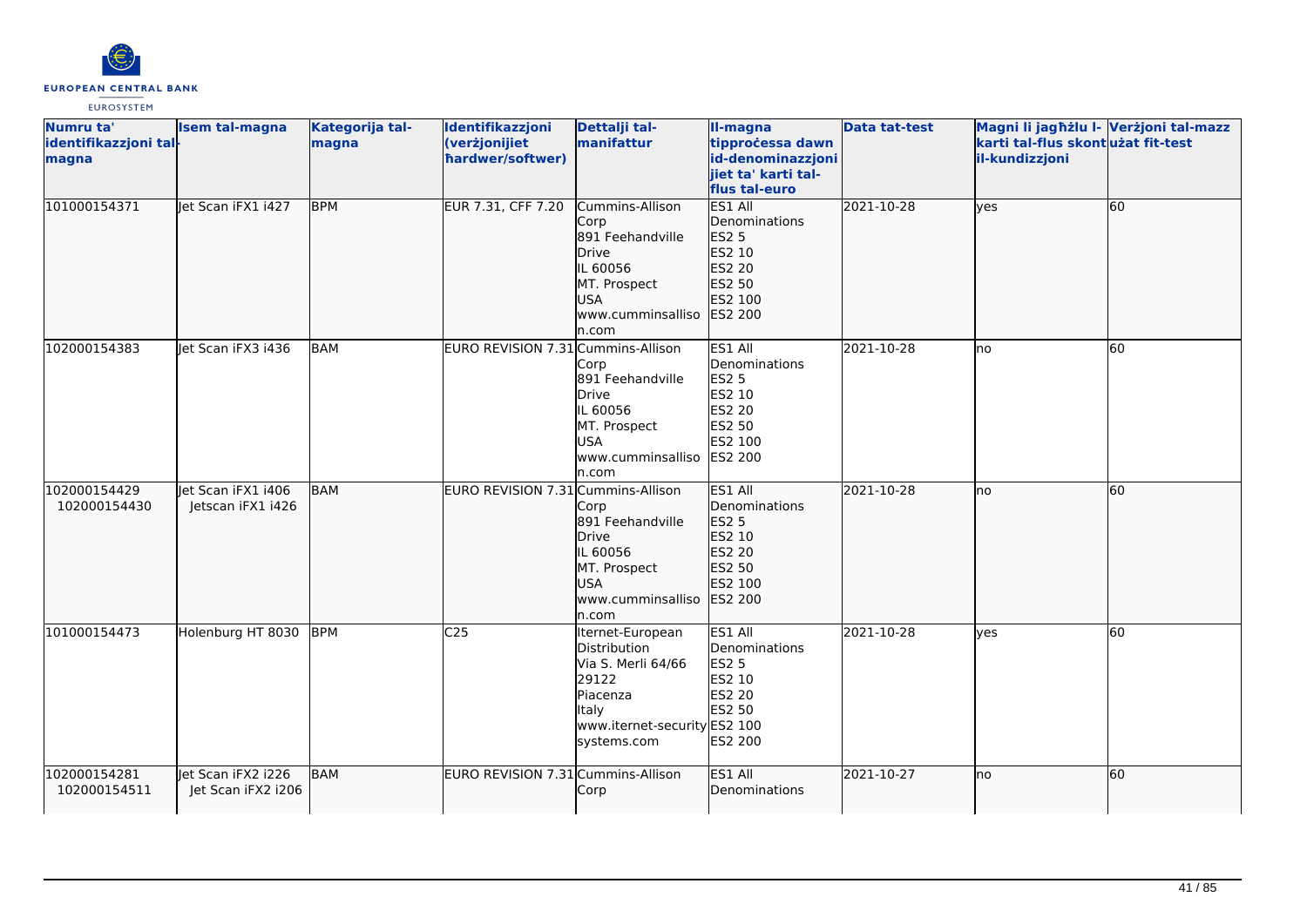

| Numru ta'             | Isem tal-magna     | Kategorija tal- | Identifikazzjoni                   | Dettalji tal-      | II-magna            | <b>Data tat-test</b> | Magni li jagħżlu I- Verżjoni tal-mazz |           |
|-----------------------|--------------------|-----------------|------------------------------------|--------------------|---------------------|----------------------|---------------------------------------|-----------|
| identifikazzjoni tal- |                    | magna           | (verżjonijiet                      | manifattur         | tipprocessa dawn    |                      | karti tal-flus skontużat fit-test     |           |
| magna                 |                    |                 | hardwer/softwer)                   |                    | id-denominazzjoni   |                      | il-kundizzjoni                        |           |
|                       |                    |                 |                                    |                    | jiet ta' karti tal- |                      |                                       |           |
|                       |                    |                 |                                    |                    | flus tal-euro       |                      |                                       |           |
|                       |                    |                 |                                    | 891 Feehandville   | <b>ES2 5</b>        |                      |                                       |           |
|                       |                    |                 |                                    | Drive              | ES2 10              |                      |                                       |           |
|                       |                    |                 |                                    | IL 60056           | ES2 20              |                      |                                       |           |
|                       |                    |                 |                                    | MT. Prospect       | ES2 50              |                      |                                       |           |
|                       |                    |                 |                                    | <b>USA</b>         | ES2 100             |                      |                                       |           |
|                       |                    |                 |                                    | www.cumminsalliso  | <b>ES2 200</b>      |                      |                                       |           |
|                       |                    |                 |                                    | n.com              |                     |                      |                                       |           |
| 102000154305          | let Scan IFX1 i224 | BAM             | EURO REVISION 7.31 Cummins-Allison |                    | ES1 All             | 2021-10-27           | lno                                   | 60        |
| 102000154522          | Jet Scan iFX1 i204 |                 |                                    | Corp               | Denominations       |                      |                                       |           |
|                       |                    |                 |                                    | 891 Feehandville   | <b>ES2 5</b>        |                      |                                       |           |
|                       |                    |                 |                                    | <b>Drive</b>       | ES2 10              |                      |                                       |           |
|                       |                    |                 |                                    | IL 60056           | <b>ES2 20</b>       |                      |                                       |           |
|                       |                    |                 |                                    | MT. Prospect       | ES2 50              |                      |                                       |           |
|                       |                    |                 |                                    | <b>USA</b>         | ES2 100             |                      |                                       |           |
|                       |                    |                 |                                    | www.cumminsalliso  | <b>ES2 200</b>      |                      |                                       |           |
|                       |                    |                 |                                    | n.com              |                     |                      |                                       |           |
| 102000154327          | Jet Scan iFX3 i238 | <b>BAM</b>      | EURO REVISION 7.31 Cummins-Allison |                    | ES1 All             | 2021-10-27           | lno                                   | 60        |
|                       |                    |                 |                                    | Corp               | Denominations       |                      |                                       |           |
|                       |                    |                 |                                    | 891 Feehandville   | <b>ES2 5</b>        |                      |                                       |           |
|                       |                    |                 |                                    | Drive              | ES2 10              |                      |                                       |           |
|                       |                    |                 |                                    | IL 60056           | ES2 20              |                      |                                       |           |
|                       |                    |                 |                                    | MT. Prospect       | ES2 50              |                      |                                       |           |
|                       |                    |                 |                                    | <b>USA</b>         | ES2 100             |                      |                                       |           |
|                       |                    |                 |                                    | www.cumminsalliso  | ES2 200             |                      |                                       |           |
|                       |                    |                 |                                    | n.com              |                     |                      |                                       |           |
| 102000153601          | U-BUNDLE           | <b>BAM</b>      | 0.12                               | YOUGO srl          | ES1 All             | 2021-10-26           | Ino                                   | 60        |
| 102000153612          | <b>U-BUNDLE P</b>  |                 |                                    | Strada Albareto 11 | Denominations       |                      |                                       |           |
| 102000153623          | U-BUNDLE 2400      |                 |                                    | 10012              | <b>ES2 5</b>        |                      |                                       |           |
| 102000153963          | U-BUNDLE_4000      |                 |                                    | Bollengo (TO)      | ES2 10              |                      |                                       |           |
| 102000153974          | U-BUNDLE 12000     |                 |                                    | Italy              | <b>ES2 20</b>       |                      |                                       |           |
| 102000153985          | U-BUNDLE 2500      |                 |                                    | info@yougo-        | ES2 50              |                      |                                       |           |
| 102000153996          | <b>U-BUNDLE</b>    |                 |                                    | tech.com           | ES2 100             |                      |                                       |           |
| 102000154009          | REAR_4000          |                 |                                    | www.yougo-         | ES2 200             |                      |                                       |           |
|                       | <b>U-BUNDLE</b>    |                 |                                    | tech.com           |                     |                      |                                       |           |
|                       | REAR_12000         |                 |                                    |                    |                     |                      |                                       |           |
| 102000154123          | let Scan 150       | <b>BAM</b>      | <b>EURO REVISION</b>               | Cummins-Allison    | ES1 All             | 2021-10-22           | Ino                                   | <b>60</b> |
|                       |                    |                 | 3.0.82                             | Corp               | Denominations       |                      |                                       |           |
|                       |                    |                 |                                    | 891 Feehandville   | <b>ES2 5</b>        |                      |                                       |           |
|                       |                    |                 |                                    |                    |                     |                      |                                       |           |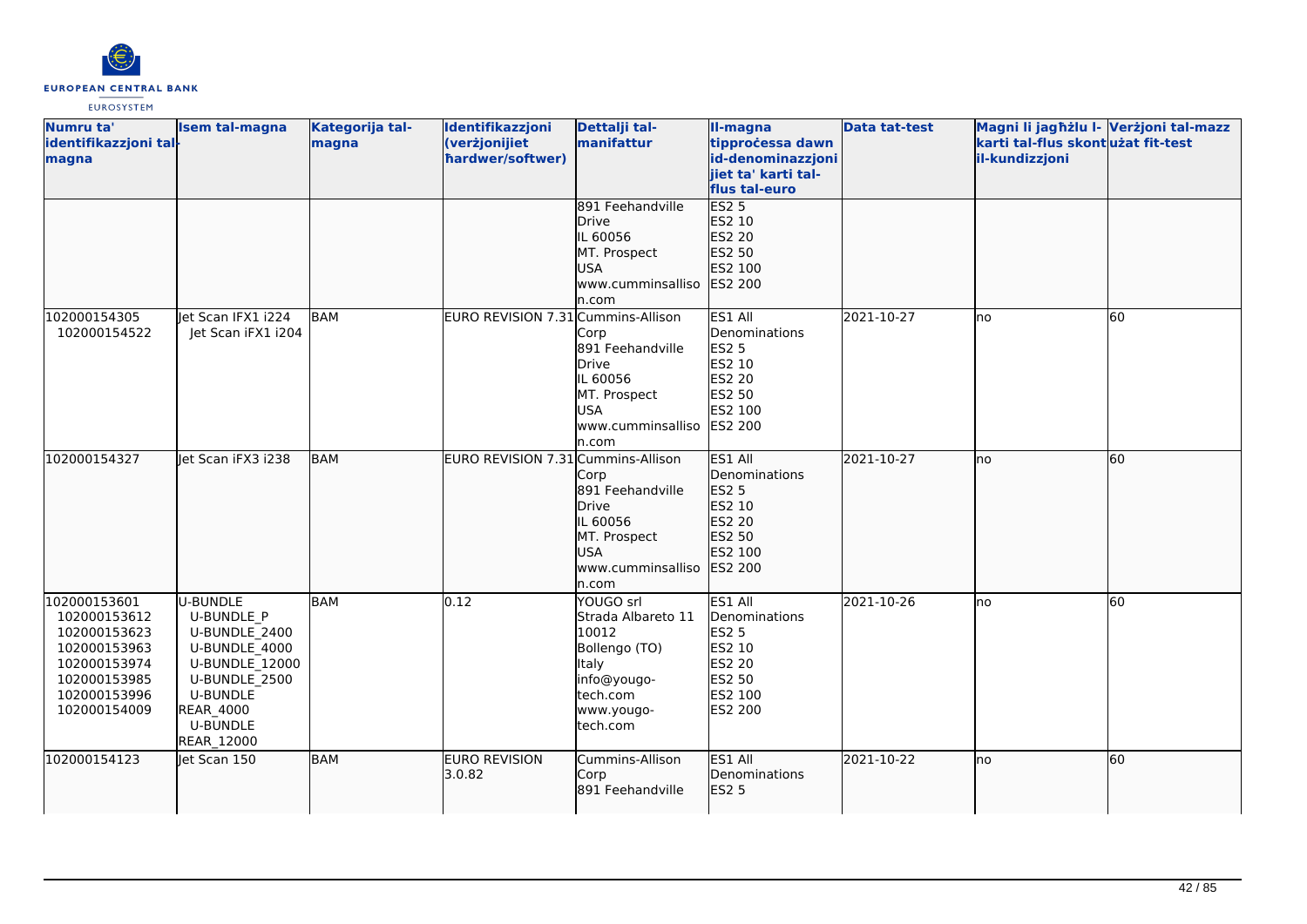

| Numru ta'<br>identifikazzjoni tal-<br>magna | <b>Isem tal-magna</b>          | Kategorija tal-<br>magna | Identifikazzjoni<br>(verżjonijiet<br>hardwer/softwer) | Dettalji tal-<br>manifattur                                                                                                               | II-magna<br>tipprocessa dawn<br>id-denominazzjoni<br>jiet ta' karti tal-<br>flus tal-euro                                    | <b>Data tat-test</b> | Magni li jagħżlu I- Verżjoni tal-mazz<br>karti tal-flus skontużat fit-test<br>il-kundizzjoni |    |
|---------------------------------------------|--------------------------------|--------------------------|-------------------------------------------------------|-------------------------------------------------------------------------------------------------------------------------------------------|------------------------------------------------------------------------------------------------------------------------------|----------------------|----------------------------------------------------------------------------------------------|----|
|                                             |                                |                          |                                                       | Drive<br>IL 60056<br>MT. Prospect<br><b>USA</b><br>www.cumminsalliso<br>n.com                                                             | <b>ES2 10</b><br>ES2 20<br>ES2 50<br>ES2 100<br>ES2 200                                                                      |                      |                                                                                              |    |
| 104000154659                                | <b>Scan Coin AB</b><br>SDS-760 | <b>TAM</b>               | N-Gene F<br>RECO Ver: 1.37B                           | Scan Coin AB<br>Jägershillgaten 26<br>SE-213 75<br>Malmö<br>Sweden<br>info@scancoin.se<br>www.scancoin.com                                | <b>ES15</b><br>ES1 10<br>ES1 20<br>ES1 50<br>ES1 100<br>ES1 200<br>ES2 5<br>ES2 10<br>ES2 20<br>ES2 50<br>ES2 100<br>ES2 200 | 2021-10-22           | lno                                                                                          | 60 |
| 101000136276                                | <b>NC-7100</b>                 | <b>BPM</b>               | EUR 002.107                                           | Masterwork<br>Automodules<br>4F, 223, Chong Yang ES2 5<br>Rd<br>115 Nangang<br>Taipei<br>Taiwan<br>www.automodules.c ES2 200<br>lom       | ES1 All<br>Denominations<br>ES2 10<br>ES2 20<br>ES2 50<br>ES2 100                                                            | 2021-10-21           | lyes                                                                                         | 60 |
| 101000136891                                | <b>NC-8500</b>                 | <b>BPM</b>               | EUR002.014                                            | Masterwork<br>Automodules<br>4F, 223, Chong Yang ES2 5<br><b>Rd</b><br>115 Nangang<br>Taipei<br>Taiwan<br>www.automodules.c ES2 200<br>om | ES1 All<br>Denominations<br>ES2 10<br>ES2 20<br>ES2 50<br>ES2 100                                                            | 2021-10-19           | lves                                                                                         | 60 |
| 102000153816                                | DL-2000                        | <b>BAM</b>               | <b>Roller Friction</b>                                | <b>Billcon Corporation</b>                                                                                                                | ES1 All                                                                                                                      | 2021-10-19           | lno                                                                                          | 60 |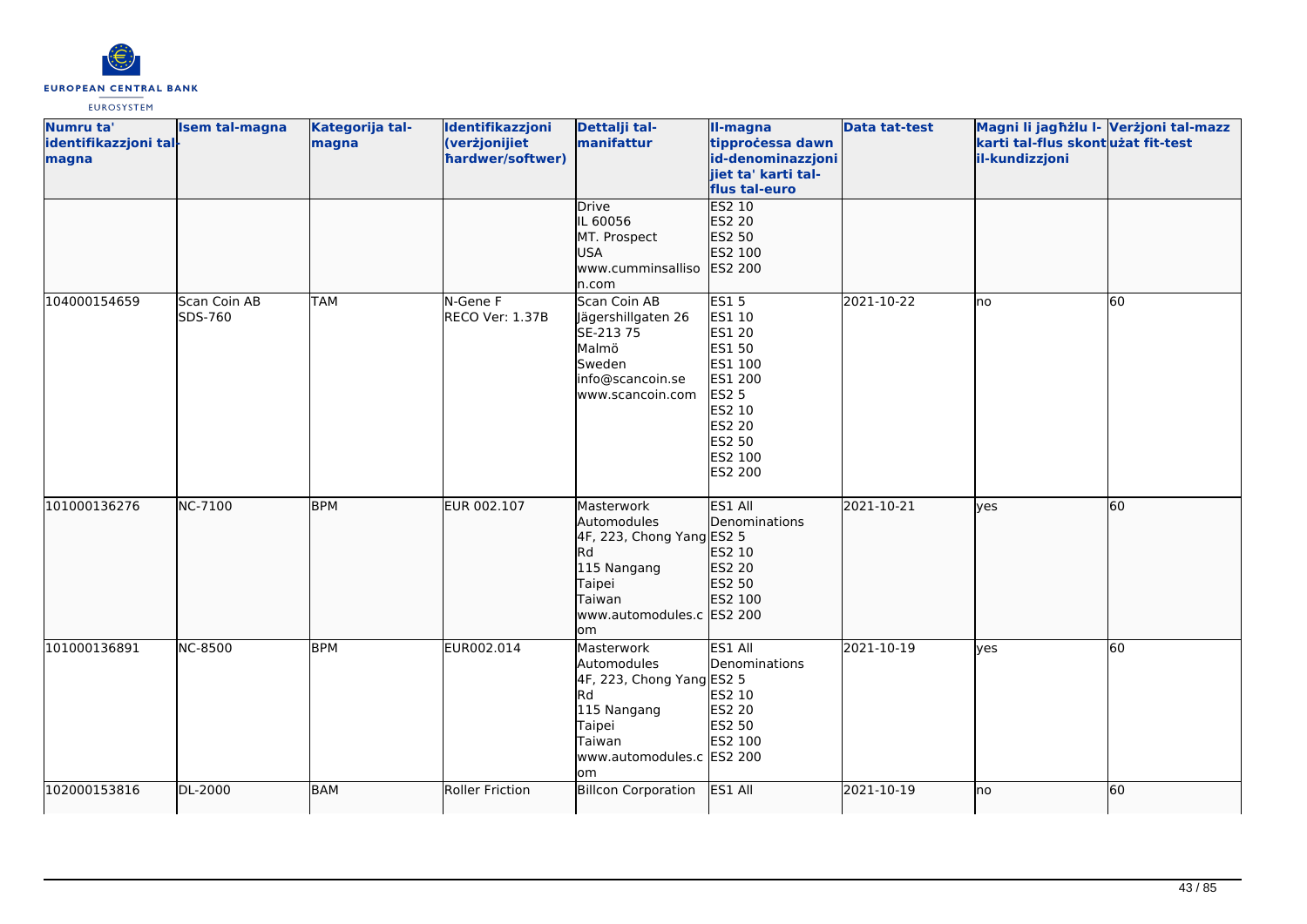

| Numru ta'<br>identifikazzjoni tal-<br>magna | Isem tal-magna      | Kategorija tal-<br>magna | Identifikazzjoni<br>(verżjonijiet<br>hardwer/softwer) | Dettalji tal-<br>manifattur                                                                                                                                              | II-magna<br>tipprocessa dawn<br>id-denominazzjoni<br>jiet ta' karti tal-                    | <b>Data tat-test</b> | Magni li jagħżlu I- Verżjoni tal-mazz<br>karti tal-flus skontużat fit-test<br>il-kundizzjoni |           |
|---------------------------------------------|---------------------|--------------------------|-------------------------------------------------------|--------------------------------------------------------------------------------------------------------------------------------------------------------------------------|---------------------------------------------------------------------------------------------|----------------------|----------------------------------------------------------------------------------------------|-----------|
|                                             |                     |                          | Feeding System<br>211019                              | 2-5-24 Kuji Takatsu-<br>ku<br>2130032<br>Kawasaki<br>Japan<br>www.billcon.co.jp                                                                                          | flus tal-euro<br>Denominations<br>ES2 5<br>ES2 10<br>ES2 20<br>ES2 50<br>ES2 100<br>ES2 200 |                      |                                                                                              |           |
| 101000153940                                | <b>NC-7500</b>      | <b>BPM</b>               | EUR 002.107                                           | Masterwork<br>Automodules<br>4F, 223, Chong Yang ES2 5<br>Rd<br>115 Nangang<br>Taipei<br>Taiwan<br>www.automodules.c ES2 200<br>lom                                      | ES1 All<br>Denominations<br>ES2 10<br><b>ES2 20</b><br>ES2 50<br>ES2 100                    | 2021-10-19           | ves                                                                                          | <b>60</b> |
| 102000154828                                | V800                | <b>BAM</b>               | V5.40                                                 | Detectalia Europe<br>S.L.U.<br>C/Catalunya 25B<br>Poligono Industrial ElES2 10<br>Pastoret<br>3640<br>Monóvar (Alicante)<br>Spain<br>www.detectalia.com                  | ES1 All<br>Denominations<br>ES2 5<br>ES2 20<br>ES2 50<br>ES2 100<br>ES2 200                 | 2021-10-18           | lno                                                                                          | 60        |
| 102000154760<br>102000154771                | Lince-600<br>BT-600 | <b>BAM</b>               | IMAGE 165M                                            | Kobo Science &<br>Technology Co Ltd<br>Room 906 No.1<br>Building Runjie<br>Mansion Dengwei Rd ES2 20<br>PC 215011<br>Suzhou Jiangsu<br>China<br>www.kobotechweb.c<br>lom | ES1 All<br>Denominations<br><b>ES2 5</b><br>ES2 10<br>ES2 50<br>ES2 100<br>ES2 200          | 2021-10-15           | lno                                                                                          | 60        |
| 102000154782<br>102000154793                | Lince-700<br>BT-700 | BAM                      | <b>IMAGE 20121</b>                                    | Kobo Science &<br>Technology Co Ltd                                                                                                                                      | ES1 All<br>Denominations                                                                    | 2021-10-15           | lno                                                                                          | 60        |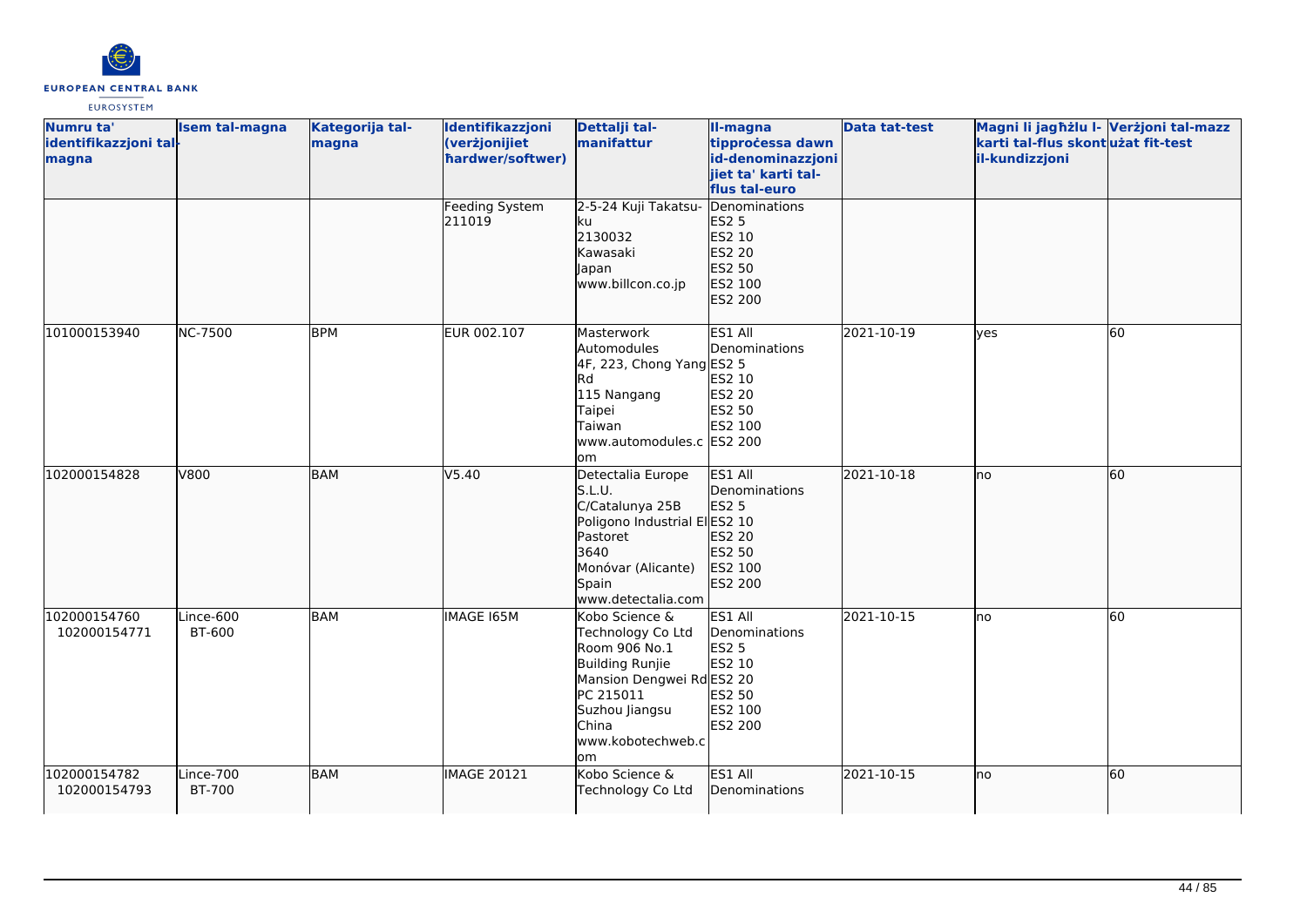

| Numru ta'<br>identifikazzjoni tal-<br>magna  | Isem tal-magna                              | Kategorija tal-<br>magna | Identifikazzjoni<br>(verżjonijiet<br>hardwer/softwer) | Dettalji tal-<br>manifattur                                                                                                                                    | II-magna<br>tipprocessa dawn<br>id-denominazzjoni<br>jiet ta' karti tal-<br>flus tal-euro | <b>Data tat-test</b> | Magni li jagħżlu I- Verżjoni tal-mazz<br>karti tal-flus skontużat fit-test<br>il-kundizzjoni |    |
|----------------------------------------------|---------------------------------------------|--------------------------|-------------------------------------------------------|----------------------------------------------------------------------------------------------------------------------------------------------------------------|-------------------------------------------------------------------------------------------|----------------------|----------------------------------------------------------------------------------------------|----|
|                                              |                                             |                          |                                                       | Room 906 No.1<br>Building Runjie<br>Mansion Dengwei RdES2 20<br>PC 215011<br>Suzhou Jiangsu<br>China<br>www.kobotechweb.c<br>om                                | <b>ES2 5</b><br>ES2 10<br>ES2 50<br>ES2 100<br>ES2 200                                    |                      |                                                                                              |    |
| 101000125024<br>101000125035<br>101000154133 | GA-QFJ2101<br>BT-2101<br><b>JBYD GA200</b>  | <b>BPM</b>               | EUR.02.05                                             | Shangai Guao<br>Electronic<br>Technology Co., Ltd. ES2 5<br>6,Alley 1225 TonPu<br>Road, PuTuo Distric<br>Shanghai<br>China<br>sales@gooao.cn<br>www.gu-ao.com  | ES1 All<br>Denominations<br>ES2 10<br>ES2 20<br>ES2 50<br>ES2 100<br>ES2 200              | 2021-10-14           | <b>ves</b>                                                                                   | 60 |
| 101000154155<br>101000154166<br>101000154177 | GA-QFJ2101 A10<br>JBYD GA200<br>BT-2101 A10 | <b>BPM</b>               | EUR.03.03                                             | Shangai Guao<br>Electronic<br>Technology Co., Ltd. ES2 5<br>6, Alley 1225 TonPu<br>Road, PuTuo Distric<br>Shanghai<br>China<br>sales@gooao.cn<br>www.gu-ao.com | ES1 All<br>Denominations<br>ES2 10<br>ES2 20<br>ES2 50<br>ES2 100<br>ES2 200              | 2021-10-14           | lves                                                                                         | 60 |
| 101000153837<br>101000153860                 | <b>BPS M7 RBSS</b><br>BPS M5                | <b>BPM</b>               | <b>EUR V2.52</b>                                      | Giesecke+Devrient<br>Currency<br>Technology GmbH<br>Prinzregentenstraße ES2 10<br>159<br>81677<br>Munich<br>Germany<br>www.gi-de.com                           | ES1 All<br>Denominations<br><b>ES2 5</b><br>ES2 20<br>ES2 50<br>ES2 100<br>ES2 200        | 2021-10-13           | <b>ves</b>                                                                                   | 60 |
| 102000153907                                 | Numeron DU                                  | <b>BAM</b>               | <b>EUR_V5.11._DU</b>                                  | Giesecke+Devrient<br>Currency<br><b>Technology GmbH</b>                                                                                                        | ES1 All<br>Denominations<br><b>ES2 5</b>                                                  | 2021-10-13           | Ino                                                                                          | 60 |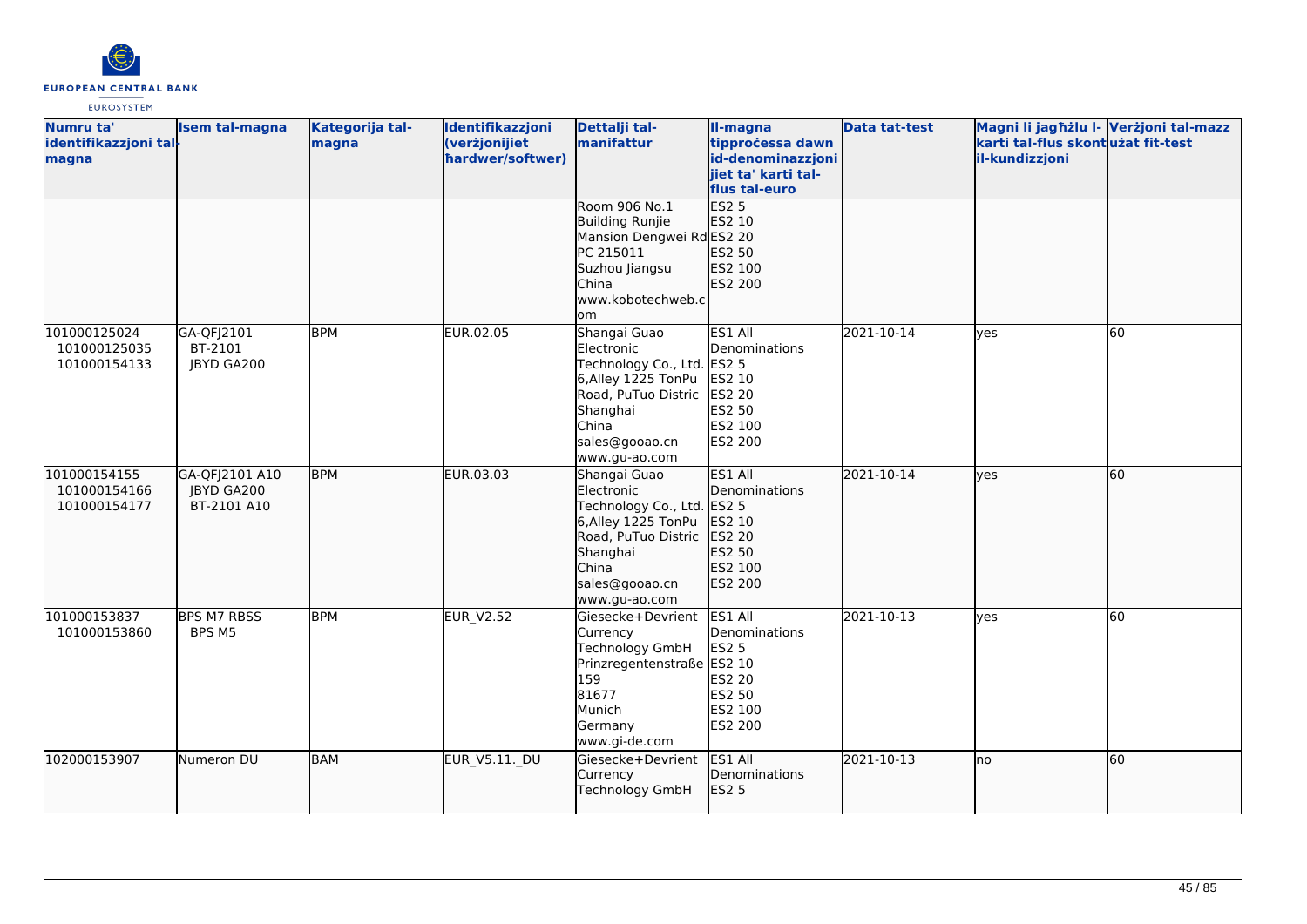

| Numru ta'<br>identifikazzjoni tal-<br>magna | <b>Isem tal-magna</b> | Kategorija tal-<br>magna | Identifikazzjoni<br>(verżjonijiet<br>hardwer/softwer)                                 | Dettalji tal-<br>manifattur                                                                                                          | II-magna<br>tipprocessa dawn<br>id-denominazzjoni<br>jiet ta' karti tal-<br>flus tal-euro | <b>Data tat-test</b> | Magni li jagħżlu I- Verżjoni tal-mazz<br>karti tal-flus skontużat fit-test<br>il-kundizzjoni |    |
|---------------------------------------------|-----------------------|--------------------------|---------------------------------------------------------------------------------------|--------------------------------------------------------------------------------------------------------------------------------------|-------------------------------------------------------------------------------------------|----------------------|----------------------------------------------------------------------------------------------|----|
|                                             |                       |                          |                                                                                       | Prinzregentenstraße ES2 10<br>159<br>81677<br>Munich<br>Germany<br>www.gi-de.com                                                     | ES2 20<br>ES2 50<br>ES2 100<br>ES2 200                                                    |                      |                                                                                              |    |
| 102000153918                                | Numeron T             | BAM                      | EUR_V5.11._T                                                                          | Giesecke+Devrient<br>Currency<br>Technology GmbH<br>Prinzregentenstraße ES2 10<br>159<br>81677<br>Munich<br>Germany<br>www.gi-de.com | ES1 All<br>Denominations<br><b>ES2 5</b><br><b>ES2 20</b><br>ES2 50<br>ES2 100<br>ES2 200 | 2021-10-13           | lno                                                                                          | 60 |
| 101000137299<br>101000137379                | BPS C5<br>BPS C2      | <b>BPM</b>               | EUR Version :<br>10.08.000                                                            | Giesecke+Devrient<br>Currency<br>Technology GmbH<br>Prinzregentenstraße ES2 10<br>159<br>81677<br>Munich<br>Germany<br>www.gi-de.com | ES1 All<br>Denominations<br>ES2 5<br>ES2 20<br>ES2 50<br>ES2 100<br>ES2 200               | 2021-10-12           | ves                                                                                          | 60 |
| 101000153688                                | BPS C1                | <b>BPM</b>               | HW Rel. 2.3<br>$(12 -$ track<br>mechanical<br>Thickness Sensor)<br>EUR_F02.111        | Giesecke+Devrient<br>Currency<br>Technology GmbH<br>Prinzregentenstraße ES2 10<br>159<br>81677<br>Munich<br>Germany<br>www.gi-de.com | ES1 All<br>Denominations<br><b>ES2 5</b><br>ES2 20<br>ES2 50<br>ES2 100<br>ES2 200        | 2021-10-12           | yes                                                                                          | 60 |
| 101000153699                                | BPS C1                | <b>BPM</b>               | HW Rel. 3.0<br>$(19$ -track<br><b>Imechanical</b><br>Thickness Sensor)<br>EUR_F02.111 | Giesecke+Devrient<br>Currency<br>Technology GmbH<br>Prinzregentenstraße ES2 10<br>159                                                | ES1 All<br>Denominations<br>ES2 5<br>ES2 20                                               | 2021-10-12           | lyes                                                                                         | 60 |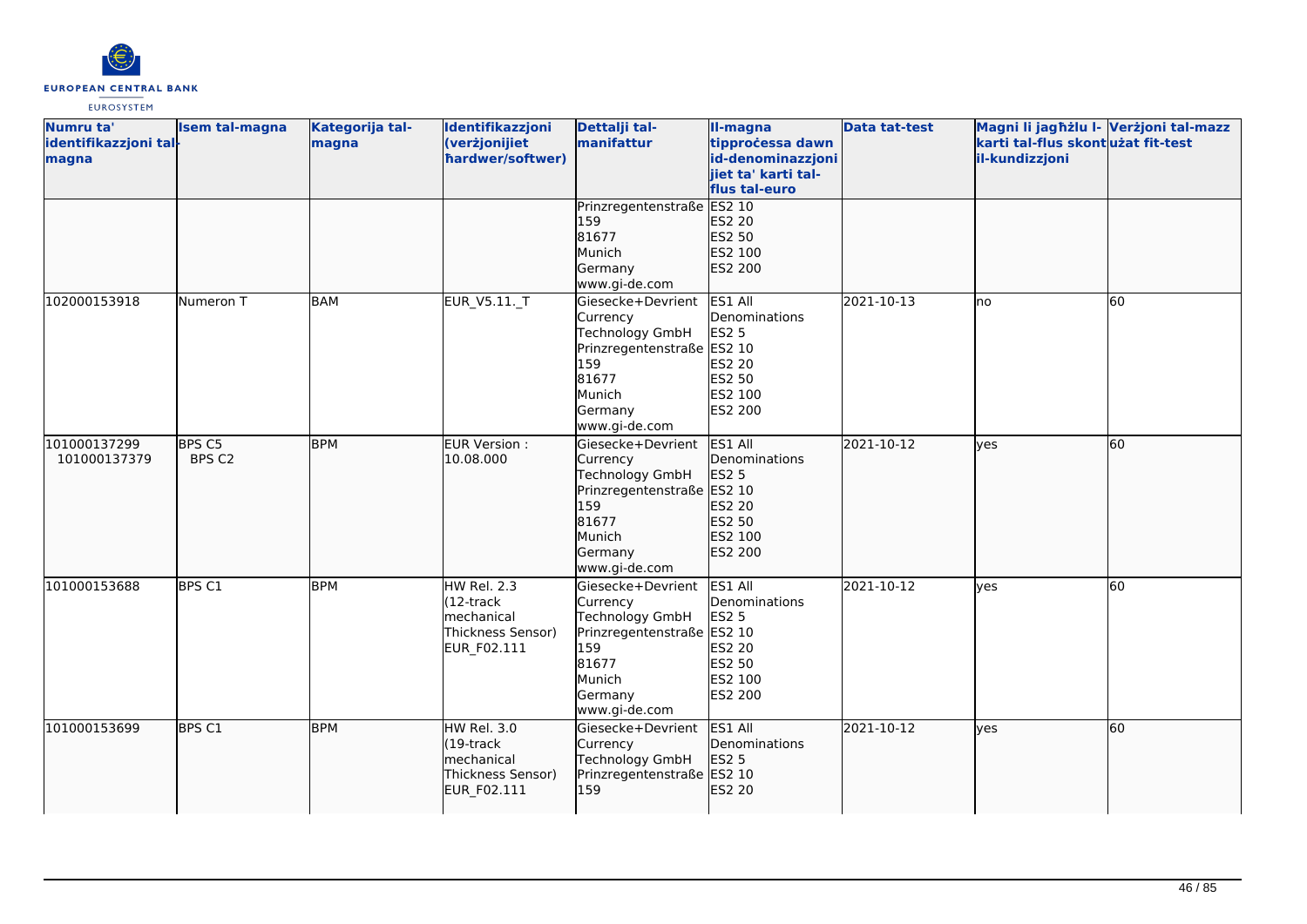

| Numru ta'<br>identifikazzjoni tal-<br>magna | <b>Isem tal-magna</b>       | Kategorija tal-<br>magna | Identifikazzjoni<br>(verżjonijiet<br>hardwer/softwer) | Dettalji tal-<br>manifattur                                                                                                          | II-magna<br>tipprocessa dawn<br>id-denominazzjoni<br>jiet ta' karti tal-<br>flus tal-euro | <b>Data tat-test</b> | Magni li jagħżlu I- Verżjoni tal-mazz<br>karti tal-flus skontużat fit-test<br>il-kundizzjoni |    |
|---------------------------------------------|-----------------------------|--------------------------|-------------------------------------------------------|--------------------------------------------------------------------------------------------------------------------------------------|-------------------------------------------------------------------------------------------|----------------------|----------------------------------------------------------------------------------------------|----|
|                                             |                             |                          |                                                       | 81677<br>Munich<br>Germany<br>www.gi-de.com                                                                                          | <b>ES2 50</b><br>ES2 100<br>ES2 200                                                       |                      |                                                                                              |    |
| 101000153871                                | BPS M7                      | <b>BPM</b>               | <b>EUR_V2.52</b>                                      | Giesecke+Devrient<br>Currency<br>Technology GmbH<br>Prinzregentenstraße ES2 10<br>159<br>81677<br>Munich<br>Germany<br>www.gi-de.com | ES1 All<br>Denominations<br><b>ES2 5</b><br>ES2 20<br>ES2 50<br>ES2 100<br><b>ES2 200</b> | 2021-10-12           | lyes                                                                                         | 60 |
| 101000138826<br>101000138837                | BPS <sub>C5</sub><br>BPS C2 | <b>BPM</b>               | EUR Version :<br>10.11.000                            | Giesecke+Devrient<br>Currency<br>Technology GmbH<br>Prinzregentenstraße ES2 10<br>159<br>81677<br>Munich<br>Germany<br>www.gi-de.com | ES1 All<br>Denominations<br>ES2 5<br>ES2 20<br>ES2 50<br>ES2 100<br>ES2 200               | 2021-10-11           | lyes                                                                                         | 60 |
| 101000153826                                | BPS <sub>C6</sub>           | <b>BPM</b>               | SBV22-EUR2 000003Giesecke+Devrient                    | Currency<br>Technology GmbH<br>Prinzregentenstraße ES2 10<br>159<br>81677<br>Munich<br>Germany<br>www.gi-de.com                      | ES1 All<br>Denominations<br><b>ES2 5</b><br>ES2 20<br>ES2 50<br>ES2 100<br>ES2 200        | 2021-10-11           | <b>ves</b>                                                                                   | 60 |
| 101000153882<br>101000153893                | BPS C5<br>BPS C2            | <b>BPM</b>               | EUR Version :<br>20.16.000                            | Giesecke+Devrient<br>Currency<br>Technology GmbH<br>Prinzregentenstraße ES2 10<br>159<br>81677<br>Munich                             | ES1 All<br>Denominations<br><b>ES2 5</b><br>ES2 20<br>ES2 50<br>ES2 100                   | 2021-10-11           | lves                                                                                         | 60 |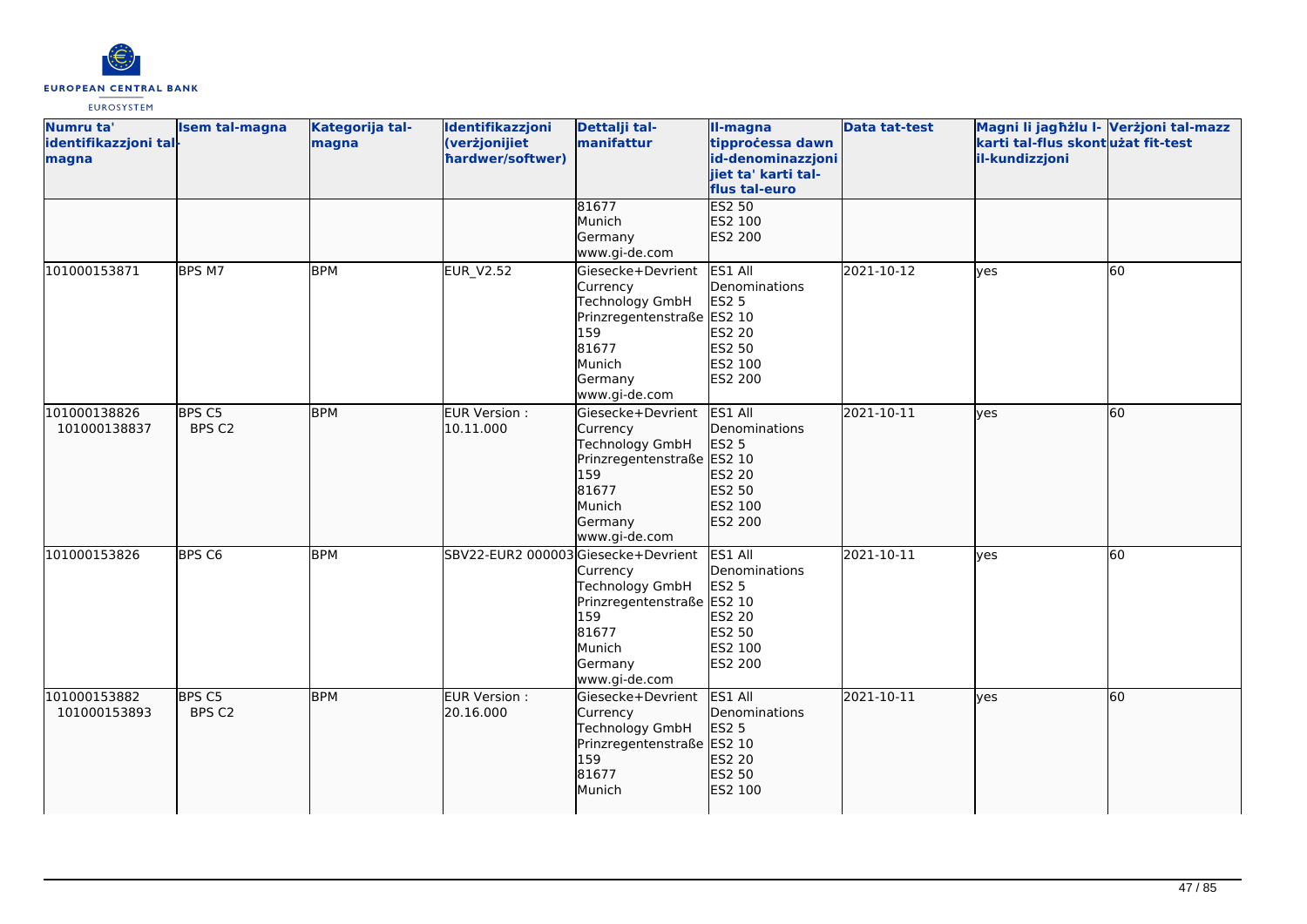

| Numru ta'<br>identifikazzjoni tal-<br>magna | <b>Isem tal-magna</b> | Kategorija tal-<br>magna | Identifikazzjoni<br>(verżjonijiet<br>hardwer/softwer) | Dettalji tal-<br>manifattur                                                                                                          | II-magna<br>tipprocessa dawn<br>id-denominazzjoni<br>jiet ta' karti tal-<br>flus tal-euro    | <b>Data tat-test</b> | Magni li jagħżlu I- Verżjoni tal-mazz<br>karti tal-flus skontużat fit-test<br>il-kundizzjoni |    |
|---------------------------------------------|-----------------------|--------------------------|-------------------------------------------------------|--------------------------------------------------------------------------------------------------------------------------------------|----------------------------------------------------------------------------------------------|----------------------|----------------------------------------------------------------------------------------------|----|
|                                             |                       |                          |                                                       | Germany<br>www.gi-de.com                                                                                                             | <b>ES2 200</b>                                                                               |                      |                                                                                              |    |
| 101000123259                                | letscan iFX1 i427     | <b>BPM</b>               | EUR 7.30, CFF 7.20                                    | Cummins-Allison<br>Corp<br>891 Feehandville<br>Drive<br>IL 60056<br>MT. Prospect<br><b>USA</b><br>www.cumminsalliso ES2 200<br>n.com | ES1 All<br>Denominations<br><b>ES2 5</b><br>ES2 10<br>ES2 20<br>ES2 50<br>ES2 100            | 2021-10-06           | <b>ves</b>                                                                                   | 60 |
| 102000152882                                | SCAN COIN SC-8220 BAM |                          | Denomination Sorter Suzo international<br>$C24-4$     | NL. B.V. / Suzohapp<br>Rijnzathe 12<br>3454PV<br>De Meern<br>Netherlands<br>info@suzohapp.nl<br>eu.suzohapp.com                      | ES1 All<br>Denominations<br>ES2 5<br>ES2 10<br>ES2 20<br>ES2 50<br>ES2 100<br>ES2 200        | 2021-09-29           | lno                                                                                          | 60 |
| 102000153257                                | BellCount S715        | <b>BAM</b>               | SW: 002.004                                           | <b>BellCon Aps</b><br>Messingvei 64A<br>8940<br>Randers SV<br>Denmark<br>www.bellcon.com                                             | ES1 All<br>Denominations<br><b>ES2 5</b><br>ES2 10<br>ES2 20<br>ES2 50<br>ES2 100<br>ES2 200 | 2021-09-29           | lno                                                                                          | 60 |
| 102000149227                                | BellCount S515        | <b>BAM</b>               | Friction counter<br>V3.030u_S3.003                    | <b>BellCon Aps</b><br>Messingvei 64A<br>8940<br>Randers SV<br>Denmark<br>www.bellcon.com                                             | ES1 All<br>Denominations<br>ES2 5<br>ES2 10<br>ES2 20<br>ES2 50<br>ES2 100<br>ES2 200        | 2021-09-28           | Ino                                                                                          | 60 |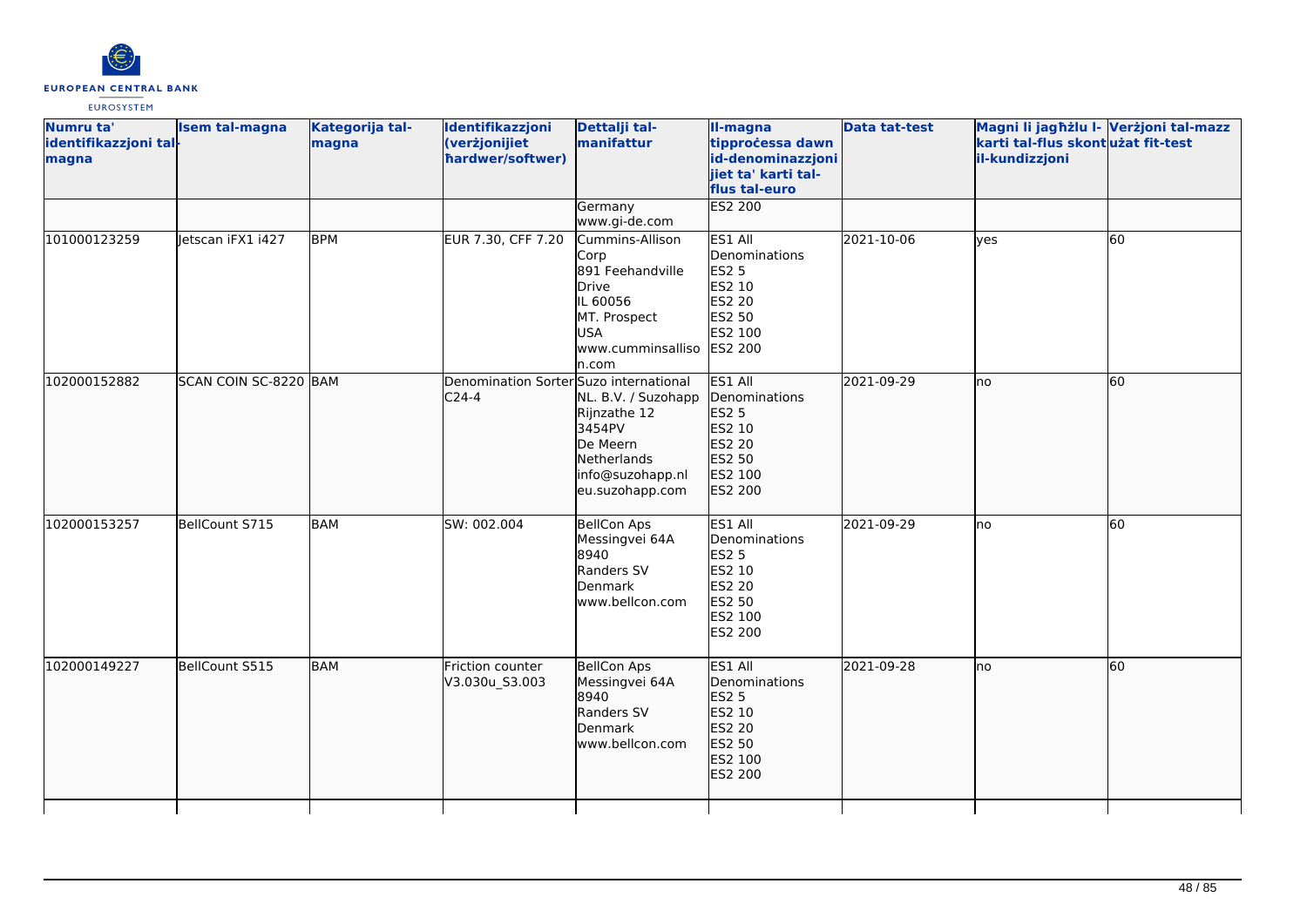

| Numru ta'<br>identifikazzjoni tal-<br>magna | <b>Isem tal-magna</b>  | Kategorija tal-<br>magna | Identifikazzjoni<br>(verżjonijiet<br>hardwer/softwer)    | Dettalji tal-<br>manifattur                                                                                                                                      | II-magna<br>tipprocessa dawn<br>id-denominazzjoni<br>jiet ta' karti tal-<br>flus tal-euro           | <b>Data tat-test</b> | Magni li jagħżlu I- Verżjoni tal-mazz<br>karti tal-flus skontużat fit-test<br>il-kundizzjoni |           |
|---------------------------------------------|------------------------|--------------------------|----------------------------------------------------------|------------------------------------------------------------------------------------------------------------------------------------------------------------------|-----------------------------------------------------------------------------------------------------|----------------------|----------------------------------------------------------------------------------------------|-----------|
| 101000153278                                | BellCount S515F        | <b>BPM</b>               | V3.032d_S3.003_F2. BellCon Aps<br>503                    | Messingvei 64A<br>8940<br>Randers SV<br>Denmark<br>www.bellcon.com                                                                                               | ES1 All<br>Denominations<br><b>ES2 5</b><br>ES2 10<br><b>ES2 20</b><br>ES2 50<br>ES2 100<br>ES2 200 | 2021-09-28           | lyes                                                                                         | 60        |
| 102000106705                                | <b>TN20</b>            | BAM                      | EUR SW: EUR 03.03 SOUTH Automation                       | International GmbH<br>Waldeckerstr. 6<br>64546<br>Walldorf-Mörfelden<br>Germany<br>mjb@southautomati ES2 100<br>on.net<br>www.southautomati<br>on.net            | ES1 All<br>Denominations<br>ES2 5<br>ES2 10<br>ES2 20<br>ES2 50<br>ES2 200                          | 2021-09-27           | lno                                                                                          | <b>60</b> |
| 104000153077<br>104000153088                | CINEO C6010<br>CS 6010 | ITAM                     | MOVE PWAA<br>MOVE_PWAA_EUR_1<br>050                      | Diebold Nixdorf<br>Systems GmbH<br>Heinz-Nixdorf-Ring 1<br>33106<br>Paderborn<br>Germany<br>info.de@dieboldnixd ES2 100<br>orf.com<br>www.dieboldnixdorf.<br>com | ES1 All<br>Denominations<br><b>ES2 5</b><br>ES2 10<br><b>ES2 20</b><br>ES2 50<br>ES2 200            | 2021-09-23           | Ino                                                                                          | 60        |
| 103000153098<br>103000153101                | CINEO C6010<br>CS 6010 | <b>TARM</b>              | <b>MOVE PWBA</b><br>MOVE PWBA EUR 1 Systems GmbH<br>1050 | Diebold Nixdorf<br>Heinz-Nixdorf-Ring 1 ES2 5<br>33106<br>Paderborn<br>Germany<br>info.de@dieboldnixd ES2 100<br>orf.com<br>www.dieboldnixdorf.<br>com           | ES1 All<br>Denominations<br>ES2 10<br>ES2 20<br>ES2 50<br>ES2 200                                   | 2021-09-23           | lves                                                                                         | 60        |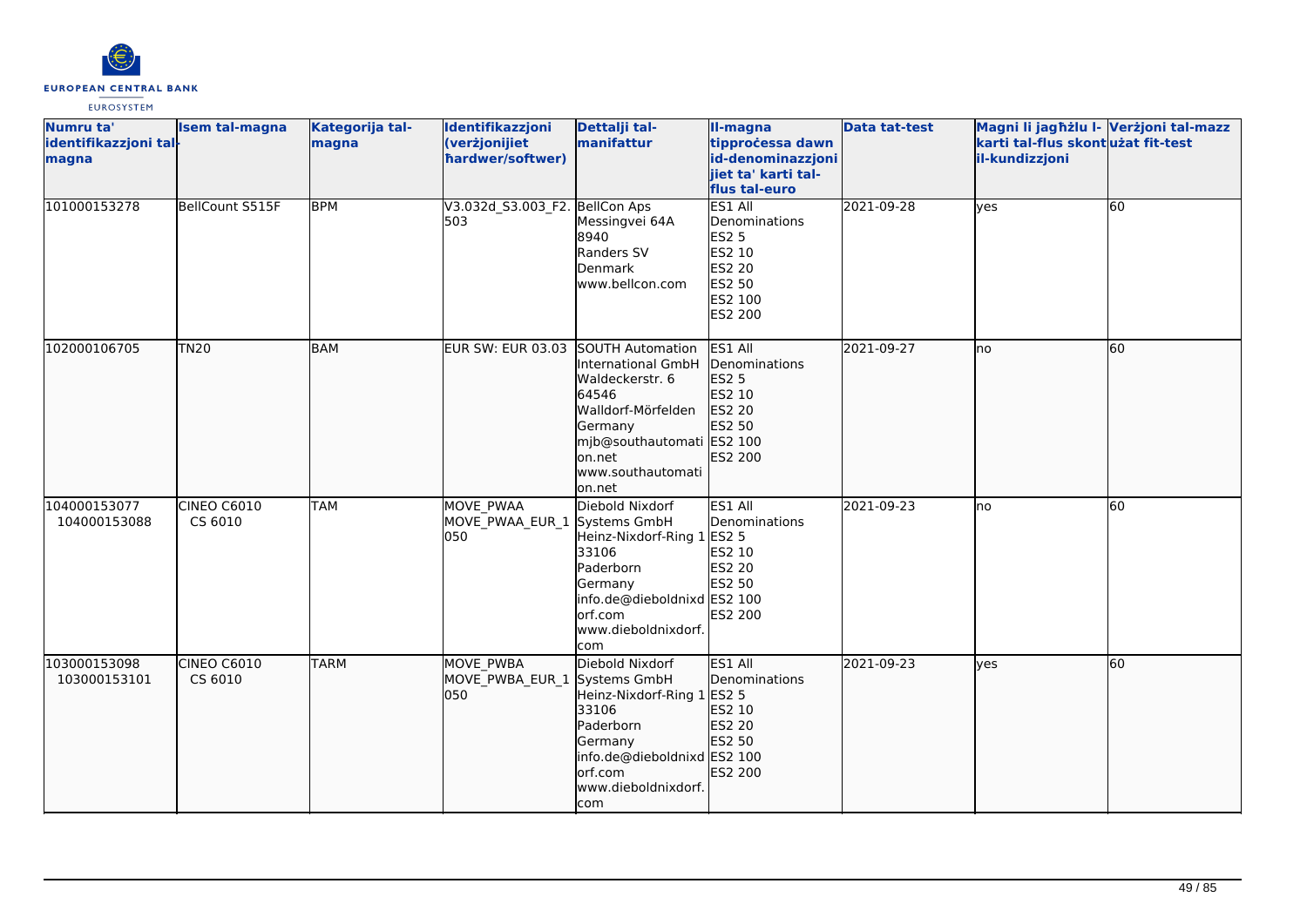

| Numru ta'<br>identifikazzjoni tal-<br>magna                                                                                                                  | <b>Isem tal-magna</b>                                                                                                                                                         | Kategorija tal-<br>magna | Identifikazzjoni<br>(verżjonijiet<br>hardwer/softwer) | Dettalji tal-<br>manifattur                                                                                                                                      | II-magna<br>tipprocessa dawn<br>id-denominazzjoni<br>jiet ta' karti tal-          | <b>Data tat-test</b> | Magni li jagħżlu I- Verżjoni tal-mazz<br>karti tal-flus skont użat fit-test<br>il-kundizzjoni |    |
|--------------------------------------------------------------------------------------------------------------------------------------------------------------|-------------------------------------------------------------------------------------------------------------------------------------------------------------------------------|--------------------------|-------------------------------------------------------|------------------------------------------------------------------------------------------------------------------------------------------------------------------|-----------------------------------------------------------------------------------|----------------------|-----------------------------------------------------------------------------------------------|----|
|                                                                                                                                                              |                                                                                                                                                                               |                          |                                                       |                                                                                                                                                                  | flus tal-euro                                                                     |                      |                                                                                               |    |
| 103000153145<br>103000153156<br>103000153167<br>103000153178<br>103000153189                                                                                 | CINEO C6040<br><b>CINEO C6020</b><br>CS 6020<br><b>CINEO C6030</b><br>CS 6030                                                                                                 | <b>TARM</b>              | MOVE AWAA<br>MOVE AWAA EUR 1 Systems GmbH<br>050      | Diebold Nixdorf<br>Heinz-Nixdorf-Ring 1<br>33106<br>Paderborn                                                                                                    | ES1 All<br>Denominations<br><b>ES2 5</b><br>ES2 10<br>ES2 20                      | 2021-09-23           | yes                                                                                           | 60 |
| 103000153190<br>103000153203<br>103000153214<br>103000153225<br>103000153236                                                                                 | <b>CINEO C6040</b><br>Compact<br>CS 6040<br>CS 6040 Compact<br><b>CINEO C6050</b><br>CS 6050                                                                                  |                          |                                                       | Germany<br>info.de@dieboldnixd ES2 100<br>orf.com<br>www.dieboldnixdorf.<br>com                                                                                  | ES2 50<br>ES2 200                                                                 |                      |                                                                                               |    |
| 103000153292<br>103000153305<br>103000153316<br>103000153327<br>103000153338<br>103000153349<br>103000153350<br>103000153361<br>103000153372<br>103000153383 | CINEO C6040<br>CS 6040<br><b>CINEO C6020</b><br>CS 6020<br><b>CINEO C6040</b><br>Compact<br><b>CINEO C6050</b><br>CS 6040 Compact<br>CS 6050<br><b>CINEO C6030</b><br>CS 6030 | <b>TARM</b>              | MOVE AWCC<br>MOVE_AWAA_EUR_1<br>050                   | Diebold Nixdorf<br>Systems GmbH<br>Heinz-Nixdorf-Ring 1<br>33106<br>Paderborn<br>Germany<br>info.de@dieboldnixd ES2 100<br>orf.com<br>www.dieboldnixdorf.<br>com | ES1 All<br>Denominations<br><b>ES2 5</b><br>ES2 10<br>ES2 20<br>ES2 50<br>ES2 200 | 2021-09-23           | ves                                                                                           | 60 |
| 103000152907<br>103000152918<br>103000152929<br>103000152930<br>103000152941<br>103000152952<br>103000152963<br>103000152974<br>103000152985<br>103000152996 | CINEO C6040<br>CS 6040<br><b>CINEO C6020</b><br>CS 6020<br><b>CINEO C6040</b><br>Compact<br><b>CINEO C6050</b><br>CS 6040 Compact<br>CS 6050<br><b>CINEO C6030</b><br>CS 6030 | <b>TARM</b>              | MOVE CWAA<br>MOVE CWAA EUR 1 Systems GmbH<br>050      | Diebold Nixdorf<br>Heinz-Nixdorf-Ring 1 ES2 5<br>33106<br>Paderborn<br>Germany<br>info.de@dieboldnixd ES2 100<br>orf.com<br>www.dieboldnixdorf.<br>com           | ES1 All<br>Denominations<br>ES2 10<br><b>ES2 20</b><br>ES2 50<br>ES2 200          | 2021-09-22           | yes                                                                                           | 60 |
| 104000153000<br>104000153011                                                                                                                                 | CINEO C6010<br>CS 6010                                                                                                                                                        | <b>TAM</b>               | MOVE PWCA<br>MOVE_PWAA_EUR_1 Systems GmbH<br>050      | Diebold Nixdorf<br>Heinz-Nixdorf-Ring 1<br>33106<br>Paderborn<br>Germany                                                                                         | ES1 All<br>Denominations<br><b>ES2 5</b><br>ES2 10<br>ES2 20<br>ES2 50            | 2021-09-22           | lno                                                                                           | 60 |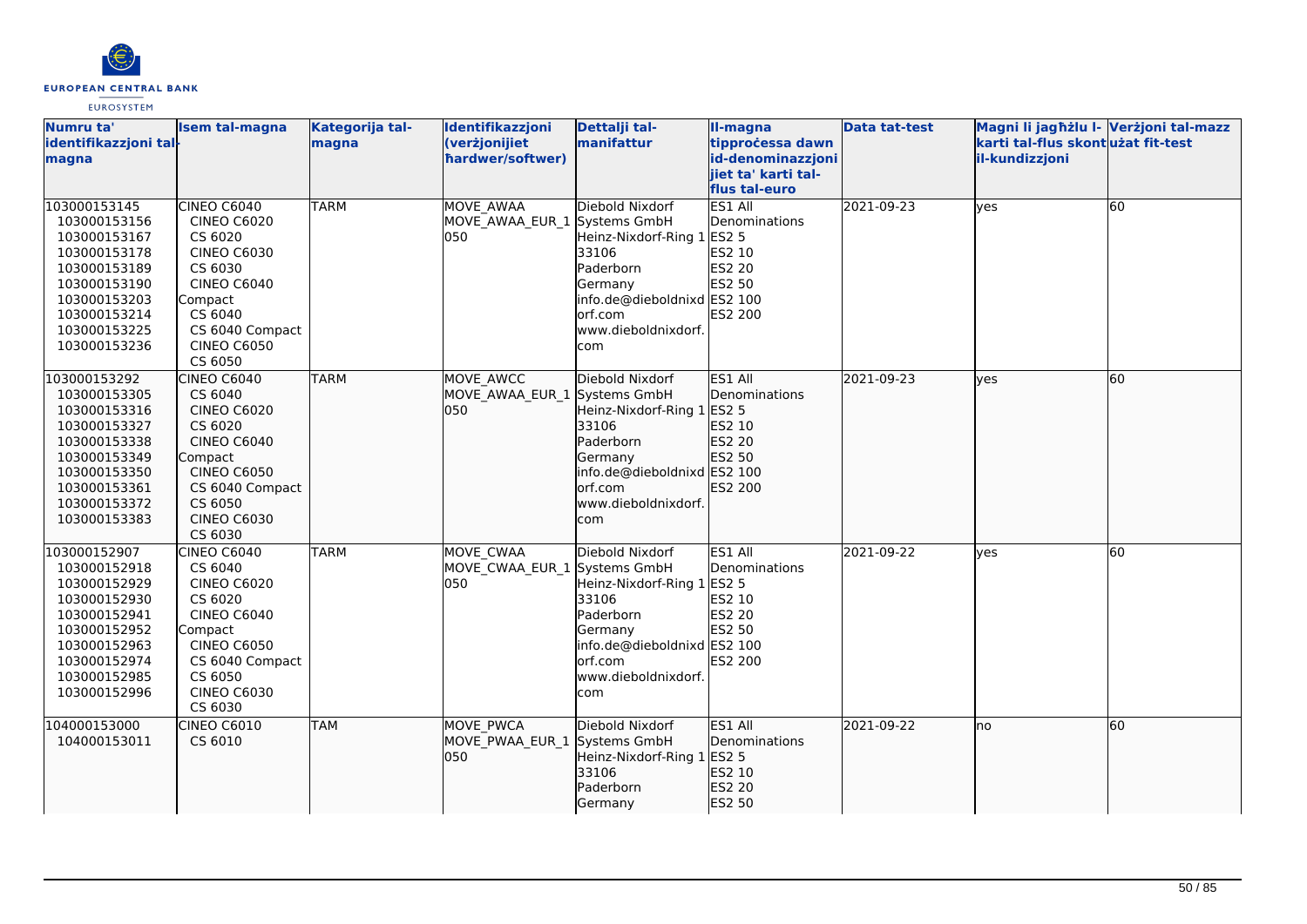

| Numru ta'<br>identifikazzjoni tal-<br>magna                                                                                                                  | <b>Isem tal-magna</b>                                                                                                                                                                                         | Kategorija tal-<br>magna | Identifikazzjoni<br>(verżjonijiet<br>hardwer/softwer)   | Dettalji tal-<br>manifattur                                                                                                                        | II-magna<br>tipprocessa dawn<br>id-denominazzjoni<br>jiet ta' karti tal-<br>flus tal-euro | <b>Data tat-test</b> | Magni li jagħżlu I- Verżjoni tal-mazz<br>karti tal-flus skontużat fit-test<br>il-kundizzjoni |    |
|--------------------------------------------------------------------------------------------------------------------------------------------------------------|---------------------------------------------------------------------------------------------------------------------------------------------------------------------------------------------------------------|--------------------------|---------------------------------------------------------|----------------------------------------------------------------------------------------------------------------------------------------------------|-------------------------------------------------------------------------------------------|----------------------|----------------------------------------------------------------------------------------------|----|
|                                                                                                                                                              |                                                                                                                                                                                                               |                          |                                                         | info.de@dieboldnixd ES2 100<br>lorf.com<br>www.dieboldnixdorf.<br>com                                                                              | ES2 200                                                                                   |                      |                                                                                              |    |
| 103000153021<br>103000153032                                                                                                                                 | CINEO C6010<br>CS 6010                                                                                                                                                                                        | <b>TARM</b>              | MOVE PWCC<br>MOVE_PWBA_EUR_1 Systems GmbH<br>050        | Diebold Nixdorf<br>Heinz-Nixdorf-Ring 1<br>33106<br>Paderborn<br>Germany<br>info.de@dieboldnixd ES2 100<br>lorf.com<br>www.dieboldnixdorf.<br>lcom | ES1 All<br>Denominations<br><b>ES2 5</b><br>ES2 10<br>ES2 20<br>ES2 50<br><b>ES2 200</b>  | 2021-09-22           | yes                                                                                          | 60 |
| 103000153500<br>103000153511<br>103000153522<br>103000153533<br>103000153544<br>103000153555<br>103000153566<br>103000153577<br>103000153588<br>103000153599 | CINEO C6040<br><b>CINEO C6020</b><br>CS 6020<br><b>CINEO C6030</b><br>CS 6030<br><b>CINEO C6040</b><br>Compact<br>CS 6040<br>CS 6040 Compact<br><b>CINEO C6050</b><br>CS 6050                                 | <b>TARM</b>              | MOVE AWCA<br>MOVE AWAA EUR 1 Systems GmbH<br>050        | Diebold Nixdorf<br>Heinz-Nixdorf-Ring 1<br>33106<br>Paderborn<br>Germany<br>info.de@dieboldnixd ES2 100<br>lorf.com<br>www.dieboldnixdorf.<br>com  | ES1 All<br>Denominations<br>ES2 5<br>ES2 10<br>ES2 20<br>ES2 50<br>ES2 200                | 2021-09-22           | lves                                                                                         | 60 |
| 103000152451<br>103000153704<br>103000153715<br>103000153726<br>103000153737<br>103000153759<br>103000153760<br>103000153771<br>103000153782<br>103000153793 | <b>CINEO C6040</b><br>CINEO C6020 (only<br>A Wxx)<br>CS 6020 (only A<br>Wxx)<br><b>CINEO C6030</b><br>CS 6030<br><b>CINEO C6040</b><br>Compact<br>CS 6040<br>CS 6040 Compact<br><b>CINEO C6050</b><br>CS 6050 | <b>TARM</b>              | <b>MOVE CWCA</b><br>MOVE CWAA EUR 1 Systems GmbH<br>050 | Diebold Nixdorf<br>Heinz-Nixdorf-Ring 1<br>33106<br>Paderborn<br>Germany<br>info.de@dieboldnixd ES2 100<br>orf.com<br>www.dieboldnixdorf.<br>com   | ES1 All<br>Denominations<br><b>ES2 5</b><br>ES2 10<br><b>ES2 20</b><br>ES2 50<br>ES2 200  | 2021-09-21           | ves                                                                                          | 60 |
|                                                                                                                                                              |                                                                                                                                                                                                               |                          |                                                         |                                                                                                                                                    |                                                                                           |                      |                                                                                              |    |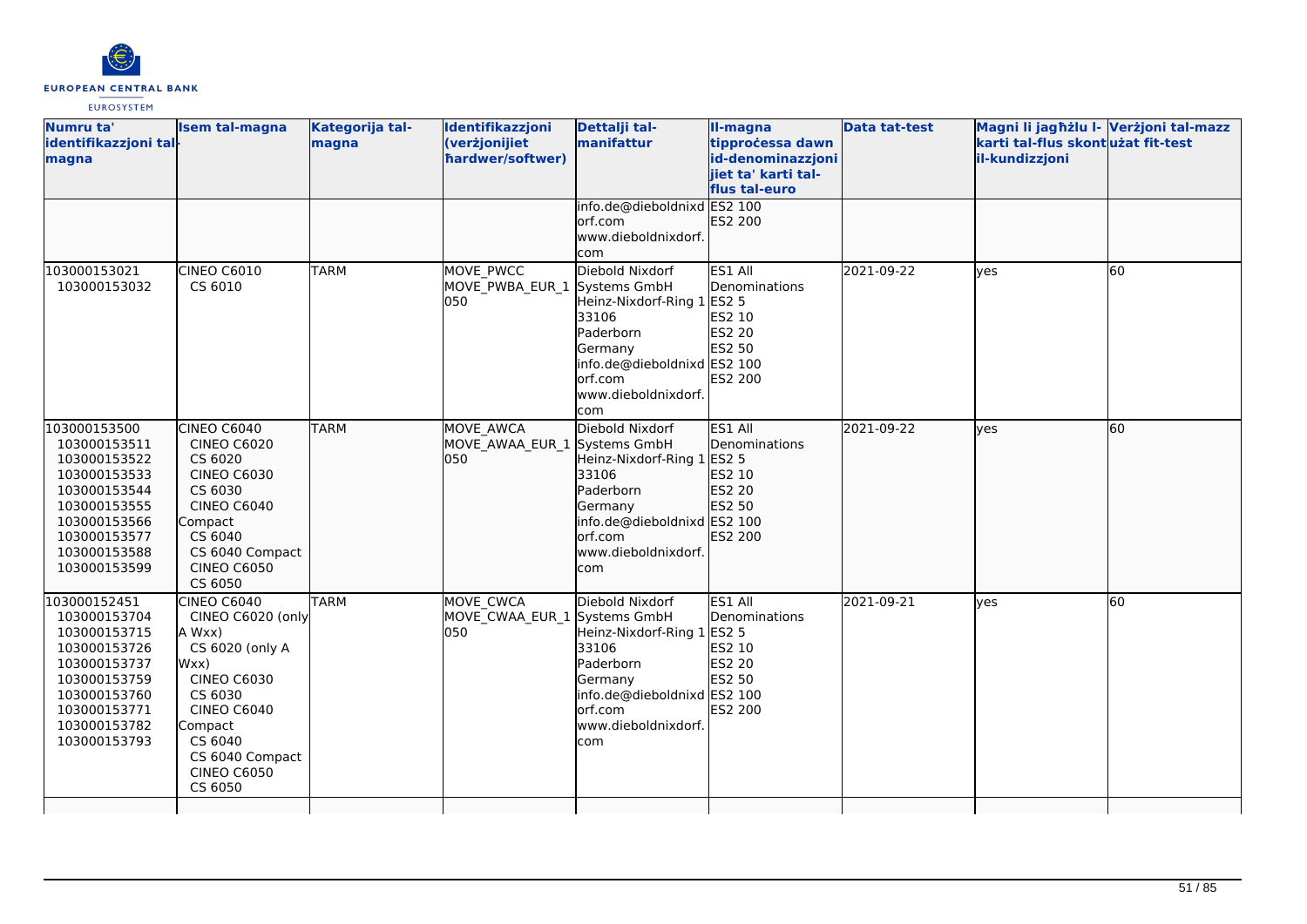

| Numru ta'<br>identifikazzjoni tal-<br>magna                  | <b>Isem tal-magna</b>                                   | Kategorija tal-<br>magna | Identifikazzjoni<br>(verżjonijiet<br>hardwer/softwer)    | Dettalji tal-<br>manifattur                                                                                    | II-magna<br>tipprocessa dawn<br>id-denominazzjoni<br>jiet ta' karti tal-<br>flus tal-euro    | Data tat-test | Magni li jagħżlu I- Verżjoni tal-mazz<br>karti tal-flus skontużat fit-test<br>il-kundizzjoni |    |
|--------------------------------------------------------------|---------------------------------------------------------|--------------------------|----------------------------------------------------------|----------------------------------------------------------------------------------------------------------------|----------------------------------------------------------------------------------------------|---------------|----------------------------------------------------------------------------------------------|----|
| 102000119094<br>102000119107                                 | BankInStore<br>BankInStore -<br>Board CA1107            | <b>BAM</b>               | CIS IR<br>AMIS-710207-A4<br>CP1814                       | Cespro S.R.L.<br>Via Baldanzese 162<br>50041<br>Calenzano (Fi)<br><b>Italy</b><br>www.cespro.it                | ES1 All<br>Denominations<br><b>ES2 5</b><br>ES2 10<br>ES2 20<br>ES2 50<br>ES2 100<br>ES2 200 | 2021-09-20    | lno                                                                                          | 60 |
| 102000119118<br>102000119129                                 | BankInStore<br>Valorizzatrice DAS                       | BAM                      | SWL2R2216N-13042 Cespro S.R.L.<br>l5<br>CP1819           | Via Baldanzese 162<br>50041<br>Calenzano (Fi)<br>Italy<br>www.cespro.it                                        | ES1 All<br>Denominations<br><b>ES2 5</b><br>ES2 10<br>ES2 20<br>ES2 50<br>ES2 100<br>ES2 200 | 2021-09-20    | Ino                                                                                          | 60 |
| 102000152063                                                 | BankInStore                                             | <b>BAM</b>               | SWL2R2216N-13042 Cespro S.R.L.<br>CP2138                 | Via Baldanzese 162<br>50041<br>Calenzano (Fi)<br>Italy<br>www.cespro.it                                        | ES1 All<br>Denominations<br>ES2 5<br>ES2 10<br>ES2 20<br>ES2 50<br>ES2 100<br>ES2 200        | 2021-09-20    | lno                                                                                          | 60 |
| 101000152095<br>101000152108<br>101000152119<br>101000152120 | Scancoin RCS500<br><b>RCS 900</b><br>HCM N11<br>HCM N12 | <b>BPM</b>               | <b>HOTS BV5A</b><br>BVZ22EUT V000020 NL. B.V. / Suzohapp | Suzo international<br>Rijnzathe 12<br>3454PV<br>De Meern<br>Netherlands<br>info@suzohapp.nl<br>eu.suzohapp.com | ES1 All<br>Denominations<br><b>ES2 5</b><br>ES2 10<br>ES2 20<br>ES2 50<br>ES2 100<br>ES2 200 | 2021-09-20    | yes                                                                                          | 60 |
| 101000135071<br>101000135082                                 | <b>SDM504S</b><br><b>SDM501S</b>                        | <b>BPM</b>               | <b>BV5000</b><br>BVCM115-EUR11700 Via di Mezzo 2/4       | Cima S.p.A.                                                                                                    | ES1 All<br>Denominations                                                                     | 2021-09-14    | yes                                                                                          | 60 |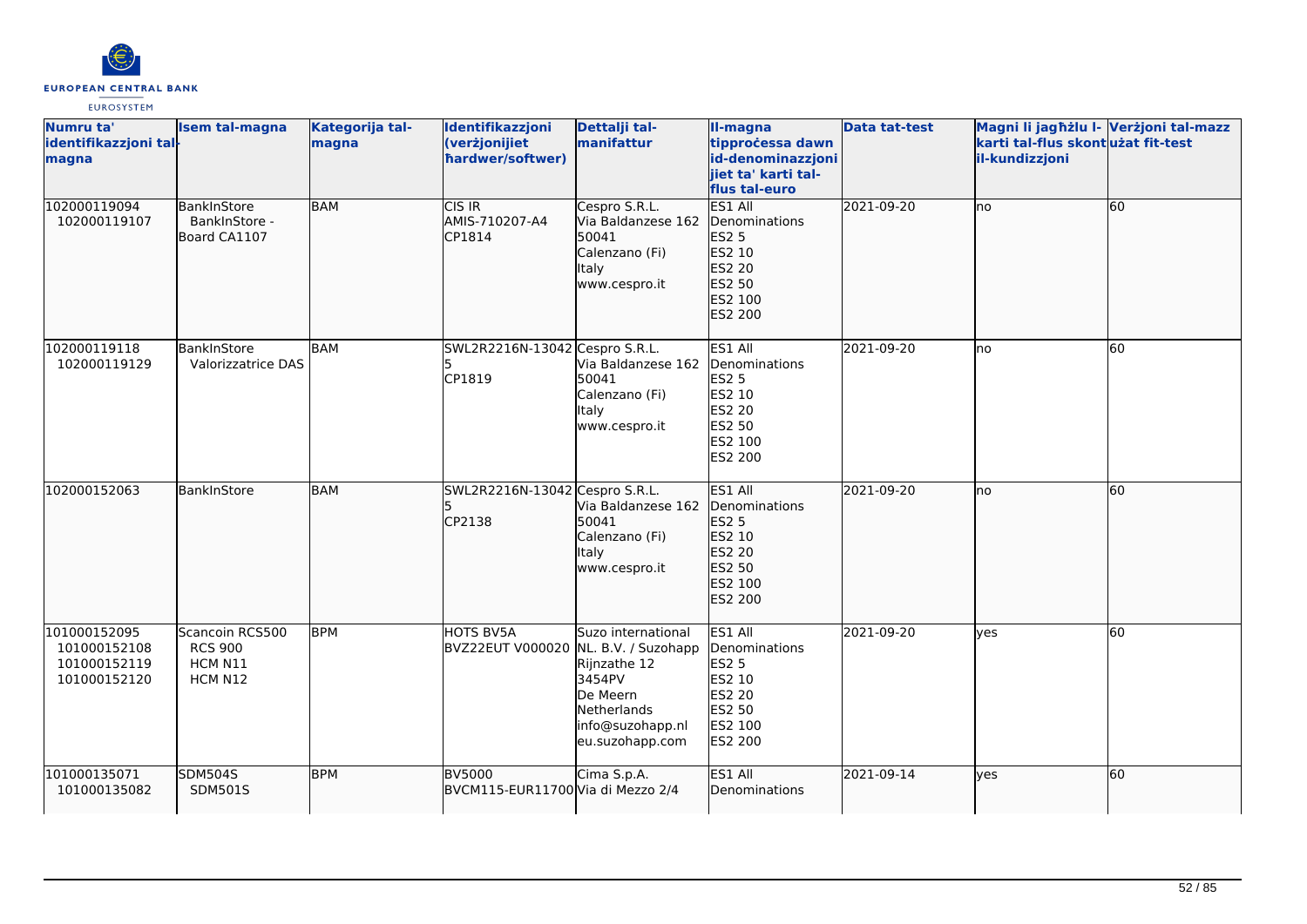

| Numru ta'             | <b>Isem tal-magna</b> | Kategorija tal- | Identifikazzjoni                  | Dettalji tal-    | II-magna                                 | <b>Data tat-test</b> | Magni li jagħżlu l- Verżjoni tal-mazz |    |
|-----------------------|-----------------------|-----------------|-----------------------------------|------------------|------------------------------------------|----------------------|---------------------------------------|----|
| identifikazzjoni tal- |                       | magna           | (verżjonijiet                     | manifattur       | tipprocessa dawn                         |                      | karti tal-flus skontużat fit-test     |    |
| magna                 |                       |                 | hardwer/softwer)                  |                  | id-denominazzjoni<br>jiet ta' karti tal- |                      | il-kundizzjoni                        |    |
|                       |                       |                 |                                   |                  | flus tal-euro                            |                      |                                       |    |
| 101000135093          | <b>SDM501C</b>        |                 | IО                                | 41037            | <b>ES2 5</b>                             |                      |                                       |    |
| 101000135106          | <b>SDM504C</b>        |                 |                                   | Mirandola (MO)   | ES2 10                                   |                      |                                       |    |
| 101000135117          | <b>SDM503</b>         |                 |                                   | <b>Italy</b>     | ES2 20                                   |                      |                                       |    |
| 101000135128          | SDM503RC              |                 |                                   | info@cimaspa.it  | ES2 50                                   |                      |                                       |    |
| 101000135139          | SDM503RH              |                 |                                   | www.cimaspa.it   | ES2 100                                  |                      |                                       |    |
| 101000135140          | SDM503RS              |                 |                                   |                  | <b>ES2 200</b>                           |                      |                                       |    |
| 101000135151          | <b>SDM503R</b>        |                 |                                   |                  |                                          |                      |                                       |    |
| 101000135162          | 8800S                 |                 |                                   |                  |                                          |                      |                                       |    |
| 101000135173          | 8800C                 |                 |                                   |                  |                                          |                      |                                       |    |
| 101000135184          | 8400C                 |                 |                                   |                  |                                          |                      |                                       |    |
| 101000135195          | 8400S                 |                 |                                   |                  |                                          |                      |                                       |    |
| 101000135208          | CASHERE               |                 |                                   |                  |                                          |                      |                                       |    |
| 101000135219          | <b>SDM502C</b>        |                 |                                   |                  |                                          |                      |                                       |    |
| 101000135220          | <b>SDM502S</b>        |                 |                                   |                  |                                          |                      |                                       |    |
| 101000135231          | <b>SDM503C</b>        |                 |                                   |                  |                                          |                      |                                       |    |
| 101000135242          | <b>SDM503S</b>        |                 |                                   |                  |                                          |                      |                                       |    |
| 101000135253          | SDM505C               |                 |                                   |                  |                                          |                      |                                       |    |
| 101000135264          | <b>SDM505S</b>        |                 |                                   |                  |                                          |                      |                                       |    |
| 102000135879          | <b>SDM-100C</b>       | <b>BAM</b>      | <b>BV1000</b>                     | Cima S.p.A.      | ES1 All                                  | 2021-09-14           | lno                                   | 60 |
| 102000135880          | <b>SDM-100H</b>       |                 | B1-EUR-105001                     | Via di Mezzo 2/4 | Denominations                            |                      |                                       |    |
| 102000135891          | SDM-100S              |                 |                                   | 41037            | <b>ES2 5</b>                             |                      |                                       |    |
|                       |                       |                 |                                   | Mirandola (MO)   | ES2 10                                   |                      |                                       |    |
|                       |                       |                 |                                   | Italy            | <b>ES2 20</b>                            |                      |                                       |    |
|                       |                       |                 |                                   | info@cimaspa.it  | ES2 50                                   |                      |                                       |    |
|                       |                       |                 |                                   | www.cimaspa.it   | ES2 100                                  |                      |                                       |    |
|                       |                       |                 |                                   |                  | ES2 200                                  |                      |                                       |    |
| 102000150959          | <b>SDM500C</b>        | BAM             | BV5000                            |                  | ES1 All                                  | 2021-09-14           |                                       | 60 |
| 102000150960          | <b>SDM500</b>         |                 | BVCM116-EUR11800 Via di Mezzo 2/4 | Cima S.p.A.      | Denominations                            |                      | lno                                   |    |
| 102000150971          | <b>SDM500W</b>        |                 |                                   | 41037            | <b>ES2 5</b>                             |                      |                                       |    |
| 102000150982          | SDM500H               |                 |                                   | Mirandola (MO)   | ES2 10                                   |                      |                                       |    |
| 102000150993          | SDM500CB              |                 |                                   | <b>Italy</b>     | ES2 20                                   |                      |                                       |    |
| 102000151006          | SDM500WB              |                 |                                   | info@cimaspa.it  | ES2 50                                   |                      |                                       |    |
| 102000151017          | SDM500HB              |                 |                                   | www.cimaspa.it   | ES2 100                                  |                      |                                       |    |
| 102000151028          | SDM500WM              |                 |                                   |                  | ES2 200                                  |                      |                                       |    |
| 102000151039          | SDM500HM              |                 |                                   |                  |                                          |                      |                                       |    |
| 102000151040          | <b>SDM500S</b>        |                 |                                   |                  |                                          |                      |                                       |    |
| 102000151051          | SDM500CL              |                 |                                   |                  |                                          |                      |                                       |    |
| 102000151062          | SDM500WL              |                 |                                   |                  |                                          |                      |                                       |    |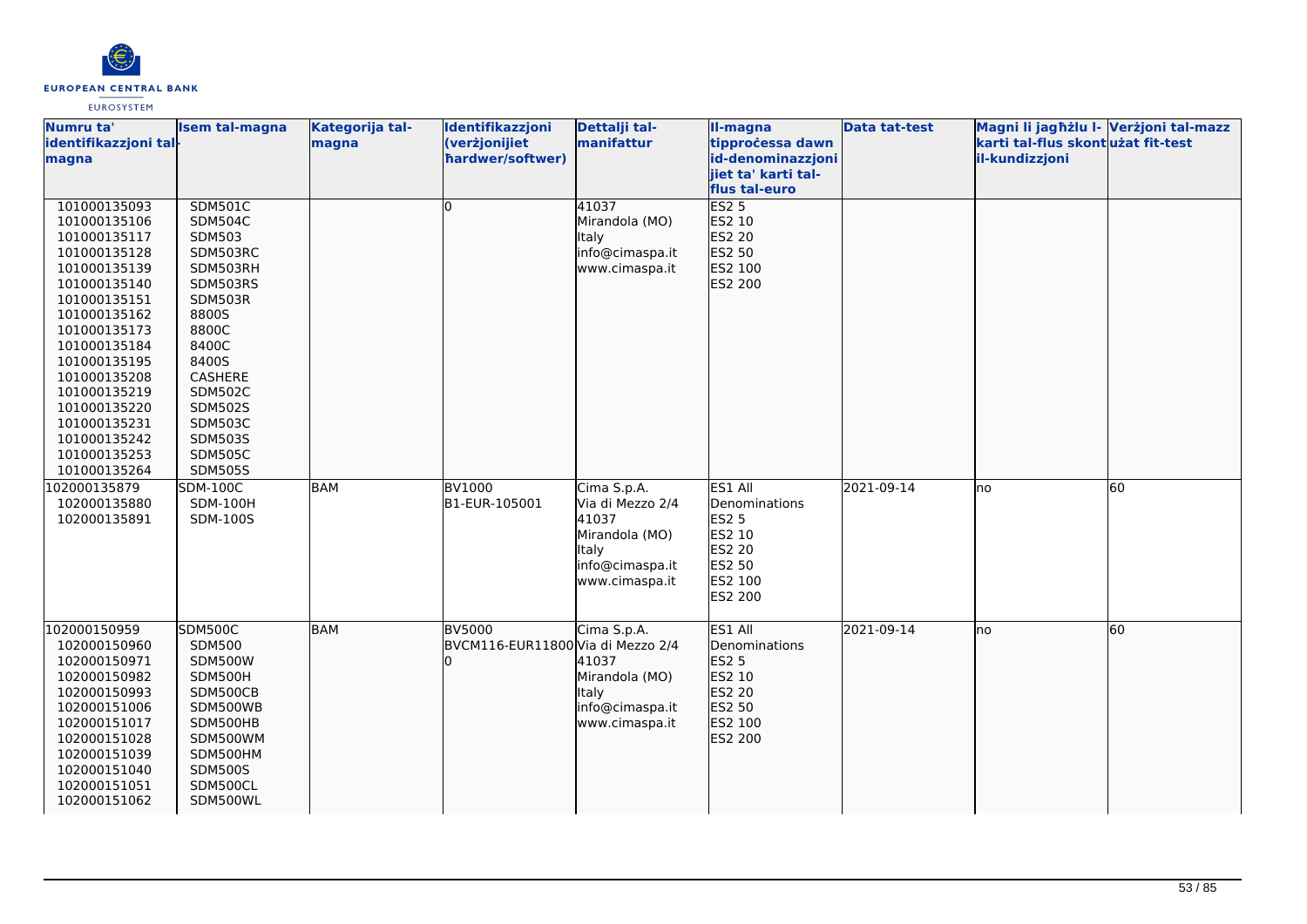

| flus tal-euro                                                                                                |  |
|--------------------------------------------------------------------------------------------------------------|--|
| 102000151073<br>SDM500HL                                                                                     |  |
| 102000151084<br>SDM500SL                                                                                     |  |
| 102000151095<br>SDM500WML                                                                                    |  |
| 102000151108<br>SDM500HML                                                                                    |  |
| 101000151118<br>SDM504S<br><b>BPM</b><br>ES1 All<br>2021-09-14<br><b>BV5000</b><br>Cima S.p.A.<br>60<br>yes  |  |
| BVCM116-EUR11800 Via di Mezzo 2/4<br>Denominations<br>101000151129<br>SDM501S                                |  |
| SDM501C<br>41037<br><b>ES2 5</b><br>101000151130                                                             |  |
| ES2 10<br><b>SDM504C</b><br>Mirandola (MO)<br>101000151141                                                   |  |
| ES2 20<br>101000151152<br>SDM503<br>lltaly                                                                   |  |
| ES2 50<br>SDM503RC<br>info@cimaspa.it<br>101000151163                                                        |  |
| ES2 100<br>SDM503RH<br>101000151174<br>www.cimaspa.it                                                        |  |
| ES2 200<br>101000151185<br>SDM503RS                                                                          |  |
| SDM503R<br>101000151196                                                                                      |  |
| 101000151209<br>8800S                                                                                        |  |
| 8800C<br>101000151210                                                                                        |  |
| 8400C<br>101000151221                                                                                        |  |
| 8400S<br>101000151232                                                                                        |  |
| 101000151243<br>CASHERE                                                                                      |  |
| <b>SDM502C</b><br>101000151254                                                                               |  |
| <b>SDM502S</b><br>101000151265                                                                               |  |
| 101000151276<br><b>SDM503C</b>                                                                               |  |
| SDM503S<br>101000151287<br><b>SDM505C</b>                                                                    |  |
| 101000151298<br><b>SDM505S</b><br>101000151301                                                               |  |
| ES1 All<br>2021-09-14<br>103000151600<br><b>TARM</b><br><b>BV5000</b><br>Cima S.p.A.<br>60                   |  |
| AST7000NT-R5<br><b>yes</b><br>BVCM116-EUR11800 Via di Mezzo 2/4<br>Denominations                             |  |
| 103000151611<br>AST7000NT<br>ES2 5<br>103000151622<br>AST7000-FT<br>41037                                    |  |
| ES2 10<br>Mirandola (MO)<br>103000151633<br>AST7000-FT ER                                                    |  |
| ES2 20<br>AST7016<br><b>Italy</b><br>103000151644                                                            |  |
| info@cimaspa.it<br>ES2 50<br>103000151655<br>AST7008W                                                        |  |
| ES2 100<br>103000151666<br><b>AST7008WB</b><br>www.cimaspa.it                                                |  |
| ES2 200<br>103000151677<br>AST7008C                                                                          |  |
| 103000151688<br><b>AST7008CB</b>                                                                             |  |
| 103000151699<br><b>AST7008H</b>                                                                              |  |
| 103000151702<br>AST7008HB                                                                                    |  |
| 103000151713<br>AST7008S                                                                                     |  |
| ES1 All<br>BAM<br>2021-09-14<br>60<br>102000151847<br><b>SDM-100C</b><br><b>BV1000</b><br>Cima S.p.A.<br>lno |  |
| B1-EUR-106001<br>Via di Mezzo 2/4<br>102000151858<br><b>SDM-100H</b><br>Denominations                        |  |
| 41037<br><b>ES2 5</b><br>102000151869<br>SDM-100S                                                            |  |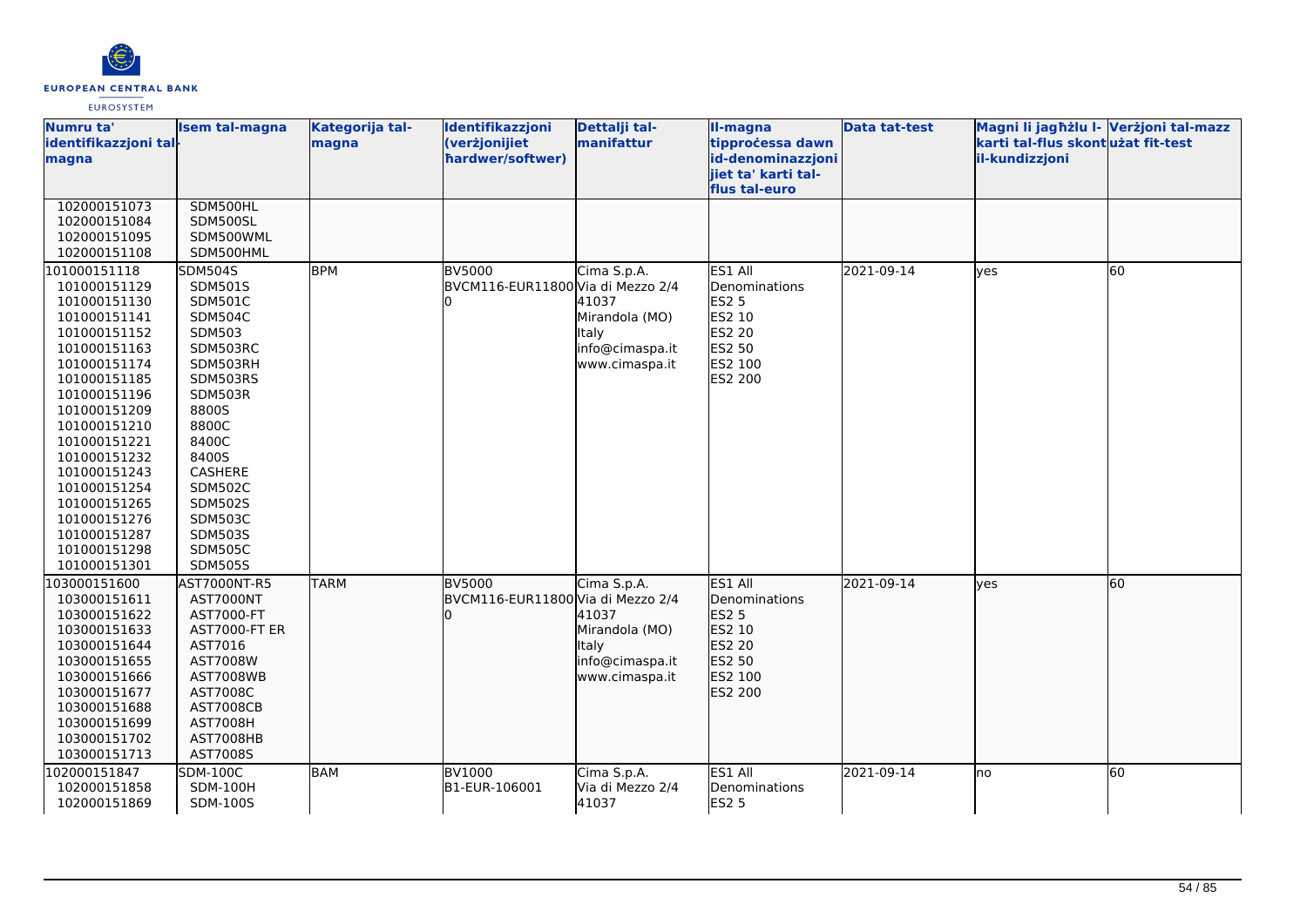

| Numru ta'<br>identifikazzjoni tal-<br>magna                                                  | <b>Isem tal-magna</b>                                                                                     | Kategorija tal-<br>magna | Identifikazzjoni<br>(verżjonijiet<br>hardwer/softwer) | Dettalji tal-<br>manifattur                                                                                           | II-magna<br>tipprocessa dawn<br>id-denominazzjoni<br>jiet ta' karti tal-<br>flus tal-euro    | <b>Data tat-test</b> | Magni li jagħżlu I- Verżjoni tal-mazz<br>karti tal-flus skont użat fit-test<br>il-kundizzjoni |    |
|----------------------------------------------------------------------------------------------|-----------------------------------------------------------------------------------------------------------|--------------------------|-------------------------------------------------------|-----------------------------------------------------------------------------------------------------------------------|----------------------------------------------------------------------------------------------|----------------------|-----------------------------------------------------------------------------------------------|----|
|                                                                                              |                                                                                                           |                          |                                                       | Mirandola (MO)<br>Italy<br>info@cimaspa.it<br>www.cimaspa.it                                                          | <b>ES2 10</b><br>ES2 20<br>ES2 50<br>ES2 100<br>ES2 200                                      |                      |                                                                                               |    |
| 103000151871                                                                                 | AST9000                                                                                                   | <b>TARM</b>              | BVZ22<br>BVZ22EUT-<br>AA000020                        | Cima S.p.A.<br>Via di Mezzo 2/4<br>41037<br>Mirandola (MO)<br><b>Italy</b><br>info@cimaspa.it<br>www.cimaspa.it       | ES1 All<br>Denominations<br>ES2 5<br>ES2 10<br>ES2 20<br>ES2 50<br>ES2 100<br>ES2 200        | 2021-09-14           | lyes                                                                                          | 60 |
| 102000151881<br>102000151892<br>102000151905<br>102000151916<br>102000151927<br>102000151938 | InLane 300<br>InLane 300 Depo<br>InLane 600<br>InLane 600 Depo<br>InLane 900<br>KIOSK@ InLane<br>300 Depo | <b>BAM</b>               | <b>BV1000</b><br>B1-EUR-106001                        | Cima S.p.A.<br>Via di Mezzo 2/4<br>41037<br>Mirandola (MO)<br>Italy<br>info@cimaspa.it<br>www.cimaspa.it              | ES1 All<br>Denominations<br><b>ES2 5</b><br>ES2 10<br>ES2 20<br>ES2 50<br>ES2 100<br>ES2 200 | 2021-09-14           | no                                                                                            | 60 |
| 102000100856                                                                                 | Obolus Electrum                                                                                           | <b>BAM</b>               | DSP 2.2.0.X                                           | Grupo Sallén Tech.<br>S.L.<br>C/Lérida 68<br>22500<br>Binéfar Huesca<br>Spain<br>www.sallenelectroni ES2 100<br>cs.es | ES1 All<br>Denominations<br>ES2 5<br>ES2 10<br>ES2 20<br>ES2 50<br>ES2 200                   | 2021-09-09           | no                                                                                            | 60 |
| 102000137176                                                                                 | Obolus Electrum                                                                                           | <b>BAM</b>               | <b>DSP 2.2.1.X</b>                                    | Grupo Sallén Tech.<br>S.L.<br>C/Lérida 68<br>22500<br>Binéfar Huesca                                                  | ES1 All<br>Denominations<br><b>ES2 5</b><br>ES2 10<br>ES2 20                                 | 2021-09-09           | lno                                                                                           | 60 |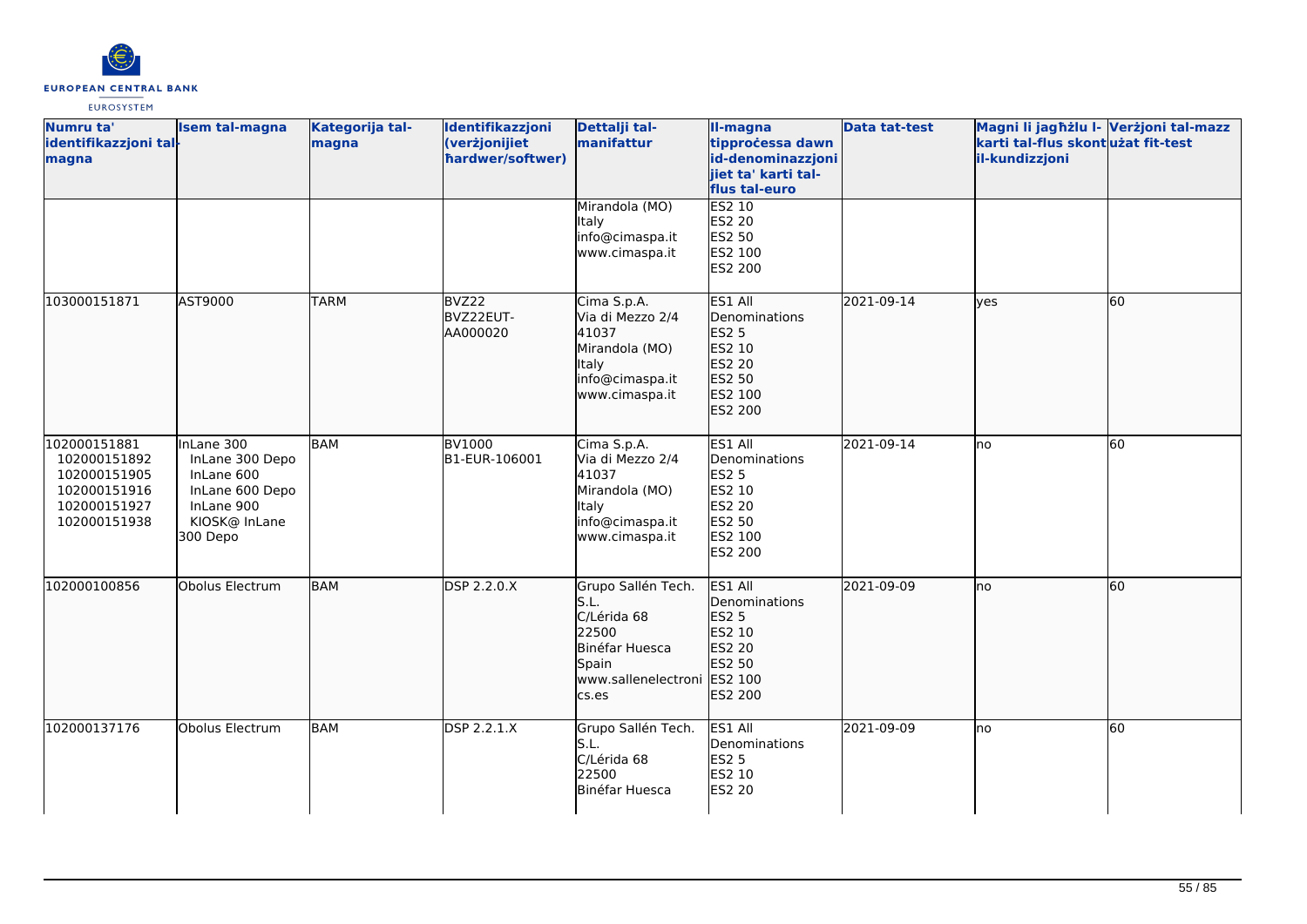

| Numru ta'<br>identifikazzjoni tal-<br>magna                                                                  | <b>Isem tal-magna</b>                                                                                           | Kategorija tal-<br>magna | Identifikazzjoni<br>(verżjonijiet<br>hardwer/softwer) | Dettalji tal-<br>manifattur                                                                                                                                         | II-magna<br>tipprocessa dawn<br>id-denominazzjoni<br>jiet ta' karti tal-<br>flus tal-euro | <b>Data tat-test</b> | Magni li jagħżlu I- Verżjoni tal-mazz<br>karti tal-flus skont użat fit-test<br>il-kundizzjoni |    |
|--------------------------------------------------------------------------------------------------------------|-----------------------------------------------------------------------------------------------------------------|--------------------------|-------------------------------------------------------|---------------------------------------------------------------------------------------------------------------------------------------------------------------------|-------------------------------------------------------------------------------------------|----------------------|-----------------------------------------------------------------------------------------------|----|
|                                                                                                              |                                                                                                                 |                          |                                                       | Spain<br>www.sallenelectroni ES2 100<br>cs.es                                                                                                                       | <b>ES2 50</b><br><b>ES2 200</b>                                                           |                      |                                                                                               |    |
| 101000151971                                                                                                 | <b>K-500 PRO</b>                                                                                                | <b>BPM</b>               | Main: V4.74, Reco:<br>V4.77                           | Kisan Electronics Co ES1 All<br>Ltd<br>273-1 Sungsoo-<br>Dong<br>2GA 3 Dong<br>Sungdong-Gu 133,<br>831 Seoul<br>South Korea<br>yshin21@kisane.co<br>www.kisane.com  | Denominations<br>ES2 5<br>ES2 10<br><b>ES2 20</b><br>ES2 50<br>ES2 100<br>ES2 200         | 2021-09-09           | yes                                                                                           | 60 |
| 103000151995<br>103000152008<br>103000152019                                                                 | RZ-100<br>CI-10B RBW-100<br><b>HVE-100</b><br>CI-100B_SDRB-100<br><b>HVE-100</b>                                | <b>TARM</b>              | <b>HVE-100</b><br>C4                                  | <b>Glory Global</b><br>Solutions<br>Thomas-Edison-Platz ES2 5<br>63263<br>Neu-Isenburg<br>Germany<br>www.gloryglobalsolu ES2 200<br>tions.com                       | ES1 All<br>Denominations<br>ES2 10<br>ES2 20<br>ES2 50<br>ES2 100                         | 2021-09-09           | lyes                                                                                          | 60 |
| 104000151532<br>104000151543<br>104000151554<br>104000151565<br>104000151576<br>104000151587<br>104000151598 | DT-7000P1600<br>DT-7000P2600E<br>DT-7000P1600N<br>DT-7000P1600S<br>DT-7000P1600L<br>DT-7000P1600C<br>DT-7000K20 | <b>TAM</b>               | M520040030                                            | <b>GRG Banking</b><br>Equipment Co Ltd<br>9 Kelin Road Science ES2 5<br>City<br>510663<br>Guangzhou, District ES2 50<br>Luogang<br>China<br>www.grgbanking.co<br>lm | ES1 All<br>Denominations<br>ES2 10<br>ES2 20<br>ES2 100<br>ES2 200                        | 2021-09-08           | no                                                                                            | 60 |
| 101000152040                                                                                                 | <b>CM200V</b>                                                                                                   | <b>BPM</b>               | M81004A330                                            | <b>GRG Banking</b><br>Equipment Co Ltd<br>9 Kelin Road Science ES2 5<br>City                                                                                        | ES1 All<br>Denominations<br>ES2 10                                                        | 2021-09-08           | <b>ves</b>                                                                                    | 60 |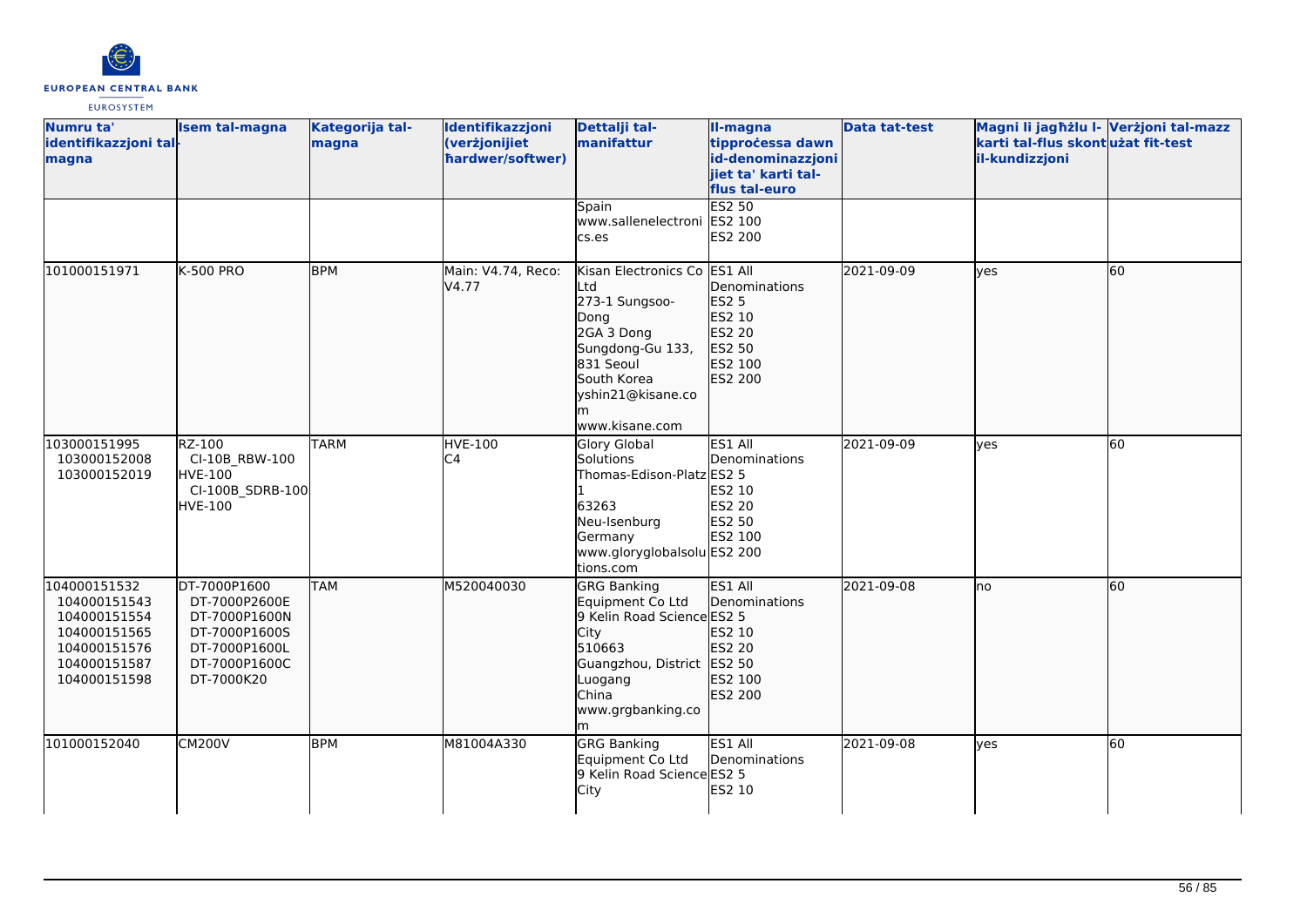

| Numru ta'<br>identifikazzjoni tal-<br>magna | <b>Isem tal-magna</b> | Kategorija tal-<br>magna | Identifikazzjoni<br>(verżjonijiet<br>hardwer/softwer) | Dettalji tal-<br>manifattur                                                                                                                                                                    | II-magna<br>tipprocessa dawn<br>id-denominazzjoni<br>jiet ta' karti tal-                     | <b>Data tat-test</b> | Magni li jagħżlu I- Verżjoni tal-mazz<br>karti tal-flus skontużat fit-test<br>il-kundizzjoni |    |
|---------------------------------------------|-----------------------|--------------------------|-------------------------------------------------------|------------------------------------------------------------------------------------------------------------------------------------------------------------------------------------------------|----------------------------------------------------------------------------------------------|----------------------|----------------------------------------------------------------------------------------------|----|
|                                             |                       |                          |                                                       |                                                                                                                                                                                                | flus tal-euro                                                                                |                      |                                                                                              |    |
|                                             |                       |                          |                                                       | 510663<br>Guangzhou, District ES2 50<br>Luogang<br>China<br>www.grgbanking.co                                                                                                                  | <b>ES2 20</b><br>ES2 100<br>ES2 200                                                          |                      |                                                                                              |    |
|                                             |                       |                          |                                                       |                                                                                                                                                                                                |                                                                                              |                      |                                                                                              |    |
| 101000150925                                | Newton F              | <b>BPM</b>               | Ver. 7.13                                             | Main Ver. 7.10, Reco Kisan Electronics Co ES1 All<br>Ltd<br>273-1 Sungsoo-<br>Dong<br>2GA 3 Dong<br>Sungdong-Gu 133,<br>831 Seoul<br>South Korea<br>yshin21@kisane.co<br>www.kisane.com        | Denominations<br>ES2 5<br>ES2 10<br>ES2 20<br>ES2 50<br>ES2 100<br>ES2 200                   | 2021-09-07           | lves                                                                                         | 60 |
| 102000150868                                | <b>NEWTON-A</b>       | BAM                      | Main Ver. 1.5, Reco<br>Ver. 1.5                       | Kisan Electronics Co<br>Ltd<br>273-1 Sungsoo-<br>Dong<br>2GA 3 Dong<br>Sungdong-Gu 133,<br>831 Seoul<br>South Korea<br>yshin21@kisane.co<br>www.kisane.com                                     | ES1 All<br>Denominations<br><b>ES2 5</b><br>ES2 10<br>ES2 20<br>ES2 50<br>ES2 100<br>ES2 200 | 2021-09-06           | Ino                                                                                          | 60 |
| 102000150879                                | Newton V              | <b>BAM</b>               | Ver. 7.13                                             | Main Ver. 7.10, Reco Kisan Electronics Co ES1 All<br>Ltd<br>273-1 Sungsoo-<br>Dong<br>2GA 3 Dong<br>Sungdong-Gu 133,<br>831 Seoul<br>South Korea<br>yshin21@kisane.co<br>lm.<br>www.kisane.com | Denominations<br>ES2 5<br>ES2 10<br>ES2 20<br>ES2 50<br>ES2 100<br>ES2 200                   | 2021-09-06           | no                                                                                           | 60 |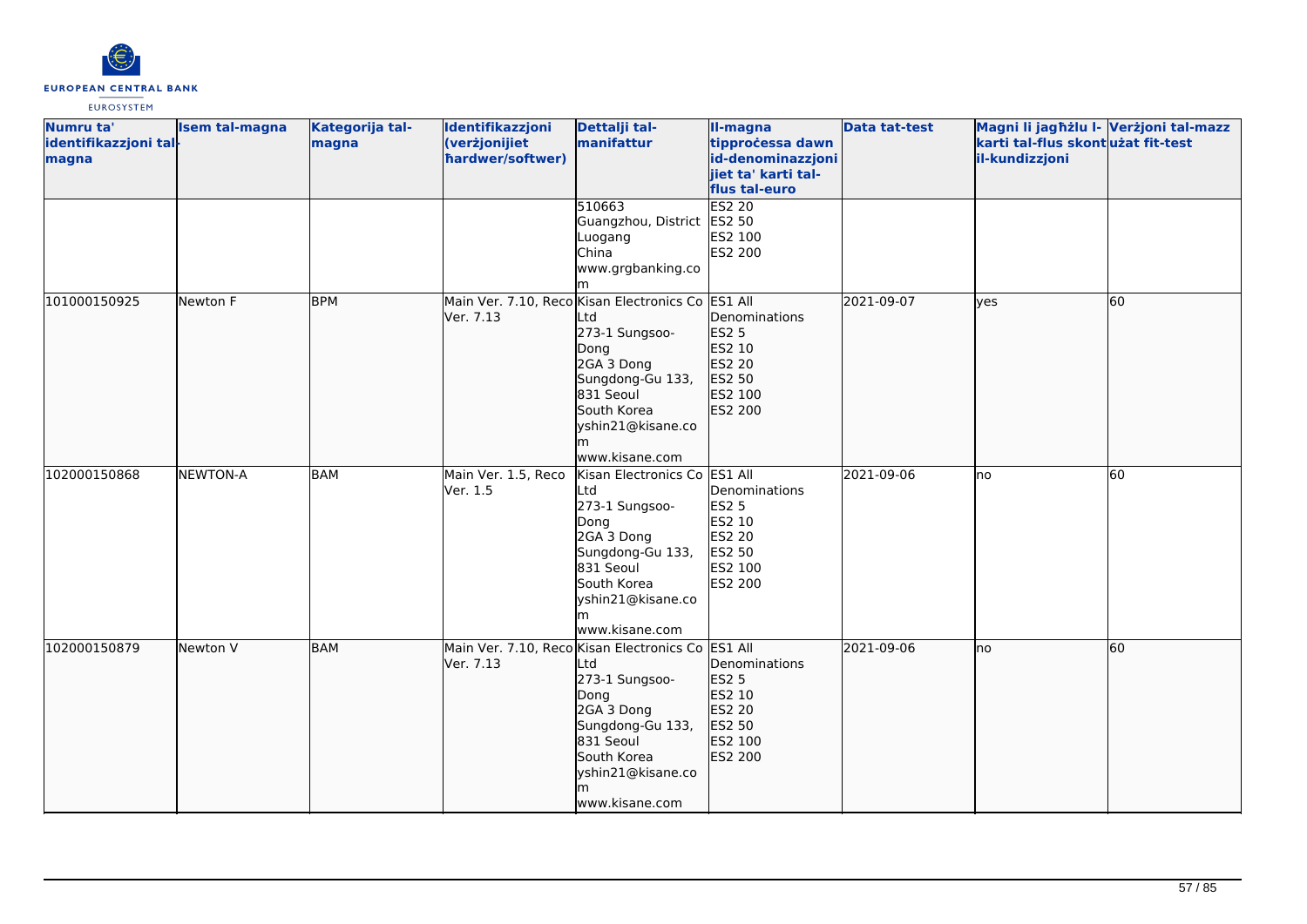

| Numru ta'<br>identifikazzjoni tal-<br>magna | <b>Isem tal-magna</b>  | Kategorija tal-<br>magna | Identifikazzjoni<br>(verżjonijiet<br>hardwer/softwer) | Dettalji tal-<br>manifattur                                                                                                                                                                     | II-magna<br>tipprocessa dawn<br>id-denominazzjoni<br>jiet ta' karti tal-<br>flus tal-euro    | <b>Data tat-test</b> | Magni li jagħżlu I- Verżjoni tal-mazz<br>karti tal-flus skont użat fit-test<br>il-kundizzjoni |    |
|---------------------------------------------|------------------------|--------------------------|-------------------------------------------------------|-------------------------------------------------------------------------------------------------------------------------------------------------------------------------------------------------|----------------------------------------------------------------------------------------------|----------------------|-----------------------------------------------------------------------------------------------|----|
| 102000150937                                | Scan Coin SC-8100      | <b>BAM</b>               | Count and<br>authenticate notes<br>002.006            | Suzo international<br>NL. B.V. / Suzohapp<br>Rijnzathe 12<br>3454PV<br>De Meern<br>Netherlands<br>info@suzohapp.nl<br>eu.suzohapp.com                                                           | ES1 All<br>Denominations<br><b>ES2 5</b><br>ES2 10<br>ES2 20<br>ES2 50<br>ES2 100<br>ES2 200 | 2021-09-02           | lno                                                                                           | 60 |
| 101000151312                                | Scan Coin SC-8220F BPM |                          | Denomination Sorter Suzo international<br>$C24-3$     | NL. B.V. / Suzohapp<br>Rijnzathe 12<br>3454PV<br>De Meern<br>Netherlands<br>info@suzohapp.nl<br>eu.suzohapp.com                                                                                 | ES1 All<br>Denominations<br>ES2 5<br>ES2 10<br>ES2 20<br>ES2 50<br>ES2 100<br><b>ES2 200</b> | 2021-09-02           | lyes                                                                                          | 60 |
| 102000150469                                | DP-8122                | <b>BAM</b>               | Software<br>type?C25-1-                               | Shenzhen Double<br>Power Electronics<br>Co., Ltd<br>Rm 1281, 12/F,<br>Yunsong Building<br>Tairan 8rh Road<br>District Shenzen<br>Chegongmiao Futian ES2 200<br>China<br>www.szdpower.com        | ES1 All<br>Denominations<br><b>ES2 5</b><br>ES2 10<br><b>ES2 20</b><br>ES2 50<br>ES2 100     | 2021-08-31           | lno                                                                                           | 60 |
| 101000150721                                | DP-8130                | <b>BPM</b>               | $C25-1-$                                              | Shenzhen Double<br>Power Electronics<br>Co., Ltd<br>Rm 1281, 12/F,<br>Yunsong Building<br>Tairan 8rh Road<br>District Shenzen<br>Chegongmiao Futian ES2 200<br><b>China</b><br>www.szdpower.com | ES1 All<br>Denominations<br>ES2 5<br>ES2 10<br>ES2 20<br>ES2 50<br>ES2 100                   | 2021-08-31           | ves                                                                                           | 60 |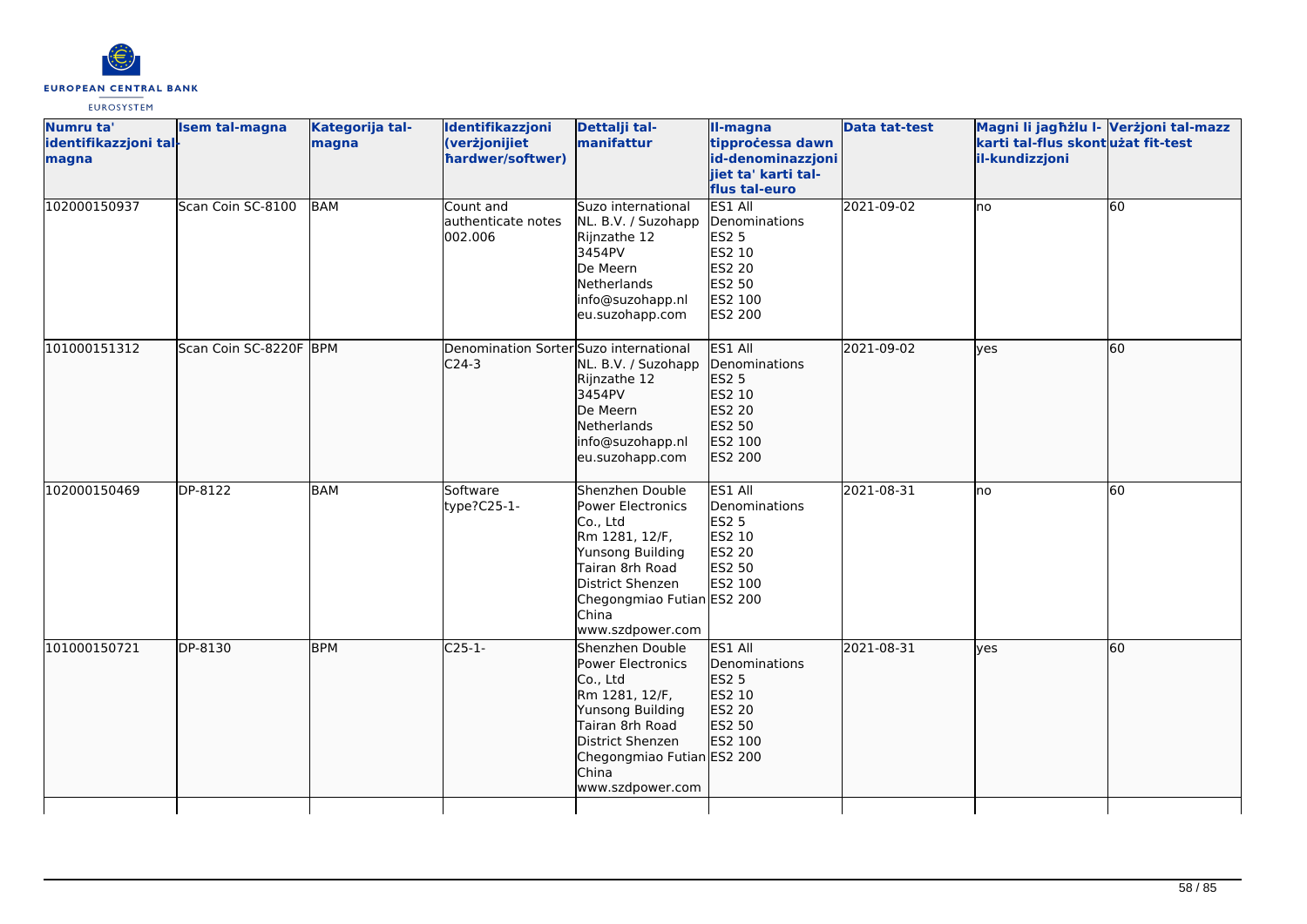

| Numru ta'<br>identifikazzjoni tal-<br>magna                  | <b>Isem tal-magna</b>                                              | Kategorija tal-<br>magna | Identifikazzjoni<br>(verżjonijiet<br>hardwer/softwer) | Dettalji tal-<br>manifattur                                                                                                                                                              | II-magna<br>tipprocessa dawn<br>id-denominazzjoni<br>jiet ta' karti tal-<br>flus tal-euro      | <b>Data tat-test</b> | Magni li jagħżlu I- Verżjoni tal-mazz<br>karti tal-flus skont użat fit-test<br>il-kundizzjoni |    |
|--------------------------------------------------------------|--------------------------------------------------------------------|--------------------------|-------------------------------------------------------|------------------------------------------------------------------------------------------------------------------------------------------------------------------------------------------|------------------------------------------------------------------------------------------------|----------------------|-----------------------------------------------------------------------------------------------|----|
| 101000150798                                                 | CashConcepts CCE<br>6500 FIT-NET                                   | <b>BPM</b>               | $C25-1$                                               | CCE - Cash<br>Concepts Europe<br>GmbH<br>Kemtener Strasse<br>99<br>88131<br>Lindau<br>Germany<br>www.cce.gmbh                                                                            | ES1 All<br>Denominations<br><b>ES2 5</b><br>ES2 10<br>ES2 20<br>ES2 50<br>ES2 100<br>ES2 200   | 2021-08-31           | yes                                                                                           | 60 |
| 101000150801                                                 | DC-45FX                                                            | <b>BPM</b>               | $C25-1$                                               | DoCash GmbH<br>Glückstrasse 57<br>22081<br>Hamburg<br>Germany<br>www.docash.de                                                                                                           | ES1 All<br><b>I</b> Denominations<br>ES2 5<br>ES2 10<br>ES2 20<br>ES2 50<br>ES2 100<br>ES2 200 | 2021-08-31           | lyes                                                                                          | 60 |
| 101000150812                                                 | DP-8300                                                            | <b>BPM</b>               | $C20-2-$                                              | Shenzhen Double<br>Power Electronics<br>Co., Ltd<br>Rm 1281, 12/F,<br>Yunsong Building<br>Tairan 8rh Road<br>District Shenzen<br>Chegongmiao Futian ES2 200<br>China<br>www.szdpower.com | ES1 All<br>Denominations<br>ES2 5<br>ES2 10<br><b>ES2 20</b><br>ES2 50<br>ES2 100              | 2021-08-31           | yes                                                                                           | 60 |
| 103000150734<br>103000150745<br>103000150756<br>103000150767 | DT-7000TCR71<br>DT-7000P2800NL<br>DT-7000P2800NLR<br>DT-7000P2800N | <b>TARM</b>              | UNV-010<br>V28004A012                                 | <b>GRG Banking</b><br>Equipment Co Ltd<br>9 Kelin Road Science ES2 5<br><b>City</b><br>510663<br>Guangzhou, District ES2 50<br>Luogang<br>China<br>www.grgbanking.co<br>m                | ES1 All<br>Denominations<br>ES2 10<br>ES2 20<br>ES2 100<br>ES2 200                             | 2021-08-30           | lyes                                                                                          | 60 |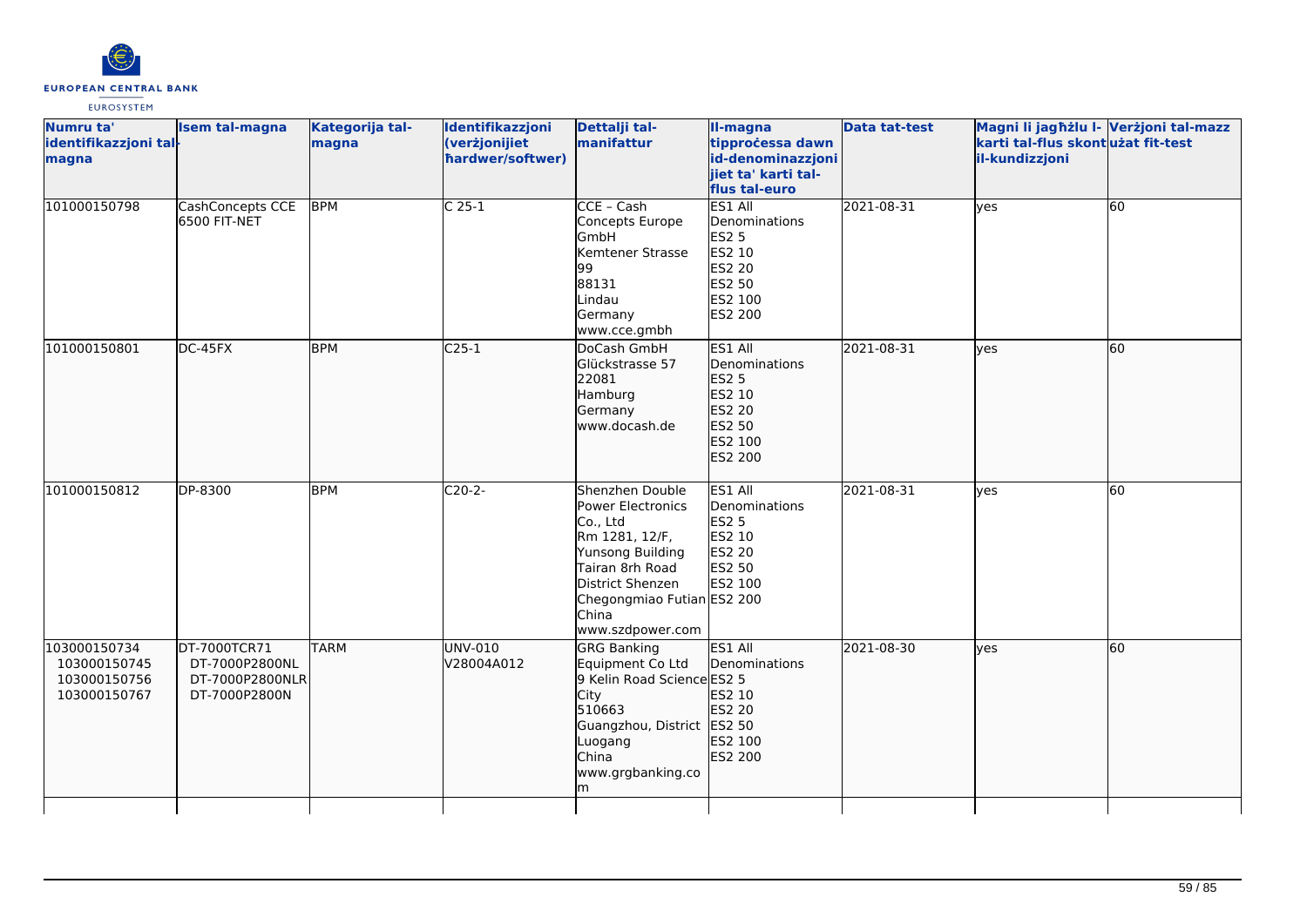

| Numru ta'<br>identifikazzjoni tal-<br>magna | <b>Isem tal-magna</b>                     | Kategorija tal-<br>magna | Identifikazzjoni<br>(verżjonijiet<br>hardwer/softwer) | Dettalji tal-<br>manifattur                                                                                                                                                                                           | II-magna<br>tipprocessa dawn<br>id-denominazzjoni<br>jiet ta' karti tal-<br>flus tal-euro           | <b>Data tat-test</b> | Magni li jagħżlu I- Verżjoni tal-mazz<br>karti tal-flus skont użat fit-test<br>il-kundizzjoni |                 |
|---------------------------------------------|-------------------------------------------|--------------------------|-------------------------------------------------------|-----------------------------------------------------------------------------------------------------------------------------------------------------------------------------------------------------------------------|-----------------------------------------------------------------------------------------------------|----------------------|-----------------------------------------------------------------------------------------------|-----------------|
| 102000150345                                | ST-4000                                   | <b>BAM</b>               | $V$ 4.60                                              | ZHEJIANG SEMTOM<br>ELECTRONIC CO.<br>.TD<br>1 Bldg, Section B<br>Shoes Ind. Zone<br>Eco. Development<br>Area, Pingyan<br>325401 Wenzhou<br>Zhejiang<br><b>CHINA</b><br>sales3@semtom.co<br>http://www.semtom.<br>com/ | ES1 All<br>Denominations<br><b>ES2 5</b><br>ES2 10<br><b>ES2 20</b><br>ES2 50<br>ES2 100<br>ES2 200 | 2021-08-18           | lno                                                                                           | $\overline{60}$ |
| 102000150367                                | SC 1015                                   | <b>BAM</b>               | $V$ 4.60                                              | Merlin<br>Industrieweg 4<br>3606 AS<br>Maarssen<br>The Netherlands<br>info@merlin.nl<br>www.merlin.nl                                                                                                                 | ES1 All<br>Denominations<br>ES2 5<br>ES2 10<br>ES2 20<br>ES2 50<br>ES2 100<br>ES2 200               | 2021-08-18           | no                                                                                            | 60              |
| 102000150298                                | Numeron D                                 | <b>BAM</b>               | EUR_V5.11._D                                          | Giesecke+Devrient<br>Currency<br>Technology GmbH<br>Prinzregentenstraße ES2 10<br>159<br>81677<br>Munich<br>Germany<br>www.gi-de.com                                                                                  | ES1 All<br>Denominations<br><b>ES2 5</b><br>ES2 20<br>ES2 50<br>ES2 100<br><b>ES2 200</b>           | 2021-08-12           | lno                                                                                           | 60              |
| 102000150301<br>102000153406                | ProNote 1.5<br>Procoin ProNote<br>$1.5\,$ | <b>BAM</b>               | <b>EUR V3.032</b>                                     | Giesecke+Devrient<br>Currency<br>Technology GmbH<br>Prinzregentenstraße ES2 10<br>159<br>81677<br>Munich                                                                                                              | ES1 All<br>Denominations<br><b>ES2 5</b><br>ES2 20<br>ES2 50<br>ES2 100                             | 2021-08-12           | Ino                                                                                           | 60              |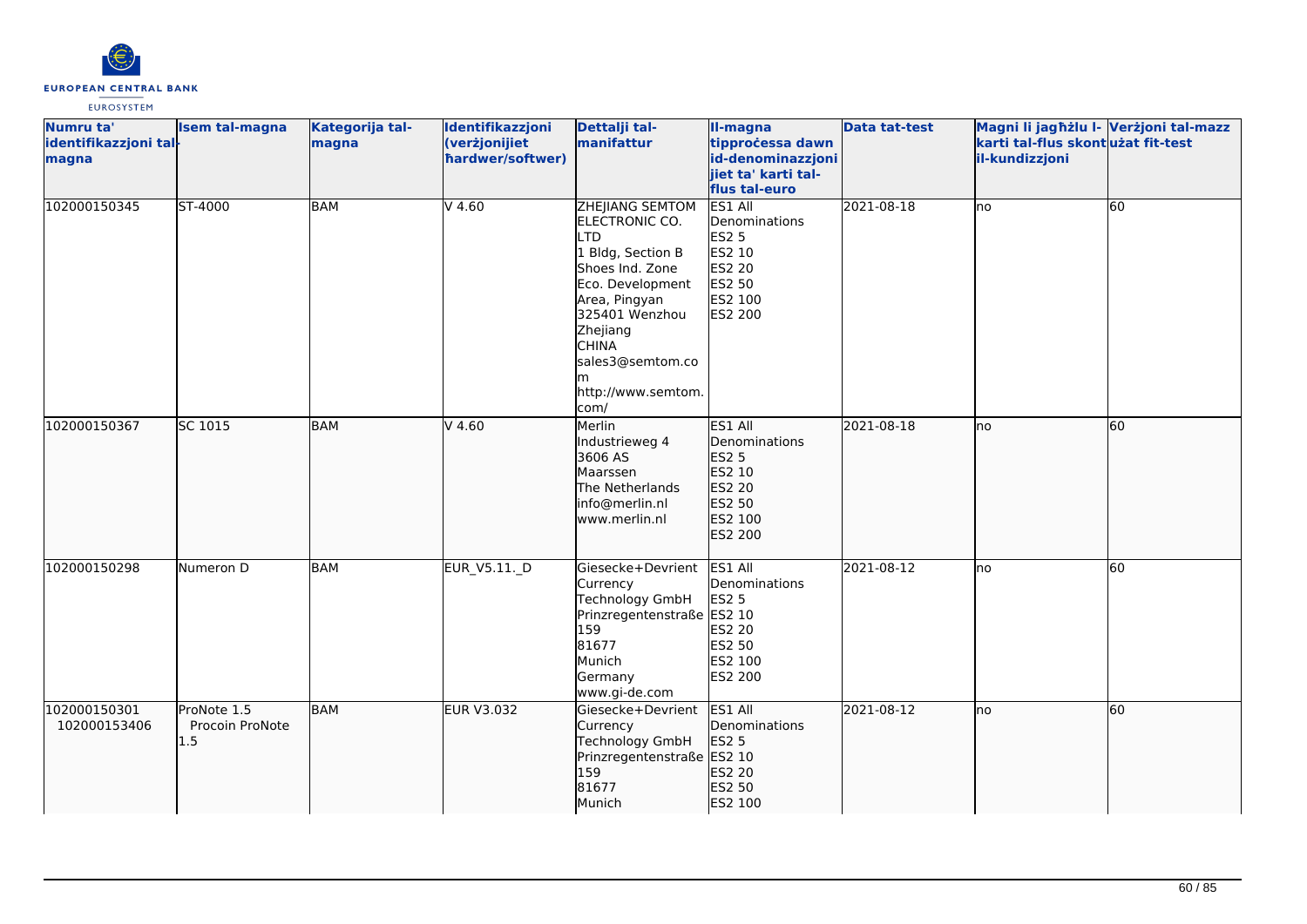

| Numru ta'<br>identifikazzjoni tal-<br>magna                                                                                                                                                  | <b>Isem tal-magna</b>                                                                                                                                                                         | Kategorija tal-<br>magna | Identifikazzjoni<br>(verżjonijiet<br>hardwer/softwer) | Dettalji tal-<br>manifattur                                                                                                                   | II-magna<br>tipprocessa dawn<br>id-denominazzjoni<br>jiet ta' karti tal-<br>flus tal-euro | <b>Data tat-test</b> | Magni li jagħżlu I- Verżjoni tal-mazz<br>karti tal-flus skontużat fit-test<br>il-kundizzjoni |    |
|----------------------------------------------------------------------------------------------------------------------------------------------------------------------------------------------|-----------------------------------------------------------------------------------------------------------------------------------------------------------------------------------------------|--------------------------|-------------------------------------------------------|-----------------------------------------------------------------------------------------------------------------------------------------------|-------------------------------------------------------------------------------------------|----------------------|----------------------------------------------------------------------------------------------|----|
|                                                                                                                                                                                              |                                                                                                                                                                                               |                          |                                                       | Germany<br>www.gi-de.com                                                                                                                      | <b>ES2 200</b>                                                                            |                      |                                                                                              |    |
| 102000149944                                                                                                                                                                                 | GFS-100                                                                                                                                                                                       | <b>BAM</b>               | GFS-BV<br>3221                                        | <b>Glory Global</b><br>Solutions<br>Thomas-Edison-Platz ES2 5<br>63263<br>Neu-Isenburg<br>Germany<br>www.gloryglobalsolu ES2 200<br>tions.com | ES1 All<br>Denominations<br>ES2 10<br><b>ES2 20</b><br>ES2 50<br>ES2 100                  | 2021-08-05           | lno                                                                                          | 60 |
| 102000149955<br>102000149966<br>102000149977<br>102000149988                                                                                                                                 | GFS-120B<br>GFS-110<br>GFS-120<br>GFS-120S                                                                                                                                                    | BAM                      | lGFS-BV+MG<br>3221                                    | Glory Global<br>Solutions<br>Thomas-Edison-Platz ES2 5<br>63263<br>Neu-Isenburg<br>Germany<br>www.gloryglobalsolu ES2 200<br>tions.com        | ES1 All<br>Denominations<br>ES2 10<br>ES2 20<br>ES2 50<br><b>ES2 100</b>                  | 2021-08-05           | lno                                                                                          | 60 |
| 101000149998<br>101000150004<br>101000150015<br>101000150026<br>101000150037<br>101000150048<br>101000150059<br>101000150060<br>101000150071<br>101000150082<br>101000150093<br>101000150106 | USF-100<br><b>USF-100 EU</b><br><b>UW-500EU</b><br>UW-500EUD<br><b>UW-500EUL</b><br>UW-500EUB<br><b>UW-600EU</b><br>UW-600EUD<br>UW-600EUL<br>UW-600EUB<br><b>UWH-1000</b><br><b>UWH-1500</b> | <b>BPM</b>               | HVD-1XX<br>0454                                       | <b>Glory Global</b><br>Solutions<br>Thomas-Edison-Platz ES2 5<br>63263<br>Neu-Isenburg<br>Germany<br>www.gloryglobalsolu ES2 200<br>tions.com | ES1 All<br>Denominations<br><b>ES2 10</b><br><b>ES2 20</b><br>ES2 50<br>ES2 100           | 2021-08-05           | yes                                                                                          | 60 |
| 102000149886<br>102000149897                                                                                                                                                                 | SB-9<br>Multi Cash SB-9                                                                                                                                                                       | BAM                      | 01.16                                                 | Hyundai MIB<br>International Co.<br>Ltd.<br>3301, A Bld, 17,<br>Gosan-ro 148beon-<br>lgil                                                     | ES1 All<br>Denominations<br>ES2 5<br>ES2 10<br>ES2 20<br>ES2 50                           | 2021-07-30           | lno                                                                                          | 60 |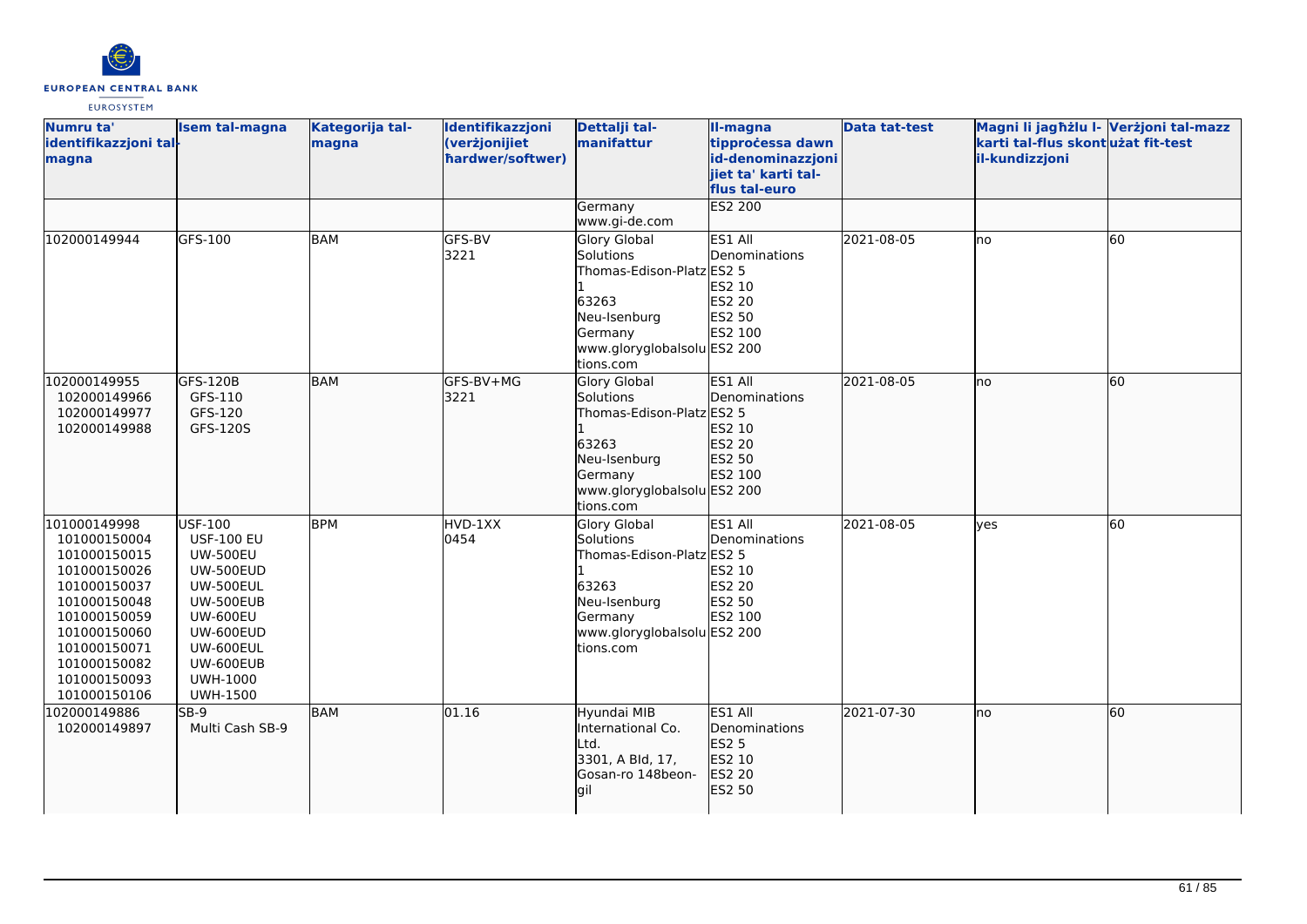

| Numru ta'<br>identifikazzjoni tal-<br>magna | <b>Isem tal-magna</b> | Kategorija tal-<br>magna | Identifikazzjoni<br>(verżjonijiet<br>hardwer/softwer) | Dettalji tal-<br>manifattur                                                                                                                                             | II-magna<br>tipprocessa dawn<br>id-denominazzjoni<br>jiet ta' karti tal-<br>flus tal-euro | <b>Data tat-test</b> | Magni li jaghżlu I- Verżjoni tal-mazz<br>karti tal-flus skontużat fit-test<br>il-kundizzjoni |    |
|---------------------------------------------|-----------------------|--------------------------|-------------------------------------------------------|-------------------------------------------------------------------------------------------------------------------------------------------------------------------------|-------------------------------------------------------------------------------------------|----------------------|----------------------------------------------------------------------------------------------|----|
|                                             |                       |                          |                                                       | 15850<br>Gunpo-si, Gyeonggi- ES2 200<br>do, 15850, Gunpo<br>City<br>KOREA (Republic)<br>sjpark5423@hyunda<br>imib.com<br>www.hyundaimib.co<br>m                         | <b>ES2 100</b>                                                                            |                      |                                                                                              |    |
| 102000148818                                | NEWTON3-V             | <b>BAM</b>               | Main: v1.3, Reco:<br>v1.3                             | Kisan Electronics Co ES1 All<br>Ltd<br>273-1 Sungsoo-<br>Dong<br>2GA 3 Dong<br>Sungdong-Gu 133,<br>831 Seoul<br>South Korea<br>yshin21@kisane.co<br>m<br>www.kisane.com | Denominations<br><b>ES2 5</b><br>ES2 10<br><b>ES2 20</b><br>ES2 50<br>ES2 100<br>ES2 200  | 2021-07-26           | lno                                                                                          | 60 |
| 101000148828                                | $K3-A$                | <b>BPM</b>               | Main: v1.3, Reco:<br>v1.3                             | Kisan Electronics Co ES1 All<br>Ltd<br>273-1 Sungsoo-<br>Dong<br>2GA 3 Dong<br>Sungdong-Gu 133,<br>831 Seoul<br>South Korea<br>yshin21@kisane.co<br>m<br>www.kisane.com | Denominations<br>ES2 5<br>ES2 10<br>ES2 20<br>ES2 50<br>ES2 100<br>ES2 200                | 2021-07-26           | lves                                                                                         | 60 |
| 101000148624                                | <b>USF-50</b>         | <b>BPM</b>               | 0407                                                  | Glory Global<br>Solutions<br>Thomas-Edison-Platz ES2 5<br>63263<br>Neu-Isenburg<br>Germany<br>www.gloryglobalsolu ES2 200                                               | ES1 All<br>Denominations<br>ES2 10<br>ES2 20<br>ES2 50<br>ES2 100                         | 2021-07-23           | lves                                                                                         | 60 |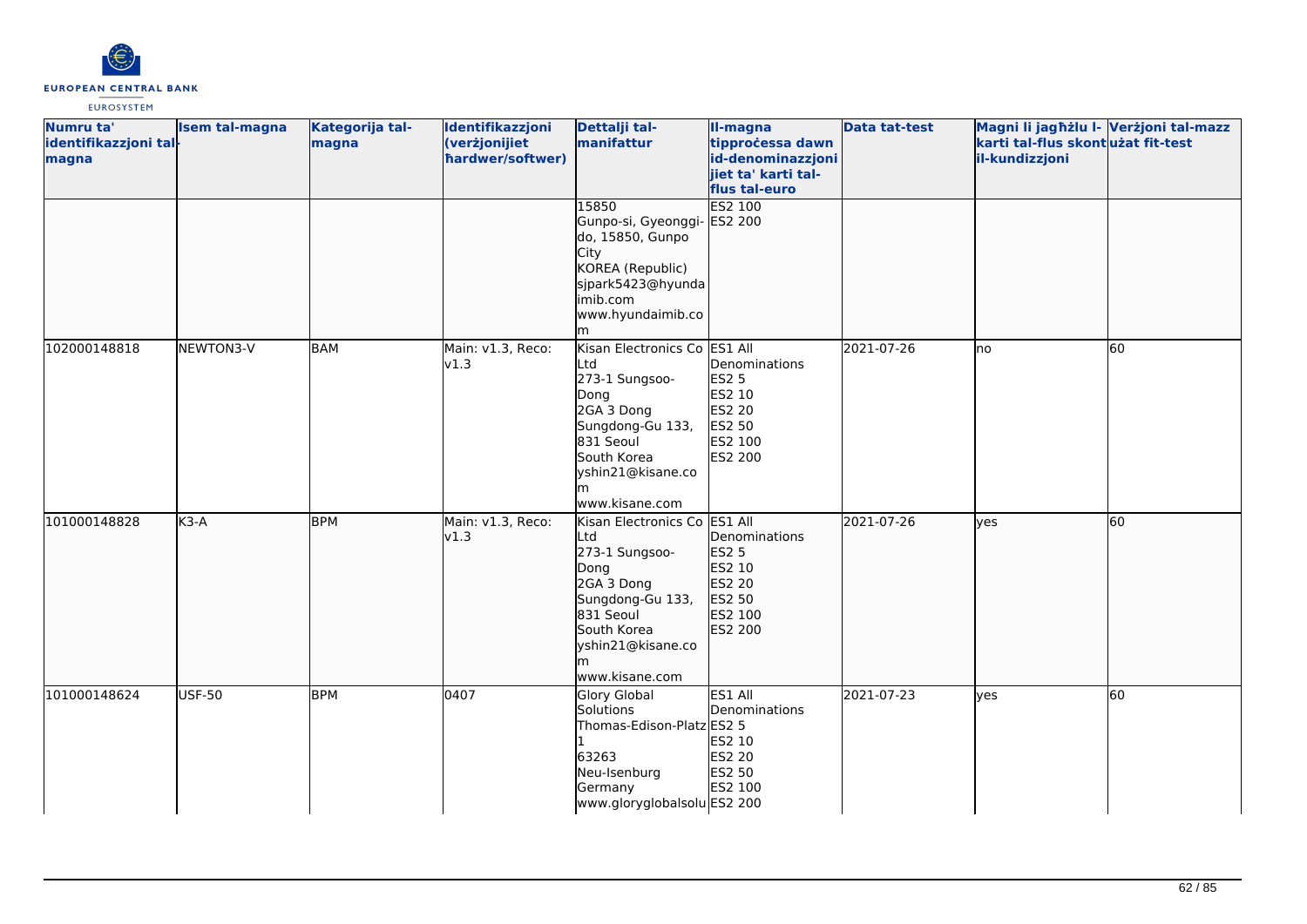

| Numru ta'<br>identifikazzjoni tal-<br>magna                                                                  | <b>Isem tal-magna</b>                                                                                                                 | Kategorija tal-<br>magna | Identifikazzjoni<br>(verżjonijiet<br>hardwer/softwer) | Dettalji tal-<br>manifattur                                                                                                                            | II-magna<br>tipprocessa dawn<br>id-denominazzjoni<br>jiet ta' karti tal-<br>flus tal-euro | <b>Data tat-test</b> | Magni li jagħżlu I- Verżjoni tal-mazz<br>karti tal-flus skont użat fit-test<br>il-kundizzjoni |    |
|--------------------------------------------------------------------------------------------------------------|---------------------------------------------------------------------------------------------------------------------------------------|--------------------------|-------------------------------------------------------|--------------------------------------------------------------------------------------------------------------------------------------------------------|-------------------------------------------------------------------------------------------|----------------------|-----------------------------------------------------------------------------------------------|----|
| 101000148635                                                                                                 | <b>USF-51</b>                                                                                                                         | <b>BPM</b>               | 0407                                                  | tions.com<br>Glory Global<br>Solutions<br>Thomas-Edison-Platz ES2 5                                                                                    | ES1 All<br>Denominations<br>ES2 10                                                        | 2021-07-23           | lyes                                                                                          | 60 |
|                                                                                                              |                                                                                                                                       |                          |                                                       | 63263<br>Neu-Isenburg<br>Germany<br>www.gloryglobalsolu ES2 200<br>tions.com                                                                           | ES2 20<br>ES2 50<br>ES2 100                                                               |                      |                                                                                               |    |
| 101000148646<br>101000148657<br>101000148668<br>101000148679<br>101000148680<br>101000148691<br>101000148704 | <b>USF-300</b><br><b>USF-100EU2</b><br><b>UW-500EU2</b><br><b>UW-600EU2</b><br><b>UW-700EU2</b><br><b>UW-800EU2</b><br><b>USF-120</b> | <b>BPM</b>               | HVD-2XX<br>0407                                       | Glory Global<br>Solutions<br>Thomas-Edison-Platz ES2 5<br>63263<br>Neu-Isenburg<br>Germany<br>www.gloryglobalsolu ES2 200<br>tions.com                 | ES1 All<br>Denominations<br>ES2 10<br>ES2 20<br>ES2 50<br>ES2 100                         | 2021-07-23           | lves                                                                                          | 60 |
| 101000148715<br>101000148726<br>101000148737<br>101000148748<br>101000148759<br>101000148760                 | $UW-F4$<br><b>UW-F12</b><br><b>UW-F16</b><br>UW-F8<br>GDB-100<br>GDB-200                                                              | <b>BPM</b>               | <b>HVD-310</b><br>5002                                | Glory Global<br>Solutions<br>Thomas-Edison-Platz ES2 5<br>63263<br>Neu-Isenburg<br>Germany<br>www.gloryglobalsolu ES2 200<br>tions.com                 | ES1 All<br>Denominations<br>ES2 10<br>ES2 20<br>ES2 50<br>ES2 100                         | 2021-07-23           | lyes                                                                                          | 60 |
| 101000148782                                                                                                 | lK6                                                                                                                                   | <b>BPM</b>               | Main: v1.3, Reco:<br>v1.3                             | Kisan Electronics Co ES1 All<br>Ltd<br>273-1 Sungsoo-<br>Dong<br>2GA 3 Dong<br>Sungdong-Gu 133,<br>831 Seoul<br>South Korea<br>yshin21@kisane.co<br>lm | Denominations<br><b>ES2 5</b><br>ES2 10<br><b>ES2 20</b><br>ES2 50<br>ES2 100<br>ES2 200  | 2021-07-23           | lyes                                                                                          | 60 |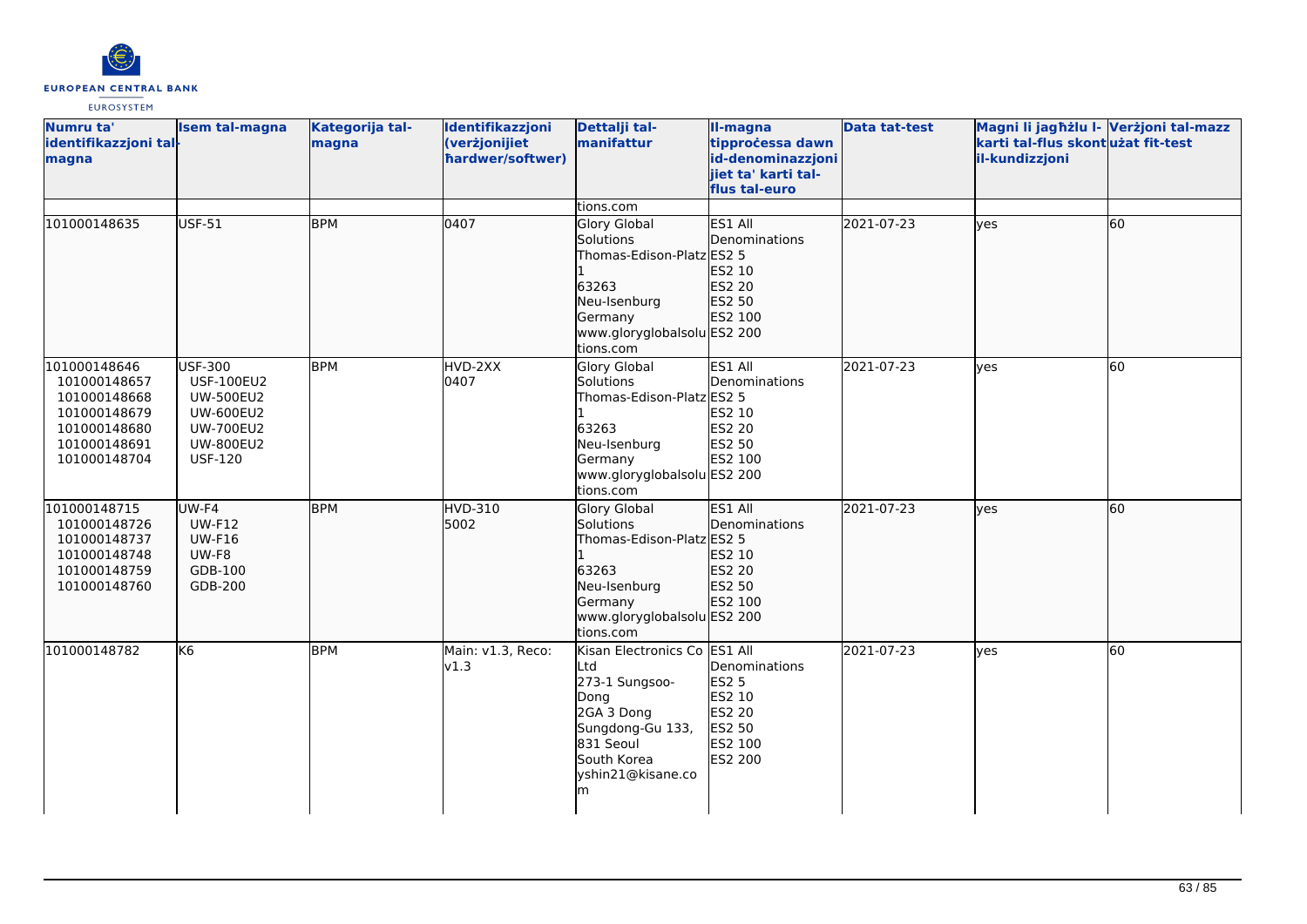

| Numru ta'<br>identifikazzjoni tal-<br>magna | <b>Isem tal-magna</b> | Kategorija tal-<br>magna | Identifikazzjoni<br>(verżjonijiet<br>hardwer/softwer) | Dettalji tal-<br>manifattur                                                                                                                                             | II-magna<br>tipprocessa dawn<br>id-denominazzjoni<br>jiet ta' karti tal-<br>flus tal-euro    | <b>Data tat-test</b> | Magni li jagħżlu I- Verżjoni tal-mazz<br>karti tal-flus skontużat fit-test<br>il-kundizzjoni |    |
|---------------------------------------------|-----------------------|--------------------------|-------------------------------------------------------|-------------------------------------------------------------------------------------------------------------------------------------------------------------------------|----------------------------------------------------------------------------------------------|----------------------|----------------------------------------------------------------------------------------------|----|
|                                             |                       |                          |                                                       | www.kisane.com                                                                                                                                                          |                                                                                              |                      |                                                                                              |    |
| 101000148793                                | $K5-A$                | <b>BPM</b>               | Main: v1.3, Reco:<br>v1.3                             | Kisan Electronics Co<br>Ltd<br>273-1 Sungsoo-<br>Dong<br>2GA 3 Dong<br>Sungdong-Gu 133,<br>831 Seoul<br>South Korea<br>yshin21@kisane.co<br>m<br>www.kisane.com         | ES1 All<br>Denominations<br><b>ES2 5</b><br>ES2 10<br>ES2 20<br>ES2 50<br>ES2 100<br>ES2 200 | 2021-07-23           | lyes                                                                                         | 60 |
| 101000148806                                | NEWTON3-F             | <b>BPM</b>               | Main: v1.3, Reco:<br>v1.3                             | Kisan Electronics Co ES1 All<br>Ltd<br>273-1 Sungsoo-<br>Dong<br>2GA 3 Dong<br>Sungdong-Gu 133,<br>831 Seoul<br>South Korea<br>yshin21@kisane.co<br>m<br>www.kisane.com | Denominations<br><b>ES2 5</b><br>ES2 10<br>ES2 20<br>ES2 50<br>ES2 100<br><b>ES2 200</b>     | 2021-07-23           | <b>ves</b>                                                                                   | 60 |
| 102000149249                                | $DC-45V$              | <b>BAM</b>               | $C25-1$                                               | DoCash GmbH<br>Glückstrasse 57<br>22081<br>Hamburg<br>Germany<br>www.docash.de                                                                                          | ES1 All<br>Denominations<br><b>ES2 5</b><br>ES2 10<br>ES2 20<br>ES2 50<br>ES2 100<br>ES2 200 | 2021-07-23           | Ino                                                                                          | 60 |
| 103000149193                                | <b>RBU-10</b>         | <b>TARM</b>              | <b>HV-80</b><br>008D                                  | Fujitsu Technology<br>Solutions S.A.<br>Camino Cerro de los ES2 5<br>Gamos 1<br>28224<br>Pozuelo de Alarcón,                                                            | ES1 All<br>Denominations<br>ES2 10<br><b>ES2 20</b><br><b>ES2 50</b>                         | 2021-07-22           | <b>ves</b>                                                                                   | 60 |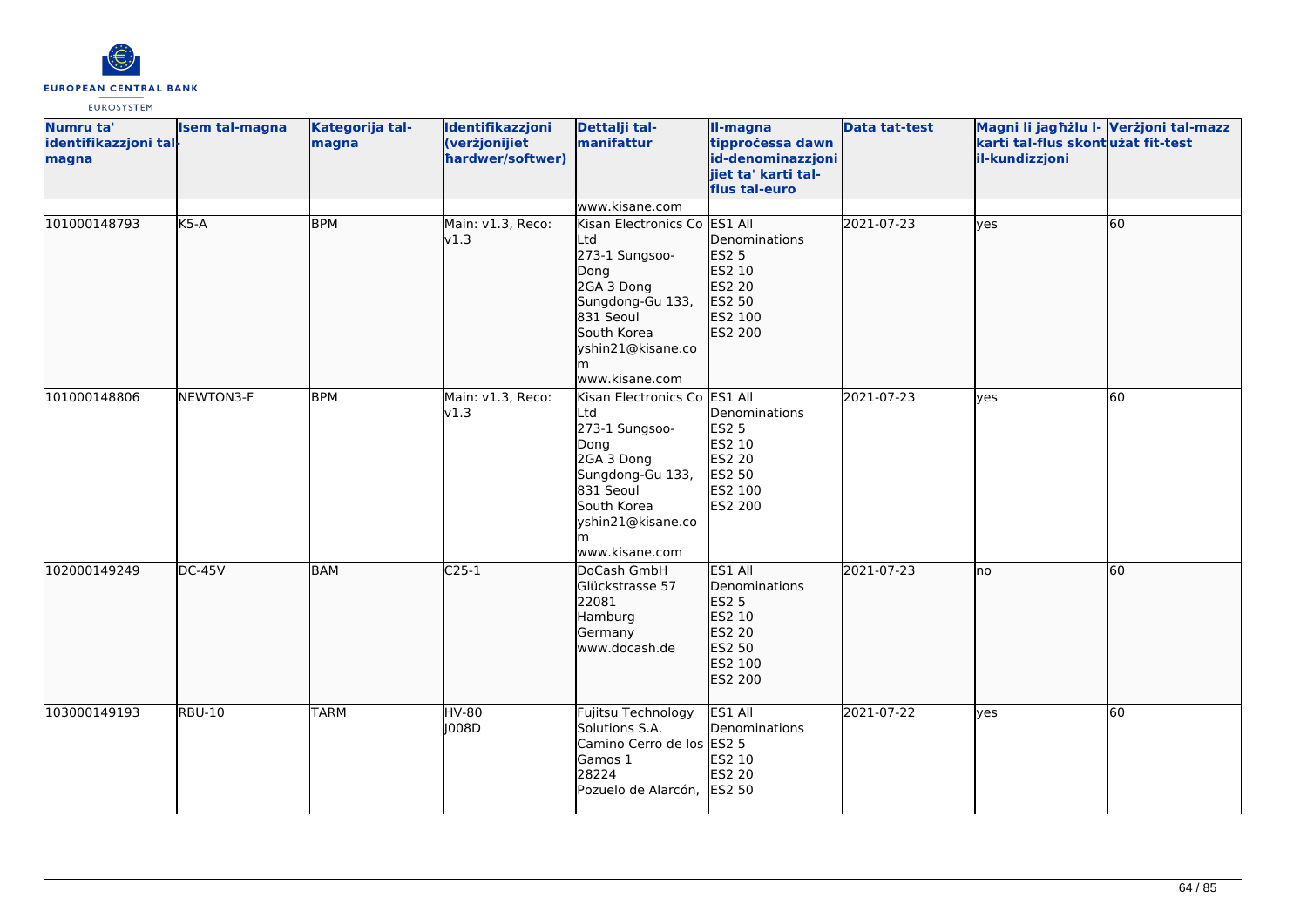

| Numru ta'<br>identifikazzjoni tal-<br>magna | <b>Isem tal-magna</b>           | Kategorija tal-<br>magna | Identifikazzjoni<br>(verżjonijiet<br>hardwer/softwer) | Dettalji tal-<br>manifattur                                                                                                                                                                                                                      | II-magna<br>tipprocessa dawn<br>id-denominazzjoni<br>jiet ta' karti tal-<br>flus tal-euro    | <b>Data tat-test</b> | Magni li jagħżlu I- Verżjoni tal-mazz<br>karti tal-flus skont użat fit-test<br>il-kundizzjoni |    |
|---------------------------------------------|---------------------------------|--------------------------|-------------------------------------------------------|--------------------------------------------------------------------------------------------------------------------------------------------------------------------------------------------------------------------------------------------------|----------------------------------------------------------------------------------------------|----------------------|-----------------------------------------------------------------------------------------------|----|
|                                             |                                 |                          |                                                       | Madrid<br>Spain<br>www.es.fujitsu.com                                                                                                                                                                                                            | ES2 100<br>ES2 200                                                                           |                      |                                                                                               |    |
| 103000149217                                | <b>RBU-10</b>                   | <b>TARM</b>              | <b>HV-84</b><br>  008D                                | Fujitsu Technology<br>Solutions S.A.<br>Camino Cerro de los ES2 5<br>Gamos 1<br>28224<br>Pozuelo de Alarcón,<br>Madrid<br>Spain<br>www.es.fujitsu.com                                                                                            | ES1 All<br>Denominations<br>ES2 10<br>ES2 20<br>ES2 50<br>ES2 100<br>ES2 200                 | 2021-07-22           | lyes                                                                                          | 60 |
| 102000149250                                | Ntegra Compact                  | <b>BAM</b>               | <b>NTEGRA COMPACT</b><br><b>BV</b><br>EUR:2.0         | Glory Global<br>Solutions<br>(International)<br>Limited<br>Forest View<br>Crockford Lane<br>Chineham Business<br>Park<br>RG24 8QZ<br>Basingstoke<br>United Kingdom<br>philippe.macon@fr.g<br>lory-global.com<br>www.gloryglobalsolu<br>tions.com | ES1 All<br>Denominations<br><b>ES2 5</b><br>ES2 10<br>ES2 20<br>ES2 50<br>ES2 100<br>ES2 200 | 2021-07-21           | lno                                                                                           | 60 |
| 101000149362                                | Ntegra TS Pro<br><b>Fitness</b> | <b>BPM</b>               | <b>NTEGRA PRO</b><br><b>FITNESS BV</b><br>EUR_F:2.0   | Glory Global<br>Solutions<br>(International)<br>Limited<br>Forest View<br>Crockford Lane<br>Chineham Business<br>Park<br>RG24 8QZ<br>Basingstoke<br>United Kingdom<br>philippe.macon@fr.g                                                        | ES1 All<br>Denominations<br><b>ES2 5</b><br>ES2 10<br>ES2 20<br>ES2 50<br>ES2 100<br>ES2 200 | 2021-07-21           | lyes                                                                                          | 60 |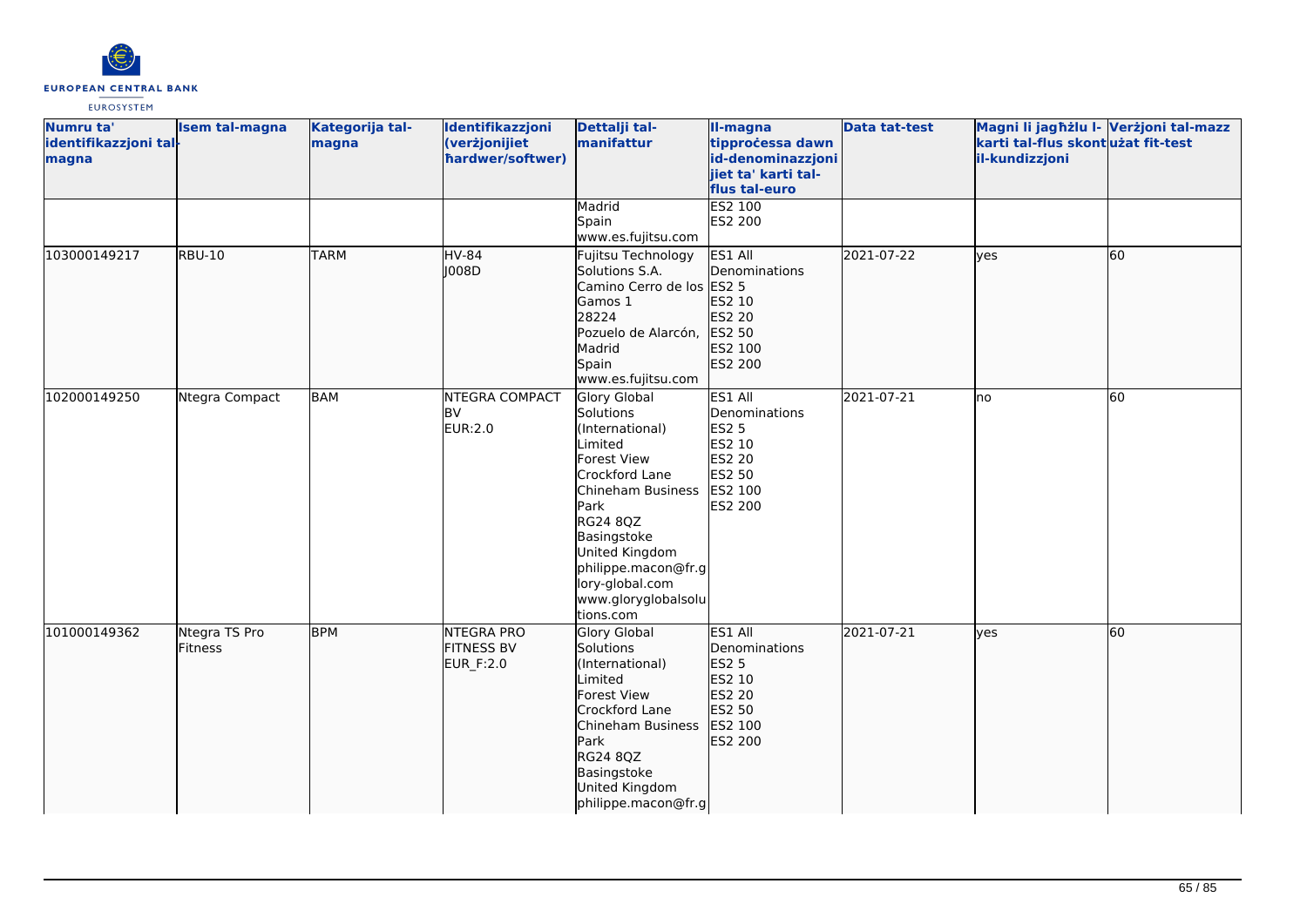

| Numru ta'<br>identifikazzjoni tal-<br>magna                  | <b>Isem tal-magna</b>                      | Kategorija tal-<br>magna | Identifikazzjoni<br>(verżjonijiet<br>hardwer/softwer)                                                   | Dettalji tal-<br>manifattur                                                                                                                                                                                               | II-magna<br>tipprocessa dawn<br>id-denominazzjoni<br>jiet ta' karti tal-<br>flus tal-euro    | <b>Data tat-test</b> | Magni li jagħżlu I- Verżjoni tal-mazz<br>karti tal-flus skontużat fit-test<br>il-kundizzjoni |    |
|--------------------------------------------------------------|--------------------------------------------|--------------------------|---------------------------------------------------------------------------------------------------------|---------------------------------------------------------------------------------------------------------------------------------------------------------------------------------------------------------------------------|----------------------------------------------------------------------------------------------|----------------------|----------------------------------------------------------------------------------------------|----|
|                                                              |                                            |                          |                                                                                                         | lory-global.com<br>www.gloryglobalsolu<br>tions.com                                                                                                                                                                       |                                                                                              |                      |                                                                                              |    |
| 102000149487                                                 | GFS-100                                    | <b>BAM</b>               | GFS-BV<br>3201                                                                                          | <b>Glory Global</b><br>Solutions<br>Thomas-Edison-Platz ES2 5<br>63263<br>Neu-Isenburg<br>Germany<br>www.gloryglobalsolu ES2 200<br>tions.com                                                                             | ES1 All<br>Denominations<br>ES2 10<br>ES2 20<br>ES2 50<br>ES2 100                            | 2021-07-21           | Ino                                                                                          | 60 |
| 102000149498<br>102000149502<br>102000149513<br>102000149524 | GFS-120B<br>GFS-110<br>GFS-120<br>GFS-120S | <b>BAM</b>               | GFS-BV+MG<br>3201                                                                                       | <b>Glory Global</b><br>Solutions<br>Thomas-Edison-Platz ES2 5<br>63263<br>Neu-Isenburg<br>Germany<br>www.gloryglobalsolu ES2 200<br>tions.com                                                                             | ES1 All<br>Denominations<br>ES2 10<br>ES2 20<br>ES2 50<br>ES2 100                            | 2021-07-21           | Ino                                                                                          | 60 |
| 101000118343                                                 | CPS1800/17/14                              | <b>BPM</b>               | CPS 7.6.74-R-u<br><b>CONF 7.5.4 VME</b><br>7.0.0-c5.1 IDS 1<br>6.15170 IDS 2<br>6.15170 IDSS<br>6.15170 | Cash Processing<br>Solutions Ltd<br>De La Rue House,<br>Jays Close, Viables,<br>Basingstoke<br>Hampshire<br><b>RG22 4BS</b><br>Viables Kingdom<br>United Kingdom<br>martin.hobhouse@u<br>k.delarue.com<br>www.delarue.com | ES1 All<br>Denominations<br><b>ES2 5</b><br>ES2 10<br>ES2 20<br>ES2 50<br>ES2 100<br>ES2 200 | 2021-07-20           | ves                                                                                          | 60 |
| 103000148465                                                 | MONETIK AB3+                               | <b>TARM</b>              | HW:1.1<br>V22004A0B2                                                                                    | Arca Technologies<br>lsrl<br>Via Statale 17<br>10012<br>Bollengo (TO)                                                                                                                                                     | ES1 All<br>Denominations<br><b>ES2 5</b><br>ES2 10<br>ES2 20                                 | 2021-07-19           | <b>l</b> ves                                                                                 | 60 |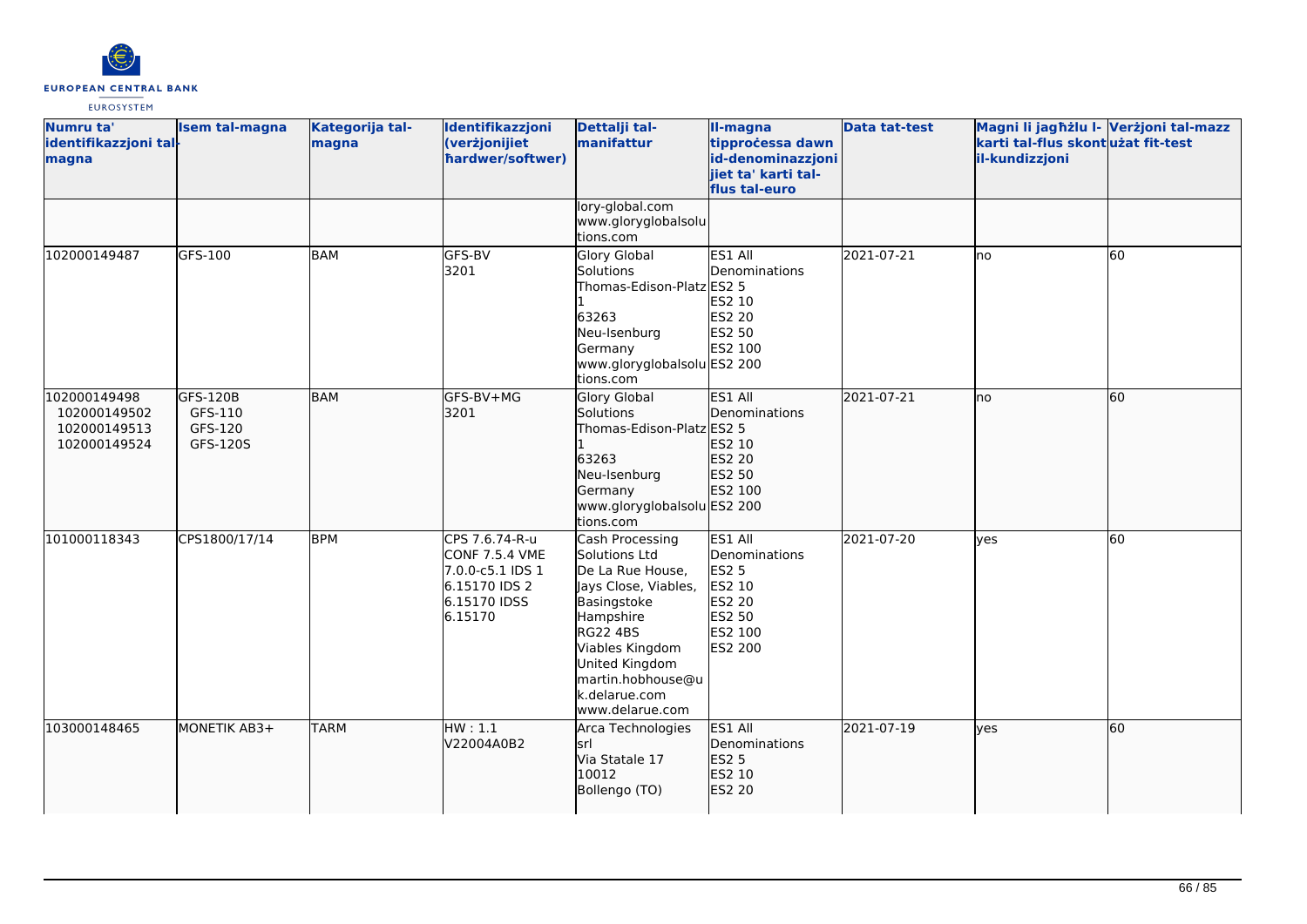

| Numru ta'<br>identifikazzjoni tal-<br>magna | <b>Isem tal-magna</b> | Kategorija tal-<br>magna | Identifikazzjoni<br>(verżjonijiet<br>hardwer/softwer)                                 | Dettalji tal-<br>manifattur                                                                                                                 | II-magna<br>tipprocessa dawn<br>id-denominazzjoni<br>jiet ta' karti tal-<br>flus tal-euro    | <b>Data tat-test</b> | Magni li jagħżlu I- Verżjoni tal-mazz<br>karti tal-flus skont użat fit-test<br>il-kundizzjoni |    |
|---------------------------------------------|-----------------------|--------------------------|---------------------------------------------------------------------------------------|---------------------------------------------------------------------------------------------------------------------------------------------|----------------------------------------------------------------------------------------------|----------------------|-----------------------------------------------------------------------------------------------|----|
|                                             |                       |                          |                                                                                       | Italy<br>www.arca.com                                                                                                                       | <b>ES2 50</b><br>ES2 100<br>ES2 200                                                          |                      |                                                                                               |    |
| 102000148943                                | BPS B1                | <b>BAM</b>               | EUR_002.118                                                                           | Giesecke+Devrient<br>Currency<br><b>Technology GmbH</b><br>Prinzregentenstraße ES2 10<br>159<br>81677<br>Munich<br>Germany<br>www.gi-de.com | ES1 All<br>Denominations<br><b>ES2 5</b><br>ES2 20<br>ES2 50<br>ES2 100<br>ES2 200           | 2021-07-16           | lno                                                                                           | 60 |
| 101000149204                                | Numeron F             | <b>BPM</b>               | EUR_V5.11._F                                                                          | Giesecke+Devrient<br>Currency<br>Technology GmbH<br>Prinzregentenstraße ES2 10<br>159<br>81677<br>Munich<br>Germany<br>www.gi-de.com        | ES1 All<br>Denominations<br><b>ES2 5</b><br>ES2 20<br>ES2 50<br>ES2 100<br>ES2 200           | 2021-07-16           | lyes                                                                                          | 60 |
| 101000148851                                | BPS C1                | <b>BPM</b>               | <b>HW Rel. 3.0</b><br>$(19$ -track<br>lmechanical<br>Thickness Sensor)<br>EUR_F02.110 | Giesecke+Devrient<br>Currency<br>Technology GmbH<br>Prinzregentenstraße<br>159<br>81677<br>Munich<br>Germany<br>www.gi-de.com               | ES1 All<br>Denominations<br><b>ES2 5</b><br>ES2 10<br>ES2 20<br>ES2 50<br>ES2 100<br>ES2 200 | 2021-07-15           | yes                                                                                           | 60 |
| 101000148862<br>101000148873                | BPS C5<br>BPS C2      | <b>BPM</b>               | EUR Version :<br>20.12.000                                                            | Giesecke+Devrient<br>Currency<br><b>Technology GmbH</b><br>Prinzregentenstraße ES2 10<br>159<br>81677<br>Munich                             | ES1 All<br>Denominations<br>ES2 5<br>ES2 20<br>ES2 50<br>ES2 100                             | 2021-07-15           | lves                                                                                          | 60 |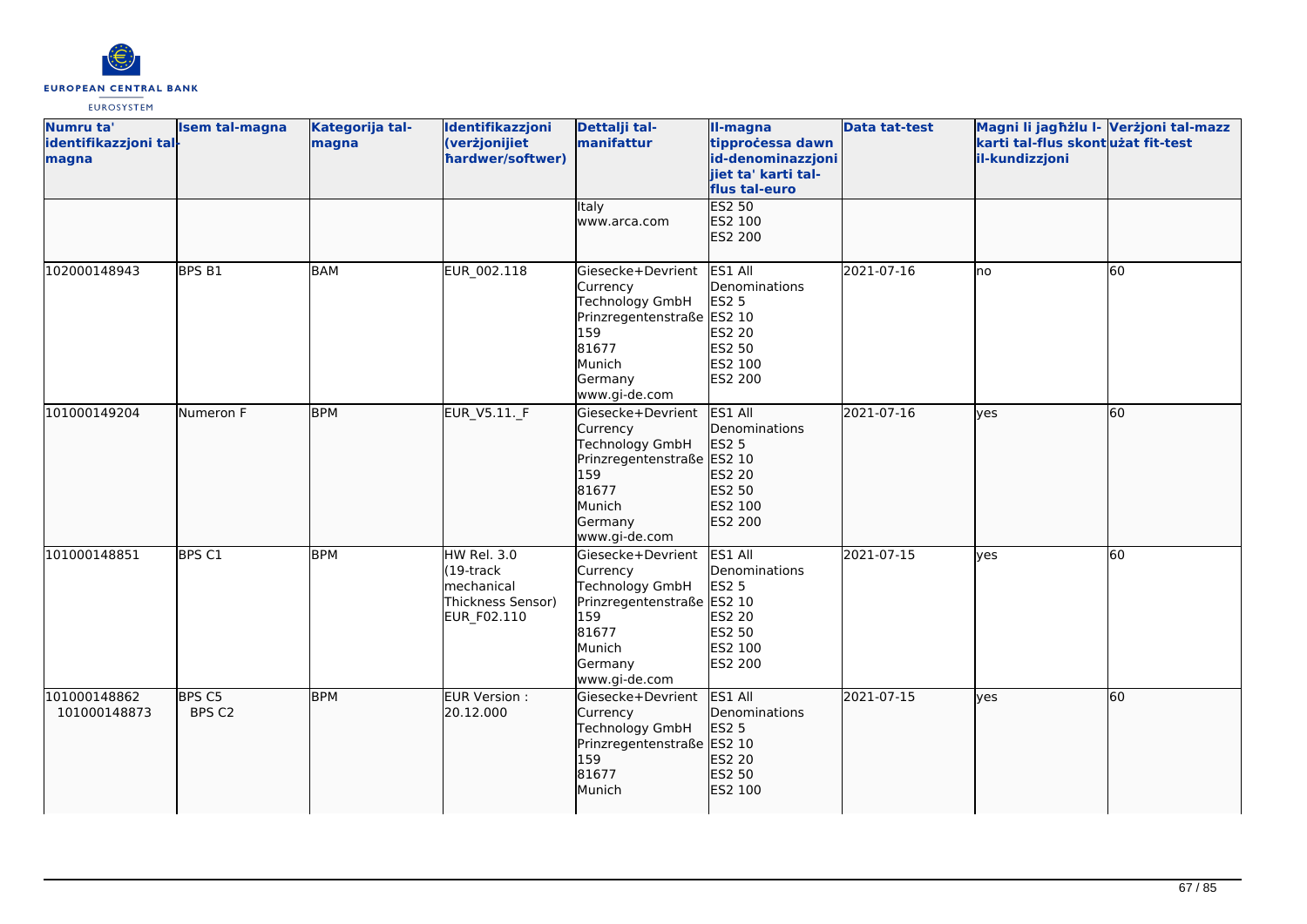

| Numru ta'<br>identifikazzjoni tal-<br>magna | <b>Isem tal-magna</b>                   | Kategorija tal-<br>magna | Identifikazzjoni<br>(verżjonijiet<br>hardwer/softwer) | Dettalji tal-<br>manifattur                                                                                                                           | II-magna<br>tipprocessa dawn<br>id-denominazzjoni<br>jiet ta' karti tal-<br>flus tal-euro           | <b>Data tat-test</b> | Magni li jagħżlu I- Verżjoni tal-mazz<br>karti tal-flus skontużat fit-test<br>il-kundizzjoni |    |
|---------------------------------------------|-----------------------------------------|--------------------------|-------------------------------------------------------|-------------------------------------------------------------------------------------------------------------------------------------------------------|-----------------------------------------------------------------------------------------------------|----------------------|----------------------------------------------------------------------------------------------|----|
|                                             |                                         |                          |                                                       | Germany<br>www.gi-de.com                                                                                                                              | <b>ES2 200</b>                                                                                      |                      |                                                                                              |    |
| 102000148885                                | Numeron TU                              | <b>BAM</b>               | <b>EUR_V5.11._TU</b>                                  | Giesecke+Devrient<br>Currency<br>Technology GmbH<br>Prinzregentenstraße ES2 10<br>159<br>81677<br>Munich<br>Germany<br>www.gi-de.com                  | ES1 All<br>Denominations<br><b>ES2 5</b><br>ES2 20<br>ES2 50<br>ES2 100<br><b>ES2 200</b>           | 2021-07-15           | lno                                                                                          | 60 |
| 101000148383<br>101000153392                | ProNote 1.5F<br>Procoin ProNote<br>1.5F | <b>BPM</b>               | EUR V3.031                                            | Giesecke+Devrient<br>Currency<br>Technology GmbH<br>Prinzregentenstraße ES2 10<br>159<br>81677<br>Munich<br>Germany<br>www.gi-de.com                  | ES1 All<br><b>I</b> Denominations<br><b>ES2 5</b><br>ES2 20<br>ES2 50<br>ES2 100<br>ES2 200         | 2021-07-14           | lves                                                                                         | 60 |
| 102000148453                                | DV 1825                                 | <b>BAM</b>               | PCB board<br>2104.19.01                               | DV UVIRMA Ltd<br>2 Kaufmann street,<br>Textile Centre 14F1<br>6801294<br>Tel Aviv<br>Israel<br>niklaus@digital-<br>verification.com<br>www.uvirma.com | ES1 All<br>Denominations<br><b>ES2 5</b><br>ES2 10<br>ES2 20<br>ES2 50<br>ES2 100<br><b>ES2 200</b> | 2021-07-14           | lno                                                                                          | 60 |
| 101000148577                                | <b>BPS 200</b>                          | <b>BPM</b>               | EUR V3.62.09                                          | Giesecke+Devrient<br>Currency<br>Technology GmbH<br>Prinzregentenstraße ES2 10<br>159<br>81677<br>Munich<br>Germany<br>www.gi-de.com                  | ES1 All<br>Denominations<br>ES2 5<br>ES2 20<br>ES2 50<br>ES2 100<br>ES2 200                         | 2021-07-14           | <b>l</b> ves                                                                                 | 60 |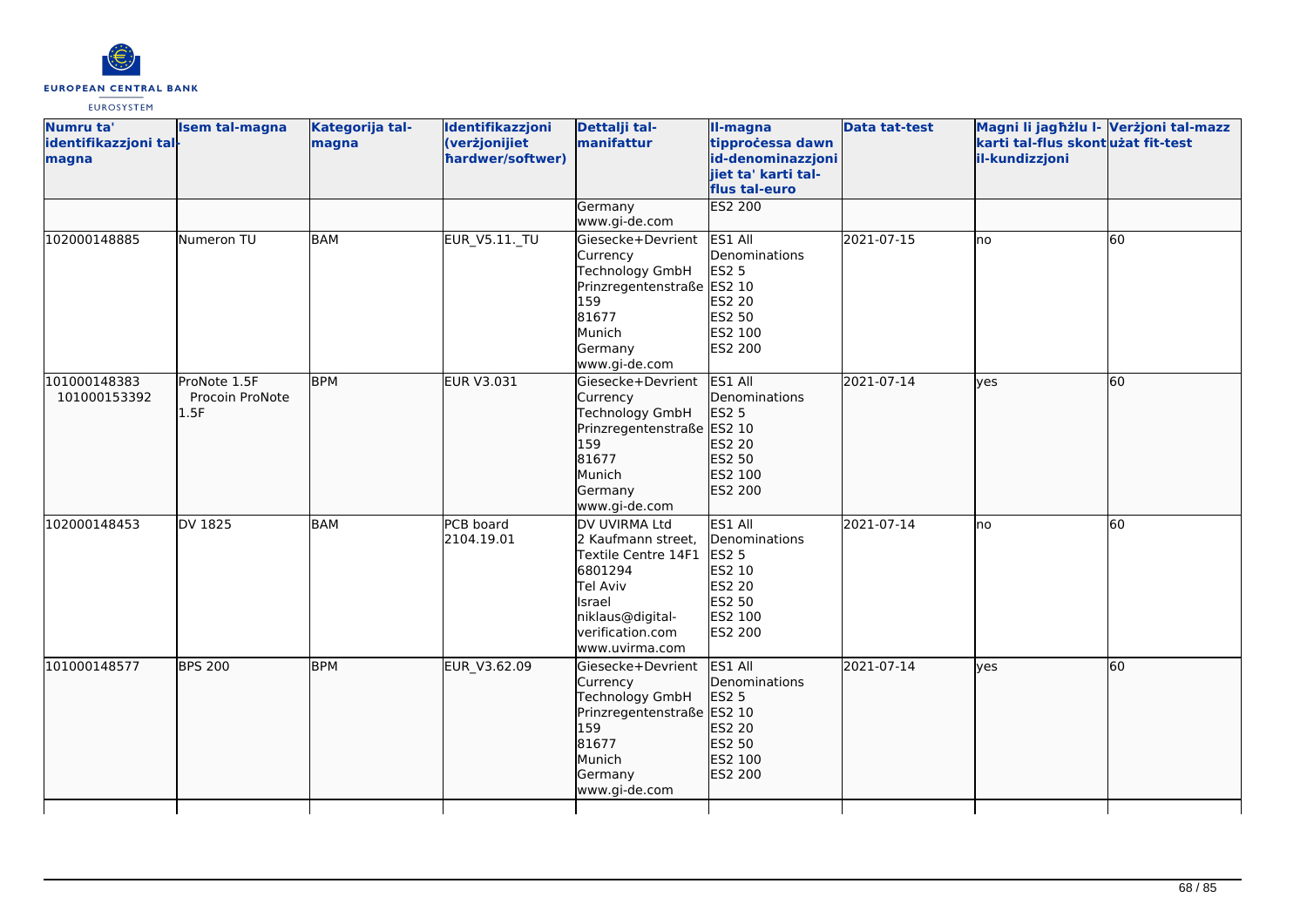

| Numru ta'<br>identifikazzjoni tal-<br>magna | <b>Isem tal-magna</b>                         | Kategorija tal-<br>magna | Identifikazzjoni<br>(verżjonijiet<br>hardwer/softwer)                                  | Dettalji tal-<br>manifattur                                                                                                          | II-magna<br>tipprocessa dawn<br>id-denominazzjoni<br>jiet ta' karti tal-<br>flus tal-euro | <b>Data tat-test</b> | Magni li jagħżlu l- Verżjoni tal-mazz<br>karti tal-flus skont użat fit-test<br>il-kundizzjoni |    |
|---------------------------------------------|-----------------------------------------------|--------------------------|----------------------------------------------------------------------------------------|--------------------------------------------------------------------------------------------------------------------------------------|-------------------------------------------------------------------------------------------|----------------------|-----------------------------------------------------------------------------------------------|----|
| 101000148588                                | <b>BPS 200</b>                                | <b>BPM</b>               | EUR_V3.62.59                                                                           | Giesecke+Devrient<br>Currency<br>Technology GmbH<br>Prinzregentenstraße ES2 10<br>159<br>81677<br>Munich<br>Germany<br>www.gi-de.com | ES1 All<br>Denominations<br><b>ES2 5</b><br>ES2 20<br>ES2 50<br>ES2 100<br>ES2 200        | 2021-07-14           | yes                                                                                           | 60 |
| 101000148599                                | BPS C1                                        | <b>BPM</b>               | HW Rel. 2.3<br>$(12 -$ track<br><b>Imechanical</b><br>Thickness Sensor)<br>EUR_F02.110 | Giesecke+Devrient<br>Currency<br>Technology GmbH<br>Prinzregentenstraße ES2 10<br>159<br>81677<br>Munich<br>Germany<br>www.gi-de.com | ES1 All<br>Denominations<br><b>ES2 5</b><br>ES2 20<br>ES2 50<br>ES2 100<br>ES2 200        | 2021-07-14           | lyes                                                                                          | 60 |
| 101000148602                                | BPS <sub>C4</sub>                             | <b>BPM</b>               | EUR 1.36.209                                                                           | Giesecke+Devrient<br>Currency<br>Technology GmbH<br>Prinzregentenstraße ES2 10<br>159<br>81677<br>Munich<br>Germany<br>www.gi-de.com | ES1 All<br>Denominations<br>ES2 5<br>ES2 20<br>ES2 50<br>ES2 100<br><b>ES2 200</b>        | 2021-07-14           | lyes                                                                                          | 60 |
| 101000148613                                | BPS <sub>C4</sub>                             | <b>BPM</b>               | EUR 1.36.259                                                                           | Giesecke+Devrient<br>Currency<br>Technology GmbH<br>Prinzregentenstraße<br>159<br>81677<br>Munich<br>Germany<br>www.gi-de.com        | ES1 All<br>Denominations<br>ES2 5<br>ES2 10<br>ES2 20<br>ES2 50<br>ES2 100<br>ES2 200     | 2021-07-14           | lyes                                                                                          | 60 |
| 103000148249                                | <b>NCR Self Service</b><br>Cash Tender Module | <b>TARM</b>              | GSR50 Note<br>Recycler                                                                 | <b>NCR Financial</b><br>Solutions Group Ltd                                                                                          | ES1 All<br>Denominations                                                                  | 2021-07-13           | lyes                                                                                          | 60 |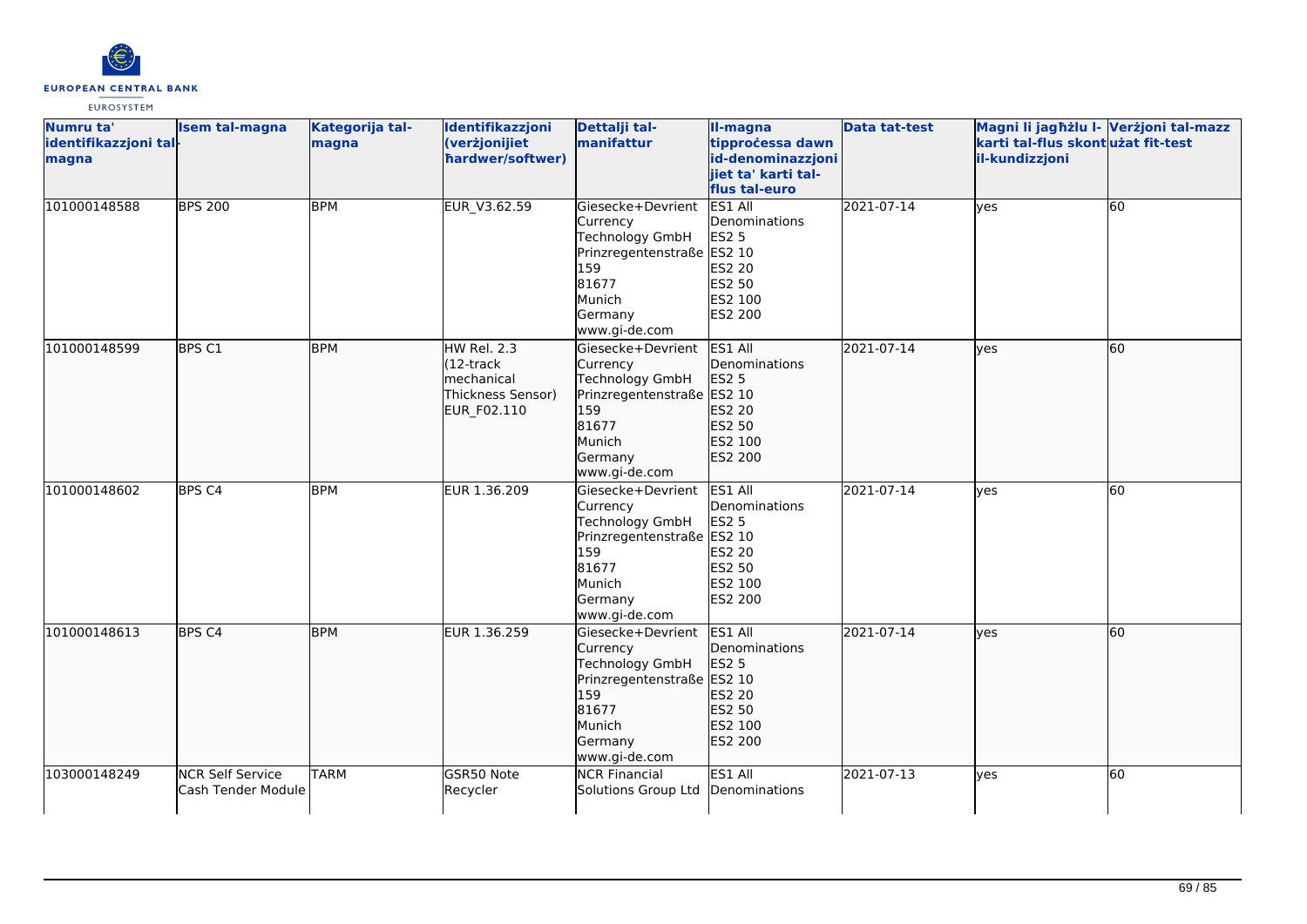

| Numru ta'<br>identifikazzjoni tal-<br>magna                  | <b>Isem tal-magna</b>                                  | Kategorija tal-<br>magna | Identifikazzjoni<br>(verżjonijiet<br>hardwer/softwer) | Dettalji tal-<br>manifattur                                                                                                          | II-magna<br>tipprocessa dawn<br>id-denominazzjoni<br>jiet ta' karti tal-<br>flus tal-euro | <b>Data tat-test</b> | Magni li jagħżlu I- Verżjoni tal-mazz<br>karti tal-flus skont użat fit-test<br>il-kundizzjoni |    |
|--------------------------------------------------------------|--------------------------------------------------------|--------------------------|-------------------------------------------------------|--------------------------------------------------------------------------------------------------------------------------------------|-------------------------------------------------------------------------------------------|----------------------|-----------------------------------------------------------------------------------------------|----|
|                                                              | 7362                                                   |                          | EU0129                                                | 3 Fulton Road<br>DD2 4SW Tayside<br>Dundee<br>United Kingdom<br>www.ncr.com                                                          | <b>ES2 5</b><br>ES2 10<br>ES2 20<br>ES2 50<br>ES2 100<br>ES2 200                          |                      |                                                                                               |    |
| 101000148429                                                 | BPS 1000 - 20<br>BN/sec.                               | <b>BPM</b>               | EUR_V2.51                                             | Giesecke+Devrient<br>Currency<br>Technology GmbH<br>Prinzregentenstraße<br>159<br>81677<br>Munich<br>Germany<br>www.gi-de.com        | ES1 All<br>Denominations<br>ES2 5<br>ES2 10<br>ES2 20<br>ES2 50<br>ES2 100<br>ES2 200     | 2021-07-13           | lyes                                                                                          | 60 |
| 101000148430                                                 | BPS 1000 - 30<br>BN/sec.                               | <b>BPM</b>               | <b>EUR_V2.51</b>                                      | Giesecke+Devrient<br>Currency<br>Technology GmbH<br>Prinzregentenstraße ES2 10<br>159<br>81677<br>Munich<br>Germany<br>www.gi-de.com | ES1 All<br>Denominations<br><b>ES2 5</b><br>ES2 20<br>ES2 50<br>ES2 100<br><b>ES2 200</b> | 2021-07-13           | yes                                                                                           | 60 |
| 101000148441                                                 | BPS M3                                                 | <b>BPM</b>               | BPS M3<br>Euro_02.03                                  | Giesecke+Devrient<br>Currency<br>Technology GmbH<br>Prinzregentenstraße ES2 10<br>159<br>81677<br>Munich<br>Germany<br>www.gi-de.com | ES1 All<br>Denominations<br>ES2 5<br>ES2 20<br>ES2 50<br>ES2 100<br>ES2 200               | 2021-07-13           | <b>l</b> ves                                                                                  | 60 |
| 102000147806<br>102000147817<br>102000147828<br>102000147839 | <b>CDS707C</b><br>CDS707<br>CDS707CB<br><b>CDS707W</b> | <b>BAM</b>               | CashRay 90<br>013-08-07                               | Cima S.p.A.<br>Via di Mezzo 2/4<br>41037<br>Mirandola (MO)                                                                           | ES1 All<br>Denominations<br><b>ES2 5</b><br>ES2 10                                        | 2021-07-09           | lno                                                                                           | 60 |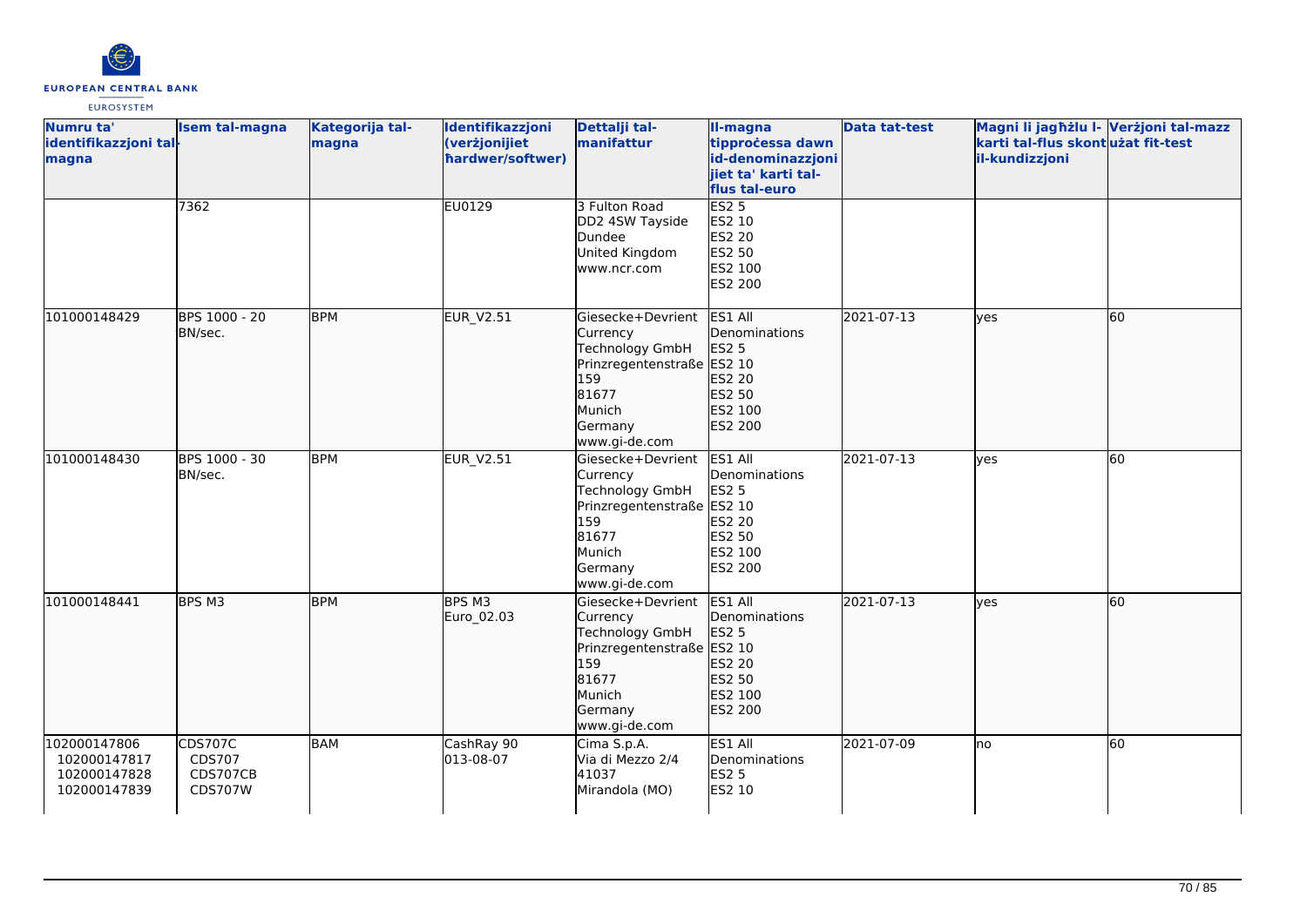

| Numru ta'<br>identifikazzjoni tal-<br>magna | <b>Isem tal-magna</b>        | Kategorija tal-<br>magna | Identifikazzjoni<br>(verżjonijiet<br>hardwer/softwer) | Dettalji tal-<br>manifattur       | II-magna<br>tipprocessa dawn<br>id-denominazzjoni<br>jiet ta' karti tal- | <b>Data tat-test</b> | Magni li jagħżlu I- Verżjoni tal-mazz<br>karti tal-flus skontużat fit-test<br>il-kundizzjoni |    |
|---------------------------------------------|------------------------------|--------------------------|-------------------------------------------------------|-----------------------------------|--------------------------------------------------------------------------|----------------------|----------------------------------------------------------------------------------------------|----|
| 102000147840                                | CDS707WB                     |                          |                                                       | Italy                             | flus tal-euro<br><b>ES2 20</b>                                           |                      |                                                                                              |    |
| 102000147851                                | <b>CDS707H</b>               |                          |                                                       | info@cimaspa.it                   | ES2 50                                                                   |                      |                                                                                              |    |
| 102000147862                                | CDS707HB                     |                          |                                                       | www.cimaspa.it                    | ES2 100                                                                  |                      |                                                                                              |    |
| 102000147873                                | CDS707S                      |                          |                                                       |                                   | ES2 200                                                                  |                      |                                                                                              |    |
|                                             |                              |                          |                                                       |                                   |                                                                          |                      |                                                                                              |    |
| 102000147884                                | <b>CDS707C</b>               | <b>BAM</b>               | CashRay 90                                            | Cima S.p.A.                       | ES1 All                                                                  | 2021-07-09           | Ino                                                                                          | 60 |
| 102000147895                                | CDS707                       |                          | 141-98-04                                             | Via di Mezzo 2/4                  | Denominations                                                            |                      |                                                                                              |    |
| 102000147908                                | CDS707CB                     |                          |                                                       | 41037                             | ES2 5<br>ES2 10                                                          |                      |                                                                                              |    |
| 102000147919<br>102000147920                | <b>CDS707W</b><br>CDS707WB   |                          |                                                       | Mirandola (MO)<br>Italy           | ES2 20                                                                   |                      |                                                                                              |    |
| 102000147931                                | CDS707H                      |                          |                                                       | info@cimaspa.it                   | ES2 50                                                                   |                      |                                                                                              |    |
| 102000147942                                | CDS707HB                     |                          |                                                       | www.cimaspa.it                    | ES2 100                                                                  |                      |                                                                                              |    |
| 102000147953                                | CDS707S                      |                          |                                                       |                                   | ES2 200                                                                  |                      |                                                                                              |    |
|                                             |                              |                          |                                                       |                                   |                                                                          |                      |                                                                                              |    |
| 104000147966                                | AST7000NT-R5                 | <b>TAM</b>               | CashRay 90                                            | Cima S.p.A.                       | ES1 All                                                                  | 2021-07-09           | Ino                                                                                          | 60 |
| 104000147977                                | AST7000NT                    |                          | 013-08-07                                             | Via di Mezzo 2/4                  | Denominations                                                            |                      |                                                                                              |    |
| 104000147988                                | AST7000-FT                   |                          |                                                       | 41037                             | <b>ES2 5</b>                                                             |                      |                                                                                              |    |
| 104000147999                                | AST7000-FT ER                |                          |                                                       | Mirandola (MO)                    | ES2 10                                                                   |                      |                                                                                              |    |
| 104000148002                                | AST7016                      |                          |                                                       | <b>Italy</b>                      | <b>ES2 20</b><br>ES2 50                                                  |                      |                                                                                              |    |
| 104000148013<br>104000148024                | AST7008W<br><b>AST7008WB</b> |                          |                                                       | info@cimaspa.it<br>www.cimaspa.it | ES2 100                                                                  |                      |                                                                                              |    |
| 104000148035                                | AST7008C                     |                          |                                                       |                                   | ES2 200                                                                  |                      |                                                                                              |    |
| 104000148046                                | <b>AST7008CB</b>             |                          |                                                       |                                   |                                                                          |                      |                                                                                              |    |
| 104000148057                                | <b>AST7008H</b>              |                          |                                                       |                                   |                                                                          |                      |                                                                                              |    |
| 104000148068                                | AST7008HB                    |                          |                                                       |                                   |                                                                          |                      |                                                                                              |    |
| 104000148079                                | AST7008S                     |                          |                                                       |                                   |                                                                          |                      |                                                                                              |    |
| 104000148080                                | AST7000NT-R5                 | <b>TAM</b>               | CashRay 90                                            | Cima S.p.A.                       | ES1 All                                                                  | 2021-07-09           | lno                                                                                          | 60 |
| 104000148091                                | AST7000NT                    |                          | 141-98-04                                             | Via di Mezzo 2/4                  | Denominations                                                            |                      |                                                                                              |    |
| 104000148104                                | AST7000-FT                   |                          |                                                       | 41037                             | ES2 5                                                                    |                      |                                                                                              |    |
| 104000148115                                | <b>AST7000-FT ER</b>         |                          |                                                       | Mirandola (MO)                    | ES2 10                                                                   |                      |                                                                                              |    |
| 104000148126                                | AST7016                      |                          |                                                       | <b>Italy</b>                      | ES2 20                                                                   |                      |                                                                                              |    |
| 104000148137                                | AST7008W                     |                          |                                                       | info@cimaspa.it                   | ES2 50                                                                   |                      |                                                                                              |    |
| 104000148148                                | <b>AST7008WB</b>             |                          |                                                       | www.cimaspa.it                    | ES2 100                                                                  |                      |                                                                                              |    |
| 104000148159<br>104000148160                | AST7008C<br><b>AST7008CB</b> |                          |                                                       |                                   | ES2 200                                                                  |                      |                                                                                              |    |
| 104000148171                                | <b>AST7008H</b>              |                          |                                                       |                                   |                                                                          |                      |                                                                                              |    |
| 104000148182                                | AST7008HB                    |                          |                                                       |                                   |                                                                          |                      |                                                                                              |    |
| 104000148193                                | AST7008S                     |                          |                                                       |                                   |                                                                          |                      |                                                                                              |    |
|                                             |                              |                          |                                                       |                                   |                                                                          |                      |                                                                                              |    |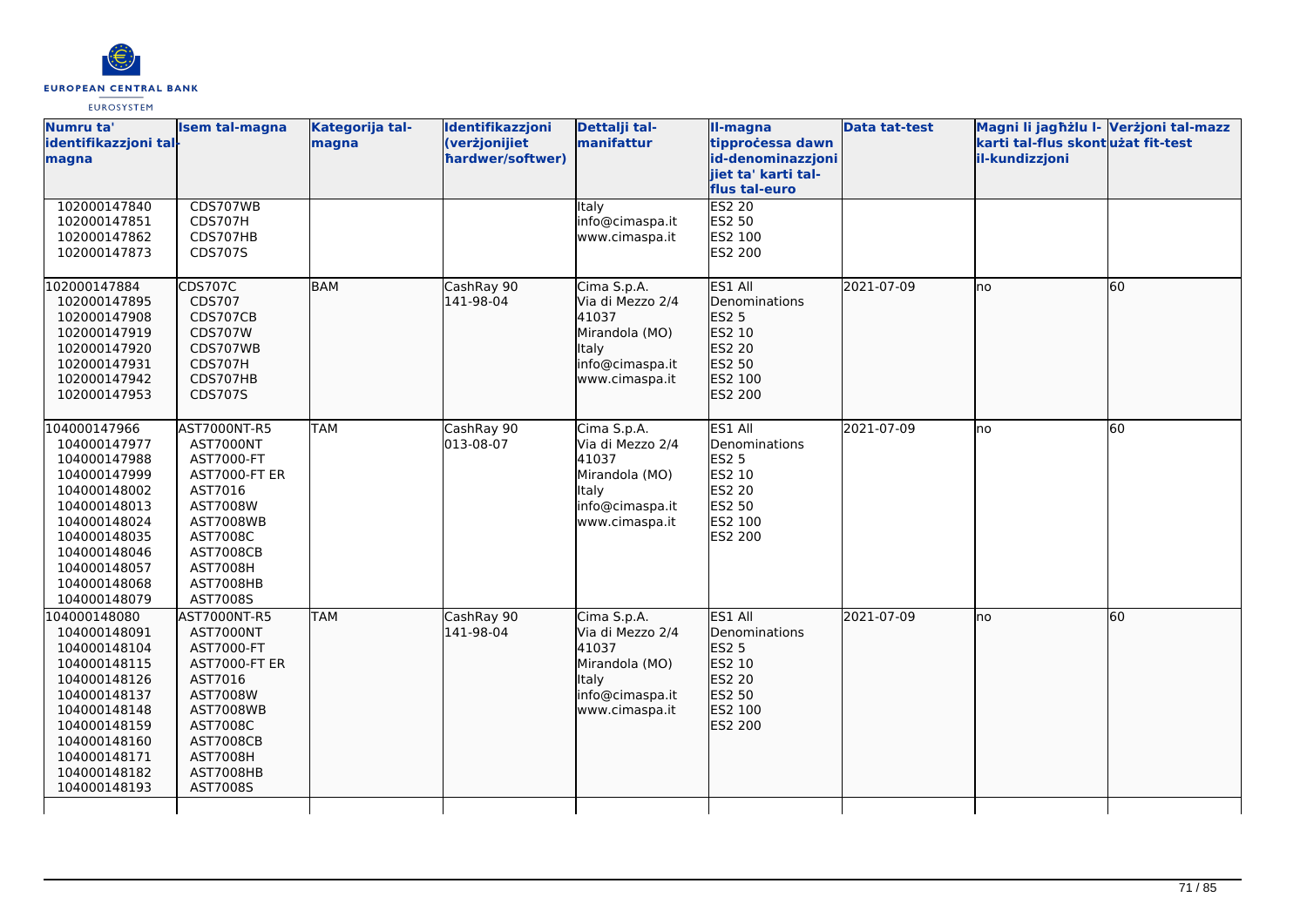

| il-kundizzjoni<br>magna<br>iiet ta' karti tal-<br>flus tal-euro<br>ES1 All<br>103000113248<br><b>TARM</b><br>RS12<br>Cima S.p.A.<br>2021-07-08<br>60<br>AST7000NT-R5<br>lyes<br>HFCM8005-EUN028. Via di Mezzo 2/4<br>Denominations<br>103000113259<br>AST7000NT<br>18<br>41037<br><b>ES2 5</b><br>103000113260<br>AST7000-FT<br>ES2 10<br>103000113271<br>Mirandola (MO)<br><b>AST7000-FT ER</b><br><b>ES2 20</b><br>103000113282<br>AST7016<br>Italy<br>info@cimaspa.it<br>ES2 50<br>103000113293<br>AST7008W<br>ES2 100<br>103000113306<br>www.cimaspa.it<br><b>AST7008WB</b><br>ES2 200<br>103000113317<br>AST7008C<br>103000113328<br><b>AST7008CB</b><br><b>AST7008H</b><br>103000113339<br>103000113340<br>AST7008HB<br><b>BAM</b><br><b>BV5000</b><br>Cima S.p.A.<br>ES1 All<br>2021-07-08<br>60<br>102000135276<br>SDM500C<br>lno<br><b>SDM500</b><br>BVCM115-EUR11700 Via di Mezzo 2/4<br>Denominations<br>102000135287<br>41037<br>ES2 5<br>102000135298<br><b>SDM500W</b><br>Mirandola (MO)<br>ES2 10<br>102000135301<br>SDM500H<br>ES2 20<br>102000135312<br>SDM500CB<br>Italy<br>ES2 50<br>SDM500WB<br>102000135323<br>info@cimaspa.it<br>ES2 100<br>102000135334<br>SDM500HB<br>www.cimaspa.it<br>SDM500WM<br>ES2 200<br>102000135345<br>102000135356<br>SDM500HM<br>102000135367<br><b>SDM500S</b><br>SDM500CL<br>102000135378<br>102000135389<br>SDM500WL<br>SDM500HL<br>102000135390<br>SDM500SL<br>102000135403<br>102000135414<br>SDM500WML<br>102000135425<br>SDM500HML<br>ES1 All<br><b>TARM</b><br>Cima S.p.A.<br>2021-07-08<br>60<br>103000135437<br>AST7000NT-R5<br><b>BV5000</b><br>lves<br>BVCM115-EUR11700 Via di Mezzo 2/4<br>Denominations<br>103000135448<br>AST7000NT<br><b>ES2 5</b><br>103000135459<br>AST7000-FT<br>41037<br>Mirandola (MO)<br>ES2 10<br>103000135460<br>AST7000-FT ER<br>ES2 20<br>103000135471<br>AST7016<br>Italy | Numru ta'<br>identifikazzjoni tal- | <b>Isem tal-magna</b> | Kategorija tal-<br>magna | Identifikazzjoni<br>(verżjonijiet | Dettalji tal-<br>manifattur | II-magna<br>tipprocessa dawn | <b>Data tat-test</b> | Magni li jagħżlu I- Verżjoni tal-mazz<br>karti tal-flus skontużat fit-test |  |
|------------------------------------------------------------------------------------------------------------------------------------------------------------------------------------------------------------------------------------------------------------------------------------------------------------------------------------------------------------------------------------------------------------------------------------------------------------------------------------------------------------------------------------------------------------------------------------------------------------------------------------------------------------------------------------------------------------------------------------------------------------------------------------------------------------------------------------------------------------------------------------------------------------------------------------------------------------------------------------------------------------------------------------------------------------------------------------------------------------------------------------------------------------------------------------------------------------------------------------------------------------------------------------------------------------------------------------------------------------------------------------------------------------------------------------------------------------------------------------------------------------------------------------------------------------------------------------------------------------------------------------------------------------------------------------------------------------------------------------------------------------------------------------------------------------------------------------------------------------------------|------------------------------------|-----------------------|--------------------------|-----------------------------------|-----------------------------|------------------------------|----------------------|----------------------------------------------------------------------------|--|
|                                                                                                                                                                                                                                                                                                                                                                                                                                                                                                                                                                                                                                                                                                                                                                                                                                                                                                                                                                                                                                                                                                                                                                                                                                                                                                                                                                                                                                                                                                                                                                                                                                                                                                                                                                                                                                                                        |                                    |                       |                          | hardwer/softwer)                  |                             | id-denominazzjoni            |                      |                                                                            |  |
|                                                                                                                                                                                                                                                                                                                                                                                                                                                                                                                                                                                                                                                                                                                                                                                                                                                                                                                                                                                                                                                                                                                                                                                                                                                                                                                                                                                                                                                                                                                                                                                                                                                                                                                                                                                                                                                                        |                                    |                       |                          |                                   |                             |                              |                      |                                                                            |  |
|                                                                                                                                                                                                                                                                                                                                                                                                                                                                                                                                                                                                                                                                                                                                                                                                                                                                                                                                                                                                                                                                                                                                                                                                                                                                                                                                                                                                                                                                                                                                                                                                                                                                                                                                                                                                                                                                        |                                    |                       |                          |                                   |                             |                              |                      |                                                                            |  |
|                                                                                                                                                                                                                                                                                                                                                                                                                                                                                                                                                                                                                                                                                                                                                                                                                                                                                                                                                                                                                                                                                                                                                                                                                                                                                                                                                                                                                                                                                                                                                                                                                                                                                                                                                                                                                                                                        |                                    |                       |                          |                                   |                             |                              |                      |                                                                            |  |
|                                                                                                                                                                                                                                                                                                                                                                                                                                                                                                                                                                                                                                                                                                                                                                                                                                                                                                                                                                                                                                                                                                                                                                                                                                                                                                                                                                                                                                                                                                                                                                                                                                                                                                                                                                                                                                                                        |                                    |                       |                          |                                   |                             |                              |                      |                                                                            |  |
|                                                                                                                                                                                                                                                                                                                                                                                                                                                                                                                                                                                                                                                                                                                                                                                                                                                                                                                                                                                                                                                                                                                                                                                                                                                                                                                                                                                                                                                                                                                                                                                                                                                                                                                                                                                                                                                                        |                                    |                       |                          |                                   |                             |                              |                      |                                                                            |  |
|                                                                                                                                                                                                                                                                                                                                                                                                                                                                                                                                                                                                                                                                                                                                                                                                                                                                                                                                                                                                                                                                                                                                                                                                                                                                                                                                                                                                                                                                                                                                                                                                                                                                                                                                                                                                                                                                        |                                    |                       |                          |                                   |                             |                              |                      |                                                                            |  |
|                                                                                                                                                                                                                                                                                                                                                                                                                                                                                                                                                                                                                                                                                                                                                                                                                                                                                                                                                                                                                                                                                                                                                                                                                                                                                                                                                                                                                                                                                                                                                                                                                                                                                                                                                                                                                                                                        |                                    |                       |                          |                                   |                             |                              |                      |                                                                            |  |
|                                                                                                                                                                                                                                                                                                                                                                                                                                                                                                                                                                                                                                                                                                                                                                                                                                                                                                                                                                                                                                                                                                                                                                                                                                                                                                                                                                                                                                                                                                                                                                                                                                                                                                                                                                                                                                                                        |                                    |                       |                          |                                   |                             |                              |                      |                                                                            |  |
|                                                                                                                                                                                                                                                                                                                                                                                                                                                                                                                                                                                                                                                                                                                                                                                                                                                                                                                                                                                                                                                                                                                                                                                                                                                                                                                                                                                                                                                                                                                                                                                                                                                                                                                                                                                                                                                                        |                                    |                       |                          |                                   |                             |                              |                      |                                                                            |  |
|                                                                                                                                                                                                                                                                                                                                                                                                                                                                                                                                                                                                                                                                                                                                                                                                                                                                                                                                                                                                                                                                                                                                                                                                                                                                                                                                                                                                                                                                                                                                                                                                                                                                                                                                                                                                                                                                        |                                    |                       |                          |                                   |                             |                              |                      |                                                                            |  |
|                                                                                                                                                                                                                                                                                                                                                                                                                                                                                                                                                                                                                                                                                                                                                                                                                                                                                                                                                                                                                                                                                                                                                                                                                                                                                                                                                                                                                                                                                                                                                                                                                                                                                                                                                                                                                                                                        |                                    |                       |                          |                                   |                             |                              |                      |                                                                            |  |
|                                                                                                                                                                                                                                                                                                                                                                                                                                                                                                                                                                                                                                                                                                                                                                                                                                                                                                                                                                                                                                                                                                                                                                                                                                                                                                                                                                                                                                                                                                                                                                                                                                                                                                                                                                                                                                                                        |                                    |                       |                          |                                   |                             |                              |                      |                                                                            |  |
|                                                                                                                                                                                                                                                                                                                                                                                                                                                                                                                                                                                                                                                                                                                                                                                                                                                                                                                                                                                                                                                                                                                                                                                                                                                                                                                                                                                                                                                                                                                                                                                                                                                                                                                                                                                                                                                                        |                                    |                       |                          |                                   |                             |                              |                      |                                                                            |  |
|                                                                                                                                                                                                                                                                                                                                                                                                                                                                                                                                                                                                                                                                                                                                                                                                                                                                                                                                                                                                                                                                                                                                                                                                                                                                                                                                                                                                                                                                                                                                                                                                                                                                                                                                                                                                                                                                        |                                    |                       |                          |                                   |                             |                              |                      |                                                                            |  |
|                                                                                                                                                                                                                                                                                                                                                                                                                                                                                                                                                                                                                                                                                                                                                                                                                                                                                                                                                                                                                                                                                                                                                                                                                                                                                                                                                                                                                                                                                                                                                                                                                                                                                                                                                                                                                                                                        |                                    |                       |                          |                                   |                             |                              |                      |                                                                            |  |
|                                                                                                                                                                                                                                                                                                                                                                                                                                                                                                                                                                                                                                                                                                                                                                                                                                                                                                                                                                                                                                                                                                                                                                                                                                                                                                                                                                                                                                                                                                                                                                                                                                                                                                                                                                                                                                                                        |                                    |                       |                          |                                   |                             |                              |                      |                                                                            |  |
|                                                                                                                                                                                                                                                                                                                                                                                                                                                                                                                                                                                                                                                                                                                                                                                                                                                                                                                                                                                                                                                                                                                                                                                                                                                                                                                                                                                                                                                                                                                                                                                                                                                                                                                                                                                                                                                                        |                                    |                       |                          |                                   |                             |                              |                      |                                                                            |  |
|                                                                                                                                                                                                                                                                                                                                                                                                                                                                                                                                                                                                                                                                                                                                                                                                                                                                                                                                                                                                                                                                                                                                                                                                                                                                                                                                                                                                                                                                                                                                                                                                                                                                                                                                                                                                                                                                        |                                    |                       |                          |                                   |                             |                              |                      |                                                                            |  |
|                                                                                                                                                                                                                                                                                                                                                                                                                                                                                                                                                                                                                                                                                                                                                                                                                                                                                                                                                                                                                                                                                                                                                                                                                                                                                                                                                                                                                                                                                                                                                                                                                                                                                                                                                                                                                                                                        |                                    |                       |                          |                                   |                             |                              |                      |                                                                            |  |
|                                                                                                                                                                                                                                                                                                                                                                                                                                                                                                                                                                                                                                                                                                                                                                                                                                                                                                                                                                                                                                                                                                                                                                                                                                                                                                                                                                                                                                                                                                                                                                                                                                                                                                                                                                                                                                                                        |                                    |                       |                          |                                   |                             |                              |                      |                                                                            |  |
|                                                                                                                                                                                                                                                                                                                                                                                                                                                                                                                                                                                                                                                                                                                                                                                                                                                                                                                                                                                                                                                                                                                                                                                                                                                                                                                                                                                                                                                                                                                                                                                                                                                                                                                                                                                                                                                                        |                                    |                       |                          |                                   |                             |                              |                      |                                                                            |  |
|                                                                                                                                                                                                                                                                                                                                                                                                                                                                                                                                                                                                                                                                                                                                                                                                                                                                                                                                                                                                                                                                                                                                                                                                                                                                                                                                                                                                                                                                                                                                                                                                                                                                                                                                                                                                                                                                        |                                    |                       |                          |                                   |                             |                              |                      |                                                                            |  |
|                                                                                                                                                                                                                                                                                                                                                                                                                                                                                                                                                                                                                                                                                                                                                                                                                                                                                                                                                                                                                                                                                                                                                                                                                                                                                                                                                                                                                                                                                                                                                                                                                                                                                                                                                                                                                                                                        |                                    |                       |                          |                                   |                             |                              |                      |                                                                            |  |
|                                                                                                                                                                                                                                                                                                                                                                                                                                                                                                                                                                                                                                                                                                                                                                                                                                                                                                                                                                                                                                                                                                                                                                                                                                                                                                                                                                                                                                                                                                                                                                                                                                                                                                                                                                                                                                                                        |                                    |                       |                          |                                   |                             |                              |                      |                                                                            |  |
|                                                                                                                                                                                                                                                                                                                                                                                                                                                                                                                                                                                                                                                                                                                                                                                                                                                                                                                                                                                                                                                                                                                                                                                                                                                                                                                                                                                                                                                                                                                                                                                                                                                                                                                                                                                                                                                                        |                                    |                       |                          |                                   |                             |                              |                      |                                                                            |  |
|                                                                                                                                                                                                                                                                                                                                                                                                                                                                                                                                                                                                                                                                                                                                                                                                                                                                                                                                                                                                                                                                                                                                                                                                                                                                                                                                                                                                                                                                                                                                                                                                                                                                                                                                                                                                                                                                        |                                    |                       |                          |                                   |                             |                              |                      |                                                                            |  |
|                                                                                                                                                                                                                                                                                                                                                                                                                                                                                                                                                                                                                                                                                                                                                                                                                                                                                                                                                                                                                                                                                                                                                                                                                                                                                                                                                                                                                                                                                                                                                                                                                                                                                                                                                                                                                                                                        |                                    |                       |                          |                                   |                             |                              |                      |                                                                            |  |
|                                                                                                                                                                                                                                                                                                                                                                                                                                                                                                                                                                                                                                                                                                                                                                                                                                                                                                                                                                                                                                                                                                                                                                                                                                                                                                                                                                                                                                                                                                                                                                                                                                                                                                                                                                                                                                                                        |                                    |                       |                          |                                   |                             |                              |                      |                                                                            |  |
|                                                                                                                                                                                                                                                                                                                                                                                                                                                                                                                                                                                                                                                                                                                                                                                                                                                                                                                                                                                                                                                                                                                                                                                                                                                                                                                                                                                                                                                                                                                                                                                                                                                                                                                                                                                                                                                                        |                                    |                       |                          |                                   |                             |                              |                      |                                                                            |  |
|                                                                                                                                                                                                                                                                                                                                                                                                                                                                                                                                                                                                                                                                                                                                                                                                                                                                                                                                                                                                                                                                                                                                                                                                                                                                                                                                                                                                                                                                                                                                                                                                                                                                                                                                                                                                                                                                        |                                    |                       |                          |                                   |                             |                              |                      |                                                                            |  |
|                                                                                                                                                                                                                                                                                                                                                                                                                                                                                                                                                                                                                                                                                                                                                                                                                                                                                                                                                                                                                                                                                                                                                                                                                                                                                                                                                                                                                                                                                                                                                                                                                                                                                                                                                                                                                                                                        |                                    |                       |                          |                                   |                             |                              |                      |                                                                            |  |
|                                                                                                                                                                                                                                                                                                                                                                                                                                                                                                                                                                                                                                                                                                                                                                                                                                                                                                                                                                                                                                                                                                                                                                                                                                                                                                                                                                                                                                                                                                                                                                                                                                                                                                                                                                                                                                                                        |                                    |                       |                          |                                   |                             |                              |                      |                                                                            |  |
| ES2 50<br>103000135482<br>AST7008W<br>info@cimaspa.it                                                                                                                                                                                                                                                                                                                                                                                                                                                                                                                                                                                                                                                                                                                                                                                                                                                                                                                                                                                                                                                                                                                                                                                                                                                                                                                                                                                                                                                                                                                                                                                                                                                                                                                                                                                                                  |                                    |                       |                          |                                   |                             |                              |                      |                                                                            |  |
| ES2 100<br>103000135493<br><b>AST7008WB</b><br>www.cimaspa.it                                                                                                                                                                                                                                                                                                                                                                                                                                                                                                                                                                                                                                                                                                                                                                                                                                                                                                                                                                                                                                                                                                                                                                                                                                                                                                                                                                                                                                                                                                                                                                                                                                                                                                                                                                                                          |                                    |                       |                          |                                   |                             |                              |                      |                                                                            |  |
| 103000135507<br>AST7008C<br>ES2 200                                                                                                                                                                                                                                                                                                                                                                                                                                                                                                                                                                                                                                                                                                                                                                                                                                                                                                                                                                                                                                                                                                                                                                                                                                                                                                                                                                                                                                                                                                                                                                                                                                                                                                                                                                                                                                    |                                    |                       |                          |                                   |                             |                              |                      |                                                                            |  |
| 103000135518<br><b>AST7008CB</b>                                                                                                                                                                                                                                                                                                                                                                                                                                                                                                                                                                                                                                                                                                                                                                                                                                                                                                                                                                                                                                                                                                                                                                                                                                                                                                                                                                                                                                                                                                                                                                                                                                                                                                                                                                                                                                       |                                    |                       |                          |                                   |                             |                              |                      |                                                                            |  |
| 103000135529<br><b>AST7008H</b>                                                                                                                                                                                                                                                                                                                                                                                                                                                                                                                                                                                                                                                                                                                                                                                                                                                                                                                                                                                                                                                                                                                                                                                                                                                                                                                                                                                                                                                                                                                                                                                                                                                                                                                                                                                                                                        |                                    |                       |                          |                                   |                             |                              |                      |                                                                            |  |
| AST7008HB<br>103000135530                                                                                                                                                                                                                                                                                                                                                                                                                                                                                                                                                                                                                                                                                                                                                                                                                                                                                                                                                                                                                                                                                                                                                                                                                                                                                                                                                                                                                                                                                                                                                                                                                                                                                                                                                                                                                                              |                                    |                       |                          |                                   |                             |                              |                      |                                                                            |  |
| 103000135541<br>AST7008S                                                                                                                                                                                                                                                                                                                                                                                                                                                                                                                                                                                                                                                                                                                                                                                                                                                                                                                                                                                                                                                                                                                                                                                                                                                                                                                                                                                                                                                                                                                                                                                                                                                                                                                                                                                                                                               |                                    |                       |                          |                                   |                             |                              |                      |                                                                            |  |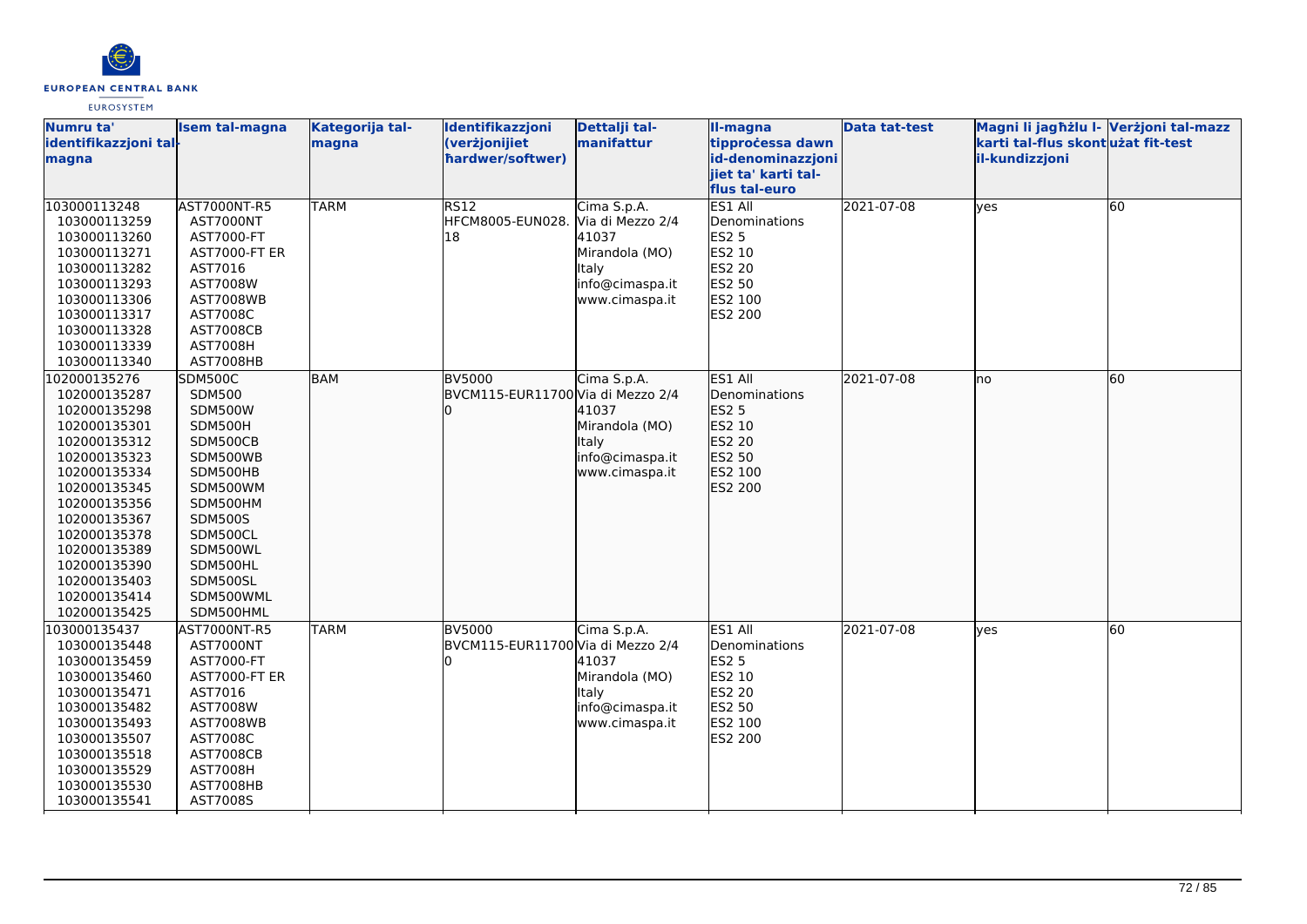

| Numru ta'<br>identifikazzjoni tal-<br>magna                                                                                                                                                  | <b>Isem tal-magna</b>                                                                                                                                                           | Kategorija tal-<br>magna | Identifikazzjoni<br>(verżjonijiet<br>hardwer/softwer) | Dettalji tal-<br>manifattur                                                                                     | Il-magna<br>tipprocessa dawn<br>id-denominazzjoni<br>jiet ta' karti tal-<br>flus tal-euro    | <b>Data tat-test</b> | Magni li jagħżlu I- Verżjoni tal-mazz<br>karti tal-flus skontużat fit-test<br>il-kundizzjoni |    |
|----------------------------------------------------------------------------------------------------------------------------------------------------------------------------------------------|---------------------------------------------------------------------------------------------------------------------------------------------------------------------------------|--------------------------|-------------------------------------------------------|-----------------------------------------------------------------------------------------------------------------|----------------------------------------------------------------------------------------------|----------------------|----------------------------------------------------------------------------------------------|----|
| 103000147077<br>103000147088<br>103000147099<br>103000147102<br>103000147113<br>103000147124<br>103000147135<br>103000147146<br>103000147157<br>103000147168<br>103000147179<br>103000147180 | AST7000NT-R5<br>AST7000NT<br>AST7000-FT<br>AST7000-FT-ER<br>AST7016<br>AST7008W<br>AST7008C<br><b>AST7008WB</b><br><b>AST7008CB</b><br><b>AST7008H</b><br>AST7008HB<br>AST7008S | <b>TARM</b>              | CashRay 90 F<br>013-08-06                             | Cima S.p.A.<br>Via di Mezzo 2/4<br>41037<br>Mirandola (MO)<br><b>Italy</b><br>info@cimaspa.it<br>www.cimaspa.it | ES1 All<br>Denominations<br><b>ES2 5</b><br>ES2 10<br>ES2 20<br>ES2 50<br>ES2 100<br>ES2 200 | 2021-07-08           | lyes                                                                                         | 60 |
| 103000147317<br>103000147328<br>103000147339<br>103000147340<br>103000147351<br>103000147362<br>103000147373<br>103000147384<br>103000147395<br>103000147408<br>103000147419<br>103000147420 | AST7000NT-R5<br>AST7000NT<br>AST7000-FT<br>AST7000-FT ER<br>AST7016<br>AST7008W<br>AST7008C<br><b>AST7008WB</b><br><b>AST7008CB</b><br>AST7008H<br>AST7008HB<br>AST7008S        | <b>TARM</b>              | CashRay 90 F<br>141-98-03                             | Cima S.p.A.<br>Via di Mezzo 2/4<br>41037<br>Mirandola (MO)<br>Italy<br>info@cimaspa.it<br>www.cimaspa.it        | ES1 All<br>Denominations<br><b>ES2 5</b><br>ES2 10<br>ES2 20<br>ES2 50<br>ES2 100<br>ES2 200 | 2021-07-08           | lyes                                                                                         | 60 |
| 102000147760                                                                                                                                                                                 | JL206V                                                                                                                                                                          | <b>BAM</b>               | 206V2101<br>V206V.21.01                               | Julong Europe GmbH ES1 All<br>Friedrich-Ebert-<br>Anlage 36<br>60325<br>Frankfurt<br>Germany                    | Denominations<br><b>ES2 5</b><br>ES2 10<br>ES2 20<br>ES2 50<br>ES2 100<br>ES2 200            | 2021-07-08           | lno                                                                                          | 60 |
| 101000147770                                                                                                                                                                                 | IL303                                                                                                                                                                           | <b>BPM</b>               | 3032101<br>V303.21.01                                 | Julong Europe GmbH ES1 All<br>Friedrich-Ebert-<br>Anlage 36<br>60325<br>Frankfurt<br>Germany                    | Denominations<br><b>ES2 5</b><br>ES2 10<br>ES2 20<br>ES2 50                                  | 2021-07-08           | lyes                                                                                         | 60 |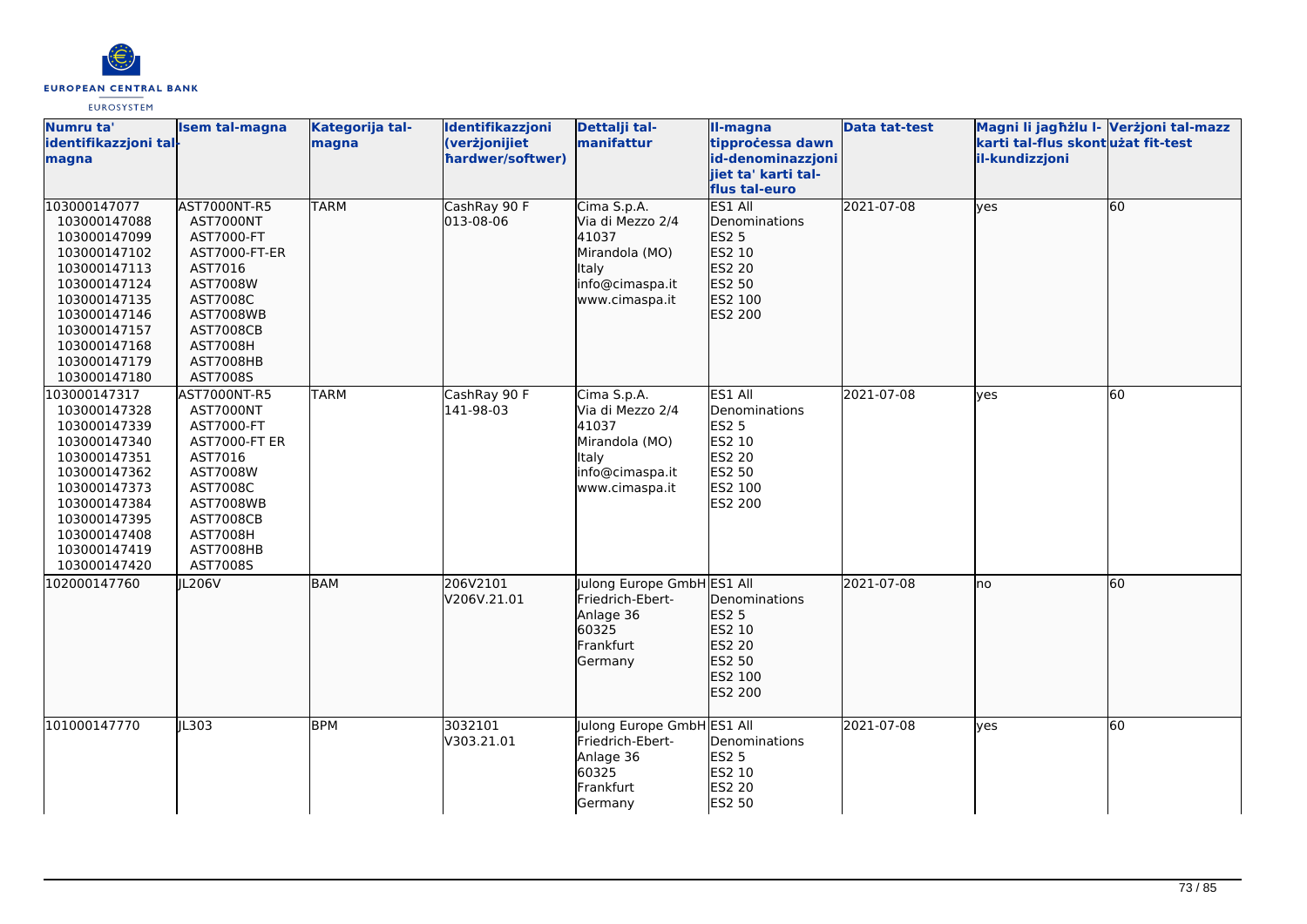

| Numru ta'<br>identifikazzjoni tal-<br>magna | <b>Isem tal-magna</b>   | Kategorija tal-<br>magna | Identifikazzjoni<br>(verżjonijiet<br>hardwer/softwer)      | Dettalji tal-<br>manifattur                                                                                                                       | II-magna<br>tipprocessa dawn<br>id-denominazzjoni<br>jiet ta' karti tal-<br>flus tal-euro | <b>Data tat-test</b> | Magni li jagħżlu I- Verżjoni tal-mazz<br>karti tal-flus skont użat fit-test<br>il-kundizzjoni |    |
|---------------------------------------------|-------------------------|--------------------------|------------------------------------------------------------|---------------------------------------------------------------------------------------------------------------------------------------------------|-------------------------------------------------------------------------------------------|----------------------|-----------------------------------------------------------------------------------------------|----|
|                                             |                         |                          |                                                            |                                                                                                                                                   | ES2 100<br>ES2 200                                                                        |                      |                                                                                               |    |
| 101000147781                                | JL305K                  | <b>BPM</b>               | 305K2101<br>V305K.21.01                                    | Julong Europe GmbH ES1 All<br>Friedrich-Ebert-<br>Anlage 36<br>60325<br>Frankfurt<br>Germany                                                      | Denominations<br><b>ES2 5</b><br>ES2 10<br>ES2 20<br>ES2 50<br>ES2 100<br>ES2 200         | 2021-07-08           | lyes                                                                                          | 60 |
| 101000147792                                | JL3031                  | <b>BPM</b>               | 30312101<br>V3031.21.01                                    | Julong Europe GmbH ES1 All<br>Friedrich-Ebert-<br>Anlage 36<br>60325<br>Frankfurt<br>Germany                                                      | Denominations<br><b>ES2 5</b><br>ES2 10<br>ES2 20<br>ES2 50<br>ES2 100<br><b>ES2 200</b>  | 2021-07-08           | <b>ves</b>                                                                                    | 60 |
| 101000148203                                | JL5010                  | <b>BPM</b>               | 50102101<br>V5010.21.01                                    | Julong Europe GmbH ES1 All<br>Friedrich-Ebert-<br>Anlage 36<br>60325<br>Frankfurt<br>Germany                                                      | Denominations<br>ES2 5<br>ES2 10<br>ES2 20<br>ES2 50<br>ES2 100<br>ES2 200                | 2021-07-08           | lyes                                                                                          | 60 |
| 103000148216                                | Cashphenix THR 250 TARM |                          | Librería: EUR 22062<br>$1$ U1<br>Fw: 6A0.30<br>Sw: 7V00.75 | Hart Monetic SA<br>Adva Camino de<br>Locortao 34<br>28700<br>San Sebastián de los ES2 20<br>Reyes (Madrid)<br>Spain<br>www.hartmonetic.co ES2 200 | ES1 All<br>Denominations<br><b>ES2 5</b><br>ES2 10<br>ES2 50<br>ES2 100                   | 2021-07-08           | lyes                                                                                          | 60 |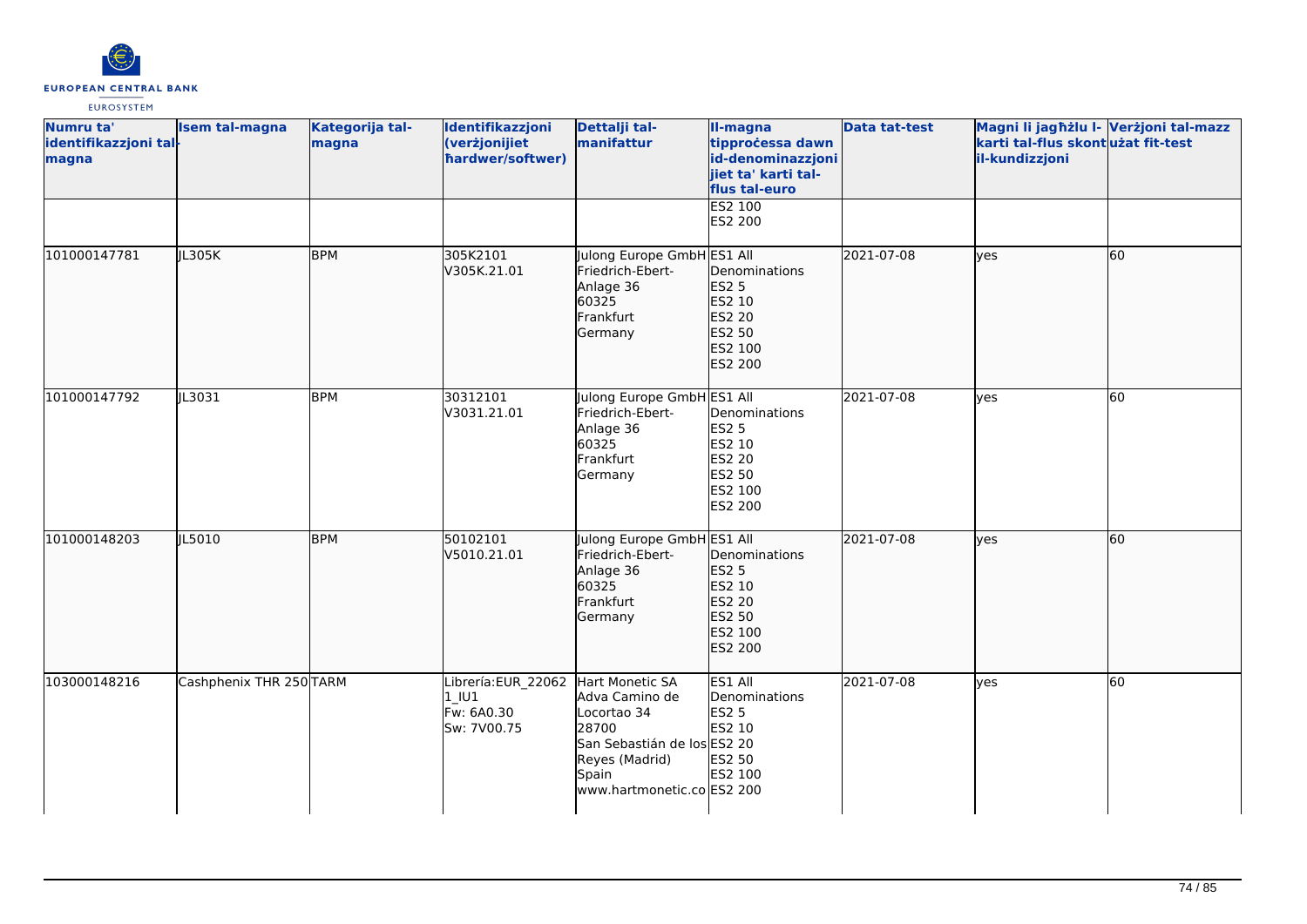

| Numru ta'<br>identifikazzjoni tal-<br>magna                  | <b>Isem tal-magna</b>                                                                                   | Kategorija tal-<br>magna | Identifikazzjoni<br>(verżjonijiet<br>hardwer/softwer)                                      | Dettalji tal-<br>manifattur                                                                                                            | II-magna<br>tipprocessa dawn<br>id-denominazzjoni<br>jiet ta' karti tal-<br>flus tal-euro    | <b>Data tat-test</b> | Magni li jagħżlu I- Verżjoni tal-mazz<br>karti tal-flus skontużat fit-test<br>il-kundizzjoni |    |
|--------------------------------------------------------------|---------------------------------------------------------------------------------------------------------|--------------------------|--------------------------------------------------------------------------------------------|----------------------------------------------------------------------------------------------------------------------------------------|----------------------------------------------------------------------------------------------|----------------------|----------------------------------------------------------------------------------------------|----|
|                                                              |                                                                                                         |                          |                                                                                            | m                                                                                                                                      |                                                                                              |                      |                                                                                              |    |
| 104000148320<br>104000148397<br>104000148400                 | <b>CASH RECYCLER</b><br>6611<br><b>CASH RECYCLER</b><br>6610<br><b>CASH RECYCLER</b><br><b>PRO 6610</b> | <b>TAM</b>               | CashRay 90<br>013-08-07                                                                    | <b>NCR Financial</b><br>Solutions Group Ltd<br>3 Fulton Road<br>DD2 4SW Tayside<br>Dundee<br>United Kingdom<br>www.ncr.com             | ES1 All<br>Denominations<br>ES2 5<br>ES2 10<br>ES2 20<br>ES2 50<br>ES2 100<br>ES2 200        | 2021-07-08           | lno                                                                                          | 60 |
| 103000148352<br>103000148363<br>103000148374                 | <b>CASH RECYCLER</b><br>6611<br>CASH RECYCLER<br><b>PRO 6610</b><br><b>CASH RECYCLER</b><br>6610        | <b>TARM</b>              | CashRay 90 F<br>013-08-06                                                                  | <b>NCR Financial</b><br>Solutions Group Ltd<br>3 Fulton Road<br>DD2 4SW Tayside<br>Dundee<br>United Kingdom<br>www.ncr.com             | ES1 All<br>Denominations<br>ES2 5<br>ES2 10<br>ES2 20<br>ES2 50<br>ES2 100<br><b>ES2 200</b> | 2021-07-08           | lves                                                                                         | 60 |
| 101000137120<br>101000137131<br>101000137142<br>101000137153 | Scancoin RCS500<br><b>RCS 900</b><br>HCM N11<br>HCM N12                                                 | <b>BPM</b>               | HOTS BV5A<br>BVZ22EUT V000018 NL. B.V. / Suzohapp                                          | Suzo international<br>Rijnzathe 12<br>3454PV<br>De Meern<br>Netherlands<br>info@suzohapp.nl<br>eu.suzohapp.com                         | ES1 All<br>Denominations<br><b>ES2 5</b><br>ES2 10<br>ES2 20<br>ES2 50<br>ES2 100<br>ES2 200 | 2021-07-06           | ves                                                                                          | 60 |
| 103000146759                                                 | Vertera 6G                                                                                              | <b>TARM</b>              | SDA II Advanced<br><b>Fitness Sorting</b><br>Compliant<br>Model Package:<br>536-87-0978 v2 | Glory Global<br>Solutions<br>Thomas-Edison-Platz ES2 5<br>63263<br>Neu-Isenburg<br>Germany<br>www.gloryglobalsolu ES2 200<br>tions.com | ES1 All<br>Denominations<br>ES2 10<br><b>ES2 20</b><br>ES2 50<br>ES2 100                     | 2021-07-06           | ves                                                                                          | 60 |
| 102000147704                                                 | GFS-100                                                                                                 | <b>BAM</b>               | GFS-BV                                                                                     | Glory Global                                                                                                                           | ES1 All                                                                                      | 2021-07-06           | no                                                                                           | 60 |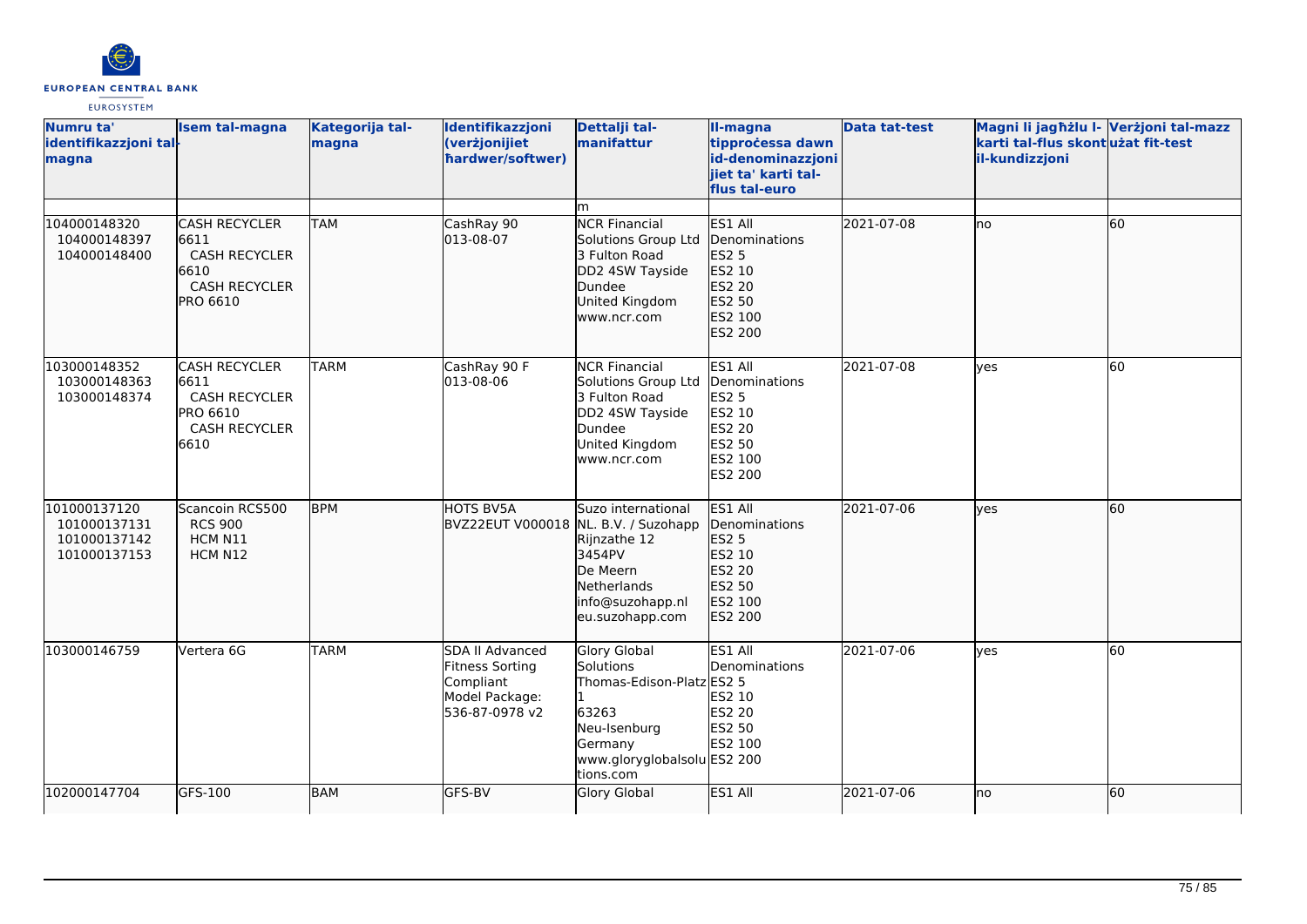

| Numru ta'                      | <b>Isem tal-magna</b> | Kategorija tal- | Identifikazzjoni                  | Dettalji tal-               | II-magna                              | <b>Data tat-test</b> | Magni li jagħżlu I- Verżjoni tal-mazz               |    |
|--------------------------------|-----------------------|-----------------|-----------------------------------|-----------------------------|---------------------------------------|----------------------|-----------------------------------------------------|----|
| identifikazzjoni tal-<br>magna |                       | magna           | (verżjonijiet<br>hardwer/softwer) | manifattur                  | tipprocessa dawn<br>id-denominazzjoni |                      | karti tal-flus skontużat fit-test<br>il-kundizzjoni |    |
|                                |                       |                 |                                   |                             | jiet ta' karti tal-                   |                      |                                                     |    |
|                                |                       |                 |                                   |                             | flus tal-euro                         |                      |                                                     |    |
|                                |                       |                 | 3101                              | Solutions                   | Denominations                         |                      |                                                     |    |
|                                |                       |                 |                                   | Thomas-Edison-Platz ES2 5   |                                       |                      |                                                     |    |
|                                |                       |                 |                                   |                             | ES2 10                                |                      |                                                     |    |
|                                |                       |                 |                                   | 63263                       | ES2 20                                |                      |                                                     |    |
|                                |                       |                 |                                   | Neu-Isenburg                | ES2 50                                |                      |                                                     |    |
|                                |                       |                 |                                   | Germany                     | ES2 100                               |                      |                                                     |    |
|                                |                       |                 |                                   | www.gloryglobalsolu ES2 200 |                                       |                      |                                                     |    |
|                                |                       |                 |                                   | tions.com                   |                                       |                      |                                                     |    |
| 102000147715                   | GFS-100               | <b>BAM</b>      | GFS-BV                            | Glory Global                | ES1 All                               | 2021-07-06           | lno                                                 | 60 |
|                                |                       |                 | 3121                              | Solutions                   | Denominations                         |                      |                                                     |    |
|                                |                       |                 |                                   | Thomas-Edison-Platz ES2 5   |                                       |                      |                                                     |    |
|                                |                       |                 |                                   | 63263                       | ES2 10                                |                      |                                                     |    |
|                                |                       |                 |                                   | Neu-Isenburg                | ES2 20<br>ES2 50                      |                      |                                                     |    |
|                                |                       |                 |                                   | Germany                     | ES2 100                               |                      |                                                     |    |
|                                |                       |                 |                                   | www.gloryglobalsolu ES2 200 |                                       |                      |                                                     |    |
|                                |                       |                 |                                   | tions.com                   |                                       |                      |                                                     |    |
| 102000147726                   | GFS-120B              | <b>BAM</b>      | GFS-BV+MG                         | Glory Global                | ES1 All                               | 2021-07-06           | Ino                                                 | 60 |
|                                |                       |                 | 3101                              | Solutions                   | Denominations                         |                      |                                                     |    |
|                                |                       |                 |                                   | Thomas-Edison-Platz ES2 5   |                                       |                      |                                                     |    |
|                                |                       |                 |                                   |                             | ES2 10                                |                      |                                                     |    |
|                                |                       |                 |                                   | 63263                       | <b>ES2 20</b>                         |                      |                                                     |    |
|                                |                       |                 |                                   | Neu-Isenburg                | ES2 50                                |                      |                                                     |    |
|                                |                       |                 |                                   | Germany                     | ES2 100                               |                      |                                                     |    |
|                                |                       |                 |                                   | www.gloryglobalsolu ES2 200 |                                       |                      |                                                     |    |
|                                |                       |                 |                                   | tions.com                   |                                       |                      |                                                     |    |
| 102000147737                   | GFS-120B              | BAM             | GFS-BV+MG                         | <b>Glory Global</b>         | ES1 All                               | 2021-07-06           | lno                                                 | 60 |
|                                |                       |                 | 3121                              | Solutions                   | Denominations                         |                      |                                                     |    |
|                                |                       |                 |                                   | Thomas-Edison-Platz ES2 5   |                                       |                      |                                                     |    |
|                                |                       |                 |                                   | 63263                       | ES2 10<br>ES2 20                      |                      |                                                     |    |
|                                |                       |                 |                                   | Neu-Isenburg                | ES2 50                                |                      |                                                     |    |
|                                |                       |                 |                                   | Germany                     | ES2 100                               |                      |                                                     |    |
|                                |                       |                 |                                   | www.gloryglobalsolu ES2 200 |                                       |                      |                                                     |    |
|                                |                       |                 |                                   | tions.com                   |                                       |                      |                                                     |    |
| 102000146213                   | Rapidcount X 500      | <b>BAM</b>      | 3.3.0.0                           | Ratiotec GmbH & Co ES1 All  |                                       | 2021-07-05           | lno                                                 | 60 |
|                                |                       |                 |                                   | <b>I</b> KG                 | Denominations                         |                      |                                                     |    |
|                                |                       |                 |                                   | Max Keith Strasse           | <b>ES2 5</b>                          |                      |                                                     |    |
|                                |                       |                 |                                   |                             |                                       |                      |                                                     |    |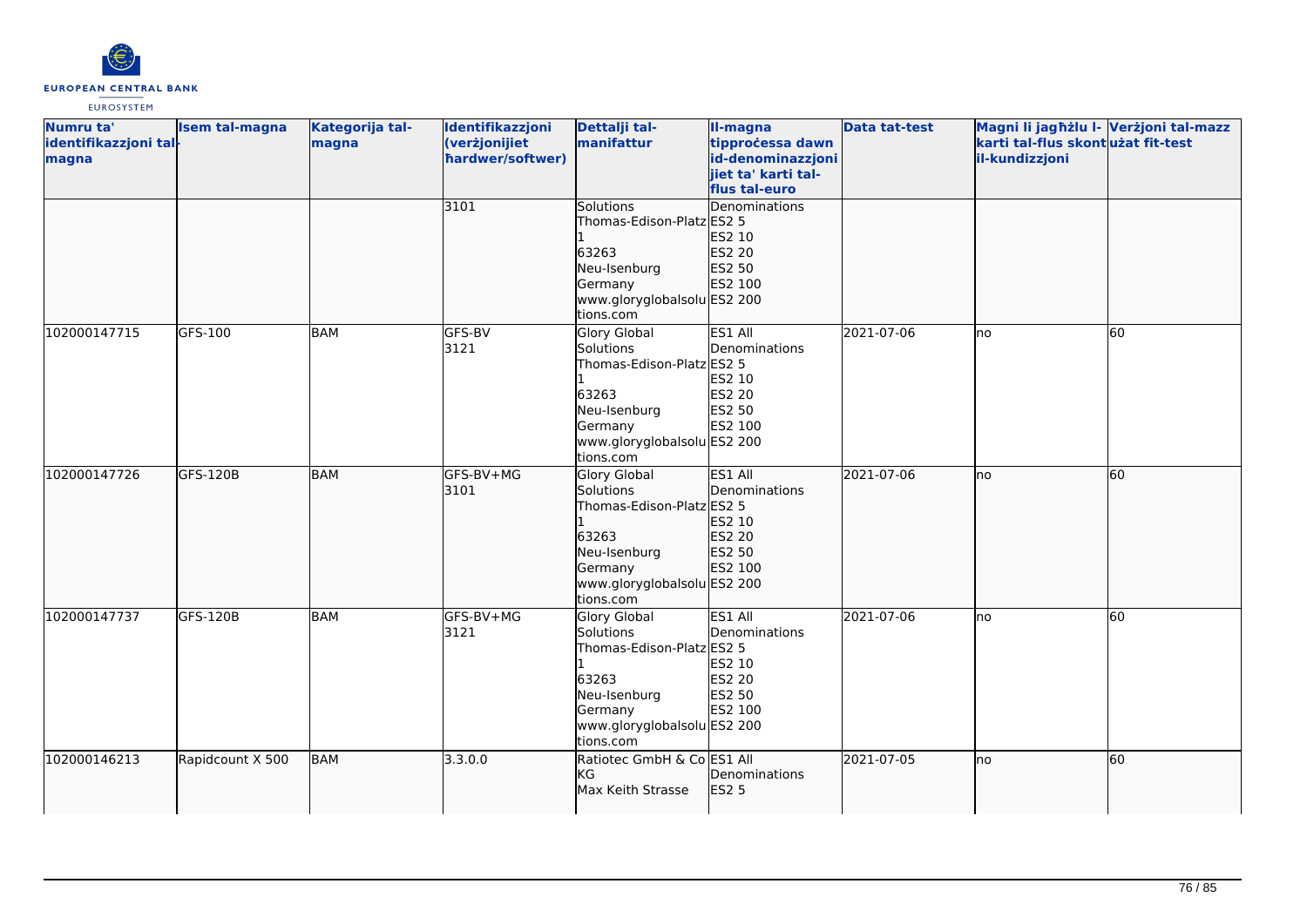

| Numru ta'<br>identifikazzjoni tal-<br>magna  | <b>Isem tal-magna</b>        | Kategorija tal-<br>magna | Identifikazzjoni<br>(verżjonijiet<br>hardwer/softwer) | Dettalji tal-<br>manifattur                                                                  | II-magna<br>tipprocessa dawn<br>id-denominazzjoni<br>jiet ta' karti tal-<br>flus tal-euro | <b>Data tat-test</b> | Magni li jagħżlu I- Verżjoni tal-mazz<br>karti tal-flus skontużat fit-test<br>il-kundizzjoni |    |
|----------------------------------------------|------------------------------|--------------------------|-------------------------------------------------------|----------------------------------------------------------------------------------------------|-------------------------------------------------------------------------------------------|----------------------|----------------------------------------------------------------------------------------------|----|
|                                              |                              |                          |                                                       | 66<br>D-45136<br>Essen<br>Germany<br>www.ratio-tec.de                                        | <b>ES2 10</b><br>ES2 20<br>ES2 50<br>ES2 100<br>ES2 200                                   |                      |                                                                                              |    |
| 101000147565                                 | JL206F                       | <b>BPM</b>               | 206F2101<br>V206F.21.01                               | Julong Europe GmbH ES1 All<br>Friedrich-Ebert-<br>Anlage 36<br>60325<br>Frankfurt<br>Germany | Denominations<br><b>ES2 5</b><br>ES2 10<br>ES2 20<br>ES2 50<br>ES2 100<br>ES2 200         | 2021-07-05           | yes                                                                                          | 60 |
| 101000147612<br>101000147623<br>101000147634 | JL206GFF<br>JL206<br>JL206GA | <b>BPM</b>               | 206GFF2101<br>V206GFF.21.01                           | Julong Europe GmbH ES1 All<br>Friedrich-Ebert-<br>Anlage 36<br>60325<br>Frankfurt<br>Germany | Denominations<br><b>ES2 5</b><br>ES2 10<br>ES2 20<br>ES2 50<br>ES2 100<br>ES2 200         | 2021-07-05           | lyes                                                                                         | 60 |
| 102000147668                                 | JL206GV                      | <b>BAM</b>               | 206GV2101<br>V206GV.21.01                             | Julong Europe GmbH ES1 All<br>Friedrich-Ebert-<br>Anlage 36<br>60325<br>Frankfurt<br>Germany | Denominations<br><b>ES2 5</b><br>ES2 10<br>ES2 20<br>ES2 50<br>ES2 100<br>ES2 200         | 2021-07-05           | lno                                                                                          | 60 |
| 101000147678                                 | JL305E                       | <b>BPM</b>               | 305E2101<br>V305E.21.01                               | Julong Europe GmbH ES1 All<br>Friedrich-Ebert-<br>Anlage 36<br>60325<br>Frankfurt            | Denominations<br>ES2 5<br>ES2 10<br>ES2 20                                                | 2021-07-05           | lyes                                                                                         | 60 |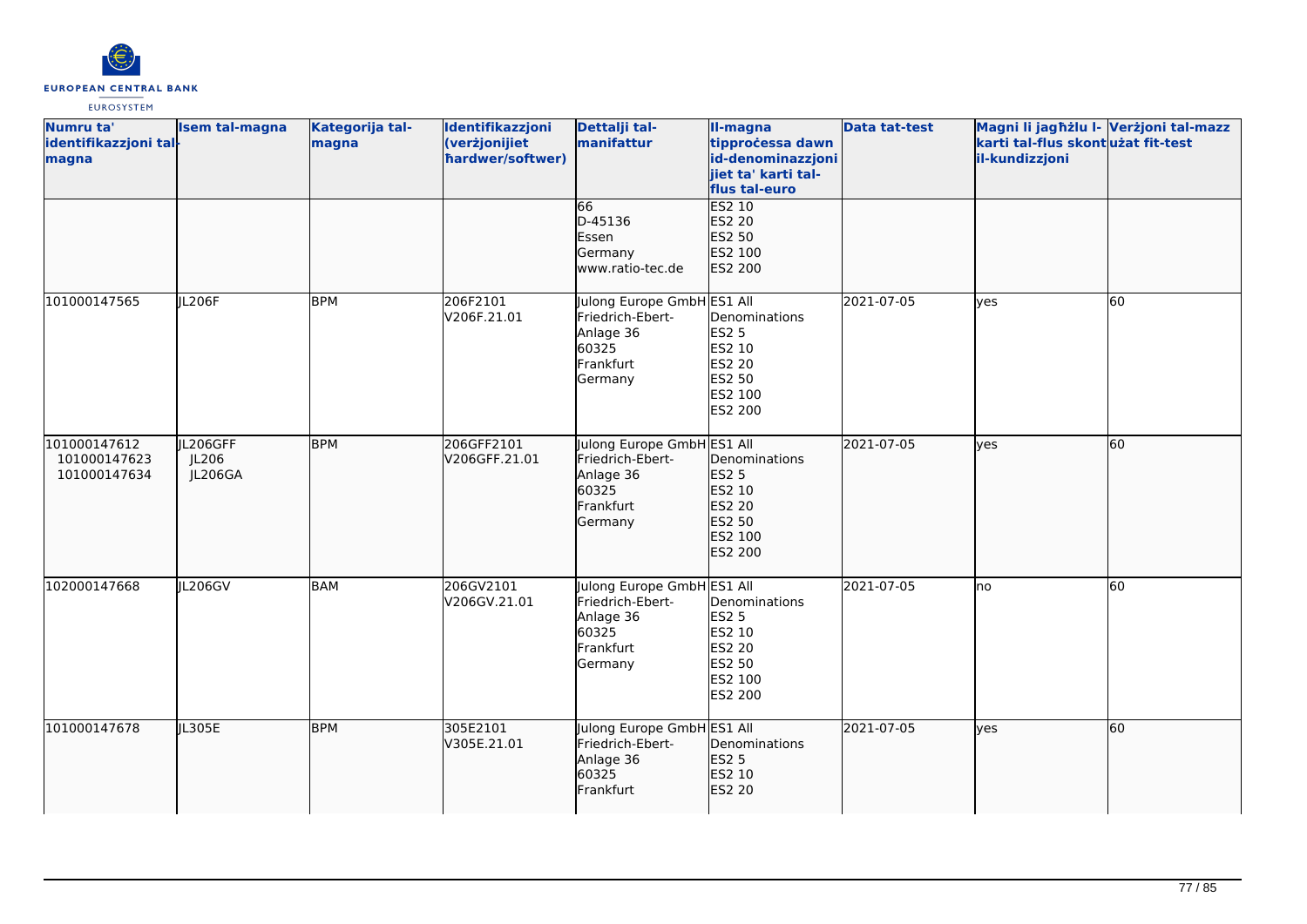

| Numru ta'<br>identifikazzjoni tal-<br>magna | <b>Isem tal-magna</b> | Kategorija tal-<br>magna | Identifikazzjoni<br>(verżjonijiet<br>hardwer/softwer)                                                              | Dettalji tal-<br>manifattur                                                                                                                                                                                                                             | II-magna<br>tipprocessa dawn<br>id-denominazzjoni<br>jiet ta' karti tal-<br>flus tal-euro    | Data tat-test | Magni li jagħżlu I- Verżjoni tal-mazz<br>karti tal-flus skontużat fit-test<br>il-kundizzjoni |    |
|---------------------------------------------|-----------------------|--------------------------|--------------------------------------------------------------------------------------------------------------------|---------------------------------------------------------------------------------------------------------------------------------------------------------------------------------------------------------------------------------------------------------|----------------------------------------------------------------------------------------------|---------------|----------------------------------------------------------------------------------------------|----|
|                                             |                       |                          |                                                                                                                    | Germany                                                                                                                                                                                                                                                 | <b>ES2 50</b><br>ES2 100<br>ES2 200                                                          |               |                                                                                              |    |
| 101000132136                                | DLR7000/17/14         | <b>BPM</b>               | <b>ECM Console</b><br>02.02.850 7000<br>Console 03.06.850<br>IDS1 6.15170000<br>IDS2 6.15170000<br>IDSS 6.15170000 | Cash Processing<br>Solutions Ltd<br>De La Rue House,<br>Jays Close, Viables,<br>Basingstoke<br>Hampshire<br><b>RG22 4BS</b><br>Viables Kingdom<br>United Kingdom<br>martin.hobhouse@u<br>k.delarue.com<br>www.delarue.com                               | ES1 All<br>Denominations<br><b>ES2 5</b><br>ES2 10<br>ES2 20<br>ES2 50<br>ES2 100<br>ES2 200 | 2021-07-01    | yes                                                                                          | 60 |
| 101000118753                                | <b>IBS-1000</b>       | <b>BPM</b>               | CM-1501<br>APL_DB:100102.EUR 1-1, Shibauru<br>DMAN FM:1.1.3.0                                                      | Toshiba Corporation ES1 All<br>1-chrome, Minato-ku ES2 5<br>105-8001<br>Tokio<br>Japan<br>www.toshiba.co.jp                                                                                                                                             | Denominations<br>ES2 10<br>ES2 20<br>ES2 50<br>ES2 100<br>ES2 200                            | 2021-06-29    | lyes                                                                                         | 60 |
| 101000146791                                | Ntegra Pro Fitness    | <b>BPM</b>               | <b>NTEGRA PRO</b><br><b>FITNESS BV</b><br>EUR_F: 2.0                                                               | <b>Glory Global</b><br>Solutions<br>(International)<br><i>imited</i><br>Forest View<br>Crockford Lane<br>Chineham Business<br>Park<br><b>RG24 8QZ</b><br>Basingstoke<br>United Kingdom<br>philippe.macon@fr.g<br>lory-global.com<br>www.gloryglobalsolu | ES1 All<br>Denominations<br><b>ES2 5</b><br>ES2 10<br>ES2 20<br>ES2 50<br>ES2 100<br>ES2 200 | 2021-06-24    | yes                                                                                          | 60 |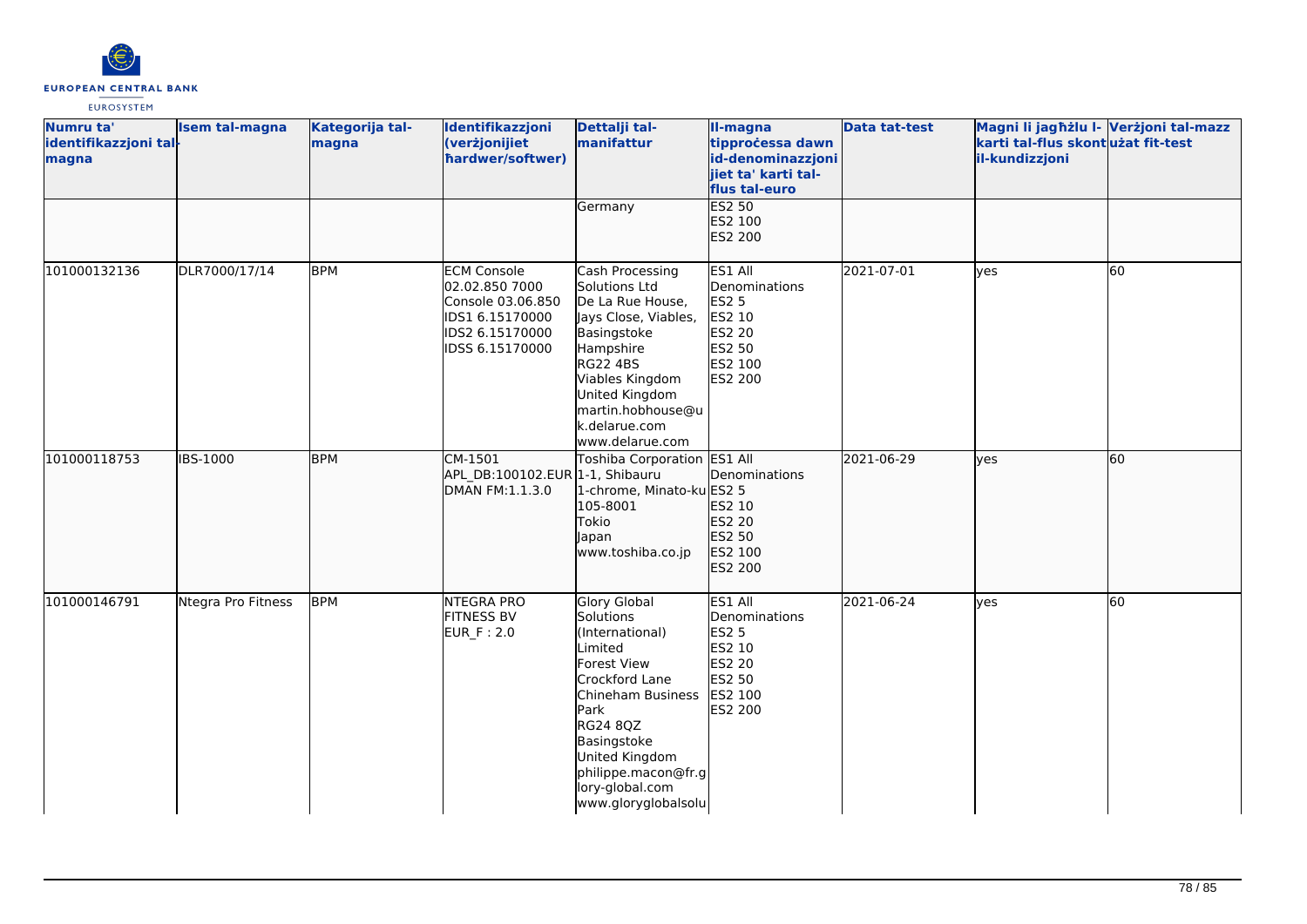

| Numru ta'<br>identifikazzjoni tal-<br>magna | <b>Isem tal-magna</b> | Kategorija tal-<br>magna | Identifikazzjoni<br>(verżjonijiet<br>hardwer/softwer) | Dettalji tal-<br>manifattur                                                                                                                                                                                                                                                    | II-magna<br>tipprocessa dawn<br>id-denominazzjoni<br>jiet ta' karti tal-<br>flus tal-euro    | <b>Data tat-test</b> | Magni li jagħżlu I- Verżjoni tal-mazz<br>karti tal-flus skont użat fit-test<br>il-kundizzjoni |                 |
|---------------------------------------------|-----------------------|--------------------------|-------------------------------------------------------|--------------------------------------------------------------------------------------------------------------------------------------------------------------------------------------------------------------------------------------------------------------------------------|----------------------------------------------------------------------------------------------|----------------------|-----------------------------------------------------------------------------------------------|-----------------|
|                                             |                       |                          |                                                       | tions.com                                                                                                                                                                                                                                                                      |                                                                                              |                      |                                                                                               |                 |
| 101000146804                                | Ntegra Plus Fitness   | <b>BPM</b>               | <b>NTEGRA PLUS</b><br><b>FITNESS BV</b><br>EUR_F: 2.0 | <b>Glory Global</b><br>Solutions<br>(International)<br>Limited<br><b>Forest View</b><br>Crockford Lane<br>Chineham Business<br>Park<br><b>RG24 8QZ</b><br>Basingstoke<br>United Kingdom<br>philippe.macon@fr.g<br>lory-global.com<br>www.gloryglobalsolu<br>tions.com          | ES1 All<br>Denominations<br><b>ES2 5</b><br>ES2 10<br>ES2 20<br>ES2 50<br>ES2 100<br>ES2 200 | 2021-06-24           | lves                                                                                          | 60              |
| 102000146781                                | Ntegra Plus           | <b>BAM</b>               | NTEGRA PLUS STD<br><b>BV</b><br><b>EUR</b> : 2.0      | <b>Glory Global</b><br>Solutions<br>(International)<br>Limited<br><b>Forest View</b><br>Crockford Lane<br>Chineham Business<br><b>I</b> Park<br><b>RG24 8QZ</b><br>Basingstoke<br>United Kingdom<br>philippe.macon@fr.g<br>lory-global.com<br>www.gloryglobalsolu<br>tions.com | ES1 All<br>Denominations<br><b>ES2 5</b><br>ES2 10<br>ES2 20<br>ES2 50<br>ES2 100<br>ES2 200 | 2021-06-23           | Ino                                                                                           | $\overline{60}$ |
| 103000146873<br>103000146884                | RZ-100<br>RZ-50       | <b>TARM</b>              | HVC-40<br>EUR51                                       | Glory Global<br>Solutions<br>Thomas-Edison-Platz ES2 5<br>63263<br>Neu-Isenburg<br>Germany<br>www.gloryglobalsolu ES2 200                                                                                                                                                      | ES1 All<br>Denominations<br>ES2 10<br>ES2 20<br>ES2 50<br>ES2 100                            | 2021-06-23           | lyes                                                                                          | 60              |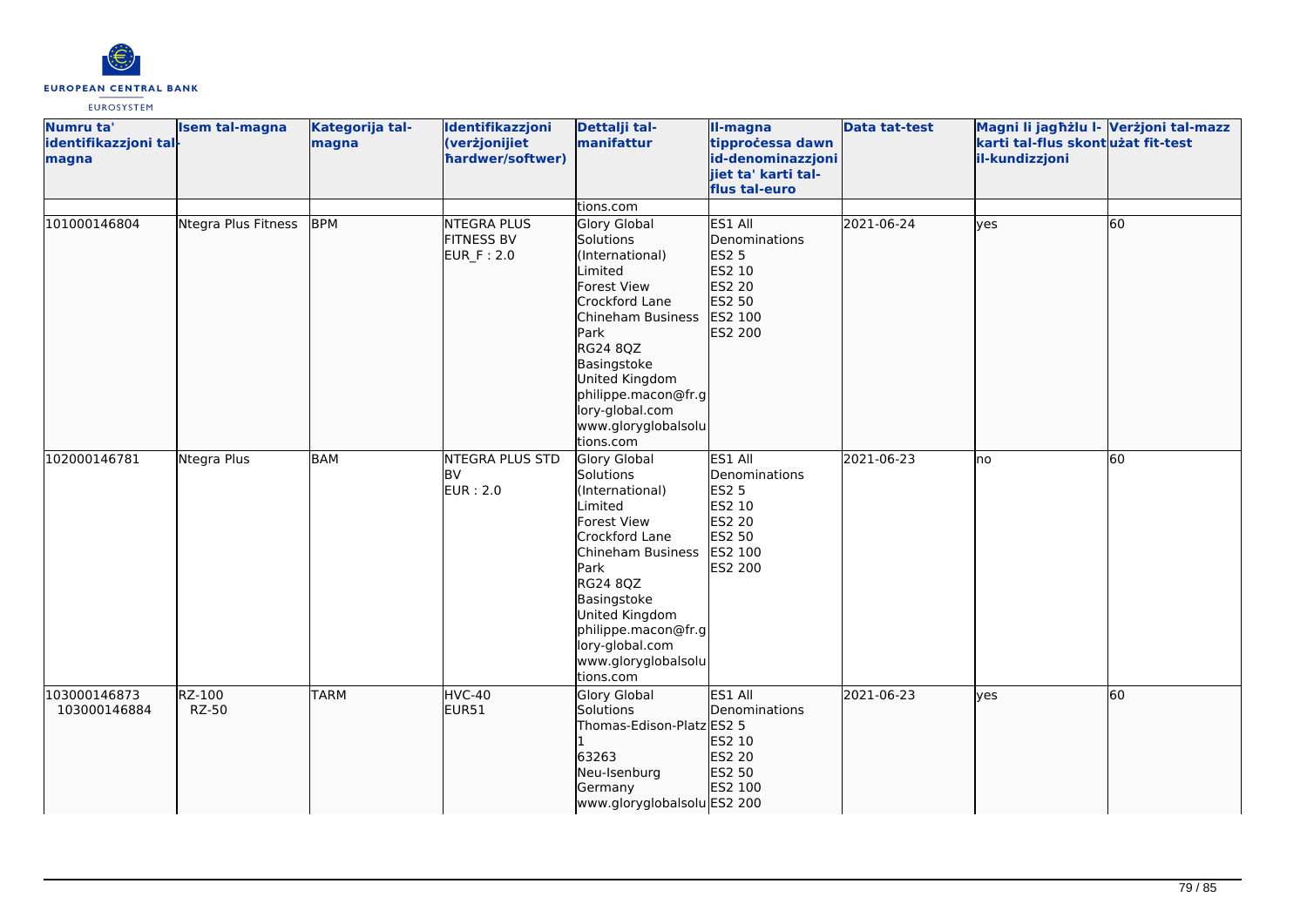

| Numru ta'<br>identifikazzjoni tal-<br>magna                                                                                                                  | <b>Isem tal-magna</b>                                                                                                                                                         | Kategorija tal-<br>magna | Identifikazzjoni<br>(verżjonijiet<br>hardwer/softwer) | Dettalji tal-<br>manifattur                                                                                                                                             | II-magna<br>tipprocessa dawn<br>id-denominazzjoni<br>jiet ta' karti tal-<br>flus tal-euro    | <b>Data tat-test</b> | Magni li jagħżlu I- Verżjoni tal-mazz<br>karti tal-flus skont użat fit-test<br>il-kundizzjoni |                 |
|--------------------------------------------------------------------------------------------------------------------------------------------------------------|-------------------------------------------------------------------------------------------------------------------------------------------------------------------------------|--------------------------|-------------------------------------------------------|-------------------------------------------------------------------------------------------------------------------------------------------------------------------------|----------------------------------------------------------------------------------------------|----------------------|-----------------------------------------------------------------------------------------------|-----------------|
| 103000146032                                                                                                                                                 | Z1 HRCE                                                                                                                                                                       | <b>TARM</b>              | <b>IDU-65</b><br>EUR:AA08                             | tions.com<br>Sigma S.p.A.<br>Via Po 14<br>63017<br>Altidona (FM)<br>Italy<br>www.sigmaspa.com                                                                           | ES1 All<br>Denominations<br><b>ES2 5</b><br>ES2 10<br>ES2 20<br>ES2 50<br>ES2 100<br>ES2 200 | 2021-06-21           | yes                                                                                           | $\overline{60}$ |
| 104000146647                                                                                                                                                 | RBW-10A                                                                                                                                                                       | <b>TAM</b>               | HVC-40B<br>EUR96                                      | <b>Glory Global</b><br>Solutions<br>Thomas-Edison-Platz ES2 5<br>63263<br>Neu-Isenburg<br>Germany<br>www.gloryglobalsolu ES2 200<br>tions.com                           | ES1 All<br><b>Denominations</b><br>ES2 10<br>ES2 20<br>ES2 50<br>ES2 100                     | 2021-06-17           | lno                                                                                           | 60              |
| 103000146429<br>103000146430<br>103000146441<br>103000146452<br>103000146463<br>103000146474<br>103000146485<br>103000146496<br>103000146500<br>103000146511 | CINEO C6040<br><b>CINEO C6020</b><br>CS 6020<br><b>CINEO C6030</b><br>CS 6030<br><b>CINEO C6040</b><br>Compact<br>CS 6040<br>CS 6040 Compact<br><b>CINEO C6050</b><br>CS 6050 | <b>TARM</b>              | <b>MOVE AWAA</b><br>MOVE_AWAA_EUR_1<br>047            | Diebold Nixdorf<br>Systems GmbH<br>Heinz-Nixdorf-Ring 1 ES2 5<br>33106<br>Paderborn<br>Germany<br>info.de@dieboldnixd ES2 100<br>lorf.com<br>www.dieboldnixdorf.<br>com | ES1 All<br>Denominations<br>ES2 10<br>ES2 20<br>ES2 50<br>ES2 200                            | 2021-06-09           | lves                                                                                          | 60              |
| 103000146522<br>103000146533<br>103000146544<br>103000146555<br>103000146566<br>103000146577<br>103000146588<br>103000146599                                 | <b>CINEO C6040</b><br><b>CINEO C6020</b><br>CS 6020<br><b>CINEO C6030</b><br>CS 6030<br><b>CINEO C6040</b><br>Compact<br>CS 6040                                              | <b>TARM</b>              | MOVE AWCA<br>MOVE AWAA EUR 1 Systems GmbH<br>047      | Diebold Nixdorf<br>Heinz-Nixdorf-Ring 1 ES2 5<br>33106<br>Paderborn<br>Germany<br>info.de@dieboldnixd ES2 100<br>orf.com                                                | ES1 All<br>Denominations<br>ES2 10<br>ES2 20<br>ES2 50<br>ES2 200                            | 2021-06-09           | lves                                                                                          | 60              |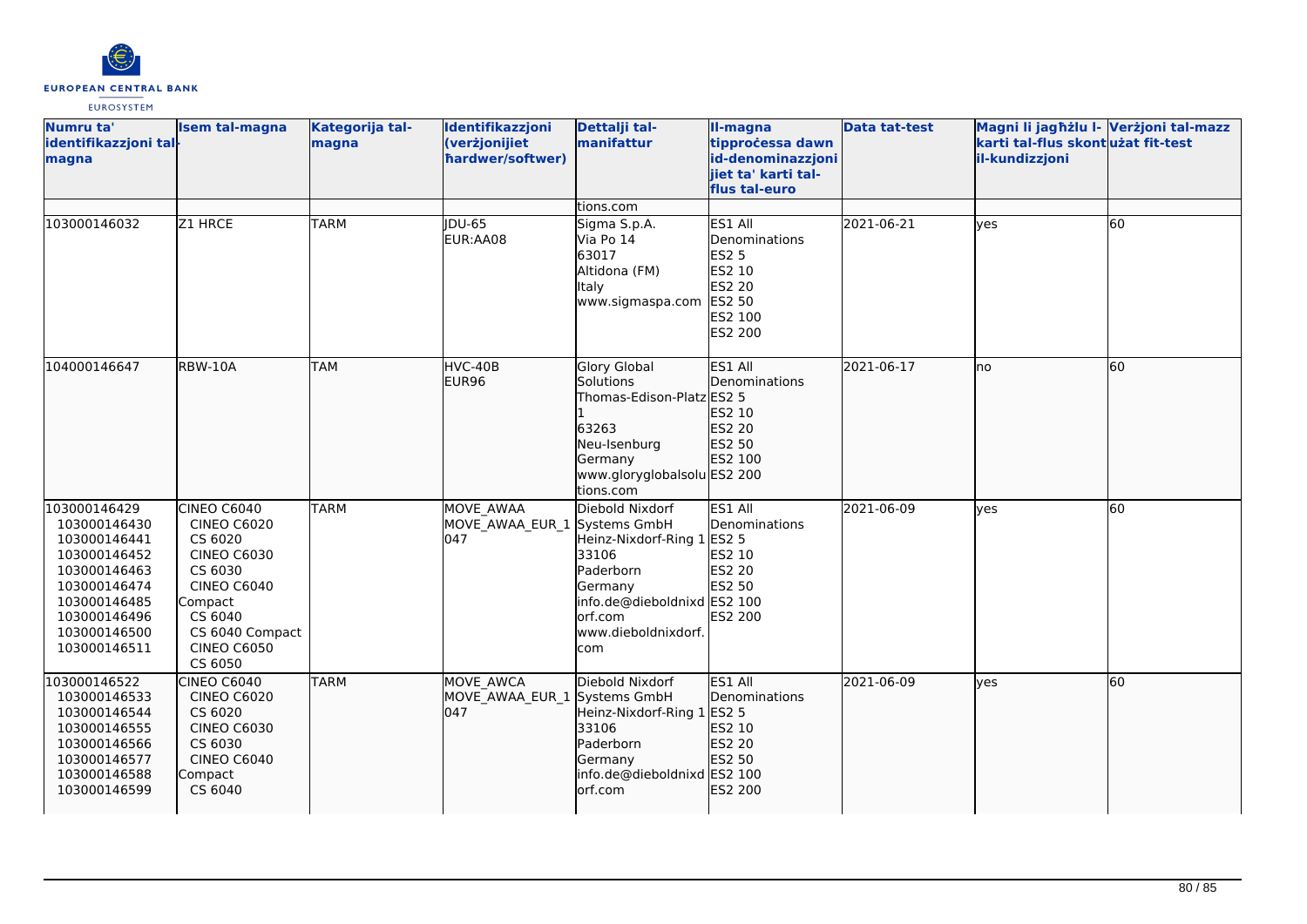

| Numru ta'<br>identifikazzjoni tal-<br>magna | <b>Isem tal-magna</b>                            | Kategorija tal-<br>magna | Identifikazzjoni<br>(verżjonijiet<br>hardwer/softwer) | Dettalji tal-<br>manifattur                                                                                                                              | II-magna<br>tipprocessa dawn<br>id-denominazzjoni<br>jiet ta' karti tal-<br>flus tal-euro           | <b>Data tat-test</b> | Magni li jagħżlu I- Verżjoni tal-mazz<br>karti tal-flus skontużat fit-test<br>il-kundizzjoni |    |
|---------------------------------------------|--------------------------------------------------|--------------------------|-------------------------------------------------------|----------------------------------------------------------------------------------------------------------------------------------------------------------|-----------------------------------------------------------------------------------------------------|----------------------|----------------------------------------------------------------------------------------------|----|
| 103000146602<br>103000146613                | CS 6040 Compact<br><b>CINEO C6050</b><br>CS 6050 |                          |                                                       | www.dieboldnixdorf.<br>com                                                                                                                               |                                                                                                     |                      |                                                                                              |    |
| 103000115898                                | <b>THR 150</b>                                   | <b>TARM</b>              | Hart-CPU-Key<br>40F-20S                               | Hart Monetic SA<br>Adva Camino de<br>Locortao 34<br>28700<br>San Sebastián de los ES2 20<br>Reyes (Madrid)<br>Spain<br>www.hartmonetic.co ES2 200<br>lm. | ES1 All<br>Denominations<br><b>ES2 5</b><br>ES2 10<br>ES2 50<br>ES2 100                             | 2021-06-01           | <b>l</b> ves                                                                                 | 60 |
| 104000145463<br>104000145474                | RZ-100<br><b>RZ-50</b>                           | <b>TAM</b>               | HVC-40<br>EUR96                                       | <b>Glory Global</b><br>Solutions<br>Thomas-Edison-Platz ES2 5<br>63263<br>Neu-Isenburg<br>Germany<br>www.gloryglobalsolu ES2 200<br>tions.com            | ES1 All<br>Denominations<br>ES2 10<br>ES2 20<br>ES2 50<br>ES2 100                                   | 2021-05-28           | lno                                                                                          | 60 |
| 101000146245                                | Safescan 2995-SX<br>lG3                          | <b>BPM</b>               | 2995SXG3-G01                                          | Safescan B.V.<br>Heliumstraat 14<br>2718 SL<br><b>Zoetermeer</b><br>Holland<br>info@safescan.com<br>www.safescan.com                                     | ES1 All<br>Denominations<br><b>ES2 5</b><br>ES2 10<br><b>ES2 20</b><br>ES2 50<br>ES2 100<br>ES2 200 | 2021-05-27           | lyes                                                                                         | 60 |
| 103000145144<br>103000145155                | <b>RBG-200</b><br>RZ-200                         | <b>TARM</b>              | <b>HVD-210</b><br>0612                                | <b>Glory Global</b><br>Solutions<br>Thomas-Edison-Platz ES2 5<br>63263<br>Neu-Isenburg<br>Germany<br>www.gloryglobalsolu ES2 200                         | ES1 All<br>Denominations<br>ES2 10<br>ES2 20<br>ES2 50<br>ES2 100                                   | 2021-05-21           | lyes                                                                                         | 60 |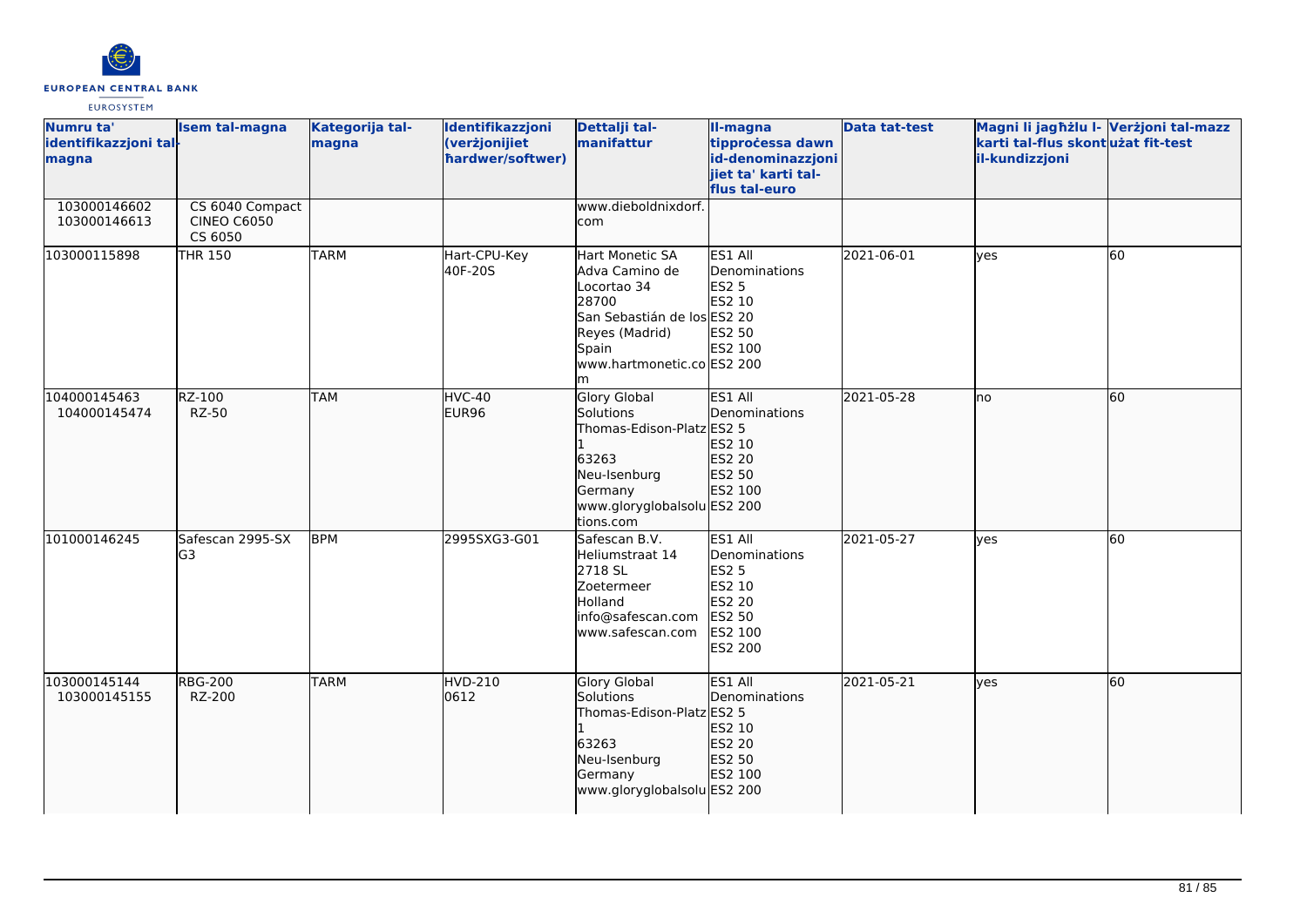

| Numru ta'<br>identifikazzjoni tal-<br>magna                  | <b>Isem tal-magna</b>                                               | Kategorija tal-<br>magna | Identifikazzjoni<br>(verżjonijiet<br>hardwer/softwer) | Dettalji tal-<br>manifattur                                                                                                                                | II-magna<br>tipprocessa dawn<br>id-denominazzjoni<br>jiet ta' karti tal-<br>flus tal-euro | <b>Data tat-test</b> | Magni li jagħżlu I- Verżjoni tal-mazz<br>karti tal-flus skont użat fit-test<br>il-kundizzjoni |    |
|--------------------------------------------------------------|---------------------------------------------------------------------|--------------------------|-------------------------------------------------------|------------------------------------------------------------------------------------------------------------------------------------------------------------|-------------------------------------------------------------------------------------------|----------------------|-----------------------------------------------------------------------------------------------|----|
| 103000145268<br>103000145279                                 | <b>RBG-200</b><br>RZ-200                                            | <b>TARM</b>              | <b>HVD-200</b><br>0612                                | tions.com<br><b>Glory Global</b><br>Solutions<br>Thomas-Edison-Platz ES2 5<br>63263<br>Neu-Isenburg<br>Germany<br>www.gloryglobalsolu ES2 200<br>tions.com | ES1 All<br>Denominations<br>ES2 10<br>ES2 20<br>ES2 50<br>ES2 100                         | 2021-05-21           | yes                                                                                           | 60 |
| 103000145304<br>103000145315<br>103000145326                 | CI-100B SDRB-100<br>CI-10B RBW-100<br>HVE-100<br>RZ-100 HVE-100     | <b>TARM</b>              | HVE-100<br>lbd.                                       | <b>Glory Global</b><br>Solutions<br>Thomas-Edison-Platz ES2 5<br>63263<br>Neu-Isenburg<br>Germany<br>www.gloryglobalsolu ES2 200<br>tions.com              | ES1 All<br><b>Denominations</b><br>ES2 10<br>ES2 20<br>ES2 50<br>ES2 100                  | 2021-05-20           | lyes                                                                                          | 60 |
| 104000145429<br>104000145430                                 | CI-100B SDRB-100<br>CI-10B RBW-100<br>HVE-100                       | <b>TAM</b>               | <b>HVE-100</b><br>BD                                  | <b>Glory Global</b><br>Solutions<br>Thomas-Edison-Platz ES2 5<br>63263<br>Neu-Isenburg<br>Germany<br>www.gloryglobalsolu ES2 200<br>tions.com              | ES1 All<br>Denominations<br>ES2 10<br><b>ES2 20</b><br>ES2 50<br>ES2 100                  | 2021-05-20           | Ino                                                                                           | 60 |
| 103000145348<br>103000145359<br>103000145360<br>103000145371 | CI-50 RBW-15X<br>CI-100B_SDRB-100<br>CI-10B RBW-100<br>CI-5B_RBW-50 | <b>TARM</b>              | HVE-2XX<br>0901                                       | Glory Global<br>Solutions<br>Thomas-Edison-Platz ES2 5<br>63263<br>Neu-Isenburg<br>Germany<br>www.gloryglobalsolu ES2 200<br>tions.com                     | ES1 All<br>Denominations<br>ES2 10<br>ES2 20<br>ES2 50<br>ES2 100                         | 2021-05-18           | lves                                                                                          | 60 |
| 102000144051                                                 | MIB-9                                                               | BAM                      | 01.02                                                 | Hyundai MIB                                                                                                                                                | ES1 All                                                                                   | 2021-05-17           | lno                                                                                           | 60 |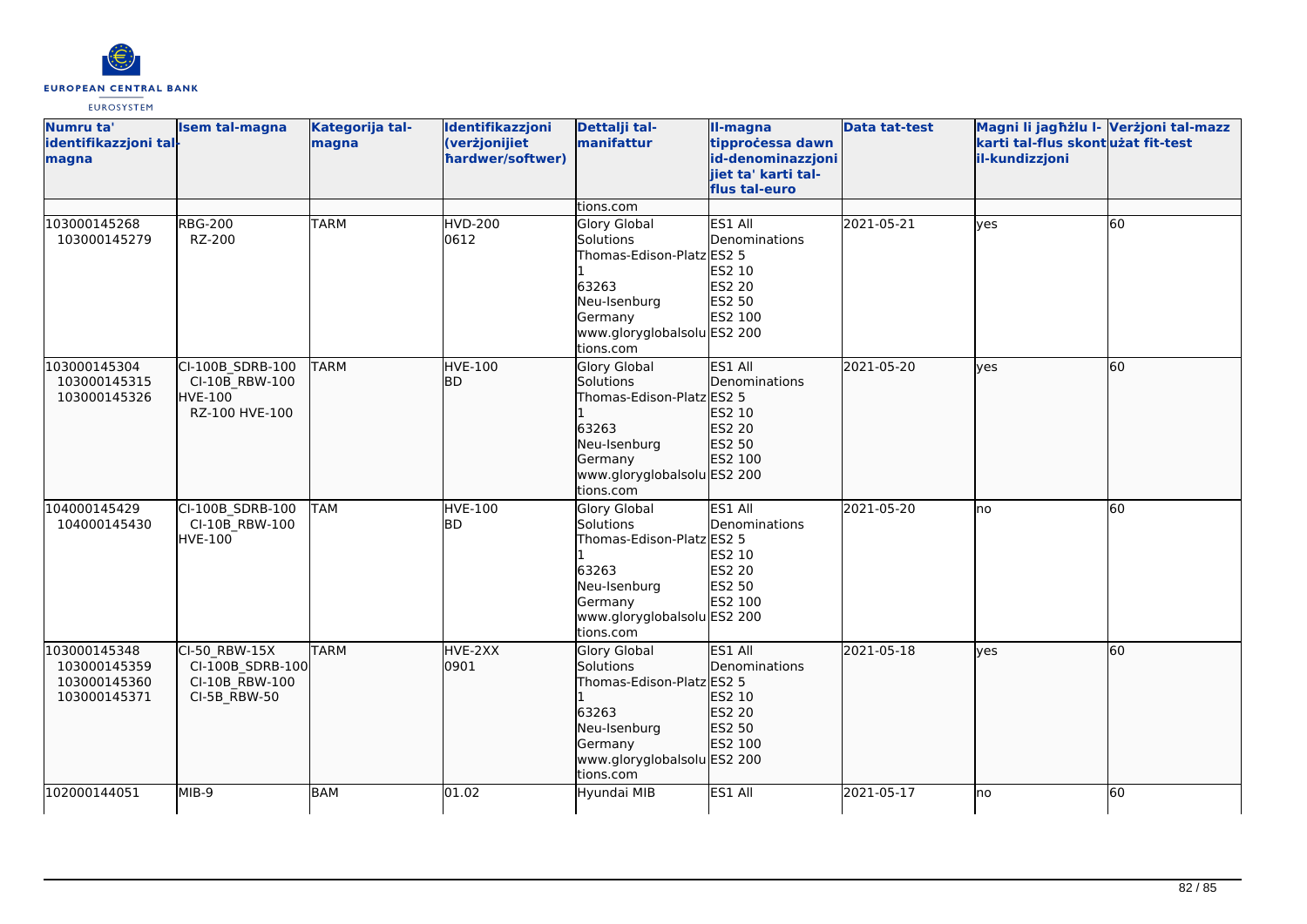

| Numru ta'<br>identifikazzjoni tal-<br>magna | <b>Isem tal-magna</b>    | Kategorija tal-<br>magna | Identifikazzjoni<br>(verżjonijiet<br>hardwer/softwer) | Dettalji tal-<br>manifattur                                                                                                                                                                                                   | II-magna<br>tipprocessa dawn<br>id-denominazzjoni<br>jiet ta' karti tal-<br>flus tal-euro | <b>Data tat-test</b> | Magni li jagħżlu I- Verżjoni tal-mazz<br>karti tal-flus skont użat fit-test<br>il-kundizzjoni |    |
|---------------------------------------------|--------------------------|--------------------------|-------------------------------------------------------|-------------------------------------------------------------------------------------------------------------------------------------------------------------------------------------------------------------------------------|-------------------------------------------------------------------------------------------|----------------------|-----------------------------------------------------------------------------------------------|----|
| 102000144062                                | MultiCash MIB-9          |                          |                                                       | International Co.<br>Ltd.<br>3301, A Bld, 17,<br>Gosan-ro 148beon-<br>gil.<br>15850<br>Gunpo-si, Gyeonggi- ES2 200<br>do, 15850, Gunpo<br>City<br>KOREA (Republic)<br>sjpark5423@hyunda<br>imib.com<br>www.hyundaimib.co<br>m | Denominations<br><b>ES2 5</b><br>ES2 10<br><b>ES2 20</b><br>ES2 50<br>ES2 100             |                      |                                                                                               |    |
| 103000145042<br>103000145053                | <b>RBG-200</b><br>RZ-200 | <b>TARM</b>              | HVD-210<br>0509                                       | <b>Glory Global</b><br>Solutions<br>Thomas-Edison-Platz ES2 5<br>63263<br>Neu-Isenburg<br>Germany<br>www.gloryglobalsolu ES2 200<br>tions.com                                                                                 | ES1 All<br>Denominations<br>ES2 10<br>ES2 20<br>ES2 50<br>ES2 100                         | 2021-05-17           | lyes                                                                                          | 60 |
| 103000145064<br>103000145075                | <b>RBG-200</b><br>RZ-200 | <b>TARM</b>              | <b>HVD-200</b><br>0509                                | Glory Global<br>Solutions<br>Thomas-Edison-Platz ES2 5<br>63263<br>Neu-Isenburg<br>Germany<br>www.gloryglobalsolu ES2 200<br>tions.com                                                                                        | ES1 All<br>Denominations<br>ES2 10<br><b>ES2 20</b><br>ES2 50<br>ES2 100                  | 2021-05-17           | ves                                                                                           | 60 |
| 101000143970                                | GFS-220F                 | <b>BPM</b>               | GFS220F BV<br> 0.4.3                                  | <b>Glory Global</b><br>Solutions<br>(International)<br>Limited<br>Forest View<br>Crockford Lane<br>Chineham Business                                                                                                          | ES1 All<br>Denominations<br>ES2 5<br>ES2 10<br>ES2 20<br>ES2 50<br>ES2 100                | 2021-05-07           | lyes                                                                                          | 60 |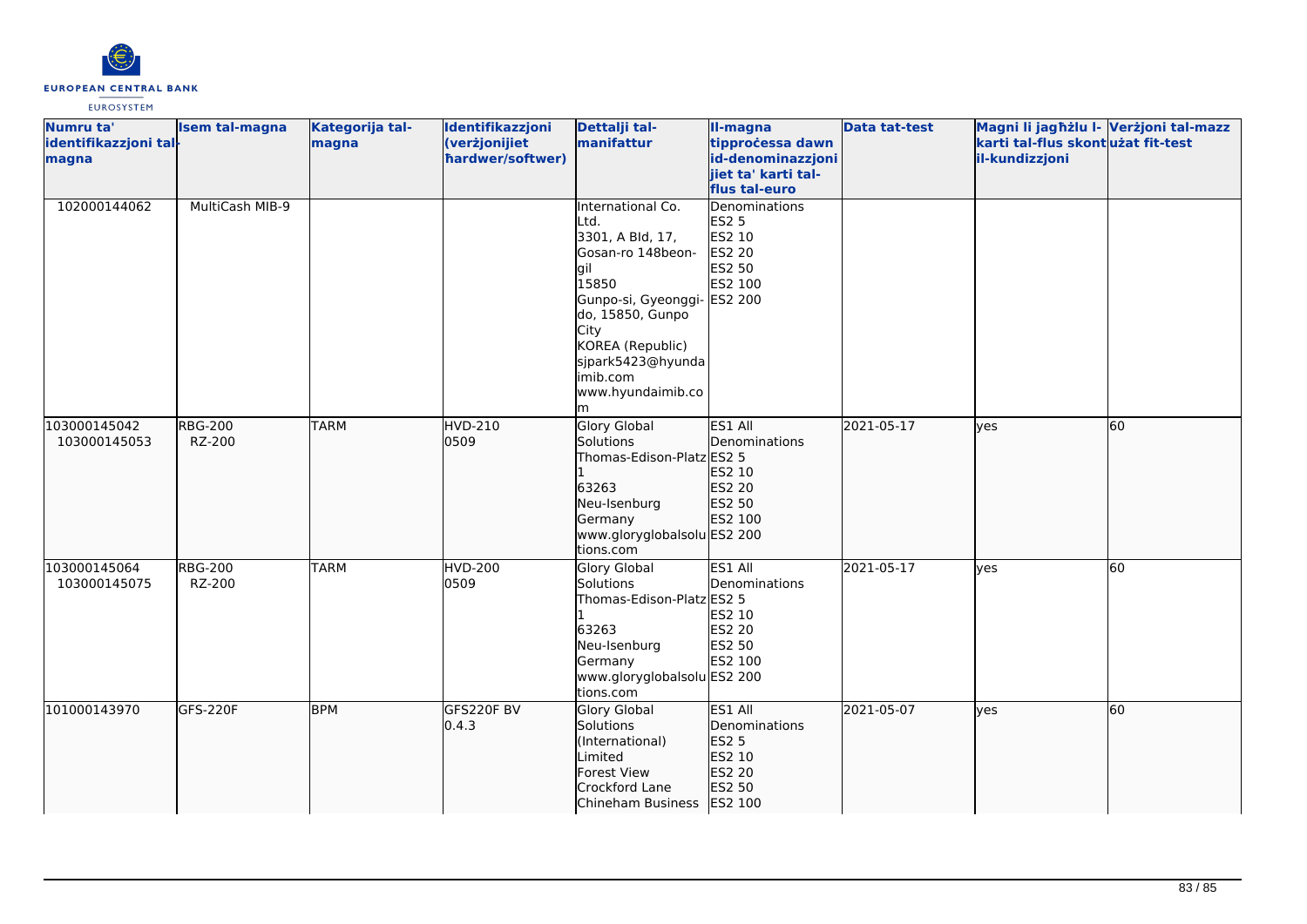

| Numru ta'<br>identifikazzjoni tal-<br>magna                  | <b>Isem tal-magna</b>                      | Kategorija tal-<br>magna | Identifikazzjoni<br>(verżjonijiet<br>hardwer/softwer) | Dettalji tal-<br>manifattur                                                                                                                                                                                                          | <b>Il-magna</b><br>tipprocessa dawn<br>id-denominazzjoni<br>jiet ta' karti tal-                            | <b>Data tat-test</b> | Magni li jagħżlu I- Verżjoni tal-mazz<br>karti tal-flus skontużat fit-test<br>il-kundizzjoni |    |
|--------------------------------------------------------------|--------------------------------------------|--------------------------|-------------------------------------------------------|--------------------------------------------------------------------------------------------------------------------------------------------------------------------------------------------------------------------------------------|------------------------------------------------------------------------------------------------------------|----------------------|----------------------------------------------------------------------------------------------|----|
|                                                              |                                            |                          |                                                       | Park<br><b>RG24 8QZ</b><br>Basingstoke<br>United Kingdom<br>philippe.macon@fr.g<br>lory-global.com<br>www.gloryglobalsolu<br>tions.com                                                                                               | flus tal-euro<br><b>ES2 200</b>                                                                            |                      |                                                                                              |    |
| 102000143562<br>102000143573                                 | MIB-9<br>MultiCash MIB-9                   | <b>BAM</b>               | 01.01                                                 | Hyundai MIB<br>International Co.<br>Ltd.<br>3301, A Bld, 17,<br>Gosan-ro 148beon-<br>lgil<br>15850<br>Gunpo-si, Gyeonggi-<br>do, 15850, Gunpo<br>City<br>KOREA (Republic)<br>sjpark5423@hyunda<br>imib.com<br>www.hyundaimib.co<br>m | ES1 All<br>Denominations<br><b>ES2 5</b><br>ES2 10<br><b>ES2 20</b><br>ES2 50<br>ES2 100<br><b>ES2 200</b> | 2021-05-06           | lno                                                                                          | 60 |
| 102000143926                                                 | GFS-100                                    | <b>BAM</b>               | GFS-BV<br>3005                                        | <b>Glory Global</b><br>Solutions<br>Thomas-Edison-Platz ES2 5<br>63263<br>Neu-Isenburg<br>Germany<br>www.gloryglobalsolu ES2 200<br>tions.com                                                                                        | ES1 All<br>Denominations<br>ES2 10<br>ES2 20<br>ES2 50<br>ES2 100                                          | 2021-05-06           | lno                                                                                          | 60 |
| 102000143937<br>102000143948<br>102000143959<br>102000144039 | GFS-120B<br>GFS-110<br>GFS-120S<br>GFS-120 | <b>BAM</b>               | GFS-BV+MG<br>3005                                     | <b>Glory Global</b><br>Solutions<br>Thomas-Edison-Platz ES2 5<br>63263<br>Neu-Isenburg<br>Germany                                                                                                                                    | ES1 All<br>Denominations<br>ES2 10<br>ES2 20<br>ES2 50<br>ES2 100                                          | 2021-05-06           | lno                                                                                          | 60 |